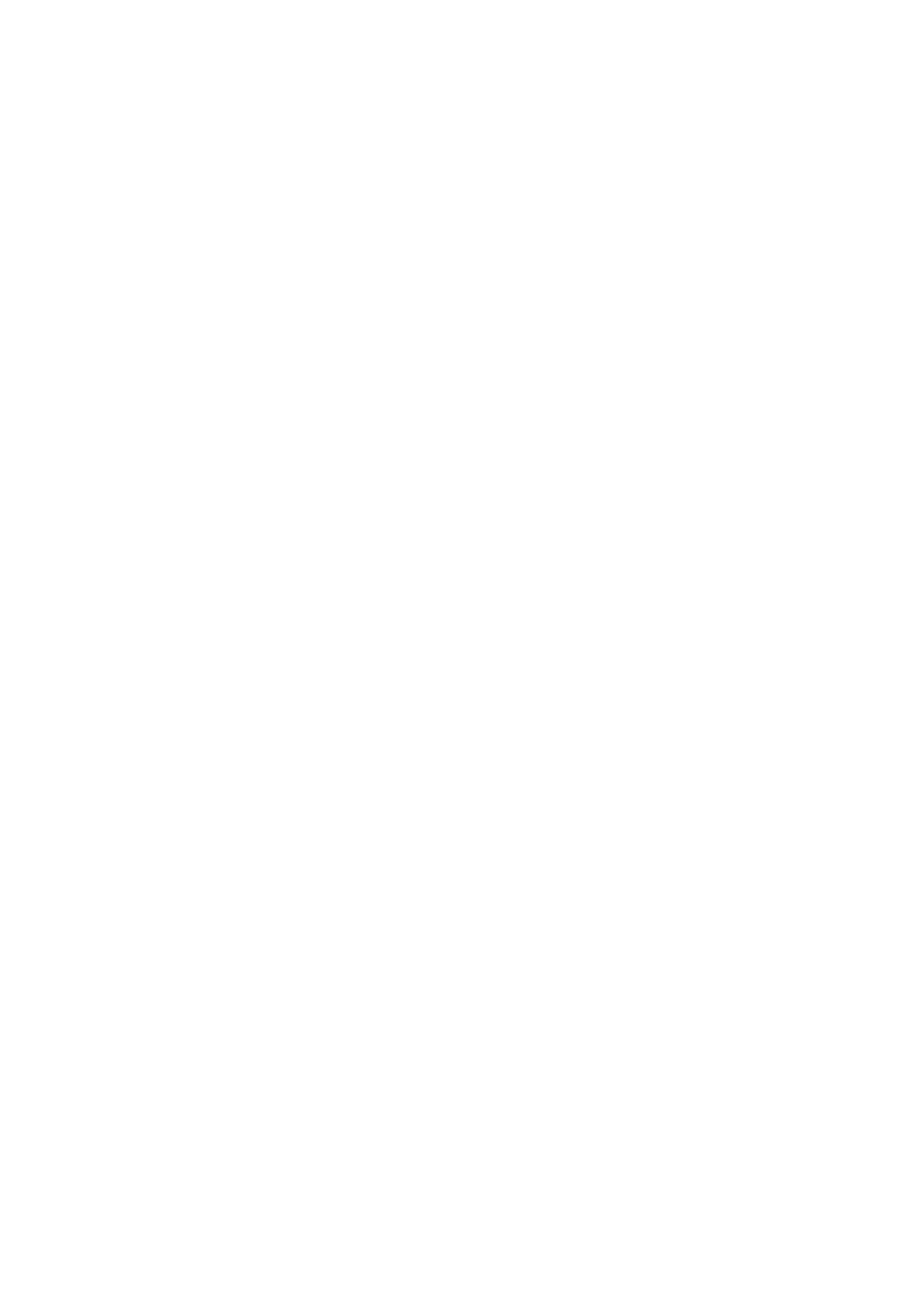<span id="page-2-0"></span>Bij deze willen we de onderstaand personen bedanken voor hun medewerking, positieve reacties en waardevolle inbreng. Zonder jullie had dit rapport nooit tot stand kunnen komen.

| <b>NISB</b> | Toine van de Wert, dr. Inge de Weerdt           |  |  |  |
|-------------|-------------------------------------------------|--|--|--|
|             | Gehandicapten-                                  |  |  |  |
|             | sport Nederland Hans Leutscher                  |  |  |  |
| <b>VSG</b>  | Anja Bruinsma en Kelly Post                     |  |  |  |
| <b>HIB</b>  | Jan Benedictus, drs. Jan Oudhof, Hessel Koers   |  |  |  |
| Astma Fonds | Marcel Bos, Ellen Toet, dr. Martijn Spruit      |  |  |  |
| <b>DVN</b>  | Rypke Postma, drs. Rianne de Visser             |  |  |  |
| Fit!vak     | Ronald Wouters                                  |  |  |  |
| <b>KNGF</b> | dr. Jan Custers                                 |  |  |  |
| NOC*NSF     | dr. Nicolette van Veldhoven                     |  |  |  |
| <b>NPi</b>  | Hans Bult                                       |  |  |  |
| <b>NHG</b>  | dr. Juriaan Galavazi                            |  |  |  |
| <b>TNO</b>  | dr. Nico van Meeteren, prof. dr. Marijke Hopman |  |  |  |

Prof. dr. Jantine Schuit RIVM / VU Gezondheidswetenschappen In verband met de focusgroep interviews willen wij bedanken: Jolanda Miske (MCA, afdeling Fysiotherapie), dr. Jongbloed en dr. Bartens (Huisartsenpraktijk Warmenhuizen), Anouck Hoenderkamp & Femke van de Ham (Instituut voor Fysiotherapie Amsterdam Oost)

Annemarie Beintema (Fysiotherapiepraktijk Oosterpark).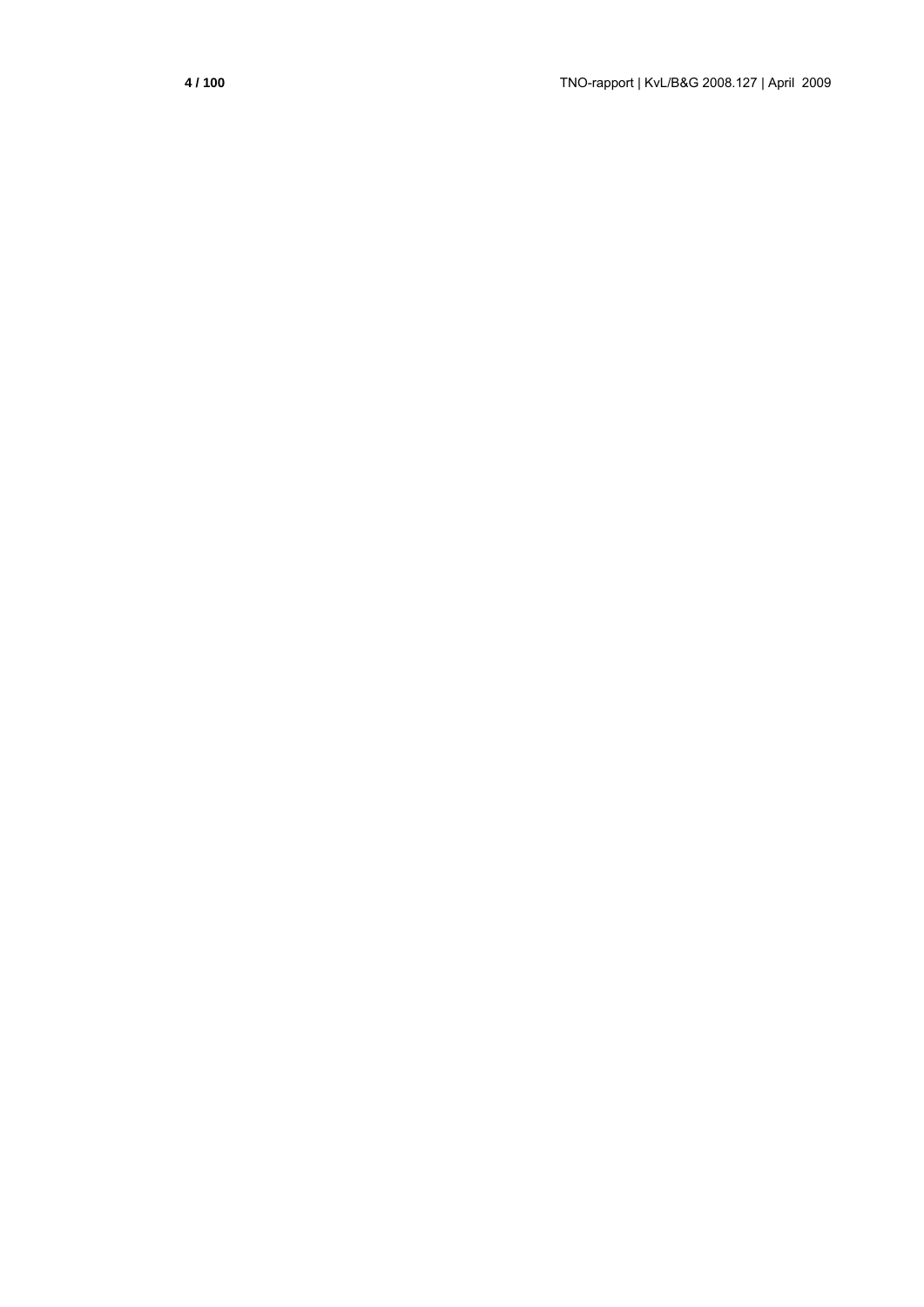# <span id="page-4-0"></span>Summary

Physical activity decreases physical and mental decline associated with several chronic diseases. A previous study showed that people with chronic diseases are less physical active than healthy peers. Based on this conclusion people with chronic diseases have high priority in health policy in the Netherlands.

To be able to promote active life styles in patients there is a need for profiles of patients for tailor-made guidance through the abundance of physical activity programs in the Netherlands. These programs can be categorised into:

- Exercise treatment programs within the health care setting (such as rehabilitation programs, exercise programs under supervision of a specialised physiotherapist)
- Preventive (adapted) physical activity programs (programs under supervision of a specialised sports instructor or a physiotherapist)
- Regular fitness or sports

The purpose of this study was to develop guidelines to link patient demands to existing exercise programs. This study focussed on patients with coronary heart diseases (CHD), chronic obstructive pulmonary diseases (COPD) en diabetes mellitus type 2 (DM-2). Therefore, we searched internet databases to make an overview of the existing exercise programs for CHD, COPD and DM-2 in the Netherlands. To get insight into patients' demands we performed some focus group interviews with patients. Information from the internet search and the focus group interviews is used as basis for an consensus meeting with various experts to formulate criteria for patient profiles.

#### *The main results of the project are*:

Most exercise programs in the Netherlands are not based on patient needs but are based on demands perceived by suppliers. Most exercise programs are healthcare related programs. People with chronic diseases have limited opportunities to engage in exercise programs at sports clubs or fitness centres.

'HIB' and 'KNGF' exercise programs meet the expectations of patients. There is however a need for more suppliers. Patients would like the programs to be offered at close range to their homes. Rehabilitation programs (for CHD and COPD patients) are also well appreciated but patients would like to be able to participate in a follow up program in their own neighbourhoods.

Most patients think physical activity is important. The most important reason for patients to participate in exercise programs is increasing exercise capacity. Most preferred activities were walking, cycling and cardio fitness.

Case finding of inactive patients is a problem in the Netherlands. Also exercise referral is not proven to be effective.

Based on several criteria like (co)morbidity, coping, exercise capacity, (perceived) barriers, anxiety, safety risks, and disease related symptoms a long list of criteria is developed. In a consensus meeting this long list has been reduced tot a short list of criteria. Based on this short list the following patient profiles have been identified: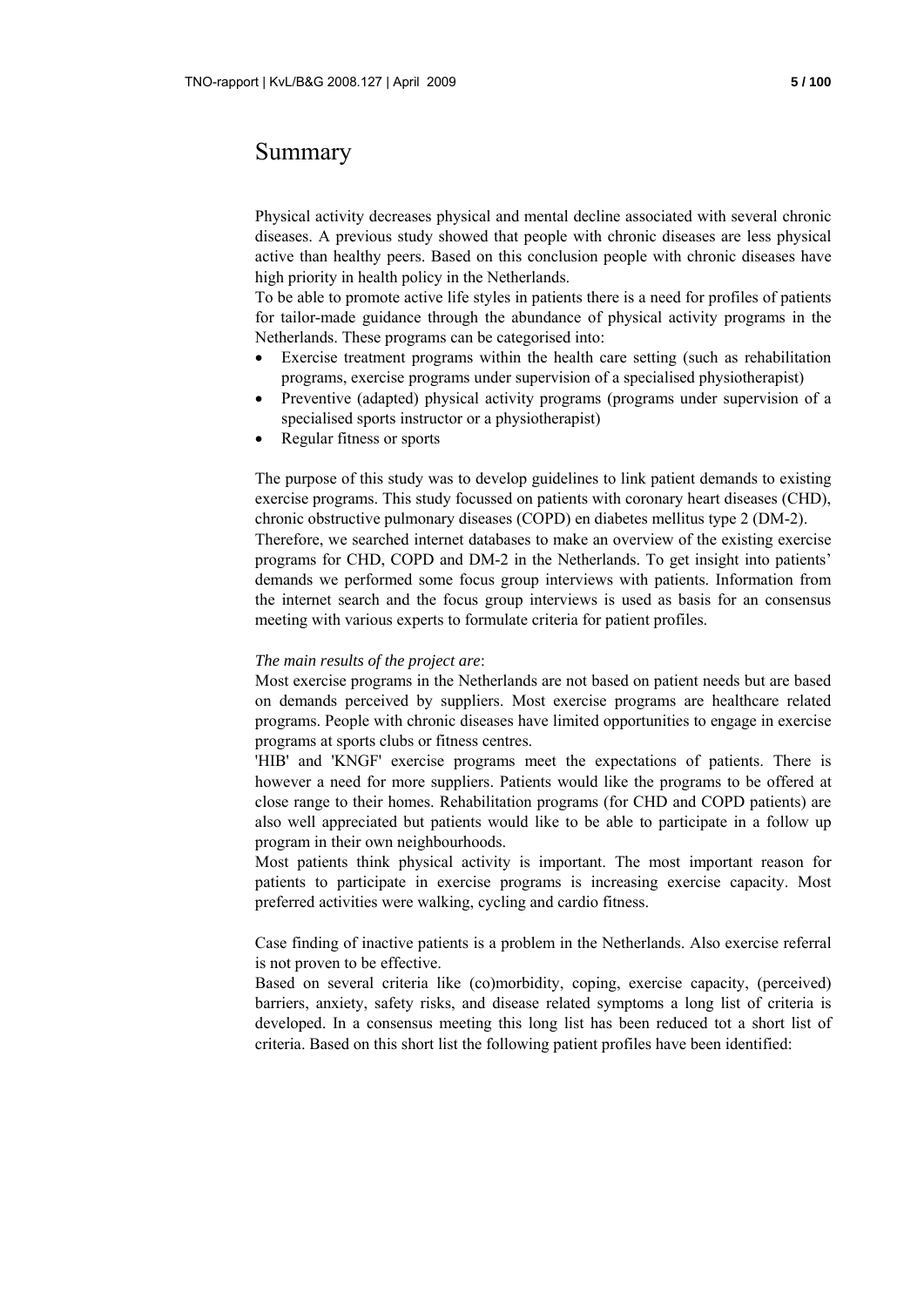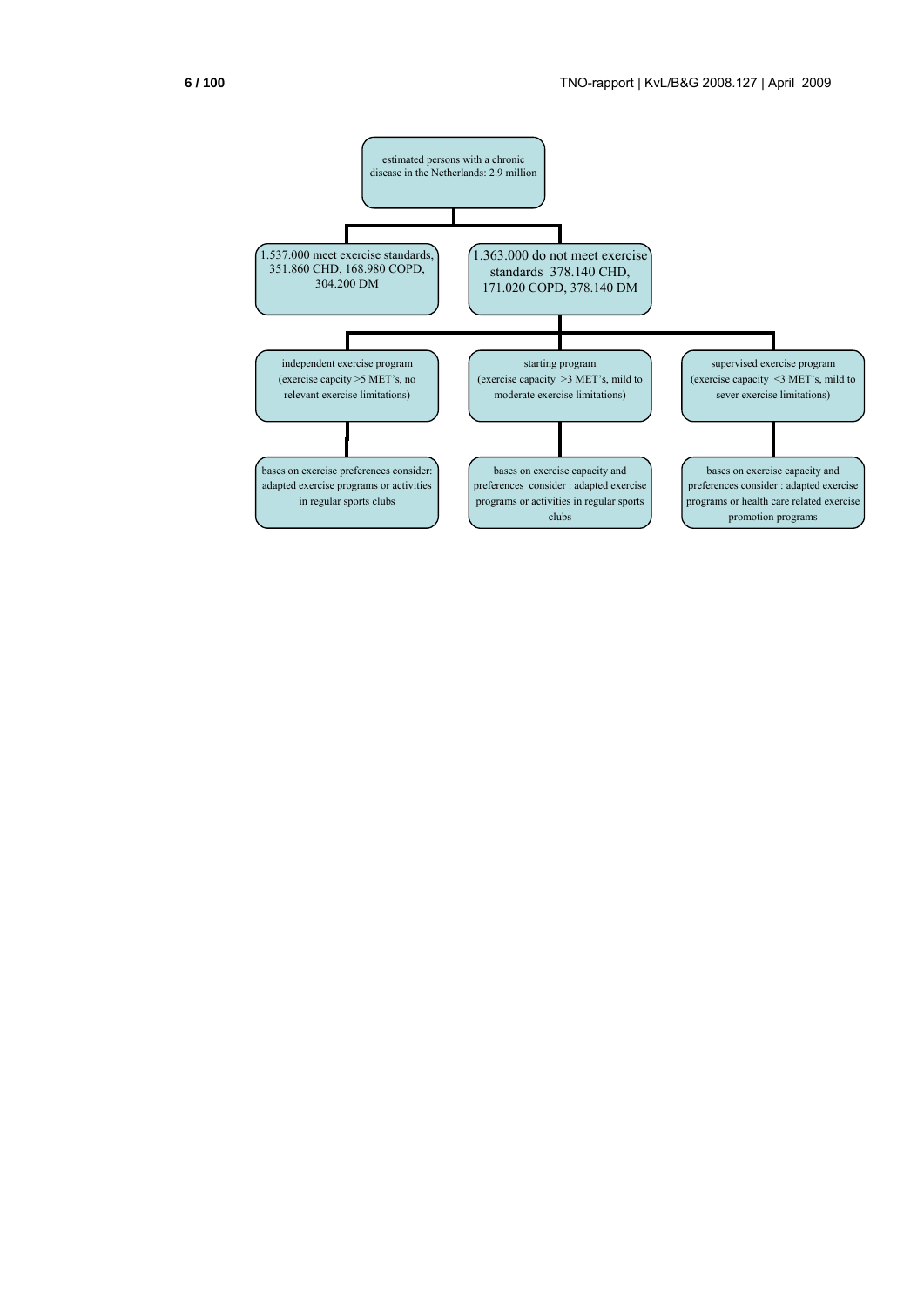| $\mathbf{1}$     |  |
|------------------|--|
| 1 <sub>1</sub>   |  |
| 1.2              |  |
| 1.3              |  |
| $\overline{2}$   |  |
| 2.1              |  |
| 2.2              |  |
| 2.3              |  |
| $\mathbf{3}$     |  |
| 3.1              |  |
| 3.2              |  |
| 3.3              |  |
| 3.4              |  |
| 3.5              |  |
| 3.6              |  |
| 3.7              |  |
| $\boldsymbol{4}$ |  |
| 4.1              |  |
| 4.2              |  |
| 4.3              |  |
| 4.4              |  |
| 5                |  |
| 6                |  |
| 6.1              |  |
| 6.2              |  |
| 6.3              |  |
| 6.4              |  |
| 6.5              |  |
| 6.6              |  |
| 6.7              |  |
| 6.8              |  |
| 6.9              |  |
| 7                |  |
| 7.1              |  |
| 7.2              |  |
| 7.3              |  |
| 7.4              |  |
| 7.5              |  |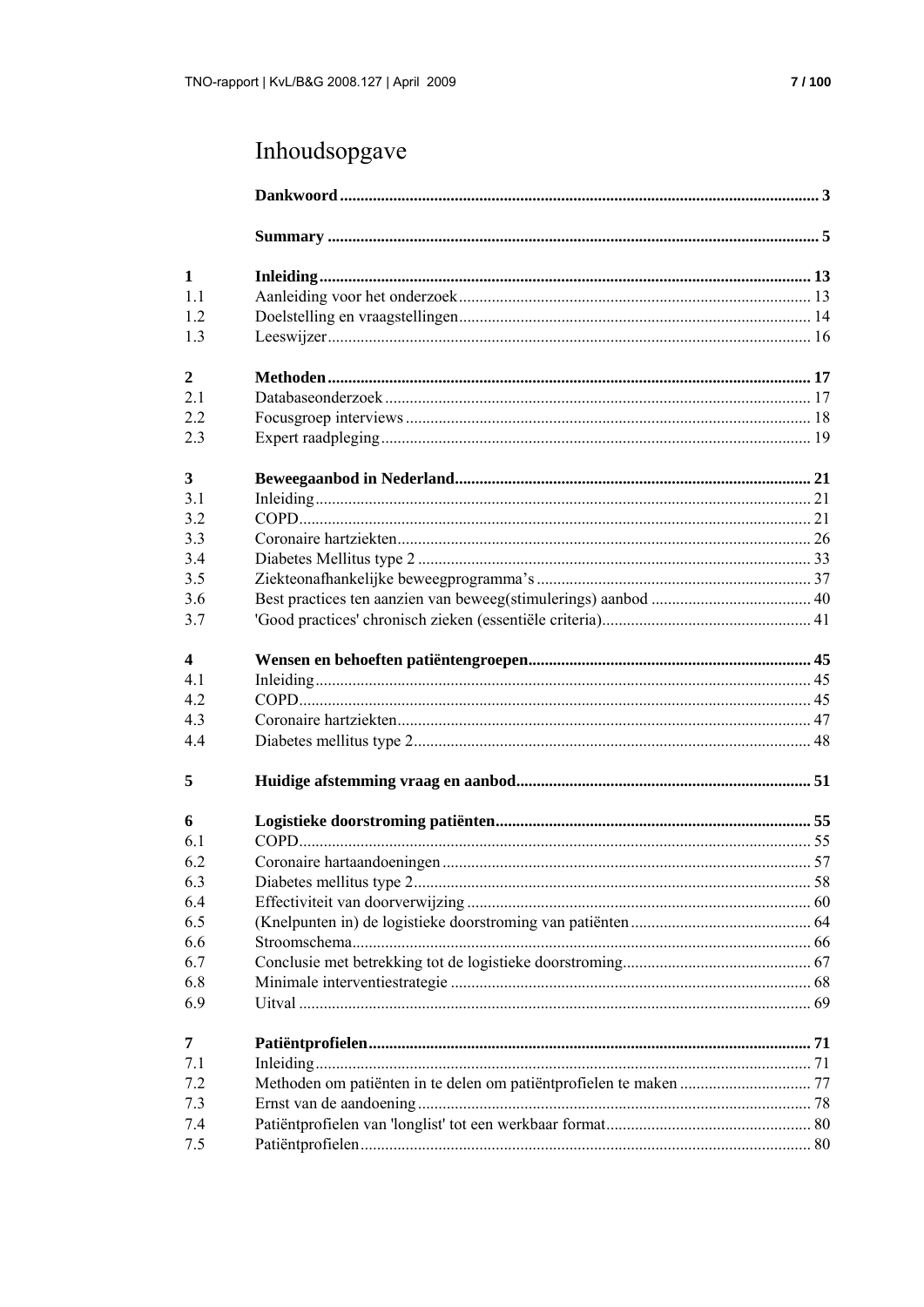| ۰, |  |  | ×<br>×<br>۰,<br>I |
|----|--|--|-------------------|
|----|--|--|-------------------|

| 8   |                                                                                    |  |
|-----|------------------------------------------------------------------------------------|--|
| 8.1 |                                                                                    |  |
| 8.2 | Aansluiting van het beweeg(stimulerings)aanbod op de wensen van de patiënten  85   |  |
| 8.3 |                                                                                    |  |
| 8.4 | De logistieke doorstroming van patiënten tussen de verschillende aanbieders  87    |  |
| 8.5 |                                                                                    |  |
| 8.6 |                                                                                    |  |
| 8.7 |                                                                                    |  |
| 8.8 | Onderzoek naar richtlijnen over bewegen voor mensen met chronische aandoeningen 91 |  |
| 8.9 |                                                                                    |  |
| 9   |                                                                                    |  |

# **Bijlage(n)**

A Veelgebruikte afkortingen

B Aanvullende vragenlijst

C Specifieke kenmerken beweegaanbod 'chronisch zieken'

D Fysiotherapie volgens eigen protocol

E Specifieke kenmerken beweegaanbod 'COPD'

F Lijst sportartsen i.v.m. klinische ergometrie testen

G Verslag expertmeeting patiëntprofielen dd 27 juni 2008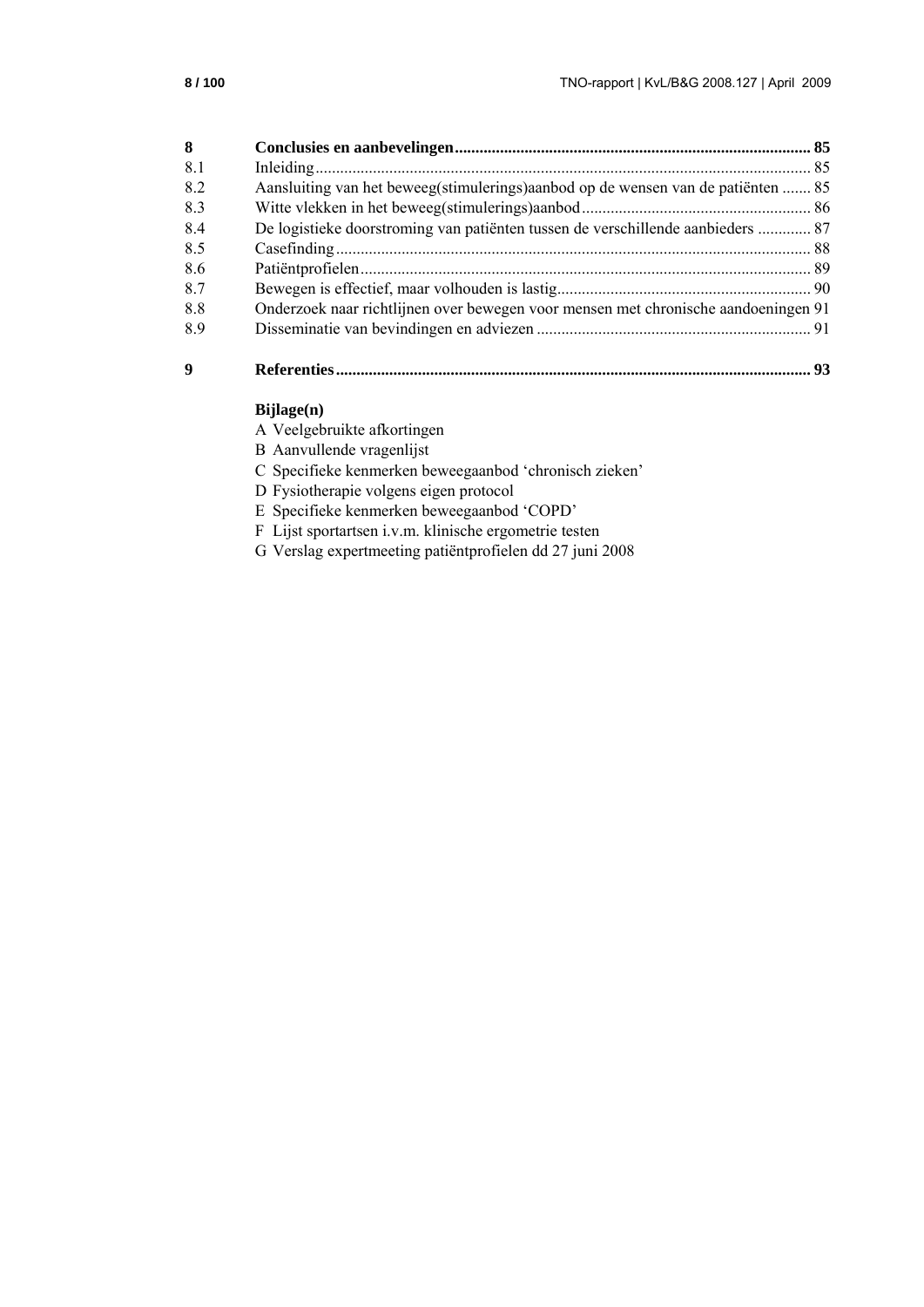# **Management Summary**

Verantwoord bewegen heeft een gunstige invloed op het ontstaan en het beloop van een aantal chronische aandoeningen.

Uit een quick scan naar epidemiologische cijfers over chronisch zieken en bewegen is gebleken dat mensen met een chronische aandoening in alle leeftijden minder lichamelijk actief zijn dan mensen in de algemene bevolking. Veel patiënten voldoen niet aan de beweegnormen. Op basis hiervan behoren mensen met een chronische aandoening dan ook tot de prioritaire groepen voor beweegstimulering binnen het Nationaal Actieplan Sport en Bewegen.

Het veld van sport en bewegen voor chronische zieken is complex en divers. Het strekt zich uit van de gezondheidszorg tot de georganiseerde sport. Om gericht bewegingsstimuleringsbeleid voor de groep chronisch zieken te voeren, is er behoefte aan bruikbare patiëntprofielen die vraag en aanbod van bewegen beter op elkaar kunnen afstemmen.

De hoofdvraag van het project 'Patiëntprofielen' luidde: "Is het mogelijk om richtlijnen te ontwikkelen om vraag naar en aanbod van beweegprogramma's voor chronische zieken beter op elkaar af te stemmen? "

In dit project is voor drie chronische aandoeningen, te weten coronaire hartziekten, COPD en diabetes mellitus een overzicht gegeven van het huidige beweegaanbod en witte vlekken daarin, wensen en behoeften van patiënten, de keten van bewegen binnen en buiten de zorg (inclusief de casefinding wat betreft bewegingsarmoede).

De belangrijkste bevindingen van het voorliggende rapport, in volgorde van het logistiek proces, zijn:

#### *1. casefinding*

Verwijzing kan pas plaatsvinden nadat casefinding heeft plaatsgevonden. De casefinding van inactieve mensen met een chronische aandoening komt tot nu toe onvoldoende uit de verf. Er moet meer aandacht komen voor het daadwerkelijk actief aanspreken (en verwijzen) van patiënten.

In principe kunnen er bij het opsporen van (inactieve) mensen met een chronische aandoening meerdere casefinders zijn (o.a. huisartsen, praktijkondersteuners, gespecialiseerde verpleegkundigen, fysiotherapeuten, medisch specialisten). De recent gepubliceerde multidisciplinaire richtlijn cardiovasculair risicomanagement 'vitale vaten' kan goede aanknopingspunten bieden.

Het is wenselijk dat er sprake is van een centrale zorgverlener, iemand moet de verantwoordelijkheid hebben (en daar ook middelen voor hebben). Er is momenteel nog steeds sprake van een onderschatting van het risico (van o.a. lichamelijke inactiviteit) door professionals.

Richtlijnen worden in de praktijk niet altijd goed opgevolgd en er is nog onvoldoende samenwerking tussen de verschillende professionals. Er zou meer aandacht wenselijk zijn voor de daadwerkelijke implementatie. Voor een goed preventief beleid is het tevens van belang dat de financiering voor leefstijlbegeleiding goed geregeld wordt en dat ICT systemen ondersteunend werken.

#### *2. Verwijzing*

Op basis van een summier overzicht van onderzoeken die zijn uitgevoerd naar de effectiviteit van doorverwijsmethoden blijkt dat deze vaak niet effectief zijn.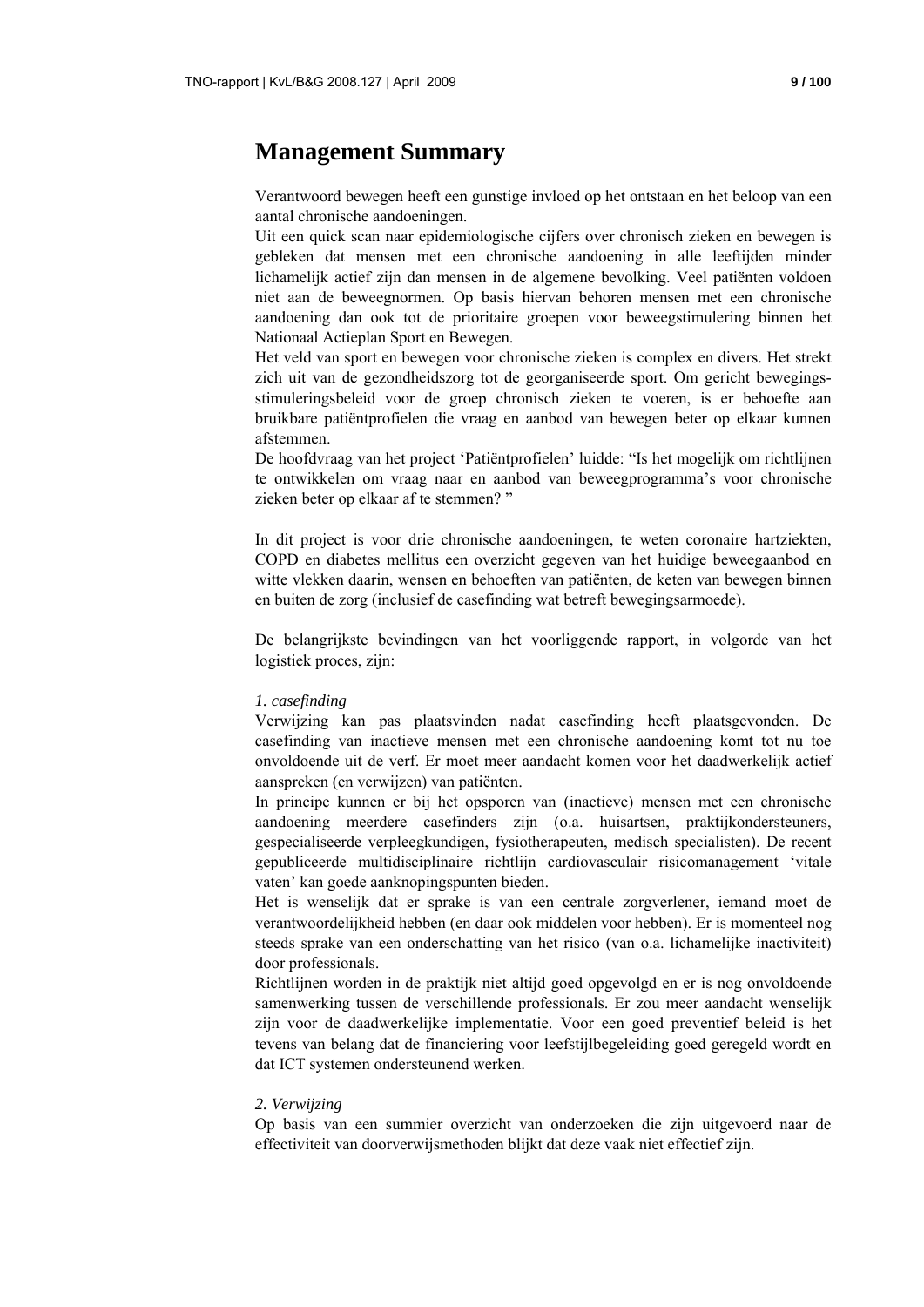Belangrijke bevindingen hiervan zijn dat huisartsen slechts in beperkte mate mensen doorverwijzen (Harrisson, 2005: slechts 4 % van de doelgroep in 5 jaar).

De verwijsmethoden zijn vaak niet erg effectief; er moeten relatief veel mensen doorverwezen worden (Williams, 2007: 17) om er 1 daadwerkelijk aan het bewegen te krijgen.

Barrières als tijdgebrek, gebrek aan feedback van de patiënt, medische verantwoordelijkheid en het gebrek aan prioriteit bij zowel de medici als de patiënten vormen een belangrijke drempel tot een effectieve doorverwijzing.

# *3. Patiëntprofielen*

Om te zorgen dat patiënten naar het juiste beweegaanbod verwezen kunnen worden is er in Nederland grote behoefte aan richtlijnen over een goede afstemming van fysieke belasting en belastbaarheid oftewel patiëntprofielen. Patiëntprofielen is een typering van patiënten om patiënten optimaal te adviseren over een passend beweegstimuleringsprogramma.

In het project 'Patiëntprofielen' is stilgestaan bij de verschillende manieren waarop patiënten gecategoriseerd kunnen worden. Vaak blijkt dat patiënten door combinaties van factoren gecategoriseerd worden. Belangrijke criteria zijn hierbij:

- veiligheidsrisico's
- ernst van de aandoening
- klachten en symptomen
- belastbaarheid
- beweegvoorkeur

Daarnaast zou men ook nog factoren hierin kunnen betrekken als co-morbiditeit, coping, angst, ervaren drempels/barrières, (h)erkennen van eigen grenzen.

Genoemde indelingen hebben geleid tot het opstellen van een 'longlist' van criteria, die zijn voorgelegd aan een panel van experts. Gezamenlijk met deze experts en op uitdrukkelijk verzoek van het Ministerie van VWS, de directie Sport, is besloten om deze 'longlist' terug te brengen tot een beperkt aantal profielen, waarbij de criteria zoveel mogelijk geclusterd zijn.

Dit heeft geleid tot de volgende indeling: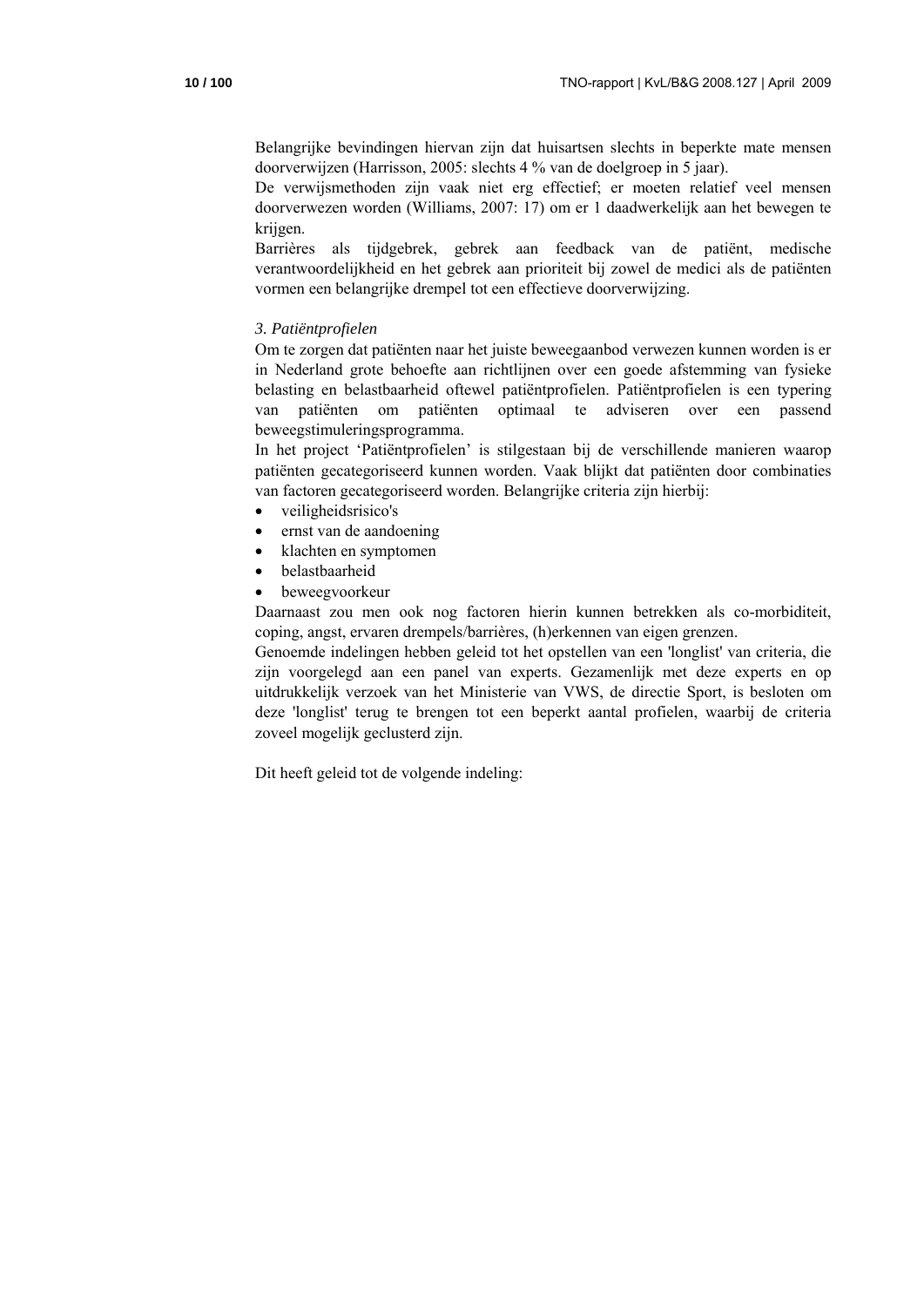

Gebaseerd op factoren als gebrek aan zelf effectiviteit, ernstige klachten en symptomen (voortkomend uit de aandoening), beweegangst, waardoor patiënten niet zelfstandig in staat zijn om zelfstandig een actieve leefstijl te ontwikkelen kan aanvullende begeleiding vanuit de zorg bv door middel van KNGF beweegprogramma's wenselijk zijn.

4. Beweeg(stimulerings)aanbod voor mensen met een chronische aandoening

Het huidige beweegaanbod voor mensen COPD, coronaire hartaandoeningen en diabetes mellitus type 2 is meer aanbod gedreven dan vraaggestuurd tot stand gekomen. Hiermee wordt bedoeld dat dit aanbod (historisch gezien) veelal tot stand is gekomen door initiatief van aanbieders en niet op basis van wensen en behoeftepeilingen onder patiënten. Een uitzondering hierop vormen de specifieke patiëntinitiatieven vanuit Hart in Beweging (HIB).

Veel patiënten vinden bewegen belangrijk. Vergroten van de lichamelijke fitheid is het belangrijkste motief om te bewegen. Bewegen moet in de directe omgeving kunnen (op loop/fietsafstand). Beweegvoorkeuren zijn fietsen, wandelen en cardiofitness.

Bij groepsprogramma's moet dat gebeuren met andere mensen van gelijk niveau. Er moet deskundige begeleiding zijn (op gebied van belasting/belastbaarheid, motivatie), maar hoeft niet persé een fysiotherapeut te zijn.

De activiteiten van HIB en de KNGF beweegprogramma's sluiten goed aan op de wensen van patiënten. Er zijn van beiden echter nog te weinig aanbieders en er is geen eenduidigheid rondom de vergoeding door verzekeraars.

Hoewel patiënten bereid zijn te betalen voor bewegen, wordt wel verwacht dat de programma's niet te duur zijn. De gewenste kostprijs is in dit project niet onderzocht. Daarbij vinden zij het reëel dat de overheid een financiële bijdrage levert.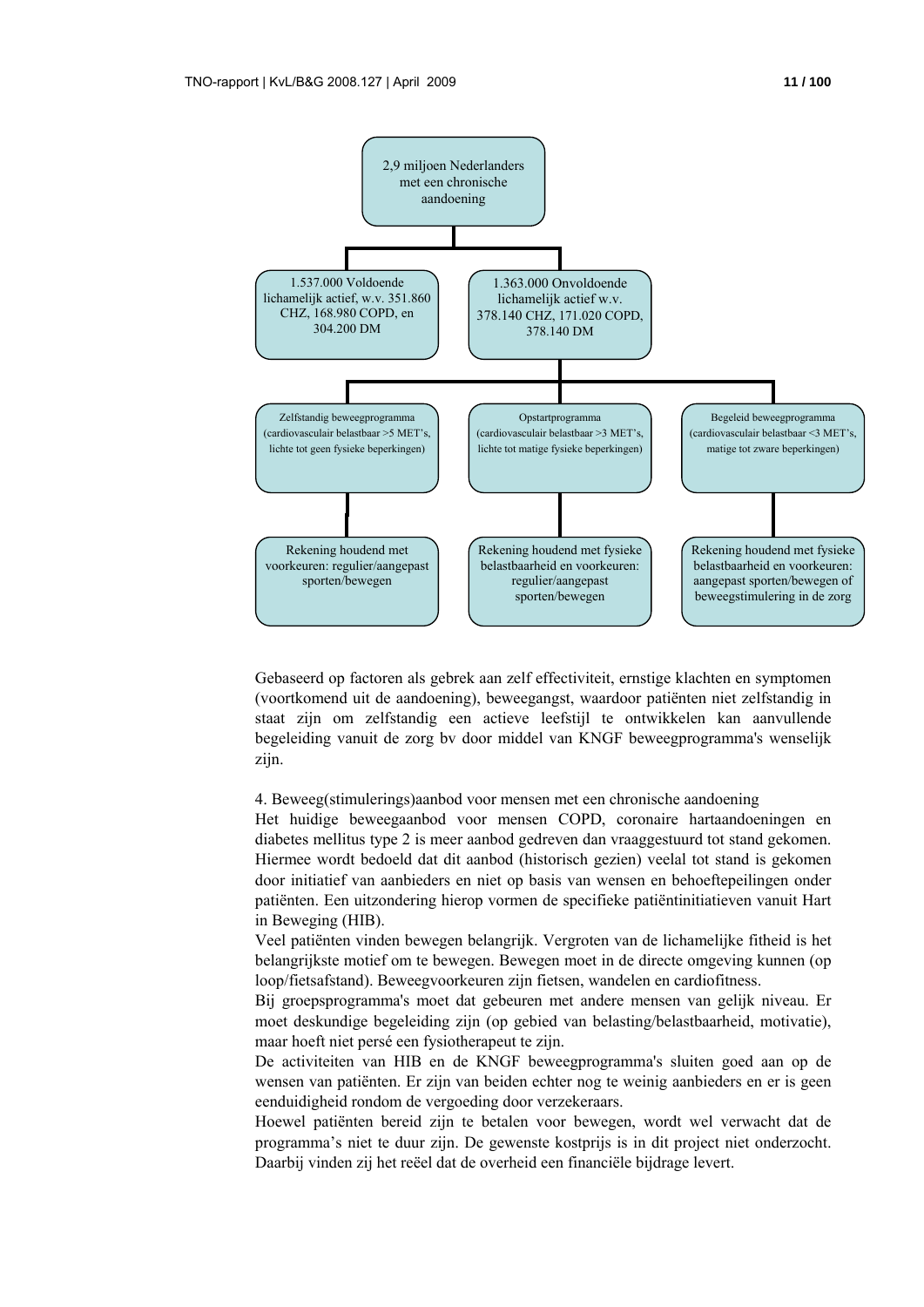## 5. Witte vlekken in het beweeg(stimulerings)aanbod

Het beweegaanbod is divers, maar is voornamelijk georganiseerd rondom de zorg.

Opvallend is dat er momenteel nog vrijwel geen aanbod vanuit het reguliere sporten is voor de onderzochte patiëntgroepen. Het aanbod voor hartpatiënten is, van de onderzochte aandoeningen, het meest compleet. Er is geen 'revalidatieprogramma' voor patiënten met diabetes mellitus type 2. Hierdoor mist een belangrijk instroom kanaal in beweegactiviteiten. Voor hart- en longpatiënten is dit wel aanwezig.

Zowel voor hart- als voor COPD patiënten is er behoefte aan een verlengde revalidatie, die dicht bij huis gevolgd kan worden (op loop/fietsafstand).

Er is behoefte aan een groter netwerk van deskundige aanbieders, zodat patiënten dichtbij huis kunnen sporten/bewegen.

#### 6. Kwaliteitstoetsing aanbod

Zowel vanuit het werkveld als vanuit patiënten organisaties (DVN) bestaat er behoefte te zijn aan de ontwikkeling van (een toetsingssysteem voor) kwaliteitscriteria voor de beoordeling van beweeg(stimulerings)programma's. Het opstellen van criteria is daarom wenselijk. Ervaringen van patiënten moeten hierin worden meegenomen.

7. Beweegnormen voor mensen met een chronische aandoening verdienen nader onderzoek

In de huidige beweegadviezen worden voor mensen met een chronische aandoening dezelfde beweegnormen gehanteerd als voor mensen uit de algemene bevolking. Nader onderzoek is gewenst naar de optimale beweegnormen voor mensen met een chronische aandoening. Het soort aandoening, de ernst, de belastbaarheid en de specifieke trainingsdoelen zijn hierin meegenomen moeten worden. Ook is nader onderzoek gewenst naar het energieverbruik van patiënten met chronische aandoeningen bij de meest voorkomende lichamelijke activiteiten (zoals wandelen, fietsen, cardiofitness).

#### 8. Bewegen is lastig vol te houden

Naast een goede instroom en doorstroming tussen de verschillende vormen van aanbod is ook het verminderen van de uitval een onderwerp waar in de toekomst nog meer aandacht aan besteed zou moeten worden.

Een relatief groot gedeelte van de mensen met chronische aandoeningen blijkt niet in staat om op de langere termijn een actieve leefstijl te handhaven.

Voor de toekomst is het daarom wenselijk om patiënten goed te monitoren (wat betreft lichamelijke activiteit). Hiervoor moeten betere instrumenten ontwikkeld worden die lichamelijke activiteiten, op een niet belastende wijze, betrouwbaar en valide meten. Bij afname van lichamelijk activiteit moet er follow-up plaatsvinden.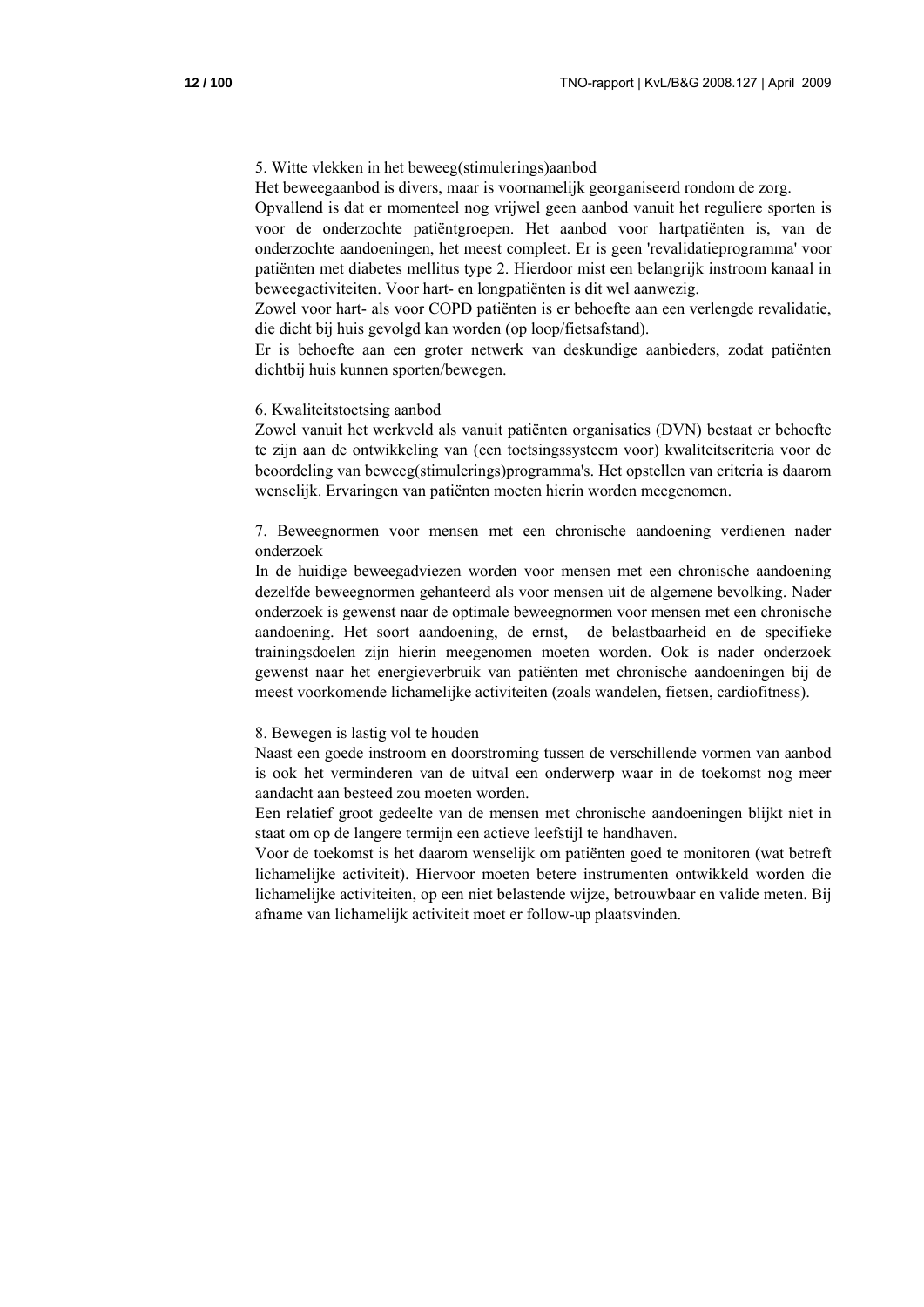# <span id="page-12-0"></span>1 Inleiding

#### <span id="page-12-1"></span>**1.1 Aanleiding voor het onderzoek**

Verantwoord bewegen kan het beloop van een aantal chronische aandoeningen gunstig beïnvloeden, en daarmee de kwaliteit van leven. Algemeen wordt aangenomen dat chronisch zieken weinig bewegen en dat bewegingsstimulering van deze groep aanzienlijke gezondheidswinst kan opleveren (Fortier, Tulloch & Hogg, 2006).

In Nederland komen naar schatting tussen de 1,5 miljoen en 4,5 miljoen volwassenen voor met één of meerdere chronische aandoeningen (afhankelijk van de gekozen definitie). De top 5 van de meest prevalente chronische aandoeningen is knie- en heupartrose, gehoorstoornissen, coronaire hartziekten, astma/COPD en gezichtsstoornissen. Artrose en coronaire hartziekten dragen ook bij aan de hoogste prevalentie motorische beperkingen en het meeste verlies aan kwaliteit van leven. Als gevolg van bevolkingsgroei en vergrijzing wordt in Nederland in de komende 20 jaar een toename van 25-55% van het huidige aantal chronisch zieken verwacht, waarbij ook etniciteit een rol speelt. Belangrijke diagnosegroepen waarvan de incidentie en prevalentie in de toekomst met tenminste 25% zullen stijgen zijn artrose, coronaire hartziekten en gezichtsstoornissen. Het vóórkomen van astma daarentegen zal in mindere mate stijgen en heeft met name een grote impact op de kwaliteit van leven bij kinderen en adolescenten. Andere chronische aandoeningen die weliswaar nu niet in de top 5 vermeld staan van de meest voorkomende chronische aandoeningen, maar die gepaard gaan met ernstige motorische beperkingen en die in de toekomst sterk zullen toenemen in omvang zijn: hartfalen, beroerte, en chronische gewrichtsontstekingen.

Uit een quick scan naar epidemiologische cijfers over chronisch zieken en bewegen (Chorus en Hopman, 2003) bleek dat mensen met chronische aandoeningen in alle leeftijden lichamelijk minder actief zijn dan mensen in de algemene bevolking. Indien chronisch zieken sportief actief zijn, is dit voornamelijk door te zwemmen, fietsen of wandelen. Belangrijke risicogroepen voor bewegingsarmoede zijn de totale groep astma/copd, de totale groep hart- en vaatziekten, vrouwen met artrose en andere aandoeningen van het bewegingsstelsel, mannen van middelbare leeftijd met neurologische aandoeningen, en oudere vrouwen met kanker en diabetes mellitus. In het algemeen blijken oudere vrouwen met chronische aandoeningen een belangrijke risicogroep voor totale inactiviteit.

Belangrijke determinanten voor de mate van lichamelijke activiteit zijn ziektespecifieke determinanten zoals het aantal chronische aandoeningen, het langzaam verslechteren van de gezondheidstoestand, pijn, zichtbare lichamelijke beperkingen, beperkingen in het sociaal functioneren, beperkingen in het mentaal functioneren, vermoeidheid, onder controle van een arts en het zelf controle uit kunnen oefenen op de gezondheid; beweeggedrag als sportverleden en plezierige herinneringen en goede ervaringen met sporten in het verleden, ervaren moeite, intensiteit, en de eigen controle over de training; sociale steun van familie, vrienden en professionele steun van een arts of (para-)medische professional; en tot slot de fysieke omgeving zoals toegankelijkheid van faciliteiten en beschikbaarheid van materialen om thuis te kunnen bewegen.

De quick scan gaf inzicht in de beschikbare gegevens over omvang en determinanten van bewegingsarmoede bij een aantal veel voorkomende chronische aandoeningen,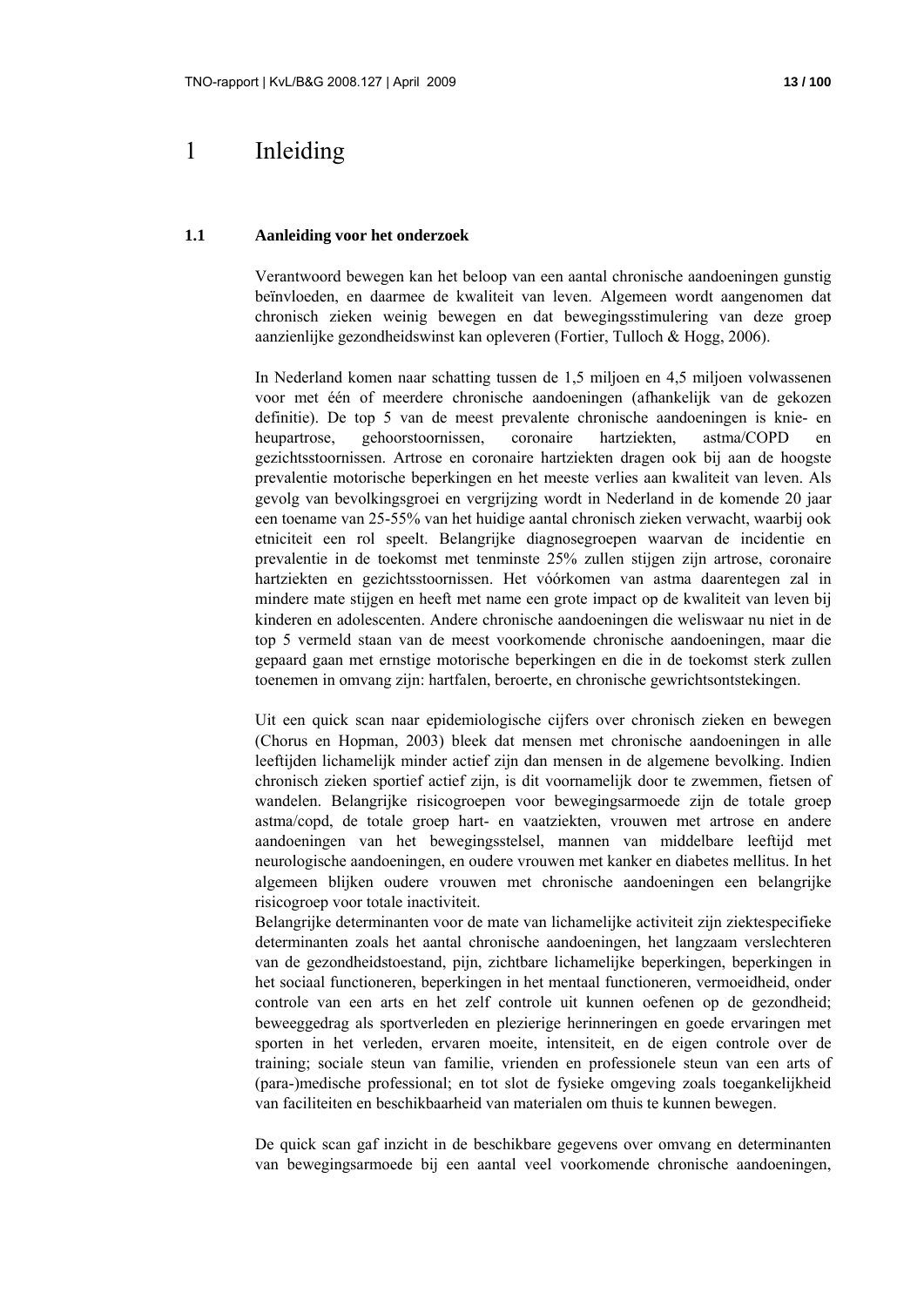maar bleek niet toereikend voor het ontwikkelen van profielen van groepen van chronisch zieken voor een adequate afstemming tussen vraag en aanbod. Daarnaast vormt het ontbreken van een goed overzicht van het beweegaanbod en een goede afstemming hiervan een drempel bij beweegstimulering en bij het ontwikkelen van een gericht beweegaanbod voor mensen met chronische aandoeningen. Door middel van het voorliggende onderzoek wordt getracht deze drempel te verlagen.

### <span id="page-13-0"></span>**1.2 Doelstelling en vraagstellingen**

De doelstelling van dit onderzoek is richtlijnen te ontwikkelen om vraag naar en aanbod van beweegprogramma's voor chronisch zieken beter op elkaar af te stemmen.

In dit onderzoek zullen 3 aandoeningen centraal staan, te weten Chronic Obstructive Pulmonary Diseases, coronaire hartaandoeningen en diabetes mellitus type 2.

#### **COPD**

Chronic Obstructive Pulmonary Diseases (COPD) is een verzamelnaam van chronische luchtwegaandoeningen zoals chronische bronchitis en longemfyseem. Mensen met COPD hebben problemen met de ademhaling. Periodes van kortademigheid komen vaak voor. De ernst van de aandoening COPD wordt aangeduid met de GOLDclassificatie welke loopt van I (milde vorm van COPD) – IV (zeer ernstige vorm van COPD). De ernst wordt bepaald aan de hand van longfunctieonderzoek (spirometrie).

### (Coronaire) hartaandoeningen

Patiënten met hartziekten zijn in te delen in de volgende diagnosegroepen:

- Coronaire hartziekten
- Congenitale en verworven hartziekten
- Cardiale myopathieën
- Elektrische stoornissen van het hart
- Ziekten van het pericard

Coronaire hartziekten zijn de meest voorkomende hartziekten. Dit rapport is met name hieraan gewijd

De genoemde aandoeningen kunnen bij hartpatiënten leiden tot verschijnselen als:

- Angina pectoris (pijn op de borst)
- Hart infarct (acuut)
- Hartfalen (chronisch slechte hartfunctie: moe, kortademig)

De pathofysiologie van angina pectoris en een acuut myocard infarct is vergelijkbaar. Kenmerkend is de aanwezigheid van een circulatiebelemmering door atherosclerose met de aanwezigheid van een stolsel in een coronair arterie, waardoor de bloedvoorziening in een deel van het myocard in gevaar komt.

Hartfalen is een complex van klachten en verschijnselen ten gevolge van een tekortschietende pompfunctie van het hart (NHS, NVVC, 2002). De ejectiefractie ligt onder de 40%. Hartfalen gaat gepaard met een beperking van het inspanningsvermogen. De duidelijkste symptomen bij patiënten met hartfalen zijn dyspnoe en moeheid bij lichte inspanning of zelfs in rust. Daarnaast treden er zowel ventilatoire als perifere veranderingen op zoals oedeem, verminderde perifere doorbloeding en (perifere) spieratrofie.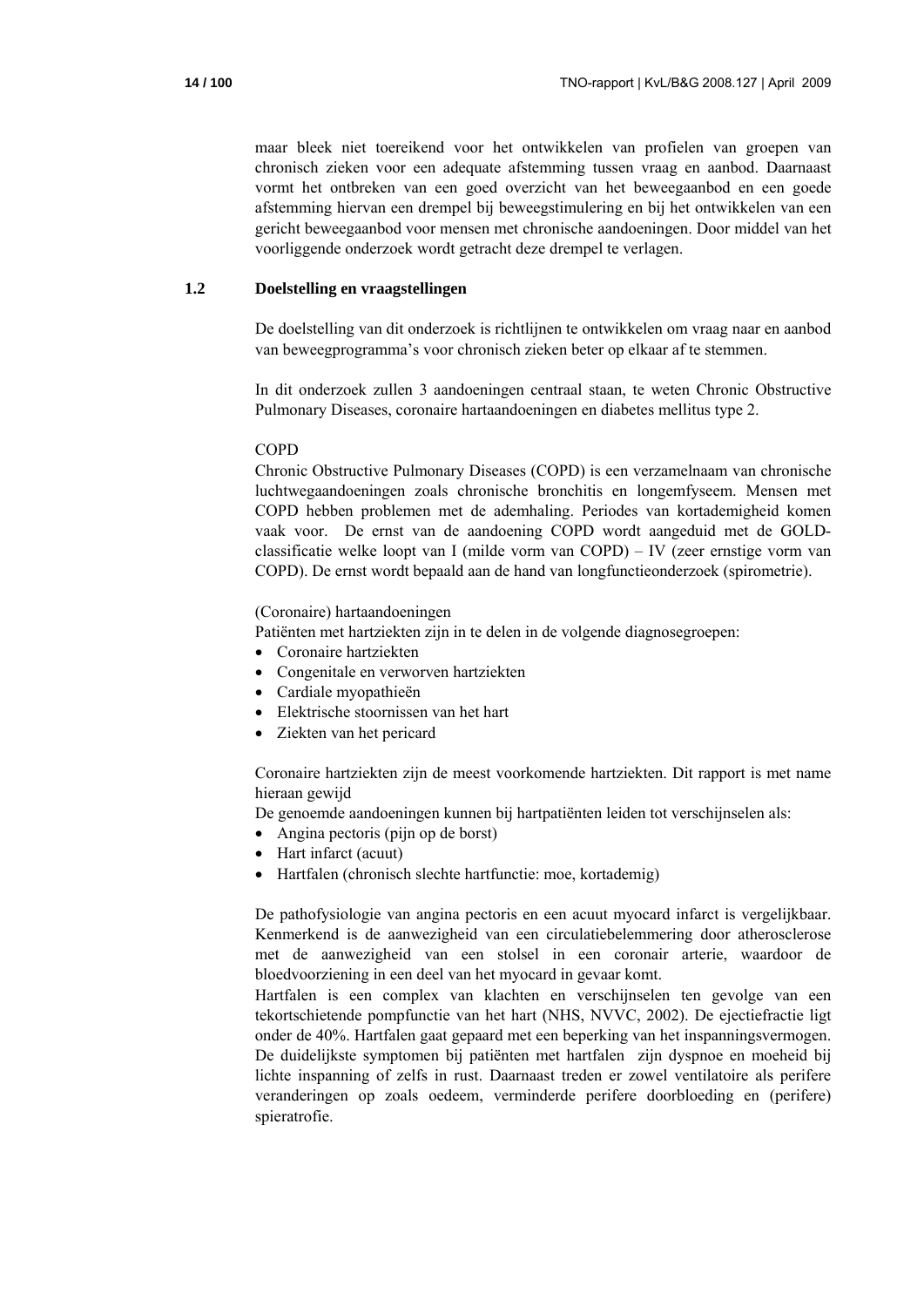(Chronisch) hartfalen is een specifieke aandoening die een specifieke therapie en fysieke training vereist (NHS, 2004). Binnen dit onderzoek wordt het chronisch hartfalen buiten beschouwing gelaten.

## Diabetes mellitus type 2

Diabetes mellitus is een chronische stofwisselingsziekte waarbij er sprake is van een chronisch verhoogd bloedsuikergehalte. De hoofdvormen zijn diabetes type 1 en diabetes type 2. Van alle patiënten met diabetes heeft bijna 90 procent type 2. DM-2 gaat vaak gepaard met overgewicht.

Type 2 diabetes ontstaat geleidelijker dan type 1 diabetes en de eerste klachten zijn vaak vaag. Daardoor wordt de diabetes vaak pas na jaren herkend en gediagnosticeerd. Deze klachten zijn veel drinken, veel eten, vaak urineren, moeheid en duizeligheid. Net als bij type 1 diabetes treden ook bij type 2 diabetes door schade aan bloedvaten en zenuwweefsel op den duur vaak macro- en microvasculaire complicaties op, zoals harten vaatziekten (hartinfarct, beroerte, doorbloedingsstoornissen van de benen), diabetische retinopathie (zie gezichtsstoornissen), blindheid, nierziekten en gevoelloosheid en/of pijn in de ledematen (Baan, Wolleswinkel-van de Bosch, Eysink & Hoeymans, 2005).

#### Keuze van aandoeningen

Genoemde aandoeningen zijn gekozen omdat deze tot de prioritaire groepen behoren bij de beweegstimulering voor mensen met een chronische aandoening binnen de beweegstimuleringscampagne van het Nederlands Instituut voor Sport en Bewegen (NISB).

Prioriteitsstelling heeft plaatsgevonden op basis van:

1. de prevalentie van de aandoening

2. de mate van inactiviteit van de patiëntgroepen

3. de bewezen effectiviteit van bewegen op het beloop van de aandoening (Jongert et al., 2004).

#### **Onderzoeksvragen**

Hiervan uitgaande zijn de volgende drie hoofdvragen geformuleerd:

1. Komt het bestaande beweegaanbod voor mensen met COPD, coronaire hartziekten en DM-2 overeen met de vraag van patiënten?

Subvragen:

- o Wat is het huidige beweegaanbod voor patiënten met COPD, coronaire hartziekten en DM-2 binnen de zorg, aangepast sporten en reguliere sport in Nederland?
- o Wat zijn de doelstellingen, exacte doelgroepen, specifieke kenmerken en het bereik van de verschillende beweegprogramma's?
- o Wat zijn (inzichten in) de wensen/behoeften, beweegvoorkeuren, gewenste randvoorwaarden en gewenste begeleiding van patiënten met COPD, coronaire hartziekten en DM-2?
- 2. Is het mogelijk om de logistieke doorstroming van patiënten tussen de verschillende beweeg(stimulerings)programma's te beschrijven in een stroomschema?
	- o Wat is het huidige zorggebruik van patiënten met COPD, coronaire hartziekten en DM-2?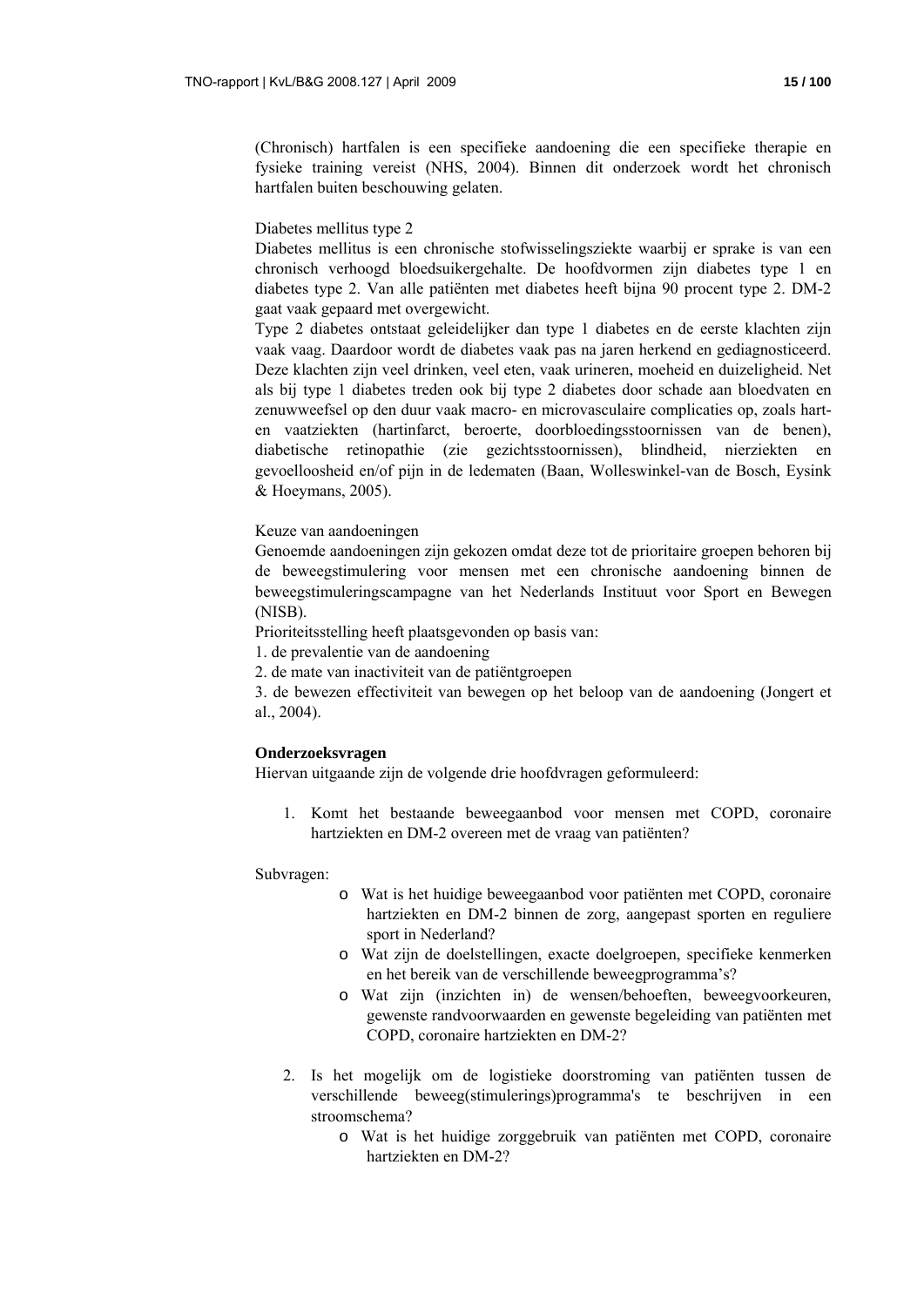- o Wat is er bekend over de mate van effectiviteit van doorverwijzingen in de zorg naar beweegaanbod?
- o Wat zijn de knelpunten in de logistieke doorstroming van patiënten naar beweegaanbod?
- 3. Welke patiëntprofielen kunnen opgesteld worden op basis waarvan het mogelijk is om patiënten te adviseren om gebruik te maken van een geschikt beweeg(stimulerings)programma?

# <span id="page-15-0"></span>**1.3 Leeswijzer**

Het voorliggende rapport bevat veel (achtergrond) informatie over beweeg(stimuleringgs)programma voor mensen met een chronische aandoening in Nederland.

Wie snel en efficiënt de vraagstelling en inhoud van het rapport wil lezen wordt aanbevolen om uitsluitend de managemen summary te lezen.

Voor wie met name geïnteresseerd is in de onderzoeksvragen, de beschrijving van de onderzoekmethoden en de bevindingen is het aan te bevelen om de hoofdstukken 1,2 en 8 te lezen. Daarnaast geeft de management summary de hoofdconclusie en aanbevelingen.

Kortom de volgende leeswijze wordt aanbevolen:

- 1. hoofdstuk 1
- 2. hoofdstuk 2 : onderzoeksmethoden
- 3. hoofdstuk 8 :samenvatting en conclusies
- 4. management summary

De zeer geïnteresseerde lezer wordt aanbevolen het gehele rapport lezen. De rest van het rapport (de hoofdstukken 3 t/m 7) en de bijlagen bevatten gedetailleerdere beschrijvingen van het onderzoek en de essentiële achtergrondinformatie.

De resultaten van het onderzoek worden gepresenteerd in vier verschillende delen.

In hoofdstuk drie wordt het beweegaanbod voor mensen met coronaire hartaandoeningen, COPD en diabetes mellitus type 2 beschreven.

In hoofdstuk vier vindt u de resultaten van de focusgroep interviews met de patiënten.

In hoofdstuk vijf wordt ingegaan op de huidige afstemming van het bestaande beweegaanbod op de vraag van patiënten.

Hoofdstuk zes beschrijft het logistieke proces van doorstroming van patiënten van de zorgsetting naar het aangepaste – en het reguliere sport- en beweegaanbod.

Hoofdstuk zeven is gewijd aan patiëntprofielen. Het geeft een overzicht dat gebruikt kan worden om patiënten te adviseren over het geschikte aanbod.

Tot slot zijn de conclusies en aanbevelingen in hoofdstuk acht beschreven.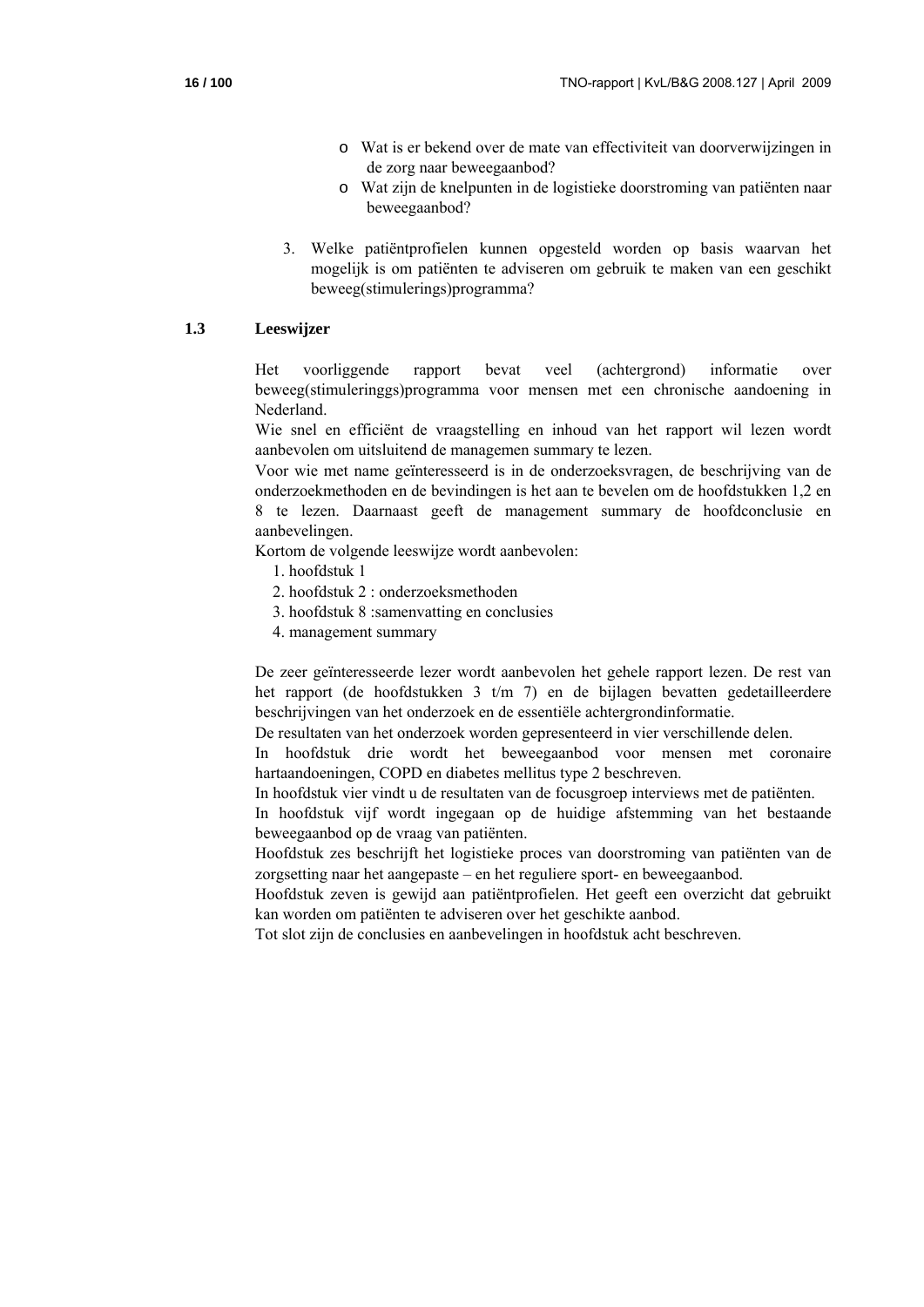# <span id="page-16-0"></span>2 Methoden

Om de vraagstellingen te beantwoorden zijn verschillende methoden toegepast. Dit betreffen een databaseonderzoek, focusgroep interviews en expert raadpleging. In de volgende paragrafen komt aan bod welke vraagstellingen met welke methoden zijn beantwoord en op welke wijze.

# <span id="page-16-1"></span>**2.1 Databaseonderzoek**

Het databaseonderzoek is uitgevoerd om het huidige beweegaanbod in kaart te brengen. De focus bij dit databaseonderzoek lag op het landelijke en/of regionale beweegaanbod. Het lokale beweegaanbod valt buiten het kader van dit onderzoek. De volgende twee deelvragen stonden hierbij centraal;

- 1. Wat is het huidige beweegaanbod voor patiënten met COPD, coronaire hartziekten en DM-2 binnen de zorg, aangepast sporten en sport in Nederland?
- 2. Wat zijn de doelstellingen, exacte doelgroepen, specifieke kenmerken en het bereik van de verschillende beweegprogramma's?

Daarnaast zijn ook de gegevens met betrekking tot de lichamelijke (in)activiteit voor mensen met chronische aandoeningen gebaseerd op database onderzoek. Dit was echter reeds eerder door TNO uitgevoerd in verband met de trendrapportage (Chorus et al. 2003, in Bewegen Gemeten, TNO KVL, Ooijendijk et al., 2006).

#### *Zoekstrategieën*

Om de antwoorden op deze deelvragen te achterhalen, is er een beroep gedaan op de bestaande literatuur. De databanken die zijn gebruikt zijn Qui databank voor Gezondheids-bevordering en Preventie<sup>[1](#page-16-2)</sup>, Projectenbank NISB-BSI<sup>[2](#page-16-3)</sup> en de Projectenbank Sport en Bewegen<sup>[3](#page-16-4)</sup>. Bij de projecten die hieruit voortkwamen stond vaak een link vermeld met de nodige informatie. Ook zijn de sites van de Nederlandse Hartstichting<sup>[4](#page-16-5)</sup>, Hart in Beweging<sup>[5](#page-16-6)</sup>, Astmafonds<sup>[6](#page-16-7)</sup> en de campagne Flash!<sup>[7](#page-16-8)</sup> gebruikt. Vooral de laatstgenoemde bleek een belangrijke zoekmachine om inzicht te verkrijgen in de beweegprogramma's voor chronisch zieken.

Aanvullende informatie werd vaak gezocht op de zoekmachine Google<sup>[8](#page-16-9)</sup>. Ook bleek deze site toegang te geven tot nog meer beweegprogramma's. Er is hier vooral gebruik gemaakt van de volgende zoektermen; 'beweegprogramma's chronisch zieken', 'bewegingsstimulering chronisch zieken', 'bewegen chronisch zieken', 'beweegprojecten chronisch zieken' en 'interventies chronisch zieken'. Dezelfde zoektermen zijn ook gebruikt voor de afzonderlijke aandoeningen. 'Chronisch zieken' werd dan vervangen door 'coronaire hartziekten', 'hart- en vaatziekten', 'hartaandoeningen', 'diabetes type 2', 'diabetes', 'suikerziekte', 'COPD' en 'CARA'. Wanneer de gegevens van de projecten niet volledig of duidelijk waren, zijn de

betrokken woordvoerders via e-mail of per telefoon benaderd.

 $\overline{a}$ 

*<sup>1</sup>* www.quidatabank.nl

<span id="page-16-2"></span>*<sup>2</sup>* www.breedtesportimpuls.nl

<span id="page-16-5"></span><span id="page-16-4"></span><span id="page-16-3"></span>*<sup>3</sup>* www.projectenbanksportenbewegen.nl

*<sup>4</sup>* www.hartstichting.nl

<span id="page-16-6"></span>*<sup>5</sup>* www.beweegzoeker.nl

<span id="page-16-8"></span><span id="page-16-7"></span>*<sup>6</sup>* www.astmafonds.nl

<span id="page-16-9"></span>*<sup>7</sup>* www.sportiefbewegen.nl

*<sup>8</sup>* www.google.nl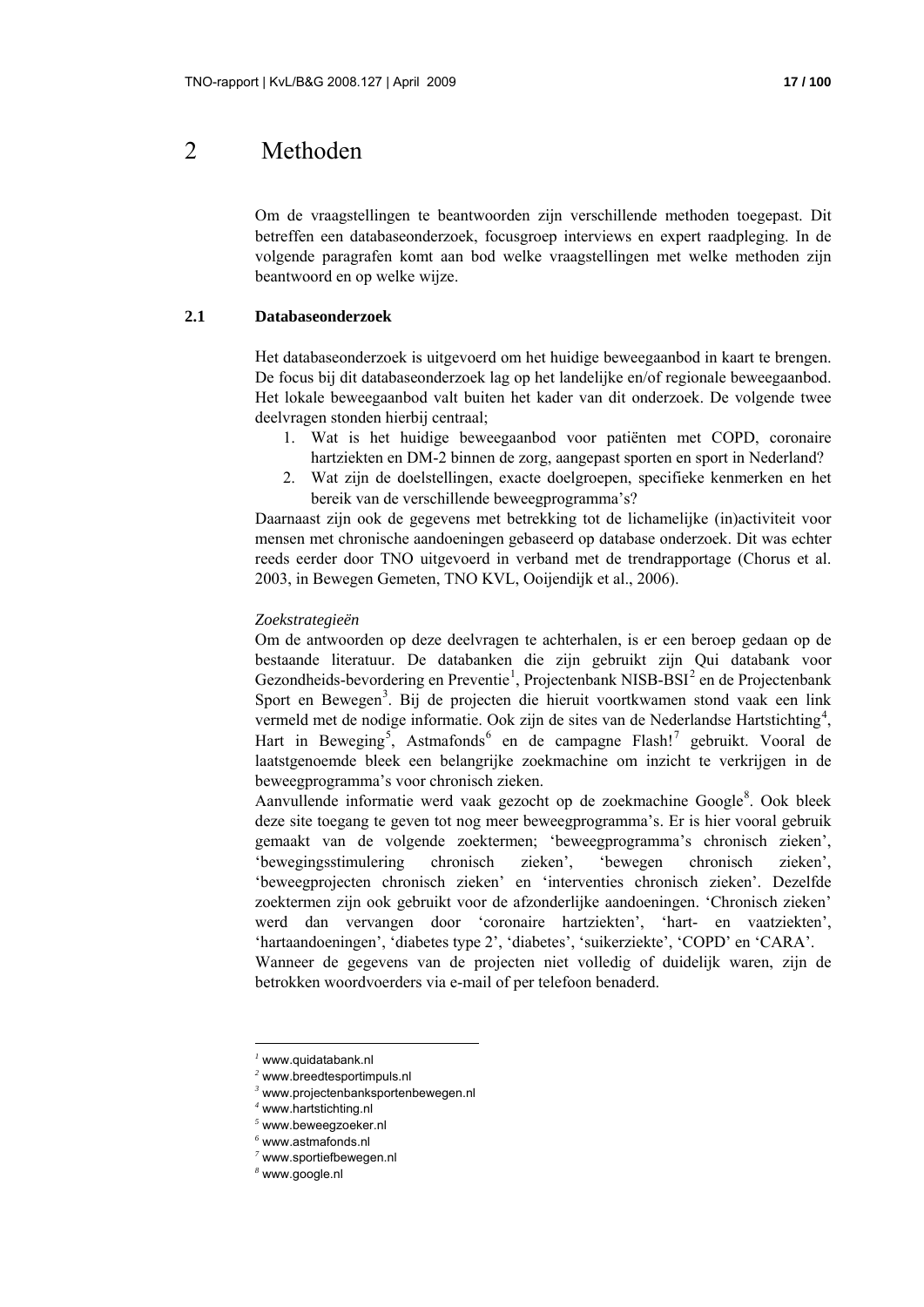# *Dataverwerking*

Vanwege de in- en exclusiecriteria zijn niet alle projecten verwerkt in het databaseonderzoek. De inclusiecriteria waren dat de interventies (methodieken) en projecten een beweegcomponent bevatten en zich hebben gericht op chronisch zieken, in het bijzonder op de afzonderlijke aandoeningen. Voorwaarde was ook dat deze interventies nog steeds beschikbaar waren. De exclusiecriteria waren de interventies die een heel klein bereik<sup>[9](#page-17-1)</sup> hadden èn waarvan de achtergrondinformatie summier en niet of nauwelijks te achterhalen was.

Nadat de inventarisatie in concept gereed was, is deze voorgelegd aan NISB, NEBASNSG, VSG, HIB, Astmafonds, DVN (werkgroep sport), NOC\*NSF, RIVM.

# <span id="page-17-0"></span>**2.2 Focusgroep interviews**

 $\overline{a}$ 

Focusgroep interviews zijn gehouden om inzicht te krijgen in de behoeften, de beweegvoorkeuren, gewenste randvoorwaarden en gewenste begeleiding van patiënten met COPD, coronaire hartziekten en DM-2 (vraagstelling 3) (van Assema, Mesters, Kok, 1992). Bovendien biedt het een uitstekende mogelijkheid tot exploratie van het onderzoeksveld ('t Hart, Boeije, Hox, 2005). Doordat de interviews worden gehouden in groepsvorm worden de respondenten gestimuleerd tot discussies (Bowling, 2002). Binnen een relatief korte tijd kan er veel informatie worden verzameld over een bepaald onderwerp. Ook heeft het focusgroep interview een hoge 'face validity' en kan er in tegenstelling tot andere kwalitatieve methoden een relatief grote onderzoekspopulatie worden bereikt. Het focusgroep interview kent echter ook een aantal nadelen. Zo is de data-analyse van deze onderzoeksmethode ontzettend tijdsrovend en lastig te analyseren. Ook vereist deze methode een ervaren gespreksleider (van Assema, Mesters, Kok, 1992). Mede hierom heeft de gespreksleider een speciale cursus 'kwalitatief onderzoek' gevolgd aan de Vrije Universiteit (VU) in Amsterdam. Bovendien is zij met een ervaren onderzoeker van TNO mee geweest naar focusgroep interviews om de nodige ervaring op te doen. De respondenten zijn geselecteerd op basis van hun overeenkomstige kenmerken, in dit geval de chronische aandoening. Voor elke aandoening zijn twee focusgroep interviews gehouden. Dit resulteert in totaal in zes focusgroepinterviews.

Vier focusgroep interviews zijn afgenomen in de fysiotherapiepraktijk waar de respondenten trainen en twee focusgroep interviews zijn gehouden in het plaatselijke dorpshuis. Voorafgaand aan de interviews is er een niet-gestructureerde interviewleidraad opgesteld aan de hand van de onderzoeksvragen (zie 1.6). Deze leidraad zorgde voor een goed verloop van de gesprekken. Bij alle interviews waren twee onderzoekers van TNO aanwezig. Eén onderzoeker bewaakte de tijd en controleerde of alle vragen uit het interviewleidraad aan bod kwamen. De andere onderzoeker leidde voornamelijk het gesprek en zorgde voor de procesbewaking. Tijdens de gesprekken kunnen er namelijk irrelevante onderwerpen naar voren komen (van Assema, Mesters & Kok, 1992) die deze onderzoeker zoveel mogelijk afremde. Na toestemming van alle respondenten zijn de gesprekken opgenomen op een voice recorder. Alle gegevens zijn vertrouwelijk behandeld. De data zijn intern binnen TNO verwerkt zonder de namen van de respondenten terug te laten komen in de transcripties.

Om de representativiteit van de focusgroepen na te gaan hebben alle respondenten voorafgaan aan het focusgroepinterview een aanvullende vragenlijst thuisgestuurd

<span id="page-17-1"></span>*<sup>9</sup>* Bijvoorbeeld een fitnesscentrum met een beweegprogramma COPD gebaseerd op eigen protocol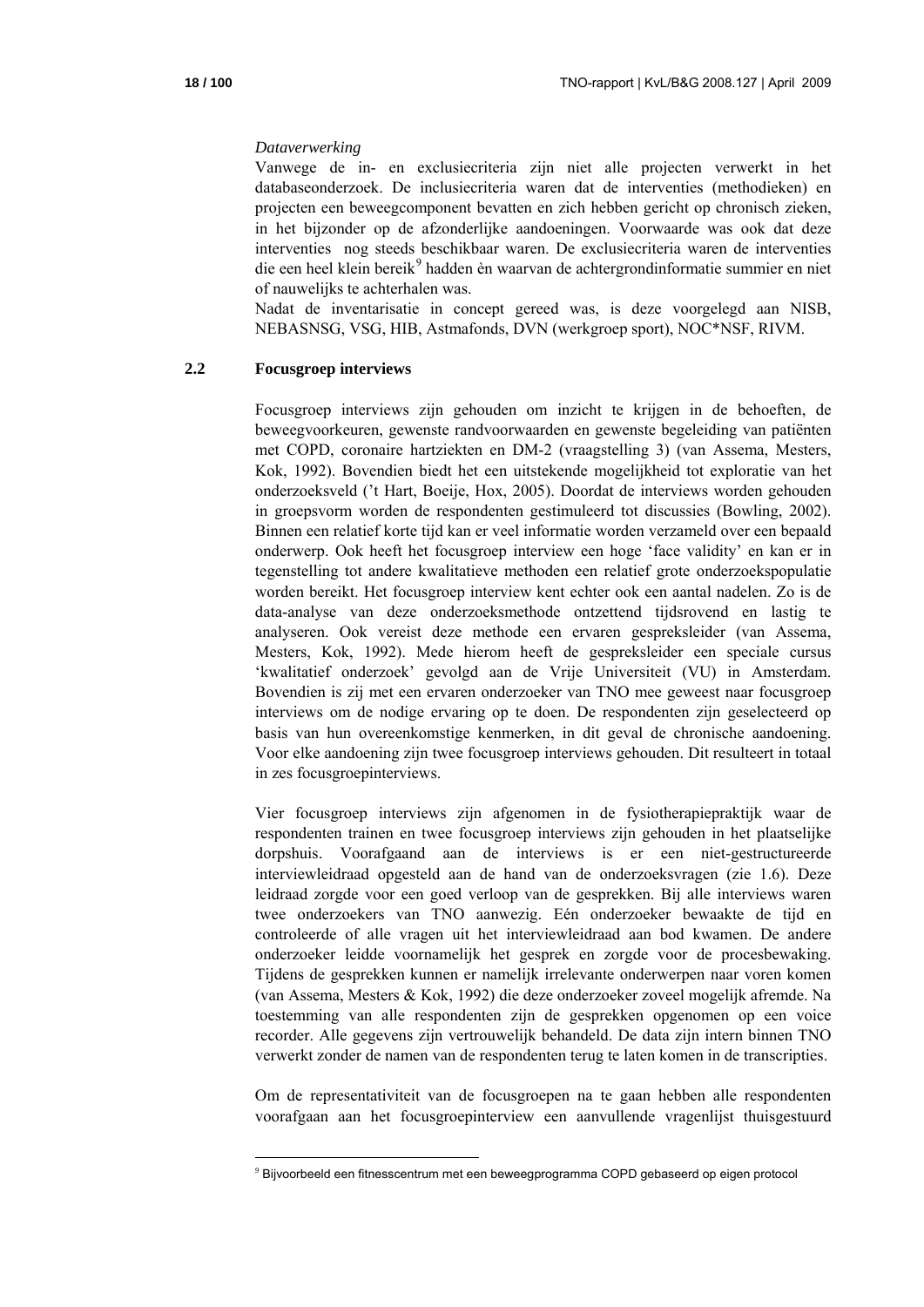gekregen. De vragenlijst had betrekking op de samenstelling van de groep (zie bijlage B). Er is gevraagd naar de leeftijd, afkomst, geslacht, opleidingsniveau en de fysieke belastbaarheid (uitgedrukt in metabole equivalenten ofwel MET's). Tevens is er gevraagd naar de fase van gedragsverandering, deze vraag is echter niet meegenomen in het onderzoek. De vragen naar de afkomst en de fysieke belastbaarheid zijn in bijlage B opgenomen.

## *Analyse transcripties focusgroep interviews*

De interviews zijn na afloop volledig uitgewerkt. Vervolgens zijn de transcripties van de interviews en de aanvullende vragenlijsten geanalyseerd. Allereerst zijn alle data geselecteerd die betrekking hadden op de verschillende thema's binnen de deelvraag; behoeften, beweegvoorkeuren, gewenste randvoorwaarden en begeleiding. Vervolgens is de geselecteerde tekst opgesplitst in fragmenten waarna deze voorzien zijn van labels (Baarda, de Goede & Teunissen, 2001). Hierbij is onderscheid gemaakt tussen de twee verschillende groepen. Dit is gedaan om eventuele verschillen in gemeentes te kunnen achterhalen. Er is getracht zo duidelijk mogelijk de data te rapporteren omdat blijkt dat dit vaak een struikelblok is bij kwalitatief onderzoek (Funk, Thornquist  $\&$  Champagne, 1995). Allereerst zijn de fragmenten een aantal malen aandachtig doorgelezen. Uiteindelijk is er in een nieuw document een duidelijk leesbaar stuk geschreven per thema. In deze stukken komen de beweringen van de respondenten naar voren. Ook zijn er een aantal citaten in het stuk verwerkt om de betrouwbaarheid en leesbaarheid van de data te verhogen.

## <span id="page-18-0"></span>**2.3 Expert raadpleging**

Experts zijn geraadpleegd om aanvullende informatie te krijgen met betrekking tot vraagstellingen 1 tot en met 3. Tevens biedt het de mogelijkheid om afstemming te krijgen met veldpartijen zoals NISB, VSG, NebasNsg. Met deze partijen zijn gezamenlijke bijeenkomsten georganiseerd, oa over de opzet en uitvoering van het project, in verband met de overdracht van de resultaten van dit project op de genoemde organisaties en in verband met de verdere implementatie door NISB (t.b.v. de beweegstimuleringscampagne, het Nationaal Actieplan Sport en Bewegen en de Beweegkuur), NebasNsg (i.v.m. zorgprotocollen voor revalidatieartsen) en VSG (i.v.m. zorgprotocollen voor huisartsen en sportartsen).

Ook zijn de bevindingen ten aanzien van het aanbod (in concept) voorgelegd aan een breed panel van deskundigen, namelijk van NISB, NebasNsg, VSG, NOC\*NSF, Hart in Beweging (HIB), Astmafonds, Diabetes Vereniging Nederland (werkgroep sport), KNGF, Fit!vak, RIVM.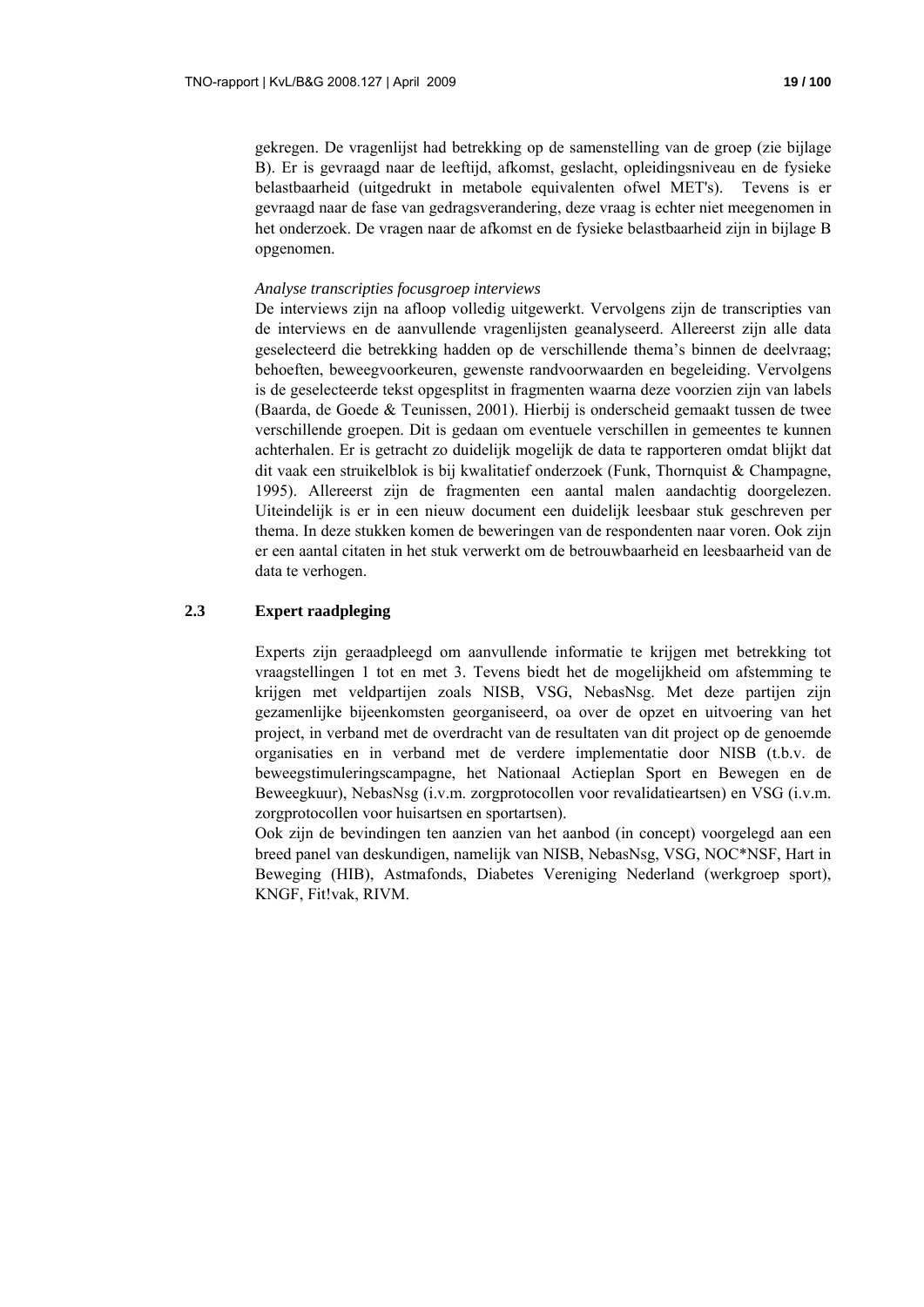**20 / 100** TNO-rapport | KvL/B&G 2008.127 | April 2009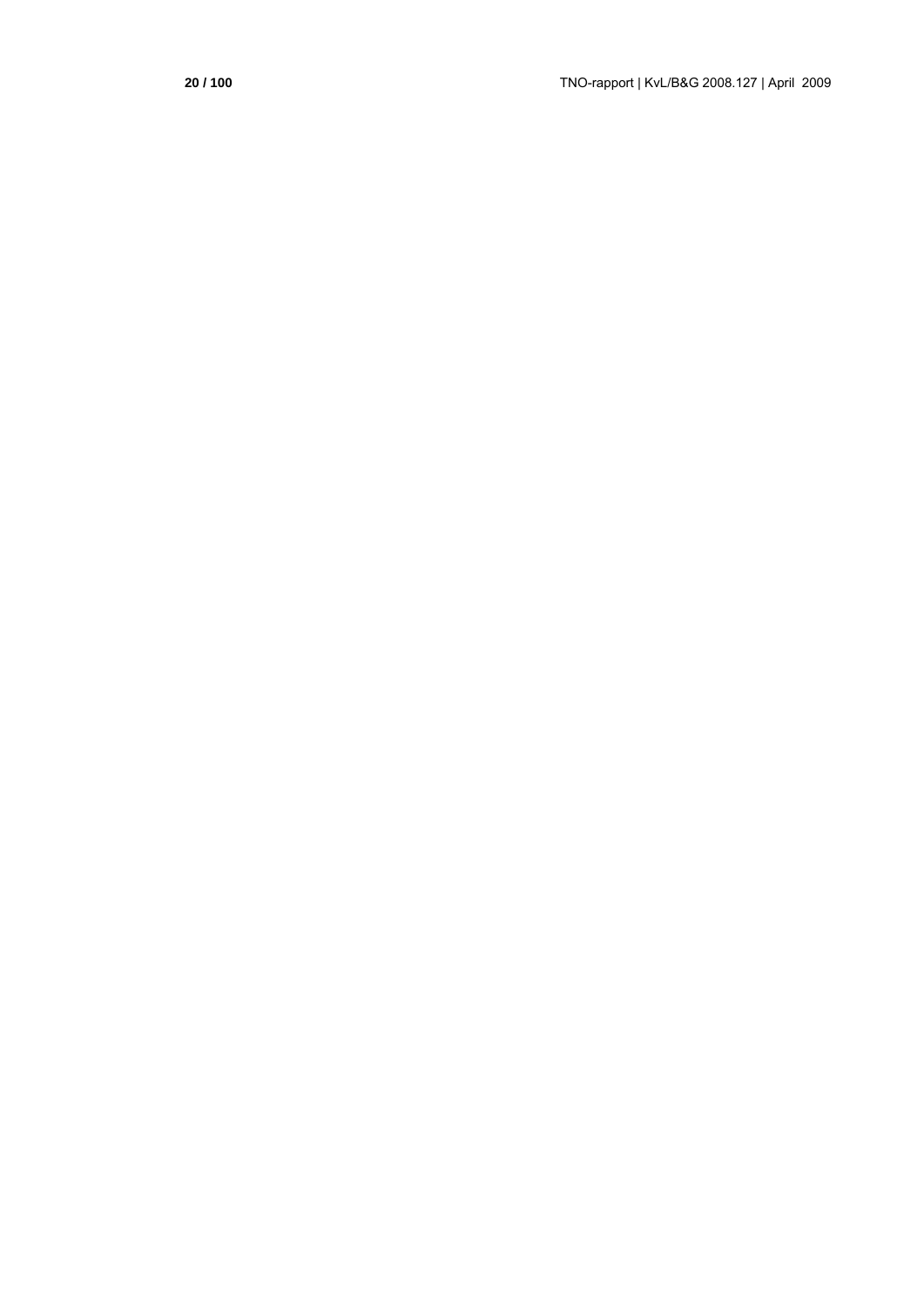# <span id="page-20-0"></span>3 Beweegaanbod in Nederland

# <span id="page-20-1"></span>**3.1 Inleiding**

In Nederland is er momenteel een divers beweeg(stimulerings)aanbod voor mensen met chronische aandoeningen. Het aanbod hiervan vindt plaats binnen verschillende settings zoals zorg, aangepast sporten en het (reguliere) sporten. In de volgende paragraaf wordt een overzicht gegeven van het huidige beweegaanbod per chronische aandoening en per setting. Dit betreft landelijke en/of groot regionaal uitgezette programma's.

# <span id="page-20-2"></span>**3.2 COPD**

Longrevalidatie is niet voor elke COPD patiënt nodig, maar wel voor longpatiënten die tot minimale fysieke inspanning in staat zijn en waarbij participatieproblemen optreden. Zij kunnen alleen onder intensieve, gespecialiseerde, begeleiding (in de  $2^e$  lijn) trainen. De klinische-, de poliklinische longrevalidatie en de KNGF beweegprogramma's die worden begeleid door fysiotherapeuten (NISB, 2006). Deze drie programma's worden genoemd onder 'bewegen in de zorg'; zij zullen in paragraaf 3.2.1 en 3.2.2 worden behandeld.

Longpatiënten met een mildere vorm van COPD kunnen vaak terecht in het aangepast sportief bewegen, bewegen in het reguliere beweegaanbod of bewegen in ongebonden sportactiviteiten (NISB, 2006). Deze drie vormen van bewegen zullen in paragraaf 3.2.3, 3.2.4 en 3.2.5 nader worden besproken.

## *3.2.1 Longrevalidatie*

Longrevalidatie is een intensief revalidatieprogramma dat uit twee verschillende soorten bestaat; poliklinische en klinische longrevalidatie (Stichting ketenzorg COPD, 2005). Bij klinische longrevalidatie verblijven de patiënten in een revalidatie- of astmacentrum. Poliklinische longrevalidatie is een revalidatieprogramma waarbij de patiënt voor de behandeling gedurende drie maanden minstens twee keer per week naar een ziekenhuis, revalidatie- of astmacentrum in de buurt gaat (Astma Fonds², 2007). Nadat patiënten door de huisarts of longarts wordt doorverwezen naar de longrevalidatie, wordt er een uitgebreide screening uitgevoerd. Hieruit zal blijken of de patiënt daadwerkelijk in aanmerking komt voor de intensieve behandeling (Stichting ketenzorg COPD, 2005). De patiënten worden tijdens de longrevalidatie behandeld door een multidisciplinair team. In deze paragraaf zal voornamelijk worden ingegaan op het beweegaspect van de longrevalidatie. De inspanningstraining is een belangrijk aspect van de longrevalidatie. Zo blijkt uit onderzoek dat, door deze inspanningstraining toe te voegen aan het revalidatieprogramma, effectievere resultaten worden behaald ten aanzien van het inspanningsvermogen en dyspneu (Stichting ketenzorg COPD, 2005).

*Inititatiefnemers* Ziekenhuizen en revalidatiecentra.

*Intake* Aan het begin van de poliklinische longrevalidatie wordt een nulmeting gedaan door middel van een maximaal of 'symptom limited' ergometrietest. Het resultaat van deze test wordt vervolgens gebruikt om een specifiek trainingsschema op te stellen. Soms zijn er aanvullende testen nodig om een veilig revalidatieprogramma voor de patiënten te kunnen samenstellen. De longarts of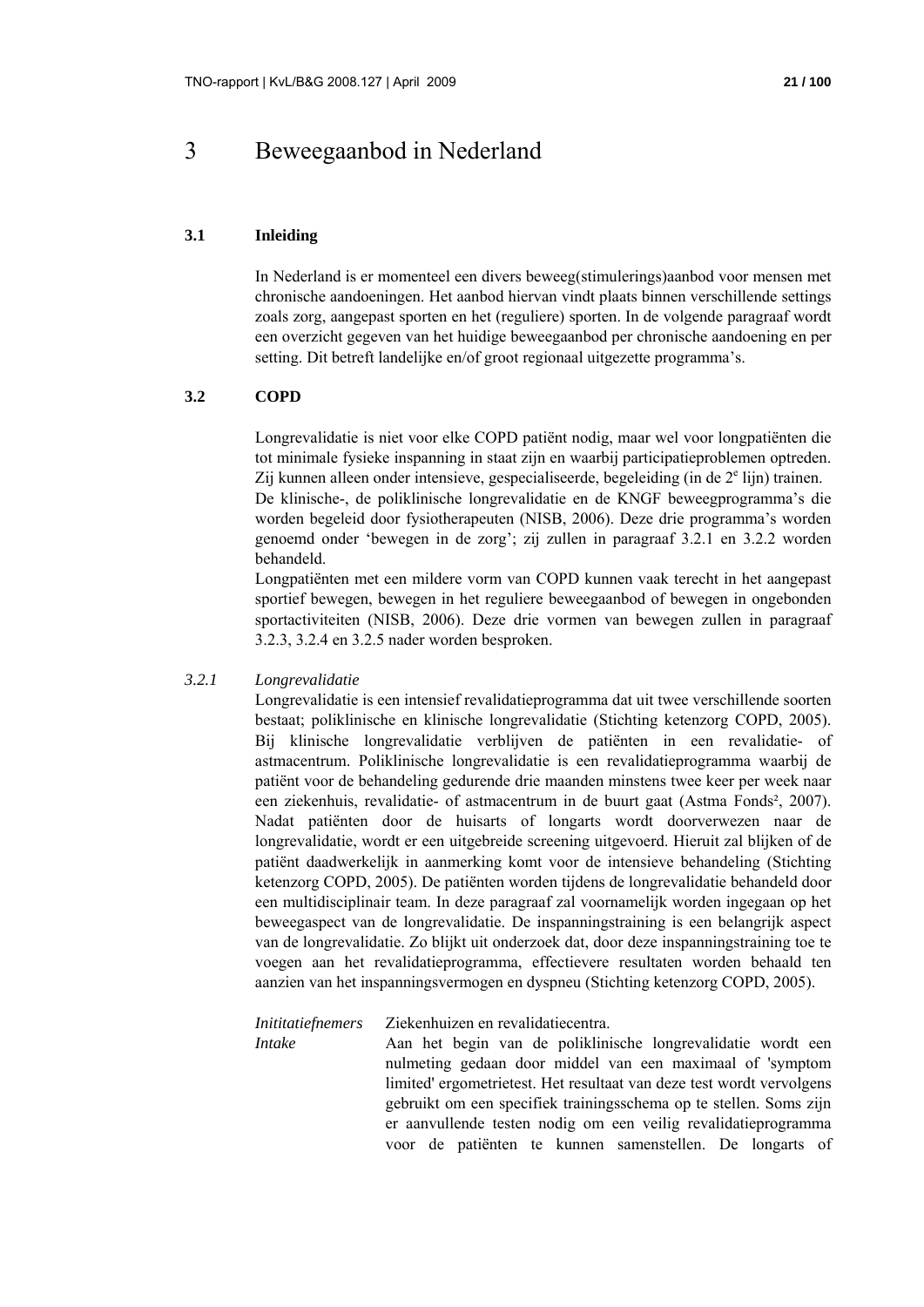fysiotherapeut is tevens geïnteresseerd in de motivatie en doelstellingen van de patiënten.

*Begeleiding* Patiënten die participeren in de longrevalidatie worden door een aantal zorgverleners behandeld. In dit team zitten vaak een longarts, longverpleegkundige, maatschappelijk werker of psycholoog, diëtist en een tweedelijns fysiotherapeut. Afhankelijk van de intake wordt voor de patiënt een behandelplan opgesteld waaruit blijkt met welke zorgverleners van het behandelteam de patiënt te maken krijgt. Van alle zorgverleners van het team is het de fysiotherapeut die verantwoordelijk is voor het beweegaspect van de longrevalidatie. *Vorm* De longrevalidatie wordt in groepsvorm aangeboden.

*Doelstellingen* Het doel is het beïnvloeden van de aandoening en de gevolgen daarvan, zodat de patiënt optimaal in het dagelijkse leven kan functioneren, gegeven zijn mogelijkheden en beperkingen (Stichting ketenzorg COPD, 2005). Tevens zijn het verbeteren van de conditie en kracht, het verminderen van de symptomen van COPD en bewegingsstimulering ook belangrijke doelstellingen van de poliklinische longrevalidatie.

- *Exacte doelgroepen* De inclusiecriteria van de poliklinische longrevalidatie zijn patiënten met COPD, die door deze ziekte beperkt en gehinderd worden door problemen op somatisch, psychisch, relationeel en/of maatschappelijk gebied. (Stichting ketenzorg COPD, 2005). Het is bedoeld voor alle patiënten die daardoor onvoldoende controle over hun klachten en beperkingen in het dagelijks leven hebben. De exclusiecriteria zijn lastig te omschrijven. In alle ernstgroepen zijn gunstige effecten van longrevalidatie gebleken. Het is echter onduidelijk op grond van bestaand onderzoek of longrevalidatie zinvol is bij alle graden van ernst. Of longrevalidatie effectief is voor een bepaalde patiënt is echter wel te voorspellen met behulp van de beschikbare meetinstrumenten (Stichting ketenzorg COPD, 2005).
- *Verwijzing door* Wanneer patiënten met hun klachten bij de huisarts komen dient deze de patiënten eerst door te verwijzen naar de longarts. Op verwijzing van de longarts kunnen patiënten deelnemen aan longrevalidatie.
- *Verwijzing naar* De longrevalidatie biedt de handvatten aan om na het revalidatieprogramma te blijven bewegen en functioneren in het dagelijks leven. Zo blijven patiënten ook na het revalidatieprogramma in conditie. De patiënten worden na het volgen van de longrevalidatie bijna altijd direct doorverwezen naar een beweegprogramma in de fysiotherapie.

*Vergoeding* Longrevalidatie wordt in de alle gevallen vergoed door zorgverzekeraars mits de patiënt door de longarts is doorverwezen.

*Randvoorwaarden* Eén van de inclusiecriteria van de longrevalidatie is dat de patiënten een ergometrietest ondergaan.

#### *3.2.2 Fysiotherapie*

Fysiotherapiepraktijken kunnen volgens een bestaand protocol een beweegprogramma voor patiënten met COPD aanbieden. Het KNGF-beweegprogramma is hier een bekend voorbeeld van. In een aantal gevallen werken de fysiotherapeuten volgens eigen protocol. Vaak worden deze programma's longreactivatie-programma's genoemd. Het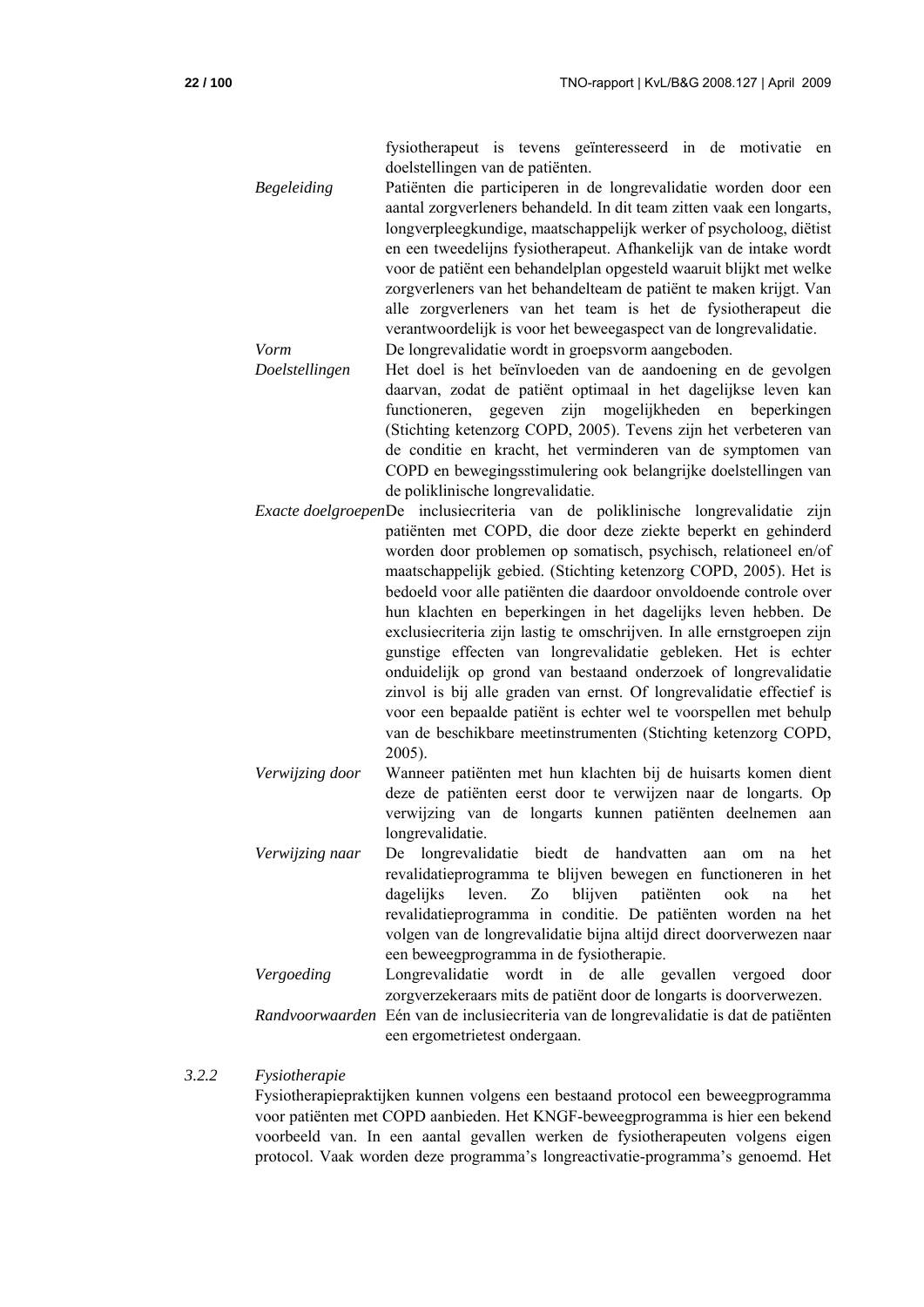Astma Fonds heeft de laatste jaren actief beleid gevoerd om de voormalige activiteiten van het Astma Fonds over te dragen aan zorgverleners. Zij trachten de financiering van de lesbegeleiding door fysiotherapeuten zoveel mogelijk over te dragen aan zorgverzekeraars. Dit wordt gedaan vanwege de komst van de KNGFbeweegprogramma's op de markt. In bijlage 5 worden de specifieke kenmerken van de beweegprogramma's binnen de fysiotherapie die volgens eigen protocol handelen. In de volgende subparagrafen zal op een aantal veelgebruikte beweegprogramma's voor COPD-patiënten dieper worden ingegaan, namelijk;

- KNGF-beweegprogramma COPD
- My Careplan plus
- BAG-projecten

#### **KNGF-Beweegprogramma COPD**

Het beweegprogramma COPD van het KNGF is een programma waar patiënten met COPD onder begeleiding kunnen trainen. Tijdens het beweegprogramma wordt er in kleine groepen getraind maar het programma wordt voor iedere patiënt individueel aangepast. Het programma is opgebouwd uit drie stappen. De eerste stap is de intake. De intake omvat de controle van de verwijsgegevens, het intake gesprek en het afnemen van testen.

Op basis van de intake, de verwijsgegevens en wensen/voorkeuren van de patiënt worden individueel de doelen van het programma vastgesteld en wordt een beweegprogramma ingevuld.

De tweede stap is het beweegprogramma zelf waarbij de patiënt in twaalf weken een gericht beweegprogramma doorloopt. In de laatste stap wordt het beweegprogramma geëvalueerd en wordt de patiënt door de fysiotherapeut geadviseerd hoe men de behaalde resultaten zelfstandig op peil kan houden (KNGF & TNO<sup>3</sup>, 2004).

| Inititatiefnemers  | TNO, KNGF, KU Leuven                                             |
|--------------------|------------------------------------------------------------------|
| <i>Begeleiding</i> | De patiënten worden begeleid door een eerstelijns fysiotherapeut |
|                    | die speciaal geschoold is om dit beweegprogramma uit te voeren.  |
| Intake             | De intake omvat:                                                 |
|                    | 1. controle van de vereiste verwijsgegevens (diagnose, ernst van |
|                    | de aandoening), Spirometrie gegevens, gemodificeerde MRC         |
|                    | score voor dyspneu, complicaties, (de)saturatie bij inspanning,  |

medicatie, risicoprofiel (cardiovasculaire risicofactoren), bijzonderheden revalidatie, gegevens van de maximale of 'symptom limited' inspanningstest (het ontbreken van deze gegevens zijn een relatieve contra-indicatie voor instroom).

2. intakegesprek, inclusief het afnemen van Physical Activity Readiness Questionnaire (PAR Q lijst, Patiënt specifieke Klachten Lijst, Specific Activity Scale, VAS schaal eigen effectiviteit, Kwaliteit van Leven vragenlijst, Fase gedragsverandering, klachten/symptomen, ervaren barrières t.a.v. ontwikkelen actieve leefstijl, beweegangst, beweegvoorkeuren, doelen en wensen van de patiënt.

3. het afnemen van testen, zoals een beweegervaringstest, een 6 minuten wandeltest, een krachttest en een ergometrietest. Op basis van de medische gegevens en de informatie uit de testen kan de fysiotherapeut de patiënt adviseren deel te nemen aan het beweegprogramma, ergens anders te gaan trainen of de patiënt verwijzen naar de huisarts of specialist.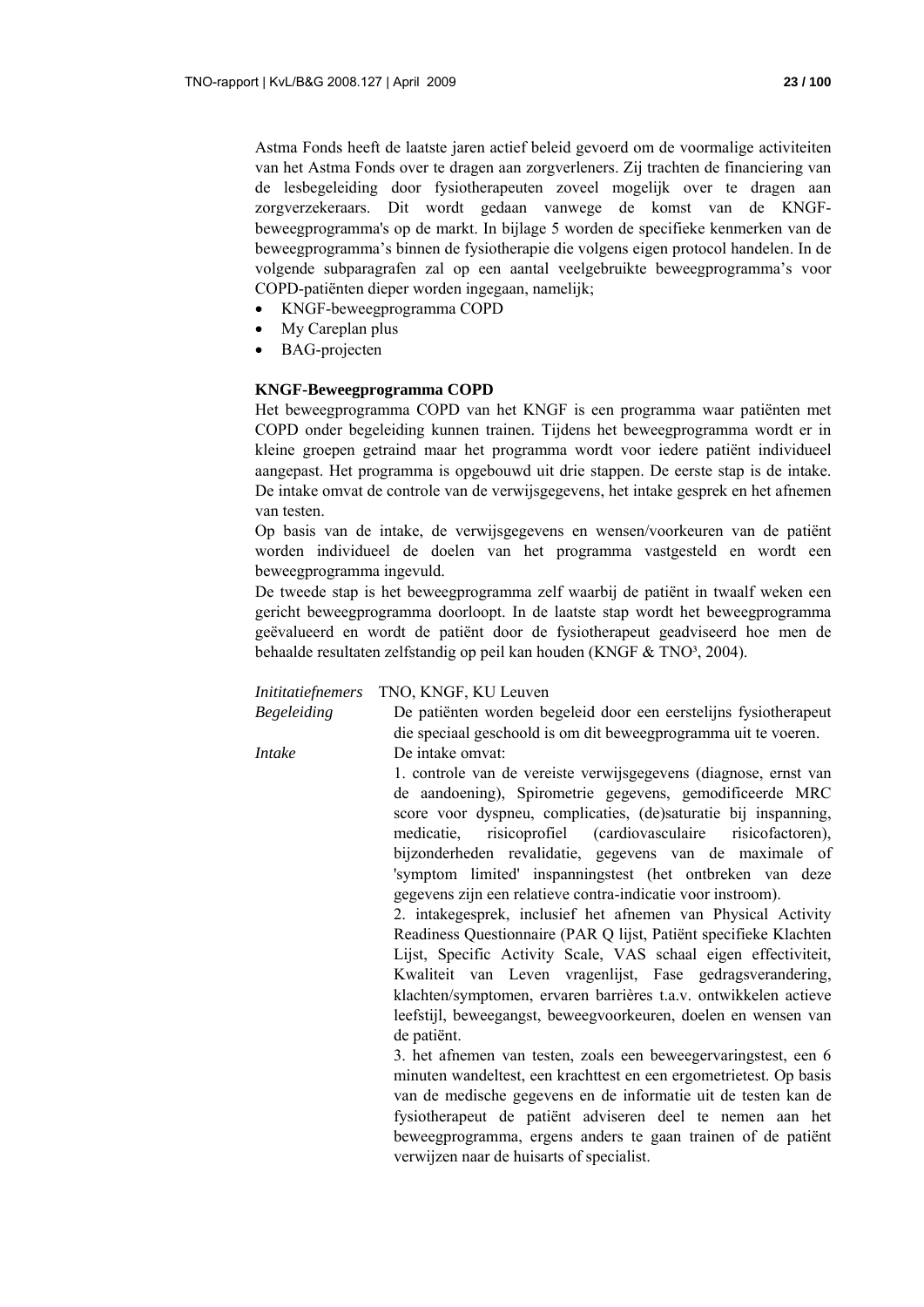| Vorm<br>Doelstellingen | De trainingen worden in groepsvorm aangeboden.<br>Het belangrijkste doel van het beweegprogramma is patiënten een<br>actieve leefstijl te laten ontwikkelen om hun de gezondheid en<br>kwaliteit van leven op die manier zo veel mogelijk in stand te<br>houden en indien mogelijk te verbeteren. Kortweg gezegd,<br>bewegingsstimulering van COPD-patiënten.                                                                                                                                                             |
|------------------------|---------------------------------------------------------------------------------------------------------------------------------------------------------------------------------------------------------------------------------------------------------------------------------------------------------------------------------------------------------------------------------------------------------------------------------------------------------------------------------------------------------------------------|
|                        | Exacte doelgroepen Men kan twee doelgroepen onderscheiden.<br>Groep 1: Deze omvat mensen met een lichte of matige vorm van<br>COPD (GOLD I en II), $FEV1 \ge 50\%$ voorspelde waarde, MRC<br>score $\geq$ 2. Dit zijn patienten die niet al te vaak exacerbaties<br>zonder<br>evidente<br>co-morbiditeit,<br>doormaken.<br>met<br>een<br>inspanningsvermogen dat enigszins onder de norm ligt $(\geq 70\%$ van<br>de norm). Bij deze groep wordt tevens gewerkt aan een vergroting<br>van de fysieke belastbaarheid.      |
|                        | Groep 2: omvat mensen met een ernstigere vorm van COPD die<br>of<br>poliklinisch revalidatieprogramma<br>klinisch<br>hebben<br>een<br>doorlopen en een nazorgprogramma nodig hebben (KNGF &<br>TNO <sup>3</sup> , 2004, Troosters et al., 2008). De doelen voor deze groep<br>zijn het consolideren van de bereikte effecten, het begeleiden van                                                                                                                                                                          |
|                        | de patiënten naar een actieve(re) leefstijl, monitoren van patiënten<br>en tijdig terugverwijzen bij exacerbaties, bij het verslechteren van<br>de toestand of wanneer zich van nieuwe co-morbiditeit openbaart.<br>Bij beide groepen deelnemers is een maximale of symptom limited<br>ergometrie test noodzakelijk voor deelname. Het ontbreken van                                                                                                                                                                      |
| <b>Bereik</b>          | deze gegevens is een exclusiecriterium voor deelname.<br>In Nederland bieden momenteel 87 fysiotherapiepraktijken het<br>KNGF-beweeg-programma COPD aan <sup>10</sup> . Regelmatig komen hier<br>fysiotherapiepraktijken bij.                                                                                                                                                                                                                                                                                             |
| Verwijzing door        | Na een revalidatieprogramma in de tweedelijn kunnen patiënten<br>direct doorstromen. Huisarts of longarts kunnen patiënten ook<br>doorverwijzen naar fysiotherapie mits de patiënten geschikt<br>blijken te zijn aan de hand van de resultaten van de ergometrietest.                                                                                                                                                                                                                                                     |
| Verwijzing naar        | Als na het intakegesprek of tijdens de uitvoering van het<br>beweegprogramma blijkt dat de patiënt teveel klachten heeft van<br>zijn of haar ziekte, kan deze patiënt direct worden doorverwezen<br>naar de huisarts of longarts. Wanneer blijkt dat de patiënt een<br>milde vorm van COPD heeft en dit dat tijdens of na uitvoering van<br>het beweegprogramma blijkt dat de patiënt ook te kan participeren<br>in het aangepast sportief bewegen of in het reguliere sportaanbod,<br>worden zij hier naar toe verwezen. |
| Vergoeding             | De meeste zorgverzekeraars vergoeden dit beweegprogramma. In<br>het basispakket worden vaak slechts tien consulten vergoed. Dit<br>wordt vaak op aandringen van het Astma Fonds gedaan.                                                                                                                                                                                                                                                                                                                                   |

# **My Careplan Plus**

My Careplan Plus bestaat uit een doelgroepcursus en doelgroeptraining voor mensen met COPD. De patiënt krijgt een persoonlijk beweegprogramma op maat, dat rekening houdt met de klachten en beperkingen en eventuele medicatie van de patiënt. Het plan bestaat uit twee verschillende soorten programma's namelijk de doelgroepcursus en de

 $\overline{a}$ 

<span id="page-23-0"></span>*<sup>10</sup>* www.fysiotherapie.nl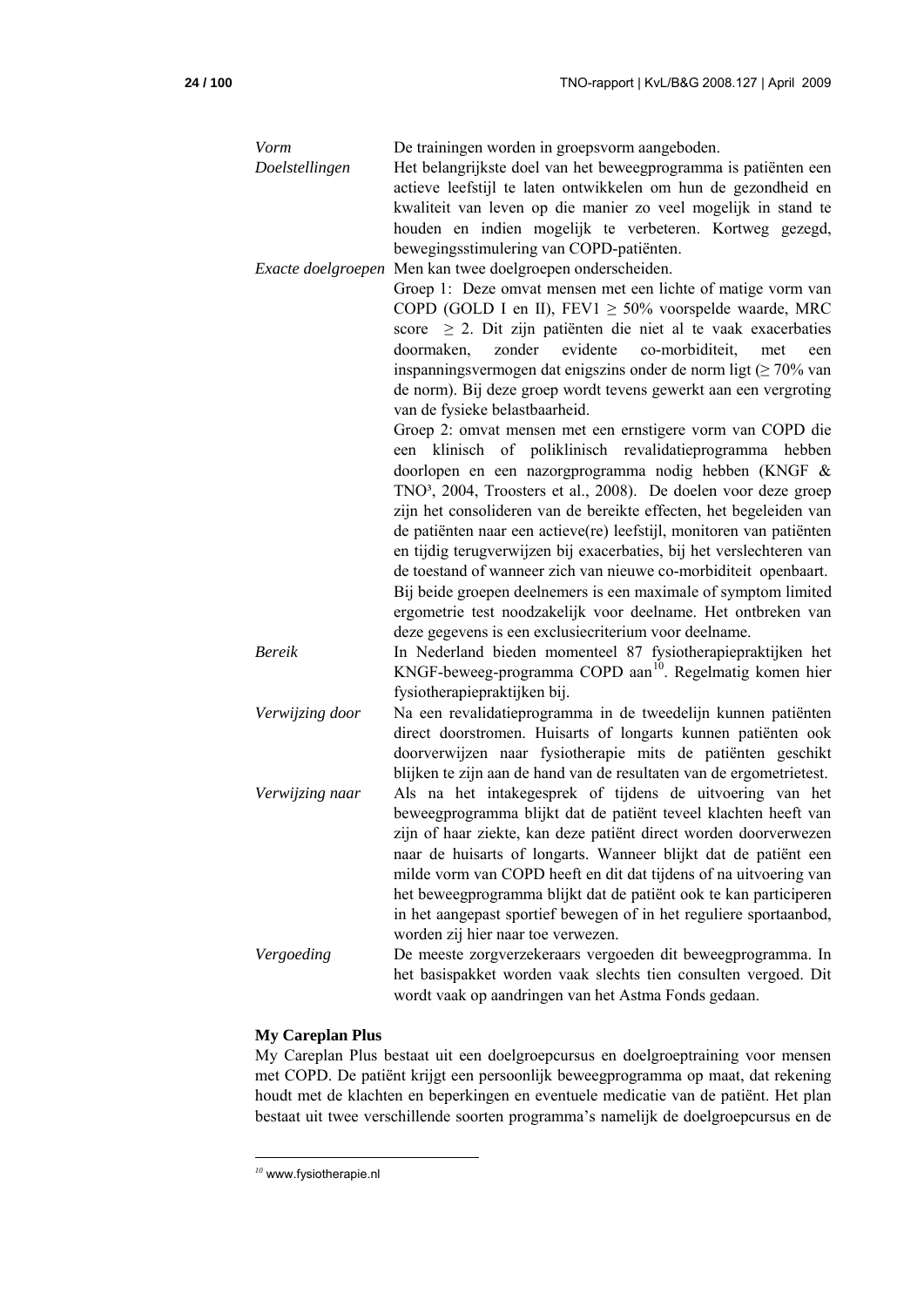doelgroeptraining. Vervolgens kunnen zij trainen met het My Fitplan (Het Gezonde  $Net<sup>1</sup>, 2007$ ).

#### *My Careplan – doelgroepcursus COPD*

De doelgroepcursus is een beweegprogramma van 12 weken waarbij de patiënten ervaren dat beperkingen geen belemmering vormen om te bewegen en worden zij begeleidt om een actiever leven te leiden (Het Gezonde Net<sup>1</sup>, 2007).

#### *My Careplan – doelgroeptraining COPD*

De doelgroeptraining is een training die is opgedeeld in blokken van 12 weken. In de doelgroeptraining nemen patiënten deel aan een groepsles onder begeleiding van een fysiotherapeut. Deze training is goed geschikt om na de doelgroepcursus te volgen. Op basis van de intake wordt het individuele oefenprogramma samengesteld. De doelgroeptraining vindt altijd plaats in het centrum. Er wordt gebruik gemaakt van cardio- en krachtapparatuur. Vaak worden er ook oefeningen gegeven die de deelnemers thuis kunnen uitvoeren. De uitvoering van het programma vindt plaats met behulp van een hartslagmeter (Het Gezonde Net<sup>1</sup>, 2007).

## **My Fit plan – chronisch zieken**

My Fitplan is een preventief beweegprogramma dat ontwikkeld is om de deelnemer te laten bewegen wanneer, waar en op welke manier deze maar wil. Volgens de opzet van het programma kan dat in een groepstraining in het centrum zijn maar ook buiten het centrum, in het zwembad, op de tennisbaan etc.. Het is niet speciaal voor mensen met COPD bedoeld maar het beoogt wel bruikbaar te zijn voor deze doelgroep.

My Fitplan biedt een beweegoplossing die mensen niet alleen in beweging wil brengen, maar vooral mensen in beweging wil houden. Op basis van een individuele test wordt een persoonlijk advies en een beweegprogramma van 12 weken samengesteld. De hoeveelheid beweging die nodig is voor de deelnemer om de doelstellingen te bereiken is weergegeven in FIT-punten. Hierin wordt naast Frequentie en Intensiteit ook de Tijdsduur weergegeven die wekelijks nodig is om een stap dichter bij het doel te komen. Bij My Fitplan wordt altijd gebruik gemaakt van een hartslagmeter. Het plan maakt het mogelijk om onafhankelijk van de locatie te kunnen bewegen waar, wanneer en hoe men maar wil (Het Gezonde Net², 2007) .

#### **BAG-projecten**

Bijna alle vestigingen van het Bureau van Arbeid en Gezondheid (BAG) bieden een beweegprogramma voor mensen met COPD aan. BAG is een netwerk van arbo- en zorgvestigingen die voornamelijk zijn gevestigd in Noord- en Oost-Nederland. Het beweegprogramma voor patiënten met COPD wordt in kleine groepen worden gegeven. Het BAG streeft naar protocollair werken. Bij alle chronische ziektebeelden wordt er met 1 protocol per aandoening gewerkt. Eén protocol bestaat echter uit verschillende modulen. Module 1 (small) is meestal een laagdrempelig 'coachings-protocol', voor de patiënten die voldoende hebben aan de fysiotherapeut als coach. De 'zwaarste' module (large of extralarge) is multidisciplinair. In deze module wordt ook gewerkt met een werkboek (met opdrachten), stappenteller, hartslagmeter etc.. De 'medium' module is vaak een combinatie van begeleiding door een fysiotherapeut en / of bewegingsdeskundige.

## *3.2.3 Aangepast sportief bewegen*

Na het volgen van longrevalidatie en beweegprogramma's in de fysiotherapie zijn een aantal patiënten in staat zelfstandig te sporten. Zij kunnen terecht in het aangepast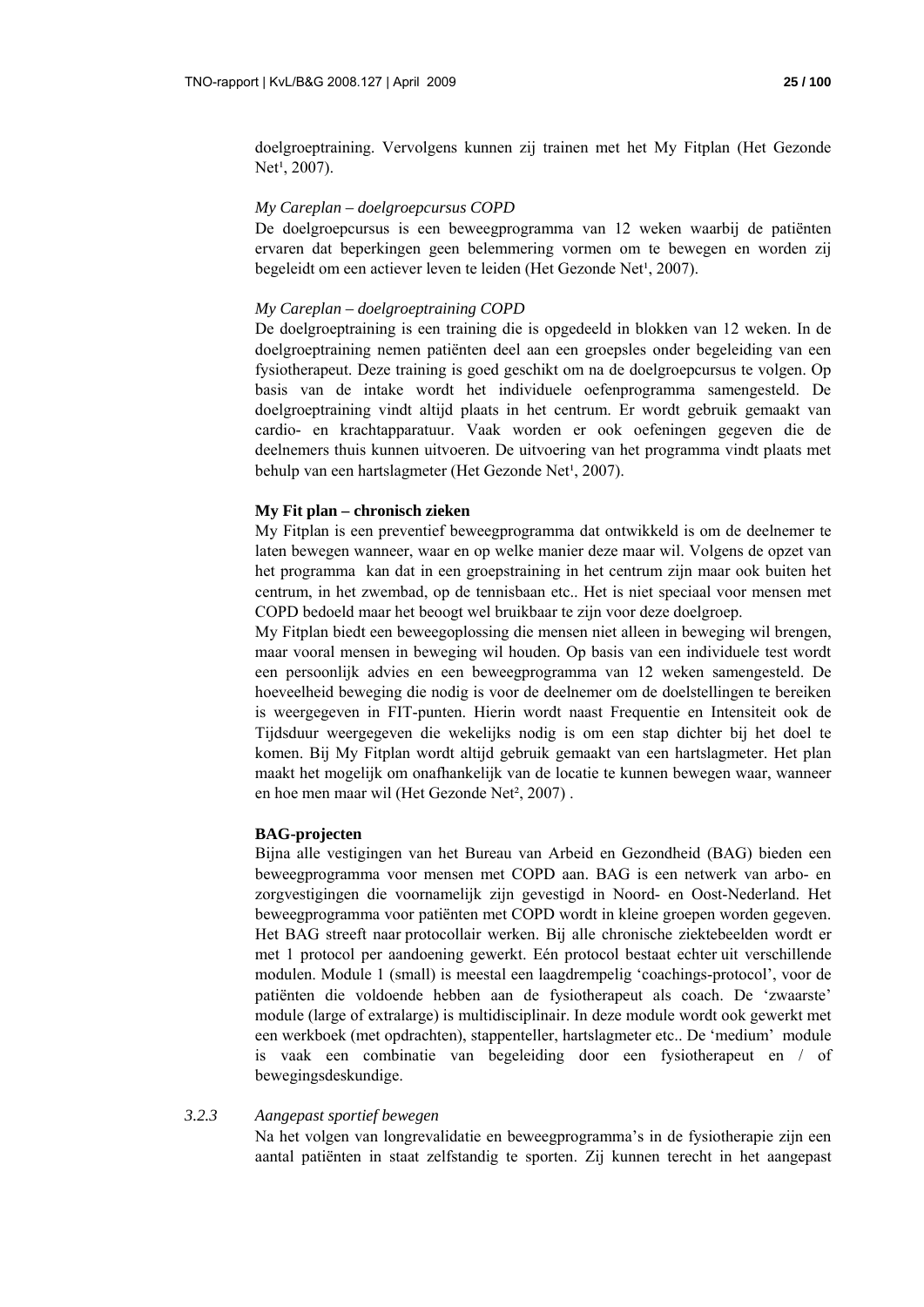sportief bewegen. Andere patiënten zullen altijd onder intensieve begeleiding moeten blijven trainen. In de komende jaren gaat het Astma Fonds de verantwoordelijkheid van de organisatie van groepen binnen het aangepast sportief bewegen overdragen aan lokale organisaties en instellingen. Dit zijn sportstichtingen, sportinstituten, sportscholen, sportverenigingen, gemeentelijke welzijns-organisaties en thuiszorgen. Het is hun taak om beweeggroepen te organiseren. Het Astma Fonds is voornamelijk een patiëntenbelangenorganisatie die wil bijdragen aan het verbeteren van randvoorwaarden voor bewegen en die wil helpen het belang van een actieve leefstijl onder de aandacht te brengen van mensen met een chronische longziekte.

# *3.2.4 Regulier sport- en beweegaanbod*

Slechts een klein gedeelte van de patiënten met COPD kunnen participeren in het reguliere beweegaanbod, zo blijkt uit meningen van zorgprofessionals (NISB, 2006). Er zijn geen aanbieders bekend binnen het reguliere aanbod sport- en beweegaanbod die zich specifiek richten op COPD patiënten.

Er zijn een aantal sporten die voor deze groep worden aanbevolen, maar er zijn ook een aantal sporten die beter niet door COPD-patiënten kunnen worden beoefend.

# *Geschikte sporten*

Alhoewel er geen aanbieders bekend zijn binnen het reguliere sportaanbod die zich specifiek richten op mensen met COPD kan men toch sporten onderscheiden die in principe geschikt zouden kunnen zijn. Door het Astmafonds worden als (potentieel) geschikte sporten voor mensen met COPD zaalsporten en zwemmen (Astma Fonds³, 2007) genoemd. Dit komt omdat patiënten binnen minder last hebben van pollen, harde wind of mist. Bij voorkeur moet er dan gekozen worden voor zwemmen in een binnenbad (Astma Fonds<sup>3</sup>, 2007). Sporten die kortdurende piekbelastingen in zich dragen zijn ook geschikte vormen. Dit zijn bijvoorbeeld sporten zoals volleybal, tafeltennis, tennis, honkbal, gymnastiek/turnen en technische atletieknummers (Astma Fonds<sup>3</sup>, 2007).

## *3.2.5 Ongebonden sportactiviteiten*

Vaak worden patiënten tijdens een revalidatie of beweegprogramma gestimuleerd om zelfstandig te blijven bewegen en een actieve leefstijl te onderhouden. De fysiotherapeut geeft de patiënten tips om in beweging te blijven na afloop van deze programma's. Soms is hiervoor aanvullende apparatuur voor nodig zoals een hometrainer of losse gewichten. Tevens kunnen patiënten hun dagelijkse portie bewegen ook krijgen door wat vaker op de fiets te stappen of een klein rondje te gaan wandelen. Deze keuze is verantwoord omdat hierbij het duurkarakter ook op een lage intensiteit kan worden beoefend (NebasNsg<sup>3</sup>, 2007).

## <span id="page-25-0"></span>**3.3 Coronaire hartziekten**

Van de in dit rapport besproken patiëntgroepen is het beweegaanbod voor hartpatiënten het grootste en meest divers. Beschreven worden hartrevalidatie, nazorg (of derde fase) programma's, aanbod vanuit de (eerste lijns-) fysiotherapie, aangepast sportief bewegen en het regulier sport- en beweegaanbod.

Bijna elke patiënt met een coronaire hartziekte wordt doorverwezen naar de hartrevalidatie. In paragraaf 3.3.1 wordt de hartrevalidatie behandeld. Veelal wordt deze vorm begeleid door fysiotherapeuten. Fysiotherapeuten bieden ook vaak beweegprogramma's aan in hun praktijken (paragraaf 3.3.2). Het KNGFbeweegprogramma is hier een bekend voorbeeld van. Een groot aantal hartpatiënten kan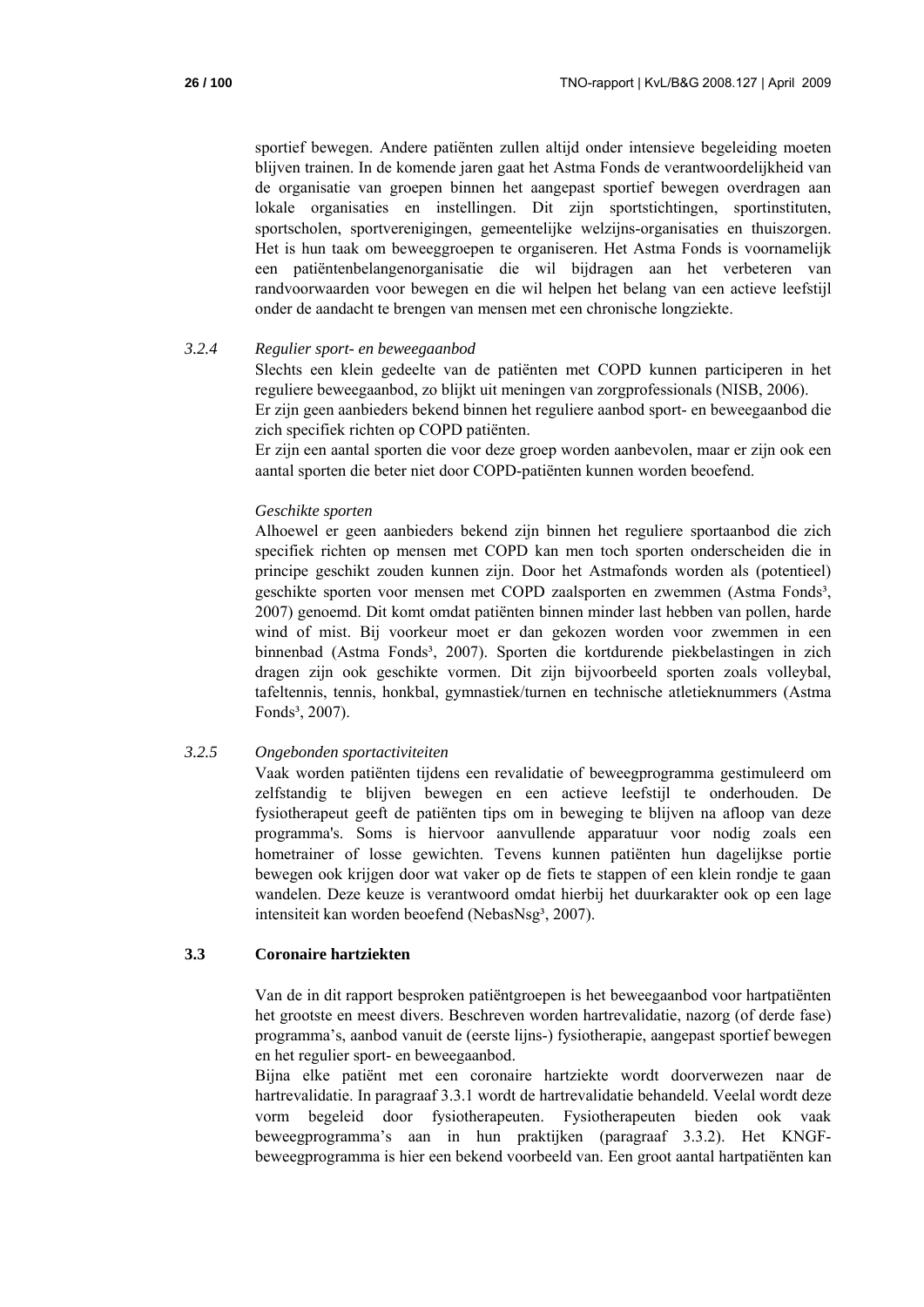na de revalidatie en fysiotherapie terecht in het aangepast sportief bewegen (paragraaf 3.3.3) of het reguliere beweegaanbod (paragraaf 3.3.4). Ook bewegen zij frequent, naast een beweegprogramma, in ongebonden sportactiviteiten (paragraaf 3.3.5).

## *3.3.1 Hartrevalidatie*

De manier waarop een hartrevalidatieprogramma wordt vormgegeven, verschilt van situatie tot situatie. De revalidatiecommissie Nederlandse Vereniging Voor Cardiologie / Nederlandse Hartstichting omschrijft hartrevalidatie als volgt (revalidatiecommissie NVVC/NHS, 2004);

**'***Hartrevalidatie is de zorg die in het vervolg van een acute behandeling wordt aangeboden aan patiënten met een acuut coronair syndroom, patiënten met angina pectoris, patiënten die een PCI hebben ondergaan en patiënten die een zogenaamde omleidingsoperatie of een CABG hebben gehad.'* 

Er worden binnen de hartrevalidatie een drietal verschillende fasen onderscheiden. De eerste fase is de klinische fase die meteen na de acute cardiologische gebeurtenis start. De tweede poliklinische revalidatiefase sluit goed op deze fase aan en start direct na het ontslag in het ziekenhuis. De postrevalidatiefase is de laatste fase die zich richt op het behouden van de leefstijlveranderingen, geleerd in de tweede fase, en het fysieke prestatievermogen richt. In de richtlijn hartrevalidatie zijn een viertal uitgangspunten van hartrevalidatie genoemd; 1. zorg op maat; 2. meerwaarde van groeps-verband; 3. meerwaarde van multi- en interdisciplinair werken en 4. kosteneffectiviteit. Deze vier uitgangspunten staan in bijlage drie uitgebreid beschreven (Revalidatiecommissie NVVC/NHS, 2004). De gedetailleerde kenmerken van de revalidatie- en post revalidatiefase komen nu aan bod.

| <i>Initiatiefnemers</i> | Ziekenhuizen en revalidatiecentra bieden hartrevalidatie         |
|-------------------------|------------------------------------------------------------------|
|                         | klinisch en poliklinisch aan.                                    |
| Intake                  | Voordat patiënten deelnemen aan de fysieke training binnen de    |
|                         | hartrevalidatie moeten de risico's in kaart worden gebracht.     |
|                         | Risicostratificatie voor aanvang is gebaseerd op anamnese,       |
|                         | lichamelijk onderzoek, rust ECG en de maximale of 'symptom       |
|                         | limited' inspanningstest. Ook krijgen de patiënten vaak een      |
|                         | psychologische test. Op grond van de risicostratificatie kunnen  |
|                         | patiënten worden geïdentificeerd met een laag, matig en hoog     |
|                         | risico. Vervolgens kan voor iedere risicogroep het volgende      |
|                         | worden bepaald: de trainingsintensiteit, de trainingsmethode en  |
|                         | trainingsopbouw; de<br>kwaliteit<br>mate<br>de<br>en<br>van      |
|                         | trainingsbegeleiding en de mate van inzet en begeleiding van     |
|                         | een arts.                                                        |
| <b>Begeleiding</b>      | De fysieke training binnen de hartrevalidatie wordt in de meeste |
|                         | gevallen gegeven door tweedelijns fysiotherapeuten en            |
|                         | sportdocenten.                                                   |
| Vorm                    | De fysieke trainingen worden in groepsvorm aangeboden.           |
| Doelstellingen          | De doelstellingen van de fysieke training van de hartrevalidatie |
|                         | wordt onderverdeeld in vijf subdoelen die in tabel X.X zijn      |
|                         | samengevat.                                                      |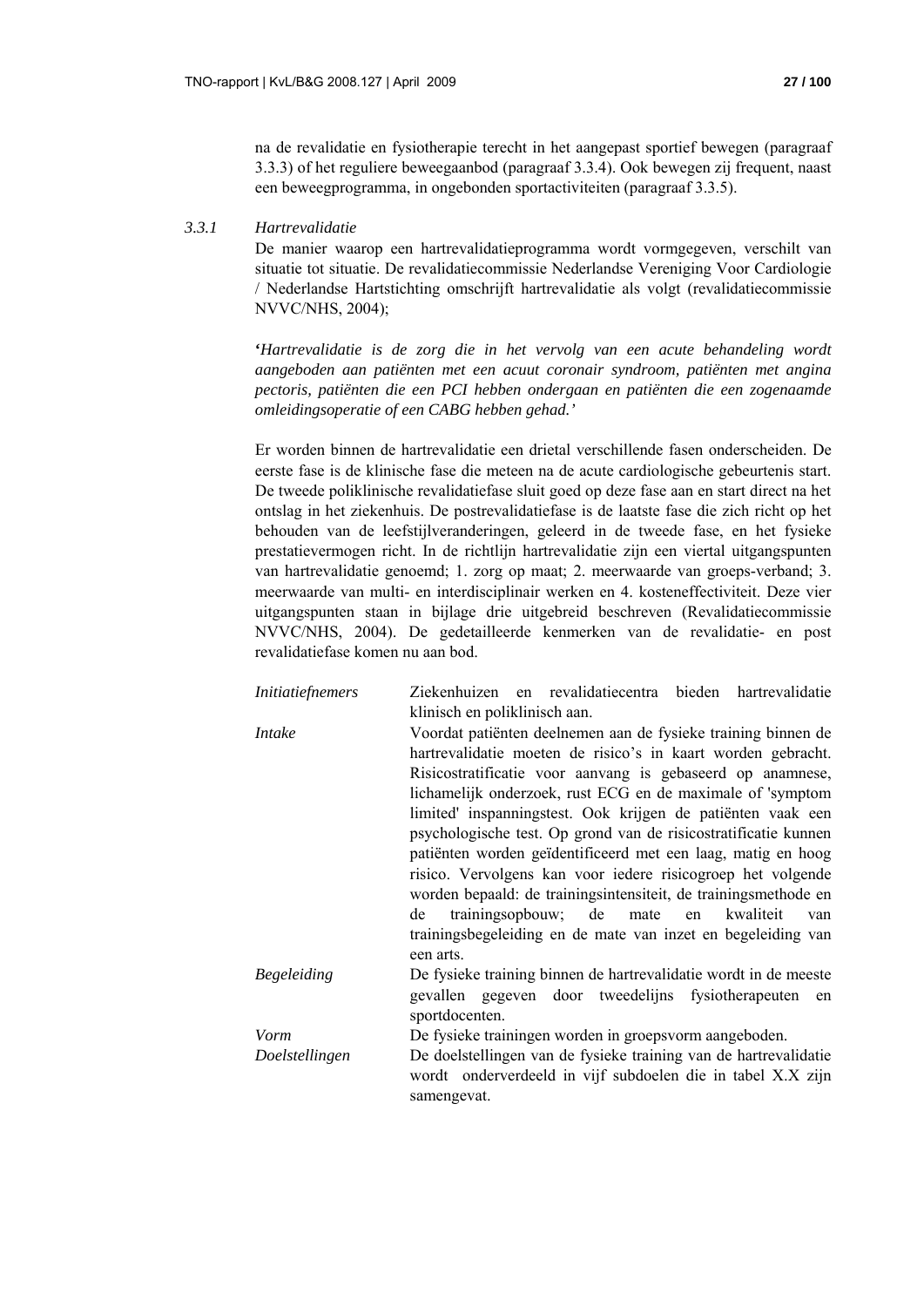| Leren kennen van eigen<br>fysieke grenzen                                 | De patiënt leren wat zijn fysieke belastbaarheid is door hem/haar te<br>confronteren met zijn objectieve grenzen, zodat hij hiermee in het<br>dagelijkse leven kan omgaan.                                                                                                                                                                                                                                                                                                                                                                                                                                                                                                               |
|---------------------------------------------------------------------------|------------------------------------------------------------------------------------------------------------------------------------------------------------------------------------------------------------------------------------------------------------------------------------------------------------------------------------------------------------------------------------------------------------------------------------------------------------------------------------------------------------------------------------------------------------------------------------------------------------------------------------------------------------------------------------------|
| Leren omgaan met<br>fysieke beperkingen                                   | De patiënt confronteren met zijn fysieke beperkingen en hem/haar leren<br>hiermee om te gaan in verschillende bewegingssituaties en bij diverse<br>vormen van belasting. De acceptatie van de beperkingen door de patiënt<br>is hierbij een voorwaarde.                                                                                                                                                                                                                                                                                                                                                                                                                                  |
| Optimaliseren van<br>inspanningsvermogen                                  | Het verbeteren van de belastbaarheid van de patiënt, om ervoor te<br>zorgen dat hij weer kan functioneren op het gewenste of haalbare niveau<br>in ADL, werk, sport en/of hobby.                                                                                                                                                                                                                                                                                                                                                                                                                                                                                                         |
| Overwinnen van angst<br>voor inspanning                                   | cardiaal<br>incident is<br>de<br>inschatting<br>eigen<br>Na<br>een<br>van<br>het<br>inspanningsvermogen vaak geringer dan de objectieve conditie toestaat.<br>De patiënt is bang door inspanning het risico van hartklachten te<br>vergroten en legt zich zelf hierdoor onnodige beperkingen<br>op<br>(bijvoorbeeld door af te zien van seksuele activiteit).                                                                                                                                                                                                                                                                                                                            |
| Ontwikkelen en<br>onderhouden van een<br>lichamelijk actieve<br>leefstijl | Alle patiënten moeten worden aangemoedigd om op een veilige manier<br>hun lichamelijke activiteit te verhogen teneinde de oorzaken van de<br>coronaire hartaandoeningen (de risicofactoren) gunstig te beïnvloeden.<br>Een lichamelijk actieve leefstijl helpt bij het verminderen van<br>lichaamsgewicht, verhoogt het HDL-cholesterolgehalte, verlaagt het<br>triglyceridegehalte, verhoogt de gevoeligheid voor insuline bij patiënten<br>met diabetes en helpt bij het normaliseren van de stollingsfactoren in het<br>bloed.<br>Daarnaast is lichamelijke inactiviteit een onafhankelijke risicofactor, die<br>door het ontwikkelen van een actieve leefstijl verbeterd kan worden. |

Tabel 3.1 Subdoelen voor hartrevalidatie (Revalidatiecommissie NVVC/NHS, 2004)

*Exacte doelgroepen* De inclusiecriteria zijn patiënten met coronaire hartziekten. De diagnosegroepen die hieronder vallen zijn patiënten met een acuut coronair syndroom, waaronder een acuut myocardinfarct, patiënten met angina pectoris, patiënten die PCI hebben ondergaan en patiënten die een zogenaamde omleidingsoperatie of een CABG hebben gehad. De exclusiecriteria zijn hartpatiënten in een instabiele medische fase, met ernstige psychische problemen, met ernstige cognitieve stoornissen (geheugen, aandacht, concentratie), die in een emotioneel ernstig instabiele toestand verkeren, die emoties in hoge mate bagatelliseren en die onvoldoende gemotiveerd zijn en ook niet overtuigd kunnen worden van het belang van hartrevalidatie. *Verwijzing door* De patiënten worden door de cardiologen verwezen naar de hartrevalidatie.

*Verwijzing naar* De patiënten worden door de fysiotherapeuten vaak geadviseerd te blijven bewegen. Toch moeten de patiënten op eigen initiatief op zoek naar beweegaanbod in het aangepast sportief bewegen, het reguliere beweegaanbod of in ongebonden sportactiviteiten. Vaak worden folders van beweegaanbod opgehangen bij de hartrevalidatie. In sommige gevallen krijgen de patiënten een presentatie van het beweegaanbieders in de buurt. TNO voert momenteel een onderzoek uit naar de effectiviteit van het ontwikkelen van een actieve leefstijl onder patiënten met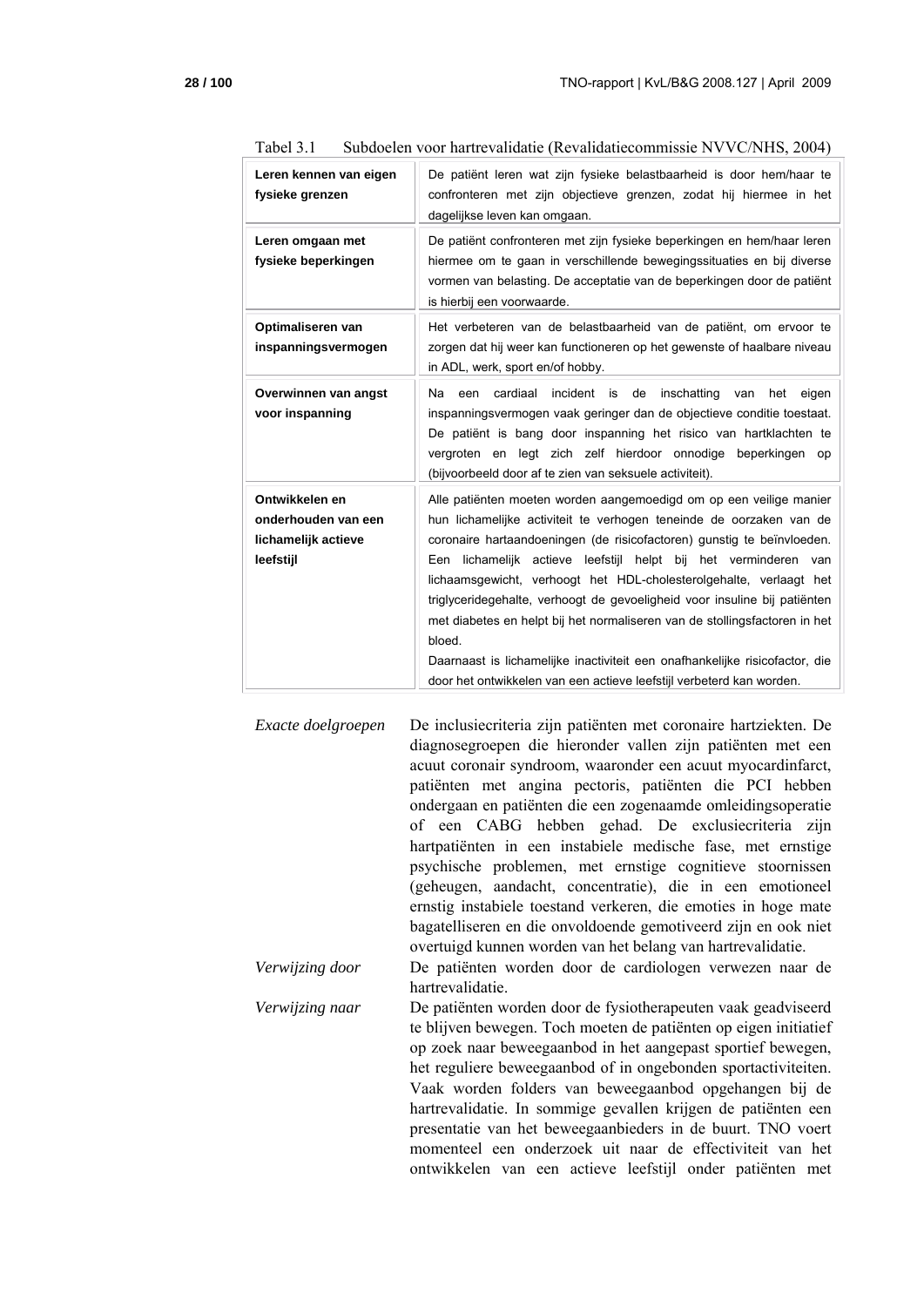|               | coronanc nariaandochingch (cen jaar ha het voltooich van de    |
|---------------|----------------------------------------------------------------|
|               | hartrevalidatie, Trompers et al, 2008 in voorbereiding).       |
| Vergoeding    | De zorgverzekeraar vergoedt de hartrevalidatie.                |
| Effectiviteit | Uit de literatuur is gebleken dat hartrevalidatie effectief is |
|               | gebleken (Revalidatiecommissie NVCC/NHS, 2004). In de          |
|               | onderstaande tekstbox staan de bewezen effecten van            |
|               | hartrevalidatie beschreven. Tevens geven de veldbetrokkenen in |
|               | de interviews aan dat hartrevalidatie veel herhalingsbezoeken  |
|               | bij de cardiologen scheelt.                                    |
|               |                                                                |

coronaire hartaandoeningen (een jaar na het voltooien van de

- afname van de mortaliteit;
- toename van inspanningstolerantie;
- toename van myocardiale oxygenatie;
- verbetering van het lipidenprofiel (daling van LDL- en stijging van HDL-cholesterol);
- toename van het zelfvertrouwen;
- vermindering van angst en depressie.

*Tekstbox 3.1 Bewezen effecten van hartrevalidatie (Revalidatiecommissie NVCC/NHS, 2004)* 

### *3.3.2 Fysiotherapie*

Voor hartpatiënten zijn er beweegprogramma's waar men na de (klinische en poliklinische) hartrevalidatie terecht kan. Deze beweegprogramma's worden door fysiotherapeuten in de eerste lijn verzorgd. Fysiotherapiepraktijken kunnen beweegprogramma's aanbieden volgens het protocol van het KNGF maar in een aantal gevallen werken de fysiotherapeuten ook volgens eigen protocol (bijlage xx). Hieronder wordt het beweegprogramma van het KNGF behandeld.

#### **KNGF-Beweegprogramma voor mensen met coronaire hartaandoeningen**

Het beweegprogramma voor mensen met hartaandoeningen van het KNGF is een programma waar patiënten met coronaire hartaandoeningen onder begeleiding kunnen trainen. Dit beweegprogramma is door TNO samen met het KNGF (met steun van het ministerie van VWS ontwikkeld) (KNGF & TNO<sup>1</sup>, 2004).

Tijdens het beweegprogramma wordt er in kleine groepen getraind maar het programma wordt voor iedere patiënt aangepast aan de persoonlijke situatie van hen. Het programma is opgebouwd uit drie stappen. De eerste stap van de KNGF beweegprogramma's is de intake. De intake omvat controle van de verwijsgegevens, intake gesprek en het afnemen van testen.

Op basis van de intake, verwijsgegevens en wensen/voorkeuren van de patiënt worden individueel de doelen van het programma vastgesteld en wordt een beweegprogramma ingevuld. Hierbij wordt tevens bekeken of er indicaties zijn om het programma bij de fysiotherapeut te laten plaatsvinden of dat dit elders kan gebeuren.

De volgende stap is het uitvoeren van het beweegprogramma zelf waarbij de patiënt in twaalf weken een gericht beweegprogramma doorloopt. In de laatste stap wordt het beweegprogramma geëvalueerd en wordt de patiënt door de fysiotherapeut geadviseerd hoe men de behaalde resultaten zelfstandig op peil kan houden (KNGF & TNO<sup>1</sup>, 2004)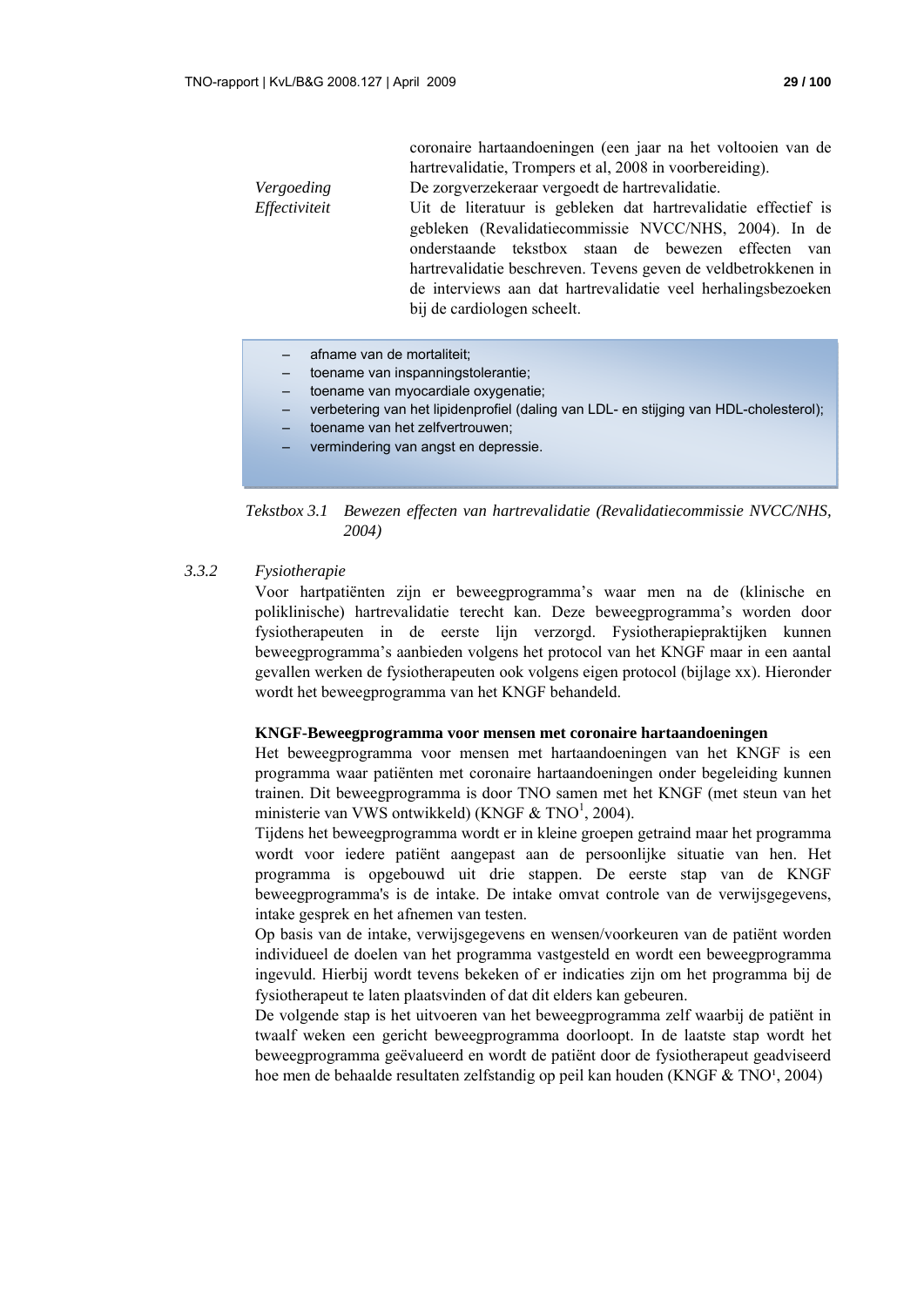| <i>Initiatiefnemers</i> | KNGF en TNO Kwaliteit van Leven.                                    |
|-------------------------|---------------------------------------------------------------------|
| <b>Intake</b>           | De intake omvat:                                                    |
|                         | 1. controle van de vereiste verwijsgegevens (diagnose, ernst van    |
|                         | complicaties,<br>medicatie,<br>aandoening,<br>risicoprofiel<br>de   |
|                         | (cardiovasculaire risicofactoren), bijzonderheden revalidatie,      |
|                         | gegevens van de maximale of 'symptom limited' inspanningstest       |
|                         |                                                                     |
|                         | (het ontbreken van deze gegevens zijn een relatieve contra-         |
|                         | indicatie voor instroom).                                           |
|                         | 2. intakegesprek, inclusief het afnemen van algemene                |
|                         | hartpatiënten, Physical<br>Activity<br>vragenlijst<br>Readiness     |
|                         | Qustionnaire (PAR Q lijst), Patiënt specifieke Klachten Lijst,      |
|                         | Specific Activity Scale, VAS schaal eigen effectiviteit,            |
|                         | Kwaliteit van Leven vragenlijst, Fase gedragsverandering,           |
|                         | klachten/symptomen, ervaren barrières t.a.v. ontwikkelen            |
|                         | actieve leefstijl, beweegangst, beweegvoorkeuren, doelen en         |
|                         | wensen van de patiënt.                                              |
|                         | 3. het afnemen van testen, zoals:                                   |
|                         | een test voor het aeroob uithoudingsvermogen, om de<br>$\bullet$    |
|                         | progressie zichtbaar te maken voor de patiënt                       |
|                         | een test voor spierkracht (aan de hand van bijvoorbeeld het         |
|                         | 10 herhalingsmaximum) om de trainingsbelasting vast te              |
|                         |                                                                     |
|                         | stellen en om progressie zichtbaar te maken.                        |
|                         | een 'beweegervaringstest' om te laten ervaren wat het<br>$\bullet$  |
|                         | intensiteitniveau van bewegen is van de Nederlandse Norm            |
|                         | Gezond Bewegen om de transfer naar het zelfstandig                  |
|                         | ontwikkelen van een actieve leefstijl mogelijk te maken.            |
|                         | Op basis van de medische gegevens en de informatie uit de           |
|                         | testen kan de fysiotherapeut de patiënt adviseren deel te nemen     |
|                         | aan het beweegprogramma, ergens anders te gaan trainen of de        |
|                         | patiënt verwijzen naar de huisarts of specialist.                   |
| <b>Begeleiding</b>      | patiënten worden begeleid door<br>De<br>eerstelijns<br>een          |
|                         | fysiotherapeut. Zij hebben speciale scholing gevolgd om het         |
|                         | beweegprogramma te kunnen implementeren in hun praktijk.            |
| Vorm                    | De lessen worden in groepsvorm aangeboden.                          |
| Doelstellingen          | Het belangrijkste doel van het beweegprogramma is patiënten         |
|                         | leren dagelijks zelfstandig voldoende te bewegen en vooral te       |
|                         | laten blijven bewegen om zo de gezondheid en kwaliteit van          |
|                         | leven te verbeteren (een structurele verandering van het            |
|                         | beweeggedrag).                                                      |
| Exacte doelgroepen      | Inclusiecriteria zijn patiënten die in het verleden een hartinfarct |
|                         | hebben gehad of die een bypassoperatie, dotteringreep, PCI of       |
|                         |                                                                     |
|                         | hartklepoperatie hebben ondergaan. Daarnaast moeten de              |
|                         | patiënten aan de hartrevalidatie hebben deelgenomen, moeten         |
|                         | zij cardiaal stabiel zijn, mag er geen sprake zijn van chronisch    |
|                         | hartfalen, de patiënten moeten de eigen grenzen kunnen              |
|                         | (h)erkennen, moeten de gegevens van een maximale of                 |
|                         | 'symptom limited inspanningstest' aanwezig zijn. Indien             |
|                         | patiënten complicaties hebben gehad moet hiervoor expliciet         |
|                         | medische toestemming verleend worden. Patiënten die                 |
|                         | zelfstandig al een voldoende actieve leefstijl hebben ontwikkeld    |
|                         | komen niet in aanmerking voor de KNGF beweegprogramma's             |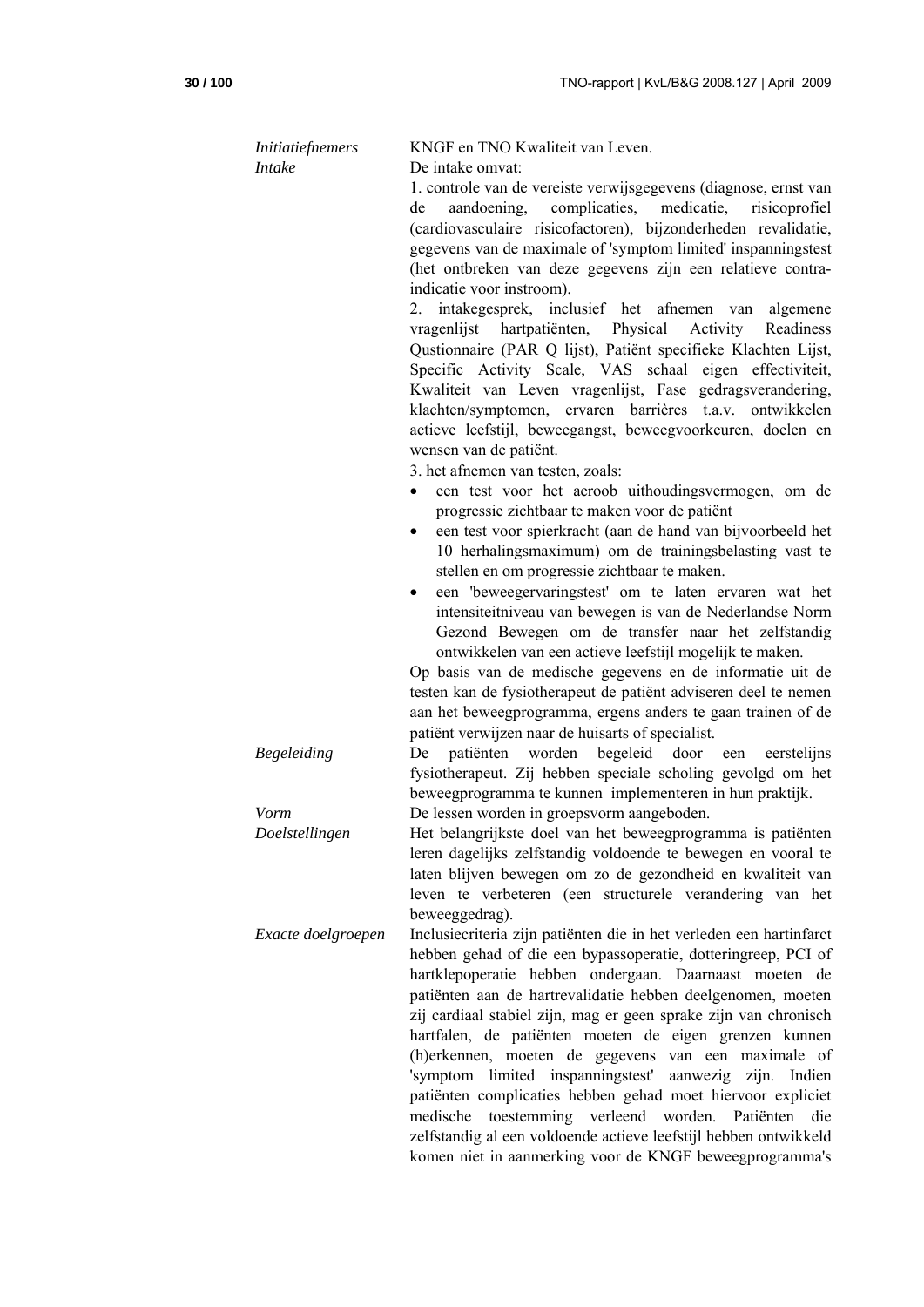tenzij er geen geschikt alternatief beweeg/sportprogramma beschikbaar is waarmee de actieve leefstijl onderhouden kan worden.

- *Bereik* In Nederland bieden momenteel 40 fysiotherapiepraktijken het beweeg-programma voor mensen met hartaandoeningen aan<sup>[11.](#page-30-0)</sup> Regelmatig komen hier fysiotherapiepraktijken bij.
- *Verwijzing door* De huisarts of cardioloog kunnen hartpatiënten doorverwijzen naar fysiotherapie. Door de directe toegankelijkheid van de fysiotherapeut is verwijzing echter geen noodzaak.
- *Verwijzing naar* Wanneer blijkt dat de patiënt de doelen van het beweegprogramma heeft bereikt, of dat bij de intake blijkt dat de patiënt al een actieve leefstijl heeft ontwikkeld wordt de patiënt doorverwezen naar aangepast sportief bewegen of naar het reguliere sportaanbod. Uitsluitend indien er geen adequaat vervolg aanbod is en indien de patiënt zonder deelname aan het KNGF beweegprogramma niet in staat is om zelfstandig een actieve leefstijl te onderhouden kan continuering van het beweegprogramma overwogen worden.

## *3.3.3 Aangepast sportief bewegen*

## **Hart in Beweging**

Hart in Beweging (HIB) is in 1977 opgericht. Het is een landelijk samenwerkingsverband van plaatselijke spel- en sportgroepen voor hartpatiënten. Het sport- en beweegaanbod van HIB is uniek in Nederland omdat de hartpatiënten direct betrokken zijn geweest bij de totstandkoming.

HIB heeft een diversiteit aan aanbod ontwikkeld sportgroepen, zwemgroepen, gymnastiekgroepen en sportief wandelen. Daarnaast is door HIB een fitnessinstructie ontwikkeld.

HIB sportgroepen bieden hartpatiënten na de revalidatiefase, via de 'HIB' sportgroepen, mogelijkheden tot deelname aan sport- en spelactiviteiten. Vaak is het ontbreken van sportvaardigheid een drempel om zich aan te melden bij bestaande, reguliere sportverenigingen. Bovendien besteden deze meestal niet voldoende zorg aan specifieke veiligheidsmaatregelen, die toch wel van belang zijn voor mensen met een hartaandoening. De sport- en zwemleiders van deze plaatselijke HIB-sportgroepen beschikken over deskundigheden als spel- en sportstimulering, opvang en omgaan met specifieke groepen en het kennen van medische en daarmee samenhangende veiligheidsaspecten. Jaarlijks worden er door HIB opleidingen verzorgd voor sport- en spelleiders en scholingen voor zwemleiders. Voor het opzetten van nieuwe sportgroepen heeft Hart in Beweging een compleet draaiboek gemaakt, waarin de eisen en voorwaarden zijn opgenomen waar een goed beweegprogramma aan moet voldoen. Specifieke kenmerken van het aanbod van Hart in Beweging zijn sfeer, plezier, contact van de sportleiders met de groep deelnemers, veiligheid, de afstemming van de belasting op de belastbaarheid van de individuele deelnemers. De veiligheid wordt binnen gerealiseerd door specifieke voorzieningen zoals calamiteitenplan, de aanwezigheid van automatische externe defibrillatoren (AED's) en geschoolde sportleiders.

Om de belasting adequaat te laten aansluiten op de belastbaarheid van de patiënten wordt het gebruik van de beweegpas® gestimuleerd. De beweegpas is een door HIB

 $\overline{a}$ 

<span id="page-30-0"></span>*<sup>11</sup>* www.fysiotherapie.nl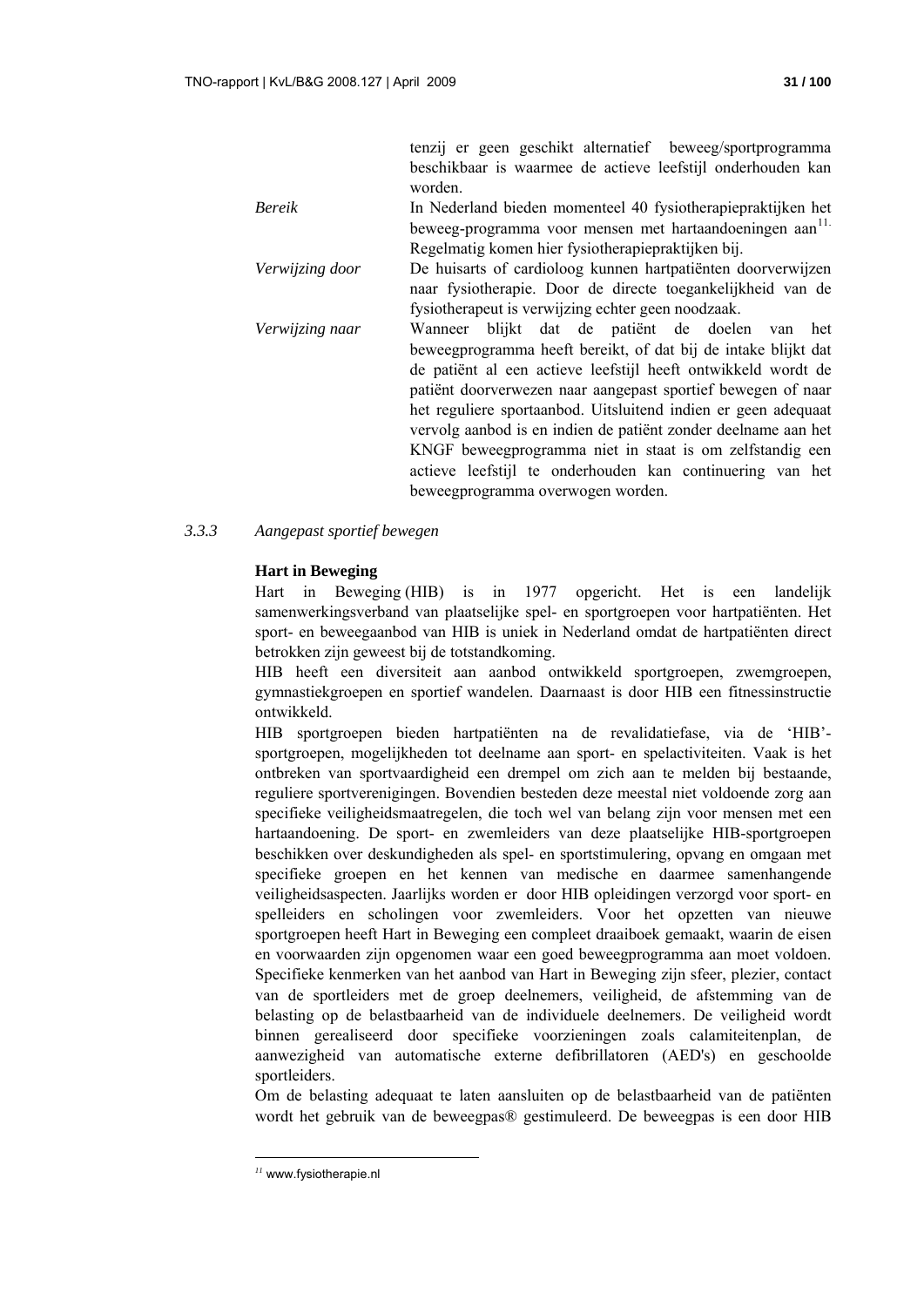ontwikkeld hulpmiddel waarin belangrijke informatie over de patiënten is opgenomen. Dit omvat medische informatie, belastbaarheid, beperkingen, beweegadvies, voorkeur van de gebruiker. De beweegpas wordt bij afsluiting van de hartrevalidatie ingevuld door de cardioloog of fysiotherapeut (die de fysieke training binnen de hartrevalidatie heeft verzorgd).

In de gegeven cursussen en in het kwartaalblad 'Hartezorg' wordt veel aandacht besteed aan zelfstandig bewegen buiten het wekelijkse sportuurtje om (Hart in Beweging, 2007).

| <i>Initiatiefnemers</i>     | Hart in Beweging <sup>12</sup>                                                                                                                                                                                                                                                                                                                                                                                                                                                                                                                                 |
|-----------------------------|----------------------------------------------------------------------------------------------------------------------------------------------------------------------------------------------------------------------------------------------------------------------------------------------------------------------------------------------------------------------------------------------------------------------------------------------------------------------------------------------------------------------------------------------------------------|
| <b>Begeleiding</b>          | De sport- en spelgroepen worden deskundig begeleid. De<br>begeleiding is bij voorkeur HIB gecertificeerd. Wanneer de<br>begeleiding niet HIB geschoold is, dient de instructeur in het<br>bezit te zijn van een van de volgende diploma's: FysioSport<br>consultants, KNGF-instructeur, ALO, CIOS of fysiotherapie.<br>HIB maakt gebruik van specifieke veiligheidsvoorzieningen<br>zoals een calamiteitenplan (zie boven, zie bijlage) en de<br>beweegpas.                                                                                                    |
| Vorm                        | De lessen worden in groepsvorm aangeboden.                                                                                                                                                                                                                                                                                                                                                                                                                                                                                                                     |
| Doelstellingen              | Het doel van HIB is het scheppen van voorzieningen waardoor<br>mensen met een hartaandoening kunnen deelnemen aan<br>sportactiviteiten. De basisfilosofie van HIB is dat iedereen met<br>een hartaandoening de gelegenheid moet hebben om op een<br>voor hem of haar verantwoorde wijze deel te nemen aan sport<br>en spel. Dat wil zeggen, dat de sport- en spelvormen aangepast<br>zijn aan de mogelijkheden binnen de groep en het<br>wedstrijdelement vervangen is door verantwoord bewegen.<br>Bewegingsstimulering van hartpatiënten staat ook centraal. |
| <b>Bereik</b><br>Vergoeding | Er zijn circa 200 verenigingen aangesloten bij $HIB13$<br>De verschillende activiteiten van HIB zijn voor eigen rekening<br>van de patiënten en kunnen onderling verschillen (Hart in<br>Beweging, 2007)                                                                                                                                                                                                                                                                                                                                                       |

# *3.3.4 Regulier sport- en beweegaanbod*

Intensieve sporten wordt meestal afgeraden aan patiënten met coronaire hartaandoeningen vanwege de grote kans op (cardiale) overbelasting. Dit gebeurt vaak tijdens wedstrijdverband omdat de deelnemers dan toch (te) fanatiek zijn en strijden om de winst. Momenteel is er nog weinig regulier sport- en beweegaanbod dat zich op mensen met coronaire hartaandoeningen richt.

#### *3.3.4.1 Geschikte sporten*

 $\overline{a}$ 

Toch zijn er een aantal sporten in het reguliere beweegaanbod die mogelijk geschikt zouden kunnen zijn voor hartpatiënten. Zo wordt zwemmen vaak geadviseerd voor mensen met coronaire hartziekten (NebasNsg<sup>1</sup>, 2007). Het voordeel van deze vorm is dat de belasting niet te intensief is. Men kan individueel of in groepsvorm zwemmen. Hart in Beweging heeft ook zwemgroepen (NebasNsg<sup>1</sup>, 2007). Recreatief volleybal is ook een voorbeeld van een veel beoefende reguliere sport. Helaas levert dit niet altijd voldoende trainingseffect op voor het hart- en vaatstelsel (NebasNsg<sup>1</sup>, 2007). De fitnessbranche kan goed gebruikt worden voor zowel cardio- als de krachttraining mits

*<sup>12</sup>* www.hartinbeweging.nl

<span id="page-31-1"></span><span id="page-31-0"></span>*<sup>13</sup>* www.beweegzoeker.nl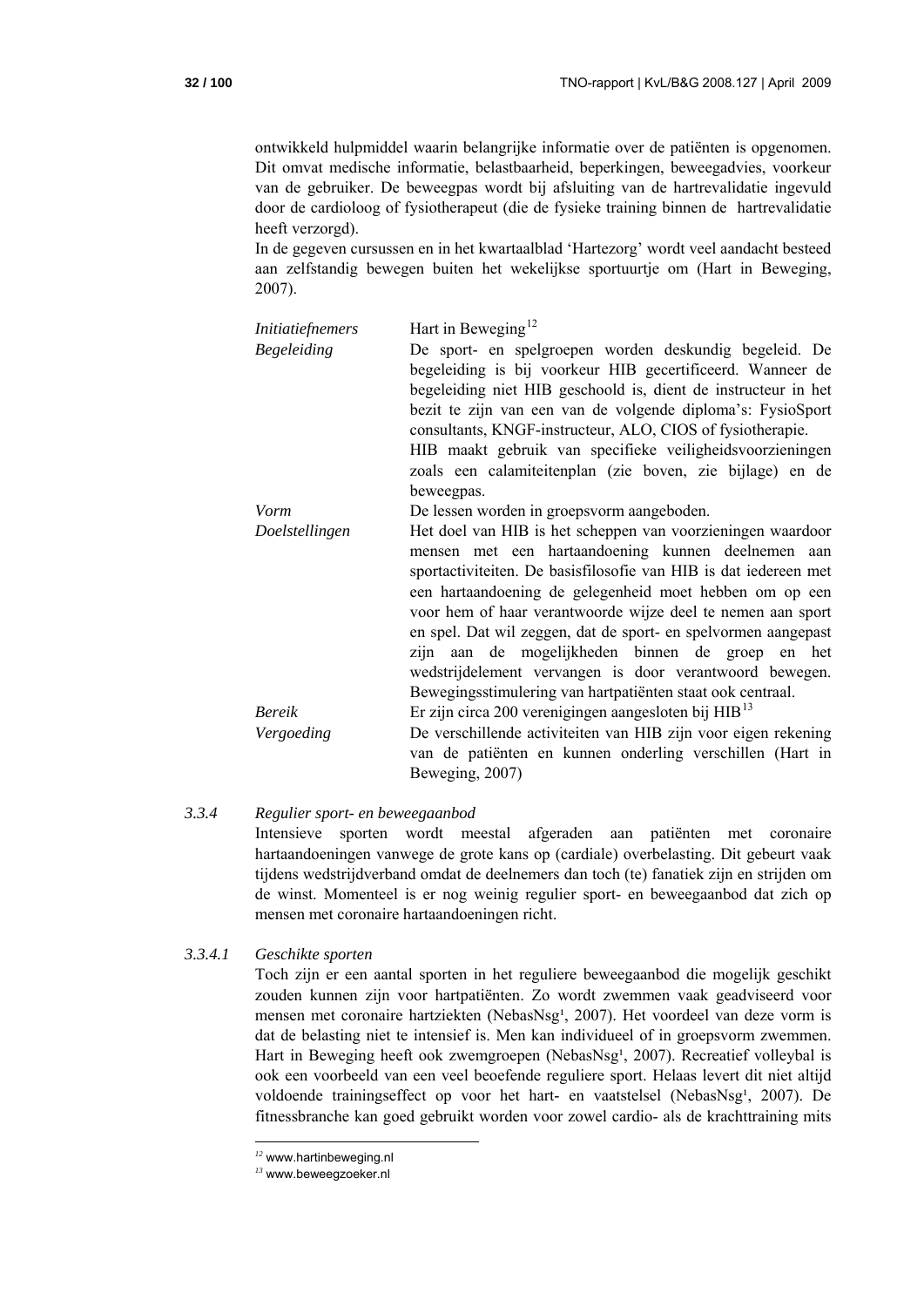de fitnessinstructeurs specifiek geschoold zijn en de juiste veiligheidsmaatregelen worden getroffen. De (speciaal geschoolde) fitnessinstructeur kan een speciaal, individueel trainingsschema opstellen voor iedere patiënt die aangepast kan worden aan de doelstellingen van de patiënt. Er zijn speciale opleidingen voor fitnessinstructeurs om patiënten met coronaire hartaandoeningen te kunnen begeleiden (deze worden o.a. door HIB verzorgd).

# *3.3.5 Ongebonden sportactiviteiten*

Mensen met coronaire hartziekten kunnen ongebonden sportactiviteiten zoals wandelen en fietsen individueel uitvoeren (NebasNsg<sup>1</sup>, 2004). Het uitvoeren van deze activiteiten is van groot belang omdat dagelijks bewegen gewenst is. Zelfstandig uitgevoerde sporten beweegactiviteiten vormen het grootste deel van de lichaamsbeweging voor mensen met een actieve leefstijl. Het voordeel van deze vormen zijn dat ze zeer laagdrempelig zijn omdat de sporten vanuit huis zijn uit te voeren op ieder gewenst tijdstip. Tevens zijn de kosten laag en kunnen zij hun eigen niveau bepalen. Een nadeel is wel dat de welbekende 'stok achter de deur' voor deze vormen niet aanwezig is. Het is dus gemakkelijk om niet te gaan bewegen wanneer het weer bijvoorbeeld slecht is.

## <span id="page-32-0"></span>**3.4 Diabetes Mellitus type 2**

Van de in dit rapport besproken aandoeningen is het beweeg(stimulerings)aanbod voor mensen met diabetes mellitus type 2 het minst uitgebreid en divers.

Voor patiënten met DM-2 bestaan geen poliklinische revalidatieprogramma's. Het is wel zo dat patiënten met DM-2 met zeer ernstige complicaties en/of co-morbiditeit vaak gerevalideerd worden als gevolg van amputaties, CVA's, en myocard-infarcten. Deze revalidatieprogramma's zijn echter niet specifiek voor patiënten met DM-2 en er is geen aanbod voor patiënten met complicaties zoals retinopathie, nefropathie en neuropathie.

Een aantal patiënten met diabetes mellitus type 2 ondervindt serieuze problemen van hun aandoening. Bovendien lukt het deze mensen niet om zelfstandig een actieve leefstijl te ontwikkelen. Beweegprogramma's bij de fysiotherapeut bieden dan uitkomst. In paragraaf 3.4.1 komen deze beweegprogramma's aan bod. Het aangepast sportief bewegen staat in paragraaf 3.4.3 centraal. De diabetespatiënten die belemmeringen ervaren door hun aandoening, coping, complicaties, leeftijd, lage fysieke belastbaarheid en hun inactieve leefstijl zouden hier prima terecht kunnen. Vervolgens wordt het reguliere beweegaanbod in paragraaf 3.4.3 wordt weergegeven. In paragraaf 3.4.4 staan de mogelijkheden binnen de ongebonden beweegactiviteiten beschreven. Volgens de meningen vanuit patiëntorganisaties kan een groot gedeelte van de diabetespatiënten zelfstandig sporten en bewegen (NISB, 2006).

#### *3.4.1 Fysiotherapie*

Wanneer diabetespatiënten ernstige problemen ondervinden van hun aandoening hebben zij gericht en individueel advies nodig (NISB, 2006). Beweegprogramma's bij de fysiotherapeut zijn dan bij uitstek geschikt. Zij bieden sinds enige tijd beweegprogramma's aan die speciaal gericht zijn op mensen met DM-2 (KNGF & TNO, 2004). Ook zijn deze vooral bedoeld voor patiënten die niet in staat zijn zelfstandig beweeggedrag tot stand te brengen of voor diegene die last hebben van beweegangst (Boomsma et al., 2006). De fysiotherapeut richt zich op de beweegaspecten van de patiënten. Dit is de diagnostiek en het creëren van voorwaarden voor en het bevorderen van veilig bewegen, ofwel bewegingsstimulering (Boomsma et al., 2006). TNO heeft in samenwerking met het KNGF (en met steun van het ministerie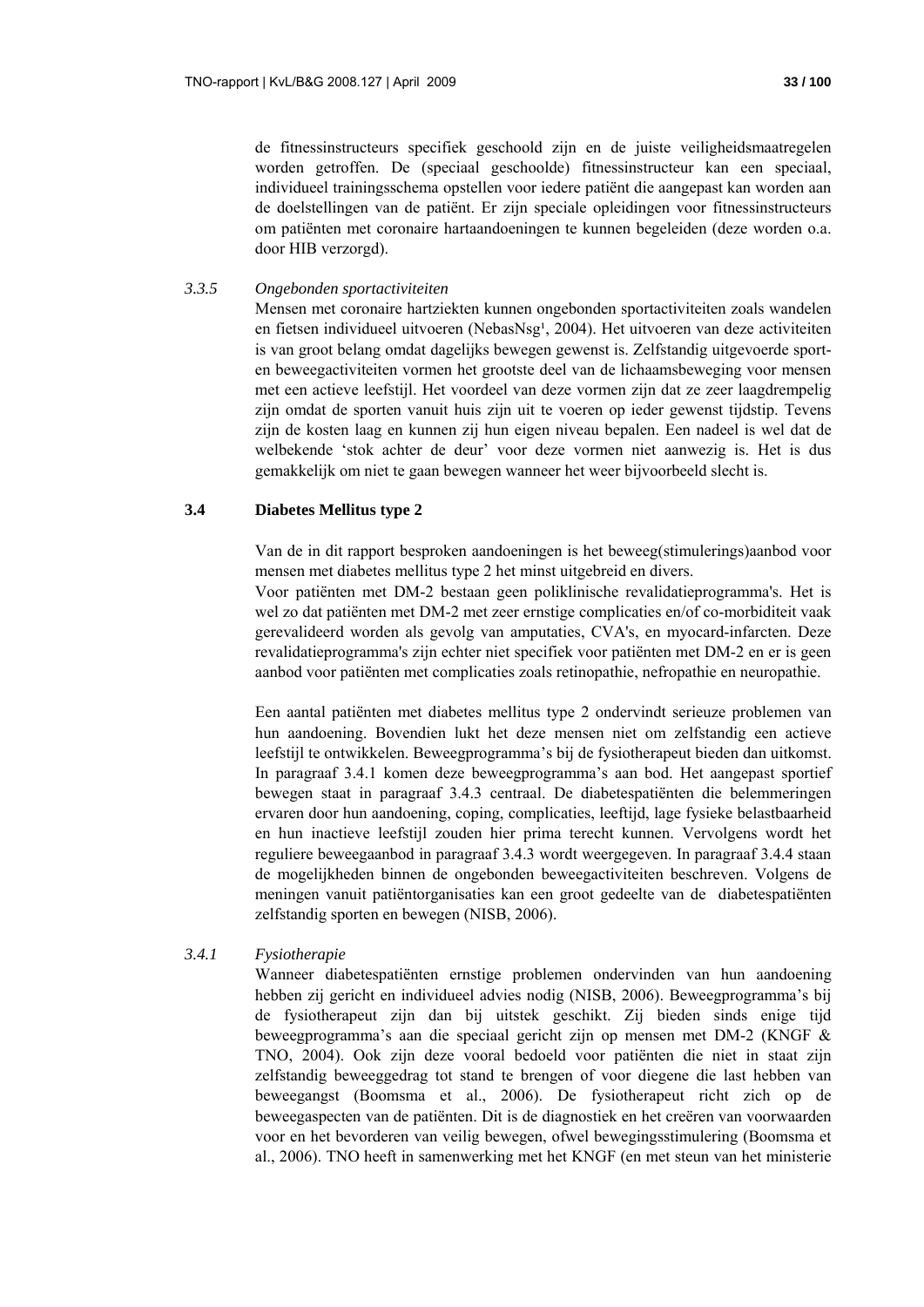van VWS) een beweegprogramma speciaal voor diabetespatiënten ontwikkeld. In de subparagraaf hieronder wordt dit beweegprogramma uitgediept.

#### **KNGF-beweegprogramma voor mensen met DM-2**

Het beweegprogramma voor mensen met DM-2 van het KNGF is een programma waar patiënten met diabetes type 2 onder begeleiding kunnen trainen. Tijdens het beweegprogramma wordt er in kleine groepen getraind, maar het programma wordt voor iedere patiënt aangepast aan hun persoonlijke situatie. Het programma is opgebouwd uit drie stappen.

De eerste stap is de intake (inclusief testen). Op basis van de intake, verwijsgegevens en wensen/voorkeuren van de patiënt worden individueel de doelen van het programma vastgesteld en wordt een beweegprogramma ingevuld. Hierbij wordt tevens bekeken of er indicaties zijn om het programma bij de fysiotherapeut te laten plaatsvinden of dat dit elders kan gebeuren.

De volgende stap is het uitvoeren van het beweegprogramma zelf waarbij de patiënt in twaalf weken een gericht beweegprogramma doorloopt. In de laatste stap wordt het beweegprogramma geëvalueerd en wordt de patiënt door de fysiotherapeut geadviseerd hoe men de behaalde resultaten zelfstandig op peil kan houden (KNGF & TNO<sup>3</sup>, 2004).

| <b>Initiatiefnemers</b> | KNGF & TNO (in afstemming met de DVN)                             |
|-------------------------|-------------------------------------------------------------------|
| <b>Begeleiding</b>      | De patiënten worden begeleid door<br>eerstelijns<br>een           |
|                         | fysiotherapeut die speciaal geschoold is<br>dit<br>om             |
|                         | beweegprogramma uit te voeren.                                    |
| Intake                  | De intake omvat:                                                  |
|                         | 1. controle van de vereiste verwijsgegevens toestemming arts,     |
|                         | diagnose, ernst van de aandoening, complicaties (oa               |
|                         | retinopathie, nefropathie, neuropathie, gewrichten, hart- en      |
|                         | vaatziekten) medicatie, labgegevens (bloed en urine),             |
|                         | risicoprofiel (cardiovasculaire risicofactoren, enkel-arm index), |
|                         | bijzonderheden revalidatie, gegevens van de maximale of           |
|                         | 'symptom limited' inspanningstest (het ontbreken van deze         |
|                         | gegevens zijn een relatieve contra-indicatie voor instroom).      |
|                         | 2. intakegesprek, inclusief het afnemen van algemene              |
|                         | vragenlijst hartpatiënten, PAR Q lijst, Patiënt specifieke        |
|                         | Klachten Lijst, Specific Activity Scale, VAS schaal eigen         |
|                         | effectiviteit, Kwaliteit van Leven<br>fase<br>vragenlijst,        |
|                         | gedragsverandering, klachten/symptomen, zelf controle, zelf       |
|                         | regulatie (hypo opvang), ervaren barrières tav ontwikkelen        |
|                         | actieve leefstijl, beweegangst, beweegvoorkeuren, doelen en       |
|                         | wensen van de patiënt.                                            |
|                         | 3. het afnemen van testen, zoals -een test voor het aeroob        |
|                         | uithoudingsvermogen, om de progressie zichtbaar te maken          |
|                         | voor de patiënt                                                   |
|                         | een test voor spierkracht (aan de hand van bijvoorbeeld het 10    |
|                         | herhalingsmaximum) om de trainingsbelasting vast te stellen       |
|                         | en om progressie zichtbaar te maken.                              |
|                         |                                                                   |

• een 'beweegervaringstest' om te laten ervaren wat het intensiteitniveau van bewegen is van de Nederlandse Norm Gezond Bewegen om de transfer naar het zelfstandig ontwikkelen van een actieve leefstijl mogelijk te maken.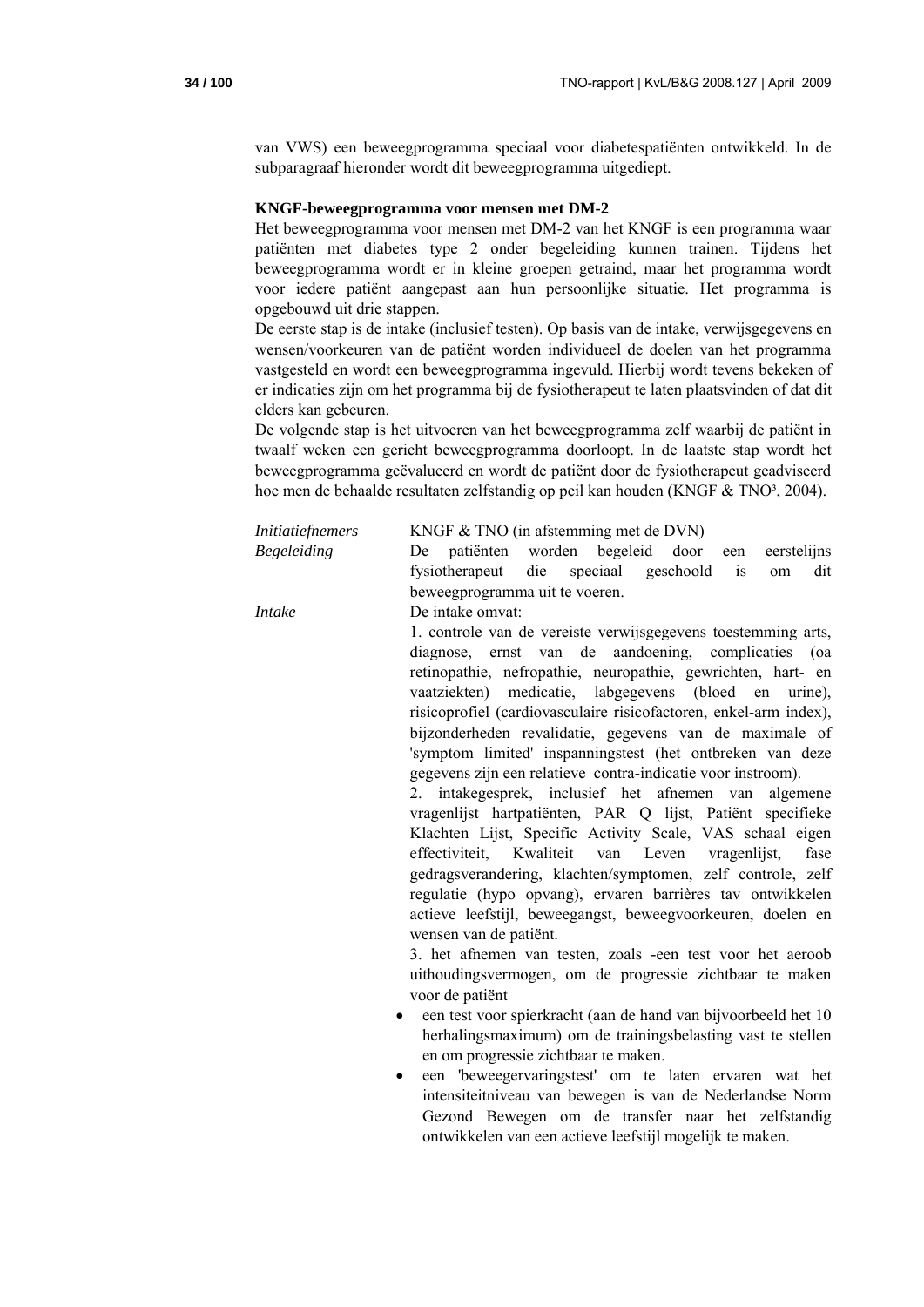|                    | Op basis van de medische gegevens en de informatie uit de                    |
|--------------------|------------------------------------------------------------------------------|
|                    | testen kan de fysiotherapeut de patiënt adviseren deel te nemen              |
|                    | aan het beweegprogramma, ergens anders te gaan trainen of de                 |
|                    | patiënt verwijzen naar de huisarts of specialist.                            |
| Vorm               | De trainingen worden in groepsvorm aangeboden.                               |
| Doelstellingen     | Het belangrijkste doel van het beweegprogramma is patiënten                  |
|                    | een actieve leefstijl te laten ontwikkelen om hun de gezondheid              |
|                    | en kwaliteit van leven op die manier te verbeteren. Kortweg                  |
|                    |                                                                              |
|                    | gezegd, bewegingsstimulering voor patiënten met diabetes<br>mellitus type 2. |
| Exacte doelgroepen | Inclusiecriteria zijn patiënten met diabetes mellitus type 2 die             |
|                    | problemen ondervinden van hun aandoening en/of niet in staat                 |
|                    | zijn hun beweeggedrag te veranderen. In het KNGF                             |
|                    | worden<br>aanvullende<br>beweegprogramma<br>inclusiecriteria                 |
|                    | geformuleerd rond patiëntprofielen. In principe komen voor het               |
|                    | KNGF beweegprogramma diabetes patiënten in aanmerking die                    |
|                    | omschreven zijn als DM type 2 ongecompliceerd (HBA1c $\leq$                  |
|                    | 7%, BMI $\leq$ 30, Buikomvang man $\leq$ 94 cm, vrouw $\leq$ 80 cm,          |
|                    | tensie systolisch < 140, diastolisch < 90)                                   |
|                    | DM Type 2 met cardiovasculair risicoprofiel ( $HBA1c > 7\%,$                 |
|                    | $BMI > 30$ , Buikomvang man > 94 cm, vrouw > 80 cm, tensie                   |
|                    | systolisch > 140, diastolisch > 90). Bij deze laatste groep is               |
|                    | verwijzing vereist, is een multidisciplinaire aanpak nodig.                  |
|                    | Ergometrie (maximaal/'symptom limited') bij een medisch                      |
|                    | specialist of sportarts is een verplicht instroom eis.                       |
|                    |                                                                              |
|                    | Naast de bovengenoemde groepen wordt nog een derde profiel                   |
|                    | beschreven, de patiënten met Diabetes mellitus type 2 met co-                |
|                    | morbiditeit/complicaties. Naast de eigenschappen<br>zoals                    |
|                    | beschreven bij DM Type 2 met cardiovasculair risicoprofiel                   |
|                    | omvatten deze nog                                                            |
|                    | retinopathie > graad III, micro-albunurie, neuropathie. Deze                 |
|                    | laatste groep kan wel bij de (aanvullend geschoolde)                         |
|                    | fysiotherapeut trainen maar moet hierbij individueel begeleid                |
|                    | worden. Het doel hierbij is het stabiliseren van het ziekteproces            |
|                    | door een actieve leefstijl met een gerichte training                         |
| <b>Bereik</b>      | In Nederland bieden momenteel 102 fysiotherapiepraktijken het                |
|                    | KNGF-beweeg-programma aan <sup>14.</sup> Regelmatig komen hier               |
|                    | fysiotherapiepraktijken bij.                                                 |
| Verwijzing door    | De huisarts of fysiotherapeut. Door de directe toegankelijkheid              |
|                    | van fysiotherapeuten is verwijzing echter niet noodzakelijk.                 |
|                    | Ergometrie (maximaal/ 'symptom limited') test door medisch                   |
|                    | specialist of sportarts is verplicht voor dat de patiënten kunnen            |
|                    | instromen                                                                    |
| Verwijzing naar    | Na het beweegprogramma bij de fysiotherapeut zouden de                       |
|                    | patiënten moeten kunnen doorstromen naar het aangepast                       |
|                    | sportief bewegen, het reguliere beweegaanbod<br>of de                        |
|                    |                                                                              |
|                    | ongebonden sportactiviteiten.                                                |

 $\overline{a}$ 

<span id="page-34-0"></span>*<sup>14</sup>* www.fysiotherapie.nl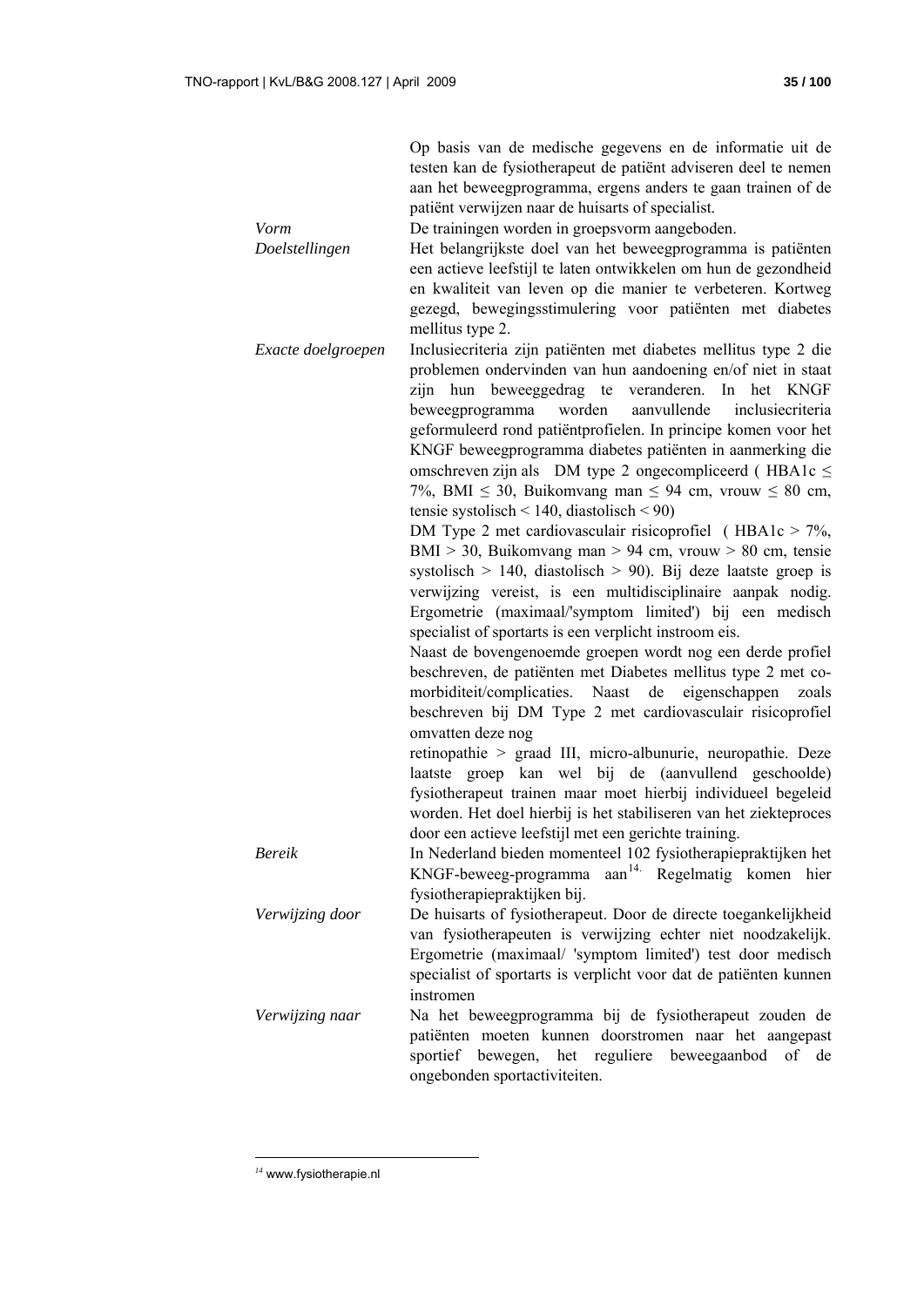| Vergoeding | De meeste zorgverzekeraars vergoeden dit beweegprogramma,       |
|------------|-----------------------------------------------------------------|
|            | veelal in een aanvullend pakket. In het basispakket worden vaak |
|            | slechts tien consulten vergoed.                                 |

## *3.4.2 Aangepast sportief bewegen*

Een aantal patiënten ervaren belemmeringen door het ouder worden en doordat zij een inactieve leefstijl hebben. Voor hen zou aangepast sportief bewegen geschikt zijn (NISB, 2006). Een van de weinige beweegaanbieders van aangepast sportief bewegen voor patiënten met diabetes mellitus type 2 is Fysio Physics met het DiabetesDirectFitprogramma. (DDF). Fysio Physics bestaat sinds 1993 en richt zich voornamelijk op fitness, fysiotherapie, opleidingen en programma's voor speciale doelgroepen. Tot op heden zijn 80 centra in Nederland en België aangesloten bij Fysio Physics en hebben meer dan 1000 cursisten het DDF-programma doorlopen.

## **DiabetesDirectFit (DDF)**

| <i>Initiatiefnemers</i>       | <b>Fysio Physics</b>                                                                                                                                                                                                                                                                                                                                                                                                                                                                                                                                                                                                                                                                    |
|-------------------------------|-----------------------------------------------------------------------------------------------------------------------------------------------------------------------------------------------------------------------------------------------------------------------------------------------------------------------------------------------------------------------------------------------------------------------------------------------------------------------------------------------------------------------------------------------------------------------------------------------------------------------------------------------------------------------------------------|
| <b>Begeleiding</b>            | De patiënten worden begeleid door een eerstelijns<br>fysiotherapeut en door speciaal opgeleide DiabetesDirectFit<br>instructeurs.                                                                                                                                                                                                                                                                                                                                                                                                                                                                                                                                                       |
| <i>Intake</i>                 | DDF is een lifestyle programma in groepsverband dat 1 jaar<br>duurt en bestaat uit 3 fases. Het is een gericht programma<br>gebaseerd op het VET-principe van Fysio Physics: gezonde<br>Voeding, Educatielessen en speciale Training. Deze drie<br>onderdelen zijn nauw op elkaar afgestemd. Elke patiënt start<br>met een intake en een fysieke test. De patiënt sport twaalf<br>maanden lang, éénmaal per week onder begeleiding van een<br>instructeur en daarnaast nog één- of tweemaal zelfstandig. De<br>eerste twaalf weken zijn er wekelijkse educatiebijeenkomsten,<br>daarna één bijeenkomst per maand. Daarnaast is er één keer per<br>maand een fysieke test met evaluatie. |
| Vorm                          | De patiënten trainen zowel in groepsverband als individueel.                                                                                                                                                                                                                                                                                                                                                                                                                                                                                                                                                                                                                            |
| Doelstellingen                | Het belangrijkste doel van het DDF-programma is om de<br>leefstijl van diabetespatiënten te veranderen. Om dit te<br>bewerkstelligen wordt gewerkt met het reeds beschreven VET-<br>principe.                                                                                                                                                                                                                                                                                                                                                                                                                                                                                           |
| <b>Bereik</b>                 | In Nederland en België bieden momenteel 80 centra het DDF-<br>programma <sup>15</sup> aan.                                                                                                                                                                                                                                                                                                                                                                                                                                                                                                                                                                                              |
| Verwijzing door<br>Vergoeding | O.a. de internist en de fysiotherapeut.<br>Afhankelijk van de verzekeringswijze van de patiënten wordt<br>het programma vergoed.                                                                                                                                                                                                                                                                                                                                                                                                                                                                                                                                                        |

## *3.4.3 Regulier sport- en beweegaanbod*

Momenteel is er nog (vrijwel) geen regulier sport- en beweegaanbod voor patiënten met diabetes mellitus type 2. In de LESA diabetes mellitus wordt aangegeven dat voor patiënten met diabetes mellitus zonder complicaties het reguliere sport- en beweegaanbod geschikt zou kunnen zijn (Boomsma et al., 2006). Wanneer patiënten medicamenteus goed ingesteld zijn en geen complicaties hebben kunnen zij op veel niveaus sporten. Uit veiligheidsoverwegingen o.a. in verband met eventueel optredende hypo's cardiale risico's is samen bewegen verstandig (NebasNsg<sup>2</sup>, 2007).

 $\overline{a}$ 

<span id="page-35-0"></span>*<sup>15</sup>* www.diabetesdirectfit.nl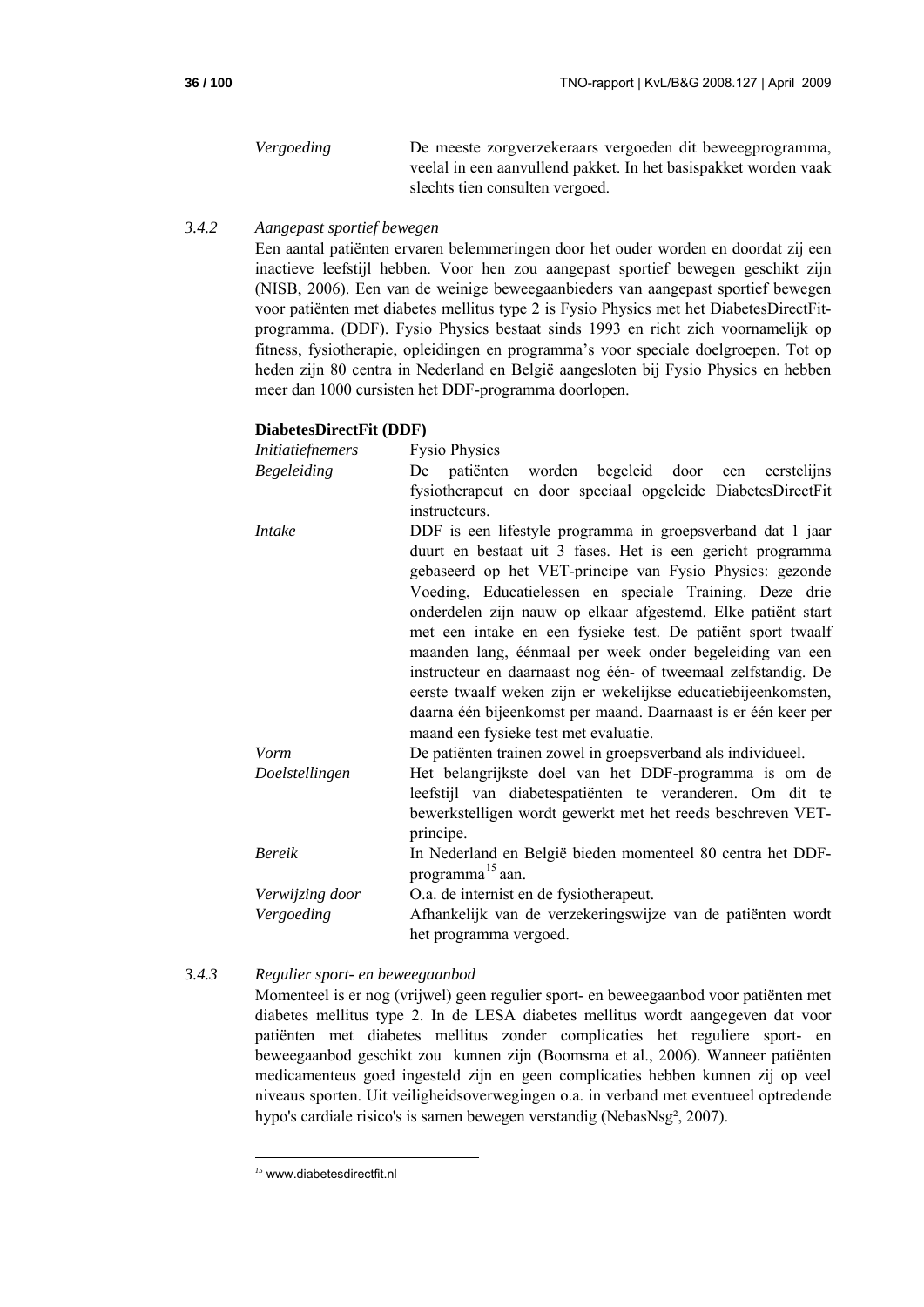Het is noodzakelijk dat patiënten met diabetes mellitus worden begeleid door mensen die kennis en ervaring hebben in het begeleiden van patiënten met diabetes mellitus en de complicaties die hierbij kunnen optreden. Bij regulier sportverenigingen en sprotscholen is deze deskundigheid vaak niet aanwezig.

Concluderend kan gesteld worden dat er momenteel nog nauwelijks sprake is van een reguliers sport- en beweegaanbod voor mensen met diabetes mellitus type 2.

# *3.4.3.1 Geschikte sporten*

Er zijn een aantal sporten in het reguliere beweegaanbod die mogelijk geschikt zouden kunnen zijn voor mensen met diabetes mellitus type 2. NebasNsg en NISB geven voor mensen met chronische aandoeningen adviezen over sporten die geschikt zijn voor mensen met diabetes mellitus type 2 (NebasNsg², 2007).

De voorkeur gaat uit naar sporten waarbij het risico op ontregelingen het kleinst is en waarbij de intensiteit goed doseerbaar is. Dit zijn voornamelijk duursporten zoals cardiofitness, hardlopen, zwemmen, schaatsen, roeien, dansen, langlaufen en Tai Chi. Er zijn ook een aantal passende spelsporten voor diabetespatiënten. Dit zijn bijvoorbeeld sporten zoals handbal, voetbal, hockey, basketbal en tennis (NebasNsg², 2007). Ook het trainen van kracht(uithoudingsvermogen) binnen sportscholen behoort tot de mogelijkheden.

# *3.4.4 Ongebonden sportactiviteiten*

Patiënten met diabetes type 2 kunnen zelfstandig gaan bewegen. Echter, zij moeten dan wel weten hoe ze zich moeten controleren en op de controles moeten reageren (NISB, 2006). Geschikte beweegvormen zijn wandelen en fietsen. Bij deze vormen is de kans op ontregelingen klein. De sporten hardlopen en zwemmen die ook in het reguliere beweegaanbod aan bod is gekomen kunnen ook in ongebonden sportactiviteiten worden beoefend.

# **3.5 Ziekteonafhankelijke beweegprogramma's**

Naast de beschreven beweegprogramma's die zich specifiek richten op één van de drie chronische ziekten die in dit rapport zijn opgenomen, zijn er ook beweegprogramma's die zich richten op de 'chronisch zieke' in het algemeen of op meerdere chronische ziekten tegelijk. Deze beweegprogramma's worden in deze paragraaf behandeld.

#### **SCALA**

| <i>Initiatiefnemers</i> | Scala is een Sportstimuleringsstrategie voor mensen met een                                                      |  |  |  |
|-------------------------|------------------------------------------------------------------------------------------------------------------|--|--|--|
|                         | Chronische Aandoening en/of Lichamelijke handicap. Deze                                                          |  |  |  |
|                         | methode is vanaf 1997 ontwikkeld door het Interfacultair                                                         |  |  |  |
|                         | voor Bewegingswetenschappen<br>de<br>Centrum<br>van                                                              |  |  |  |
|                         | Rijksuniversiteit te Groningen (RuG-BW) en het Nederlands                                                        |  |  |  |
|                         | Instituut voor Sport en Bewegen (NISB). Vanaf 2001 wordt                                                         |  |  |  |
|                         | SCALA op projectbasis landelijk geïmplementeerd. Dit gebeurt                                                     |  |  |  |
|                         | in samenwerking met de Nederlandse Sportorganisatie voor<br>mensen met een handicap (NebasNsg) en de Koninklijke |  |  |  |
|                         |                                                                                                                  |  |  |  |
|                         | Nederlandse Gymnastiek Unie (KNGU                                                                                |  |  |  |
| <b>Begeleiding</b>      | De patiënten worden begeleid instructeurs met een SCALA-<br>scholing.                                            |  |  |  |
|                         | Het programma duurt anderhalf jaar en bestaat uit 7 fasen:                                                       |  |  |  |
| Programma               |                                                                                                                  |  |  |  |
|                         | Benadering van de doelgroep                                                                                      |  |  |  |

• Fittest 1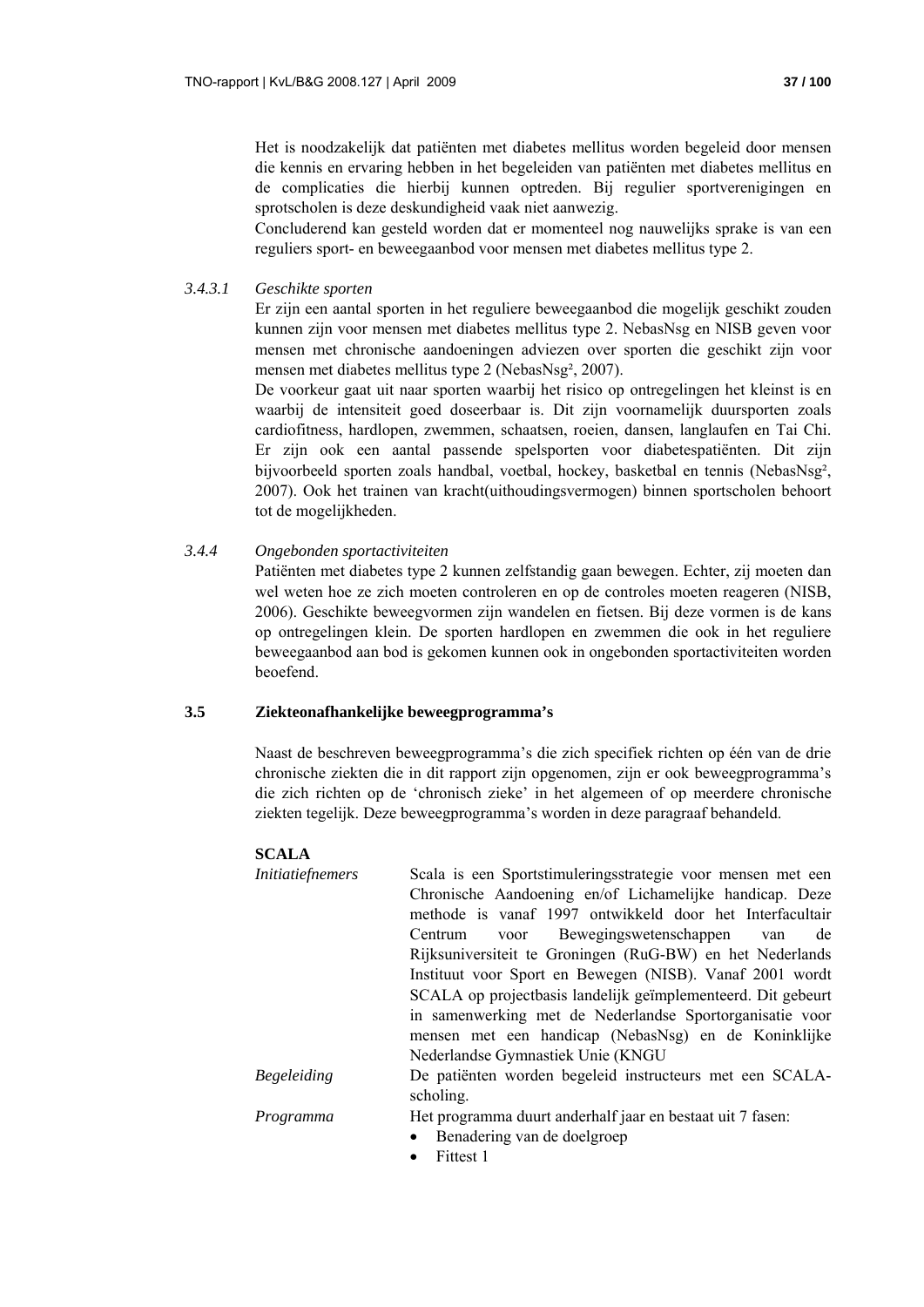|                         | Beweegprogramma van 12 weken waarbij elke week                                          |  |  |
|-------------------------|-----------------------------------------------------------------------------------------|--|--|
|                         | gedurende een uur een sport- en/of spelactiviteit wordt                                 |  |  |
|                         | aangeboden. Hierbij maken mensen elke week kennis met                                   |  |  |
|                         | een andere sport/spelvorm.                                                              |  |  |
|                         | Evaluatie en advies<br>$\bullet$                                                        |  |  |
|                         | Beweegprogramma van 30 weken waarbij<br>opnieuw<br>٠                                    |  |  |
|                         | wekelijks een uur een sport- en/of spelactiviteit wordt                                 |  |  |
|                         | aangeboden.                                                                             |  |  |
|                         | Fittest 2<br>٠                                                                          |  |  |
|                         | Continuering                                                                            |  |  |
| Vorm                    | De cursisten trainen in groepsverband.                                                  |  |  |
| Doelstellingen          | Het doel van de SCALA-methodiek is om mensen met een                                    |  |  |
|                         | chronische aandoening (opnieuw) sportief actief te laten worden                         |  |  |
|                         | én sportief actief te houden.                                                           |  |  |
| <b>Bereik</b>           | Landelijk lopen momenteel in gemeenten 44 de SCALA-                                     |  |  |
|                         | projecten <sup>16.</sup>                                                                |  |  |
| Verwijzing door         | Instroom via persoonlijke benadering of via doorverwijzing via                          |  |  |
|                         | de 2e lijn o.a. de internist en de fysiotherapeut.                                      |  |  |
| Verwijzing naar         | De SCALA-groepen worden na anderhalf jaar gekoppeld aan                                 |  |  |
|                         | een stichting of een vereniging.                                                        |  |  |
| Vergoeding              | De patiënten moeten een eigen bijdrage van $E2,50$ betalen per                          |  |  |
|                         | activiteit.                                                                             |  |  |
|                         |                                                                                         |  |  |
| <b>Big!Move</b>         |                                                                                         |  |  |
|                         |                                                                                         |  |  |
|                         |                                                                                         |  |  |
| <i>Initiatiefnemers</i> | Big!Move is een initiatief van huisarts Louis Overgoor en                               |  |  |
|                         | fysiotherapeut Marijn Aalders van<br>Gezondheidscentrum                                 |  |  |
|                         | Venserpolder (Amsterdam Zuidoost).                                                      |  |  |
| <b>Begeleiding</b>      | De deelnemers worden begeleid door mensen die als coach                                 |  |  |
|                         | dienen en gelijkwaardig en procesondersteunend zijn. Er is                              |  |  |
|                         | bewust gekozen om de deelnemers niet te laten begeleiden door                           |  |  |
|                         | artsen en fysiotherapeuten.                                                             |  |  |
| Programma               | Het programma bestaat uit drie fases. De eerste fase duurt 12                           |  |  |
|                         | weken. In deze weken ontstaat een sterke groepsband onder                               |  |  |
|                         | begeleiding van twee begeleiders. In deze fase worden                                   |  |  |
|                         | verschillende activiteiten aangeboden. De tweede fase duurt 12                          |  |  |
|                         | weken waarin de nadruk ligt op het ontplooien van initiatief. In                        |  |  |
|                         | de derde fase blijft de deelnemer zelfstandig bewegen. In de                            |  |  |
|                         | wijk worden activiteiten aangeboden en deelnemers kunnen hun                            |  |  |
|                         | eigen beweeggroep starten.                                                              |  |  |
| Vorm                    | De deelnemers trainen in groepsverband.                                                 |  |  |
| Doelstellingen          | Het doel van Big!Move is het helpen van buurtbewoners om                                |  |  |
|                         | invloed te krijgen op hun eigen gezondheid.                                             |  |  |
| <b>Bereik</b>           | Momenteel wordt Big!Move op vier plaatsen in Nederland                                  |  |  |
|                         | aangeboden <sup>17</sup> . Landelijk komt er steeds meer aandacht voor het              |  |  |
|                         | project.                                                                                |  |  |
| Verwijzing door         | Instroom via o.a. huisartsen, fysiotherapeuten, diëtisten, en<br>praktijkondersteuners. |  |  |

*<sup>16</sup>* www.scala.galm.nl

 $\overline{a}$ 

<span id="page-37-1"></span><span id="page-37-0"></span>*<sup>17</sup>* www.bigmove.nu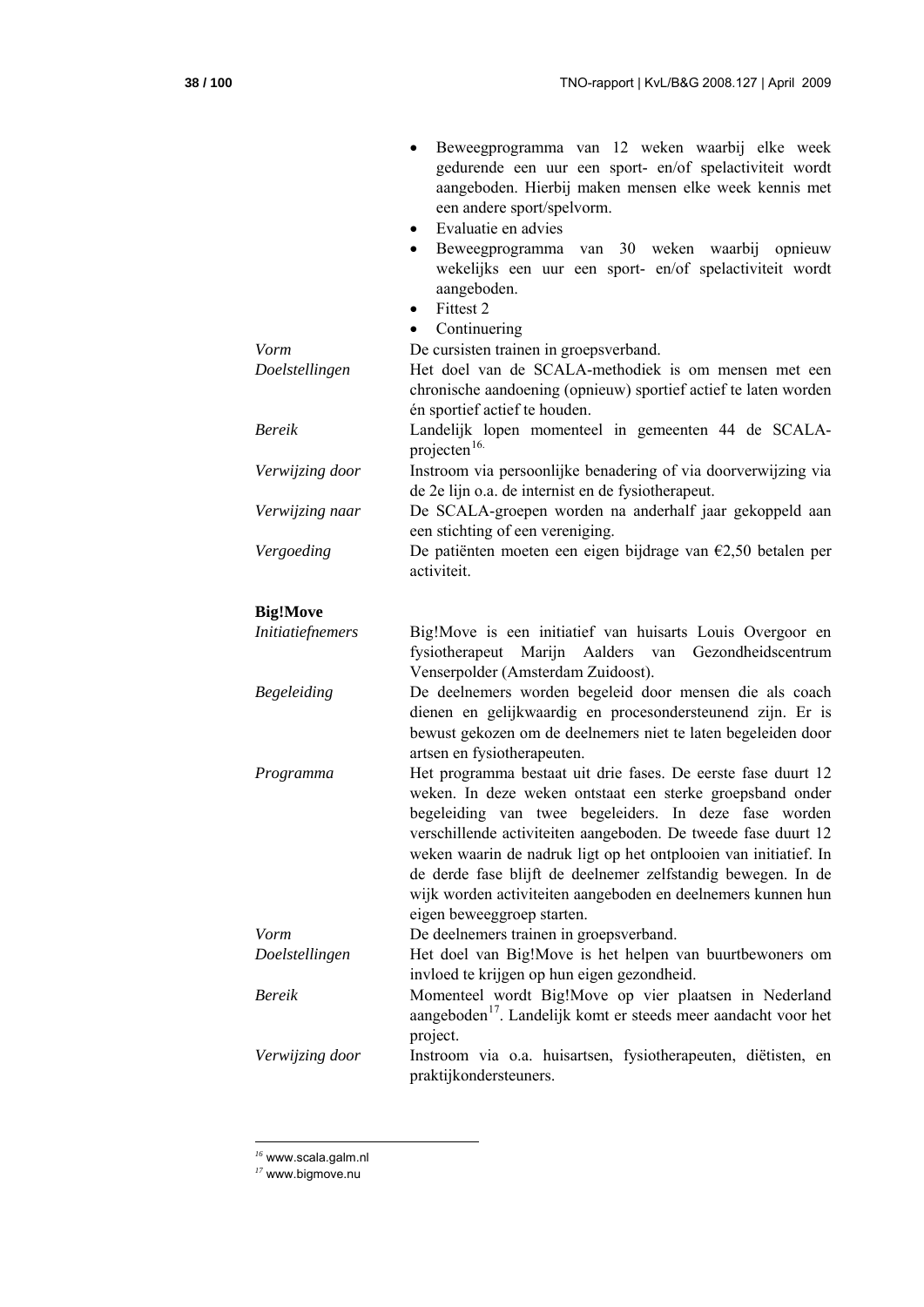| Vergoeding              | De deelnemers moeten zelf de kosten voldoen. De zijn:<br>inschrijfgeld €10, fase 1 €20, fase 2 €30 en de prijs van fase drie<br>in afhankelijk van de gekozen activiteit.                                                                                                                                                                                                                                                                                                                                                                                                                           |
|-------------------------|-----------------------------------------------------------------------------------------------------------------------------------------------------------------------------------------------------------------------------------------------------------------------------------------------------------------------------------------------------------------------------------------------------------------------------------------------------------------------------------------------------------------------------------------------------------------------------------------------------|
| <b>COACH-methode</b>    |                                                                                                                                                                                                                                                                                                                                                                                                                                                                                                                                                                                                     |
| Initiatiefnemers        | De COACH methode is ontwikkeld door het Interfacultair<br>Bewegingswetenschappen<br>de<br>Centrum<br>voor<br>van<br>Rijksuniversiteit Groningen (RuG) en Centrum voor Beweging<br>en Onderzoek (CBO).                                                                                                                                                                                                                                                                                                                                                                                               |
| <b>Begeleiding</b>      | De deelnemers worden begeleid door o.a. artsen,<br>fysiotherapeuten, verpleegkundigen en<br>bewegingswetenschappers.                                                                                                                                                                                                                                                                                                                                                                                                                                                                                |
| Programma               | De COACH-methode bestaat uit drie onderdelen <sup>18.</sup><br>Het wervingsprotocol: hiermee<br>worden<br>de<br>deelnemers<br>geworden in o.a. ziekenhuizen, scholen en bedrijven.<br>Het meetprotocol: dit protocol bestaat uit drie onderdelen. Eerst<br>wordt een fitheidstest afgenomen. Vervolgens wordt het<br>activiteitenpatroon gemeten met behulp van een stappenteller.<br>Ten slotte wordt het activiteitenpatroon verwerkt.<br>Het gedragsveranderingsprotocol: hierin staat het stimuleren<br>van bewegen in het dagelijks leven met behulp van 'Exercise<br>Counseling' centraal.    |
| Vorm                    | De deelnemers trainen in groepsverband.                                                                                                                                                                                                                                                                                                                                                                                                                                                                                                                                                             |
| Doelstellingen          | Het doel van het COACH leefstijlprogramma is het stimuleren<br>van lichamelijk activiteit van sedentaire (letterlijk 'zittende')<br>mensen door middel van het bevorderen van activiteiten in het<br>dagelijks leven zoals wandelen, fietsen en traplopen.                                                                                                                                                                                                                                                                                                                                          |
| <b>Bereik</b>           | De COACH-methode wordt in tal van projecten in Nederland<br>ingezet bijvoorbeeld bij gemeenten, bedrijven en instellingen.                                                                                                                                                                                                                                                                                                                                                                                                                                                                          |
| Verwijzing door         | Instroom via werving in ziekenhuizen, revalidatiecentra,<br>huisartsenpraktijken en sportraden.                                                                                                                                                                                                                                                                                                                                                                                                                                                                                                     |
| Vergoeding              | De vergoeding is projectafhankelijk.                                                                                                                                                                                                                                                                                                                                                                                                                                                                                                                                                                |
| <b>ZORG-methode</b>     |                                                                                                                                                                                                                                                                                                                                                                                                                                                                                                                                                                                                     |
| <b>Initiatiefnemers</b> | De ZORG-methode is een initiatief van NebasNsg.                                                                                                                                                                                                                                                                                                                                                                                                                                                                                                                                                     |
| <b>Begeleiding</b>      | De deelnemers worden begeleid door o.a. artsen,<br>fysiotherapeuten, verpleegkundigen en<br>bewegingswetenschappers.                                                                                                                                                                                                                                                                                                                                                                                                                                                                                |
| Programma               | De COACH-methode bestaat uit drie onderdelen <sup>19.</sup><br>hiermee<br>Het wervingsprotocol:<br>worden<br>de<br>deelnemers<br>geworden in o.a. ziekenhuizen, scholen en bedrijven.<br>Het meetprotocol: dit protocol bestaat uit drie onderdelen. Eerst<br>wordt een fitheidstest afgenomen. Vervolgens wordt het<br>activiteitenpatroon gemeten met behulp van een stappenteller.<br>Ten slotte wordt het activiteitenpatroon verwerkt.<br>Het gedragsveranderingprotocol: hierin staat het stimuleren van<br>bewegen in het dagelijkse leven met behulp van 'Exercise<br>Counseling' centraal. |
| Vorm                    | De deelnemers trainen in groepsverband.                                                                                                                                                                                                                                                                                                                                                                                                                                                                                                                                                             |
|                         |                                                                                                                                                                                                                                                                                                                                                                                                                                                                                                                                                                                                     |

*<sup>18</sup>* www.coachmethode.nl

<span id="page-38-1"></span><span id="page-38-0"></span>*<sup>19</sup>* www.coachmethode.nl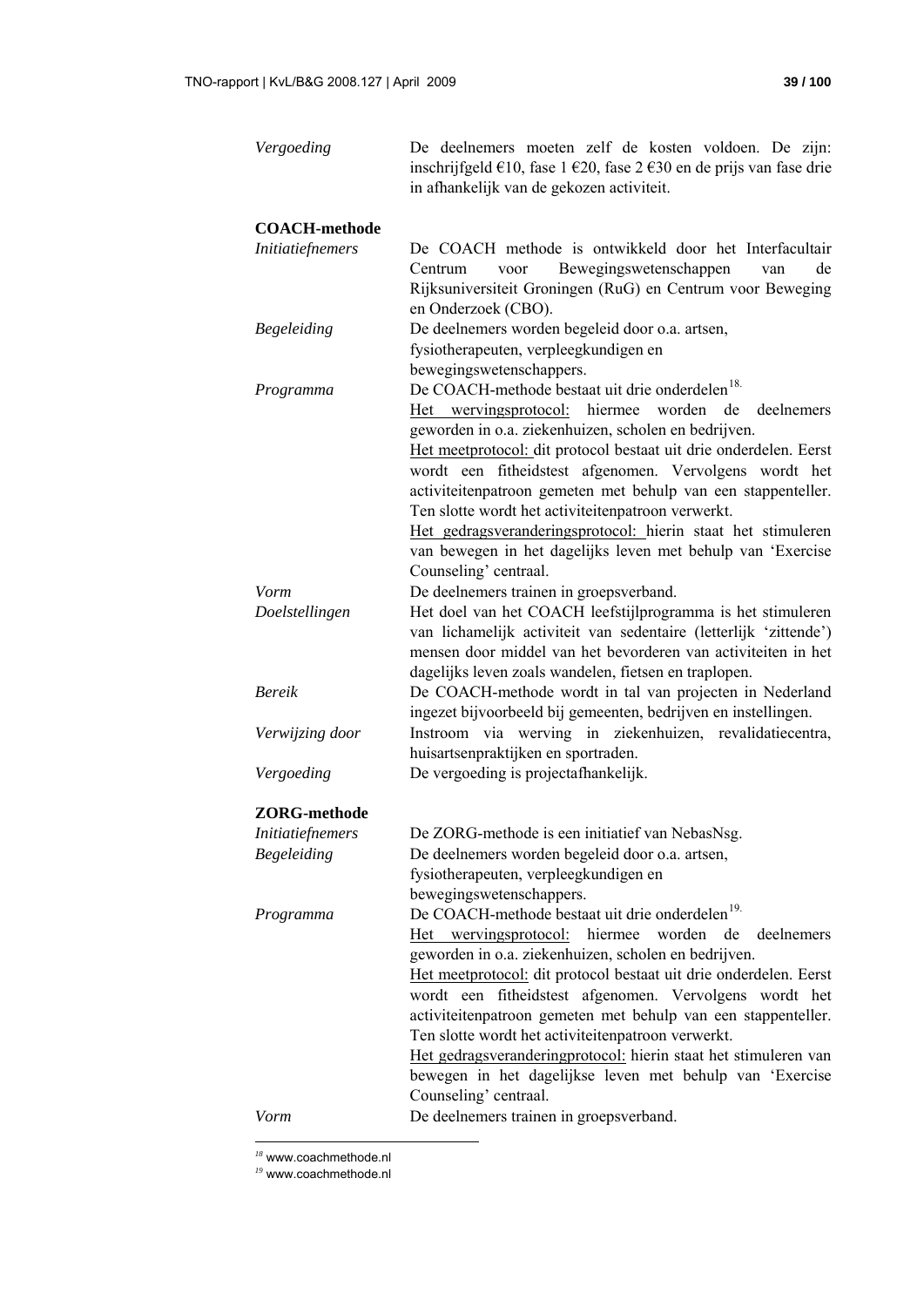| Doelstellingen           | De ZORG-methode is erop gericht om via een specifieke<br>benaderings- en stimuleringsmethodiek meer mensen met een<br>chronische aandoening sportief aan het bewegen te krijgen.                                                                                                                                                                                                                                                                                                                                                                                                                                                                                                                                                                                                                                       |  |  |
|--------------------------|------------------------------------------------------------------------------------------------------------------------------------------------------------------------------------------------------------------------------------------------------------------------------------------------------------------------------------------------------------------------------------------------------------------------------------------------------------------------------------------------------------------------------------------------------------------------------------------------------------------------------------------------------------------------------------------------------------------------------------------------------------------------------------------------------------------------|--|--|
| <b>Bereik</b>            | Vanaf april 2001 tot 1 juli 2003 zijn 27 bewegingsgroepen<br>opgezet samen met patiëntenverenigingen, zorginstellingen en<br>gemeenten <sup>20.</sup>                                                                                                                                                                                                                                                                                                                                                                                                                                                                                                                                                                                                                                                                  |  |  |
| Verwijzing door          | Instroom via doorverwijzing via ziekenhuizen, revalidatiecentra<br>en via patiëntenorganisaties.                                                                                                                                                                                                                                                                                                                                                                                                                                                                                                                                                                                                                                                                                                                       |  |  |
| Vergoeding               | De vergoeding is projectafhankelijk.                                                                                                                                                                                                                                                                                                                                                                                                                                                                                                                                                                                                                                                                                                                                                                                   |  |  |
| <b>Sportief wandelen</b> |                                                                                                                                                                                                                                                                                                                                                                                                                                                                                                                                                                                                                                                                                                                                                                                                                        |  |  |
| <i>Initiatiefnemers</i>  | Sportief Wandelen is ontstaan in 1998 binnen een project van<br>Nederland in Beweging, het actieprogramma van het NOC*NSF<br>samenwerking met de Nederlandse Hartstichting, de<br>in<br>Nederlandse kankerbestrijding en anderen.                                                                                                                                                                                                                                                                                                                                                                                                                                                                                                                                                                                      |  |  |
| <b>Begeleiding</b>       | De groepen staan onder begeleiding van een fysiotherapeut.                                                                                                                                                                                                                                                                                                                                                                                                                                                                                                                                                                                                                                                                                                                                                             |  |  |
| Programma                | Bij aanmelding volgt eerst een screening door middel van<br>vragenlijsten en een wandeltest, waarna gestart wordt met het<br>beweegprogramma. Ieder neemt deel op zijn/haar eigen niveau<br>waarbij er een minimale deelnameduur is van 3 maanden en<br>maximaal 6 maanden. De deelname is daarnaast minimaal 1<br>keer per week. De trainingsduur is 20-45 minuten. Deelnemers<br>kunnen kiezen voor Sportief Wandelen of Nordic Walking en er<br>wordt gebruik gemaakt van hartslagmeters. Er is huiswerk in de<br>vorm van stukjes wandelen. Voor en na elke training wordt<br>geëvalueerd. Er wordt minder gelet op de ervaren pijn en er is<br>meer gerichtheid op vergroten van bewegingsactiviteiten. Na 3<br>maanden wordt er geëvalueerd door wederom vragenlijsten in te<br>vullen en de wandeltest te doen. |  |  |
| Vorm                     | De deelnemers trainen in groepsverband.                                                                                                                                                                                                                                                                                                                                                                                                                                                                                                                                                                                                                                                                                                                                                                                |  |  |
| Doelstellingen           | sportief wandelen is het<br>Doel van<br>verhogen<br>de<br>van<br>belastbaarheid.                                                                                                                                                                                                                                                                                                                                                                                                                                                                                                                                                                                                                                                                                                                                       |  |  |
| <b>Bereik</b>            | Momenteel<br>atletiekverenigingen<br>bieden<br>80-100<br>sportief<br>wandelen aan.                                                                                                                                                                                                                                                                                                                                                                                                                                                                                                                                                                                                                                                                                                                                     |  |  |
| Verwijzing door          | Instroom o.a via eigen aanmelding en via doorverwijzing via<br>ziekenhuizen, revalidatiecentra en via patiëntenorganisaties.                                                                                                                                                                                                                                                                                                                                                                                                                                                                                                                                                                                                                                                                                           |  |  |
| Vergoeding               | De vergoeding is afhankelijk van de atletiekvereniging.                                                                                                                                                                                                                                                                                                                                                                                                                                                                                                                                                                                                                                                                                                                                                                |  |  |

## **3.6 Best practices ten aanzien van beweeg(stimulerings) aanbod**

Het definiëren van 'best practices' kan nuttig zijn om vast te stellen wat in de praktijk (de meest) succesvolle aanpak is gebleken. Daarom is in het kader van dit rapport bekeken of het mogelijk is om ten aanzien van beweegstimulering vast te stellen.

'Best practices' kunnen gedefinieerd worden als een beschrijving van een methode, een aanpak of een werkwijze, die aantoonbaar rendement heeft opgeleverd; een die in een bepaalde context de meest efficiënte methode, aanpak of werkwijze is gebleken (de Groot, 2005).

Uitgaande van deze definitie kan uitsluitend over 'best practices' gesproken worden indien deze heeft geleid tot een meetbare en vastgestelde (meest efficiënte) verbetering.

 $\overline{a}$ 

<span id="page-39-0"></span>*<sup>20</sup>* www.nebasnsg.nl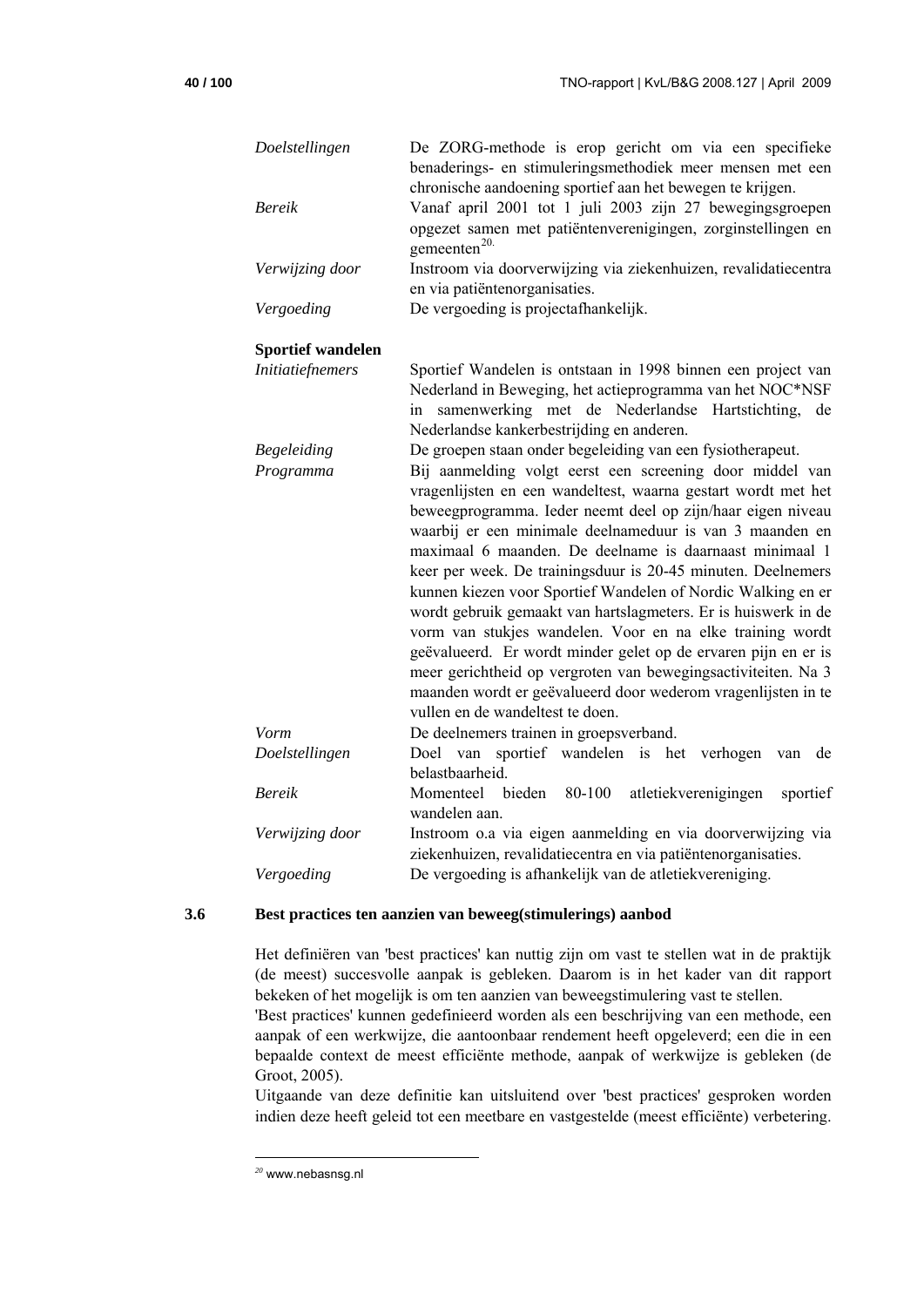Daarnaast worden ook wel de termen 'usefull practices' en 'good practices' gehanteerd; dit zijn wat bescheidener aanduidingen.

Ten aanzien van beweeg(stimulerings)- programma's kan, na inventarisatie van het huidige aanbod, geconcludeerd worden dat er geen sprake is van 'best practices' ten aanzien van beweegstimuleringsprogramma's (volgens de bovenstaande definitie)

Er is onvoldoende wetenschappelijk getoetst of de gehanteerde aanpak de meest efficiënte is. Mogelijk kan men wel spreken van 'good practices', waarbij aan minder harde maar wel duidelijk gedefinieerde criteria voldaan wordt. Op deze criteria wordt nu nader ingegaan.

# **3.7 'Good practices' chronisch zieken (essentiële criteria)**

De inventarisatie van het huidige beweegaanbod, de kennis over effectieve wijze van beweegstimulering en over determinanten van lichamelijk (in)activiteit bij mensen met chronische aandoeningen zijn gebruikt bij het opstellen van deze criteria. Ook is de inhoudelijke input van externe deskundigen hierbij gebruikt.

Bij het weergeven van hanteerbare criteria voor 'good practices' is een onderverdeling naar aandoening gehanteerd. Dit is gedaan omdat de specifieke aandoeningen ook specifieke eisen stellen aan inhoud van de beweeg(stimulerings)programma's, klachten en symptomen die de patiënten ondervinden en aan de gewenste begeleiding.

| Begeleiding door artsen of<br>Begeleiding door<br>1. Professioneel<br>Begeleiding door<br>fysiotherapeuten (met<br>fysiotherapeuten aangesloten<br>reguliere<br>kader<br>aanvullende scholing KNGF<br>bij KNGF en HIB,<br>sportinstructeurs<br>beweeqprogramma's):<br>fysiotherapeuten mensen met<br>- reanimatiediploma verplicht<br>een ALO of CIOS diploma (en<br>- didactische kennis<br>met aanvullende scholing HIB<br>of KNGF beweegprogramma's:<br>- sporttechnische kennis<br>- kennis over<br>- individuele intake om | <b>Criteria</b> | <b>Therapeutisch aanbod</b> | Aangepast aanbod             | Regulier aanbod |
|---------------------------------------------------------------------------------------------------------------------------------------------------------------------------------------------------------------------------------------------------------------------------------------------------------------------------------------------------------------------------------------------------------------------------------------------------------------------------------------------------------------------------------|-----------------|-----------------------------|------------------------------|-----------------|
|                                                                                                                                                                                                                                                                                                                                                                                                                                                                                                                                 |                 |                             |                              |                 |
|                                                                                                                                                                                                                                                                                                                                                                                                                                                                                                                                 |                 |                             |                              |                 |
|                                                                                                                                                                                                                                                                                                                                                                                                                                                                                                                                 |                 |                             |                              |                 |
|                                                                                                                                                                                                                                                                                                                                                                                                                                                                                                                                 |                 |                             |                              |                 |
|                                                                                                                                                                                                                                                                                                                                                                                                                                                                                                                                 |                 |                             |                              |                 |
|                                                                                                                                                                                                                                                                                                                                                                                                                                                                                                                                 |                 |                             |                              |                 |
|                                                                                                                                                                                                                                                                                                                                                                                                                                                                                                                                 |                 |                             |                              |                 |
|                                                                                                                                                                                                                                                                                                                                                                                                                                                                                                                                 |                 |                             |                              |                 |
| hartaandoeningen                                                                                                                                                                                                                                                                                                                                                                                                                                                                                                                |                 |                             | belastbaarheid, instapniveau |                 |
| en individuele wensen van de                                                                                                                                                                                                                                                                                                                                                                                                                                                                                                    |                 |                             |                              |                 |
| deelnemer te bepalen                                                                                                                                                                                                                                                                                                                                                                                                                                                                                                            |                 |                             |                              |                 |
| - reanimatiediploma verplicht                                                                                                                                                                                                                                                                                                                                                                                                                                                                                                   |                 |                             |                              |                 |
| - sporttechnische kennis                                                                                                                                                                                                                                                                                                                                                                                                                                                                                                        |                 |                             |                              |                 |
| - kennis over hartaandoeningen                                                                                                                                                                                                                                                                                                                                                                                                                                                                                                  |                 |                             |                              |                 |
| 2. Inhoud<br>- geen wedstrijdelement<br>- geen wedstrijdelement<br>Er is momenteel nog                                                                                                                                                                                                                                                                                                                                                                                                                                          |                 |                             |                              |                 |
| - minimaal 1- 3 keer per week<br>- minimaal 1-3 keer per week<br>geen structureel<br>beweegprogramma                                                                                                                                                                                                                                                                                                                                                                                                                            |                 |                             |                              |                 |
| - minimaal 12 keer<br>- minimaal 45 minuten per keer<br>aanbod                                                                                                                                                                                                                                                                                                                                                                                                                                                                  |                 |                             |                              |                 |
| - intensiteit aangepast aan de<br>- intensiteit aangepast aan de                                                                                                                                                                                                                                                                                                                                                                                                                                                                |                 |                             |                              |                 |
| belastbaarheid van de patiënt<br>belastbaarheid van de patiënt                                                                                                                                                                                                                                                                                                                                                                                                                                                                  |                 |                             |                              |                 |
| Gericht op vergroten van<br>en aan de specifieke                                                                                                                                                                                                                                                                                                                                                                                                                                                                                |                 |                             |                              |                 |
| belastbaarheid, ontwikkelen<br>trainingsdoelen                                                                                                                                                                                                                                                                                                                                                                                                                                                                                  |                 |                             |                              |                 |
| van een actieve                                                                                                                                                                                                                                                                                                                                                                                                                                                                                                                 |                 |                             |                              |                 |
| leefstijl/bestrijden van                                                                                                                                                                                                                                                                                                                                                                                                                                                                                                        |                 |                             |                              |                 |
| risicofactoren voor                                                                                                                                                                                                                                                                                                                                                                                                                                                                                                             |                 |                             |                              |                 |
| hartvaatziekten                                                                                                                                                                                                                                                                                                                                                                                                                                                                                                                 |                 |                             |                              |                 |
| - minimaal 45 minuten per keer                                                                                                                                                                                                                                                                                                                                                                                                                                                                                                  |                 |                             |                              |                 |
| 3. Organisatie<br>Aangesloten bij<br>Aangesloten bij<br>Aangesloten bij                                                                                                                                                                                                                                                                                                                                                                                                                                                         |                 |                             |                              |                 |
| revalidatiecentrum/<br>fysiotherapiepraktijk/HIB<br>fitnesscentra of                                                                                                                                                                                                                                                                                                                                                                                                                                                            |                 |                             |                              |                 |
| Ziekenhuis/fysiotherapiepraktijk<br>sportvereniging                                                                                                                                                                                                                                                                                                                                                                                                                                                                             |                 |                             |                              |                 |
|                                                                                                                                                                                                                                                                                                                                                                                                                                                                                                                                 |                 |                             |                              |                 |
|                                                                                                                                                                                                                                                                                                                                                                                                                                                                                                                                 |                 |                             |                              |                 |
|                                                                                                                                                                                                                                                                                                                                                                                                                                                                                                                                 |                 |                             |                              |                 |

*Hartpatiënten:*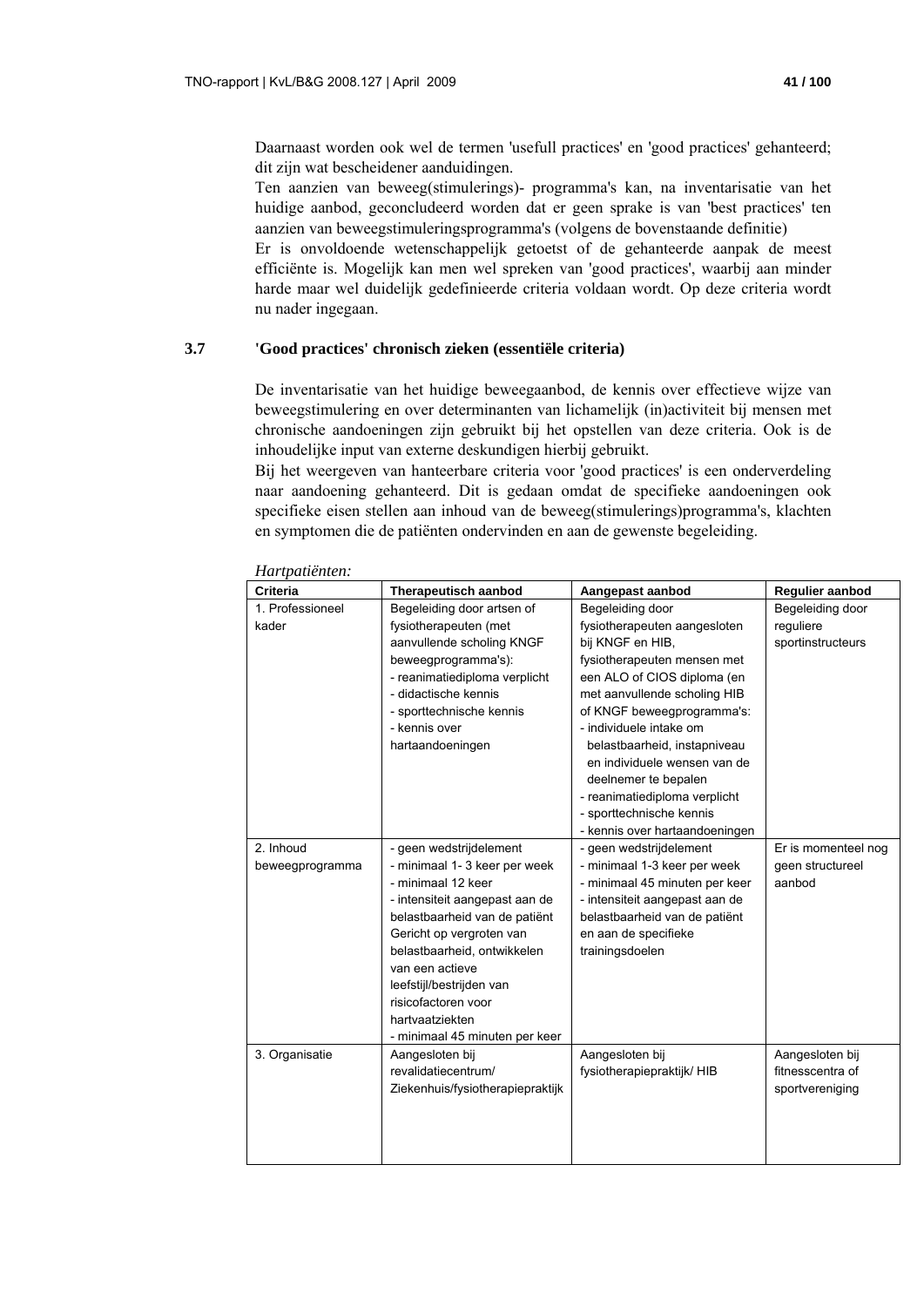| 4. Afstand en vervoer | Beweegactiviteiten vinden                                     | Beweegactiviteiten vinden                                     | Beweegactiviteiten                       |
|-----------------------|---------------------------------------------------------------|---------------------------------------------------------------|------------------------------------------|
|                       | plaats op reële afstand van de<br>woonomgeving van de patiënt | plaats op reële afstand van de<br>woonomgeving van de patiënt | vinden plaats op<br>reële afstand van de |
|                       |                                                               |                                                               | woonomgeving van<br>de patiënt           |
| 5. Betaalbaarheid     | Kosten worden vergoed door                                    | Kosten worden afhankelijk van                                 | Kosten voor                              |
|                       | verzekeraar                                                   | de verzekeringswijze van de                                   | rekening van patiënt                     |
|                       |                                                               | patiënt vergoed                                               |                                          |
| 6. Accommodatie       | - defibrillator aanwezig                                      | - defibrillator aanwezig                                      | - hartslagmonitoring                     |
|                       | - calamiteitenplan aanwezig                                   | - calamiteitenplan aanwezig                                   | mogelijk                                 |
|                       | - hartslagmeters aanwezig                                     | - hartslagmeters aanwezig                                     |                                          |

Op basis van deze criteria komen in aanmerking voor de classificatie 'good practice' voor hartpatiënten :

voor het therapeutisch aanbod : de KNGF beweegprogramma's voor het aangepast sportief bewegen : Hart In Beweging

| Criteria                                                       | Therapeutisch                                                                                                                                                                                                                                                                                                                                                                                                | Aangepast aanbod                                                                                                                                                                                                                                                                                      | Regulier aanbod                                                                          |
|----------------------------------------------------------------|--------------------------------------------------------------------------------------------------------------------------------------------------------------------------------------------------------------------------------------------------------------------------------------------------------------------------------------------------------------------------------------------------------------|-------------------------------------------------------------------------------------------------------------------------------------------------------------------------------------------------------------------------------------------------------------------------------------------------------|------------------------------------------------------------------------------------------|
|                                                                | aanbod                                                                                                                                                                                                                                                                                                                                                                                                       |                                                                                                                                                                                                                                                                                                       |                                                                                          |
| 1. Professioneel<br>kader                                      | Begeleiding door<br>artsen of<br>fysiotherapeuten die<br>aanvullende scholing<br>hebben gevolgd<br>(KNGF<br>beweegprogramma's):<br>- didactische kennis<br>- sporttechnische<br>kennis<br>- kennis over diabetes<br>plus over de<br>Complicaties<br>-klinische ergometrie<br>voor instroom is vereist<br>-individuele intake om<br>instapniveau, en<br>individuele wensen van<br>de deelnemers te<br>bepalen | Begeleiding door<br>fysiotherapeuten<br>zonder aanvullende<br>scholing in KNGF<br>beweeg-programma's<br>(wel mogelijk via<br>Diabetes Direct Fit),<br>mensen met een ALO<br>of CIOS diploma (met<br>aanvullende scholing):<br>- individuele intake en<br>test<br>- kennis over diabetes<br>en voeding | Begeleiding door reguliere<br>sportinstructeurs en vanuit<br>sportorganisatie/vereniging |
| 2. Inhoud<br>beweegprogramma<br>3. Verantwoorde<br>organisatie | - minimaal 2-3 keer per<br>week<br>- minimaal 12 keer<br>- intensiteit matig -<br>intensief, gericht op<br>Afvallen en het<br>voorkomen van<br>complicaties/het<br>beïnvloeden van de<br>insuline sensitiviteit<br>- minimaal 45 minuten<br>per keer<br>Aangesloten bij het<br>KNGF (nascholing<br>gevolgd)                                                                                                  | - minimaal 1 keer per<br>week gedurende 12<br>maanden<br>- minimaal 45 minuten<br>per keer<br>- intensiteit niet te<br>hoog, gericht op<br>afvallen<br>Aangesloten bij<br>fitnesscentra of<br>sportvereniging                                                                                         | Er is momenteel nog geen<br>structureel aanbod                                           |
|                                                                |                                                                                                                                                                                                                                                                                                                                                                                                              |                                                                                                                                                                                                                                                                                                       |                                                                                          |

*Diabetespatiënten:*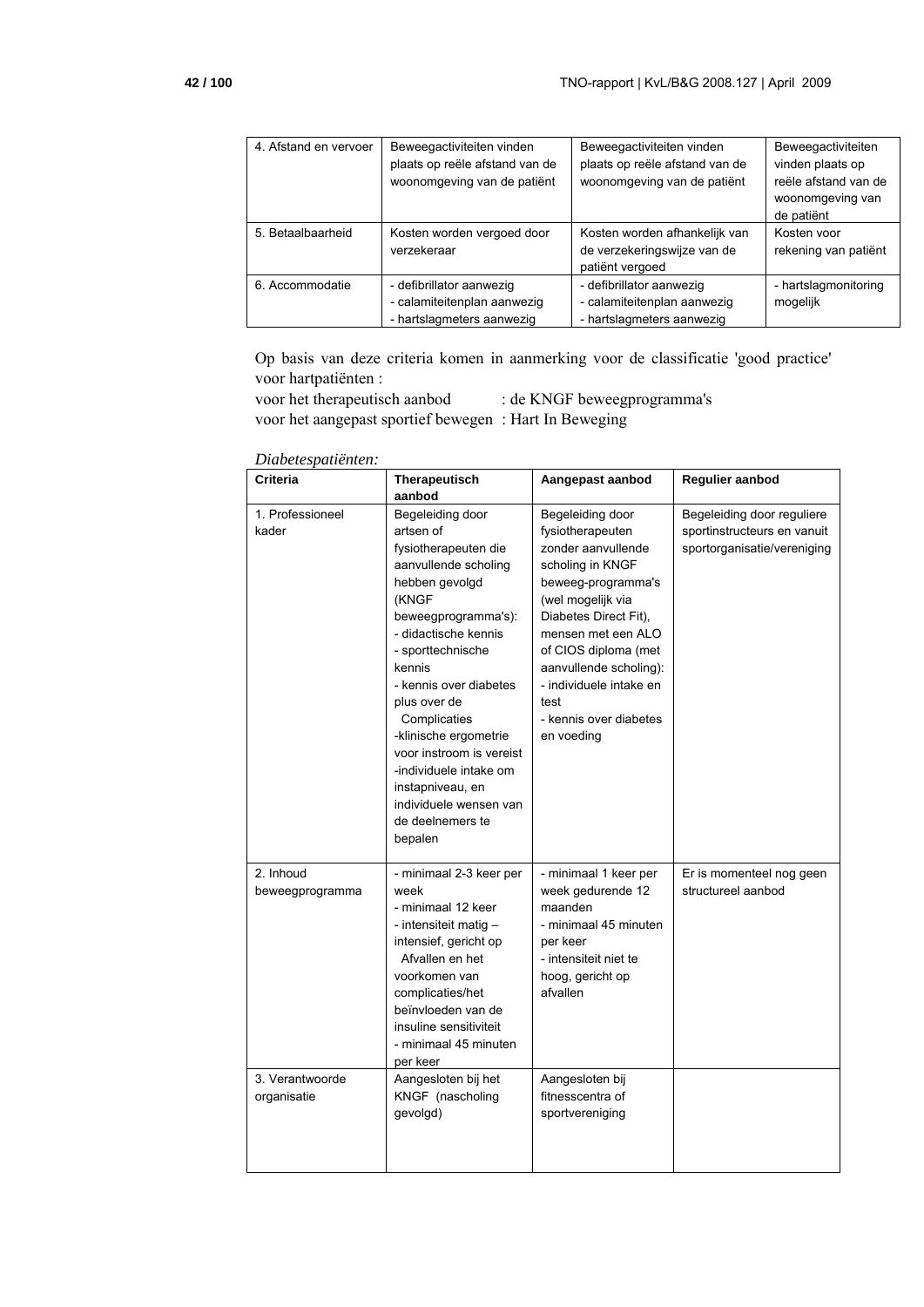| 4. Afstand en vervoer | Beweegactiviteiten<br>vinden plaats op reële<br>afstand van de<br>woonomgeving van de<br>patiënt | Beweegactiviteiten<br>vinden plaats op reële<br>afstand van de<br>woonomgeving van de<br>patiënt | Beweegactiviteiten vinden<br>plaats op reële afstand van<br>de woonomgeving van de<br>patiënt |
|-----------------------|--------------------------------------------------------------------------------------------------|--------------------------------------------------------------------------------------------------|-----------------------------------------------------------------------------------------------|
| 5. Betaalbaarheid     | Kosten worden<br>vergoed door<br>verzekeraar                                                     | Kosten worden<br>afhankelijk van de<br>verzekeringswijze van<br>de patiënt vergoed               | Kosten voor rekening van<br>patiënt                                                           |
| 6. Accommodatie       | - defibrillator aanwezig<br>- calamiteitenplan<br>aanwezig<br>- hartslagmeters<br>aanwezig       | Hartslagmeters<br>aanwezig                                                                       |                                                                                               |

Op basis van deze criteria komen in aanmerking voor de classificatie 'good practice' voor diabetespatiënten :

voor het therapeutisch aanbod : de KNGF beweegprogramma's

*COPD-patiënten:* 

| Criteria                       | Therapeutisch<br>aanbod                                                                                                                                                                                                                  | Aangepast aanbod                                                                                                                                                                               | Regulier aanbod                                                                                  |
|--------------------------------|------------------------------------------------------------------------------------------------------------------------------------------------------------------------------------------------------------------------------------------|------------------------------------------------------------------------------------------------------------------------------------------------------------------------------------------------|--------------------------------------------------------------------------------------------------|
| 1. Professioneel kader         | Begeleiding door<br>artsen of<br>fysiotherapeuten<br>(aanvullend geschoold<br>in KNGF<br>beweegprogramma's:<br>- didactische kennis<br>- sporttechnische<br>kennis<br>- kennis over COPD                                                 | Begeleiding door fysiotherapeuten of<br>mensen met een ALO of CIOS<br>diploma: de oude sportgroepen van<br>het Astma fonds                                                                     | Begeleiding door<br>reguliere<br>sportinstructeurs                                               |
| 2. Inhoud<br>beweegprogramma   | - minimaal 2-3 keer<br>per week<br>- minimaal 12 keer<br>- intensiteit matig -<br>intensief, gericht op<br>vergroten fysieke<br>belastbaarheid en het<br>ontwikkelen van een<br>actievere leefstijl<br>- minimaal 45 minuten<br>per keer | De Astma sportgroepen worden<br>momenteel overgedragen aan lokale<br>organisaties en instellingen dit traject<br>is momenteel in gang.<br>Er zijn geen uniforme programma's te<br>beschrijven. | Er is momenteel nog<br>geen structureel<br>aanbod                                                |
| 3. Verantwoorde<br>organisatie | Aangesloten bij<br>revalidatiecentrum/<br>ziekenhuis                                                                                                                                                                                     | Aparte sportgroepen                                                                                                                                                                            | Aangesloten bij<br>fitnesscentra of<br>sportvereniging                                           |
| 4. Afstand en vervoer          | Beweegactiviteiten<br>vinden plaats op reële<br>afstand van de<br>woonomgeving van de<br>patiënt                                                                                                                                         | Beweegactiviteiten vinden plaats op<br>reële afstand van de woonomgeving<br>van de patiënt                                                                                                     | Beweegactiviteiten<br>vinden plaats op reële<br>afstand van de<br>woonomgeving van de<br>patiënt |
| 5. Betaalbaarheid              | Kosten worden<br>vergoed door<br>verzekeraar                                                                                                                                                                                             | Kosten worden afhankelijk van de<br>verzekeringswijze van de patiënt<br>vergoed                                                                                                                | Kosten voor rekening<br>van patiënt                                                              |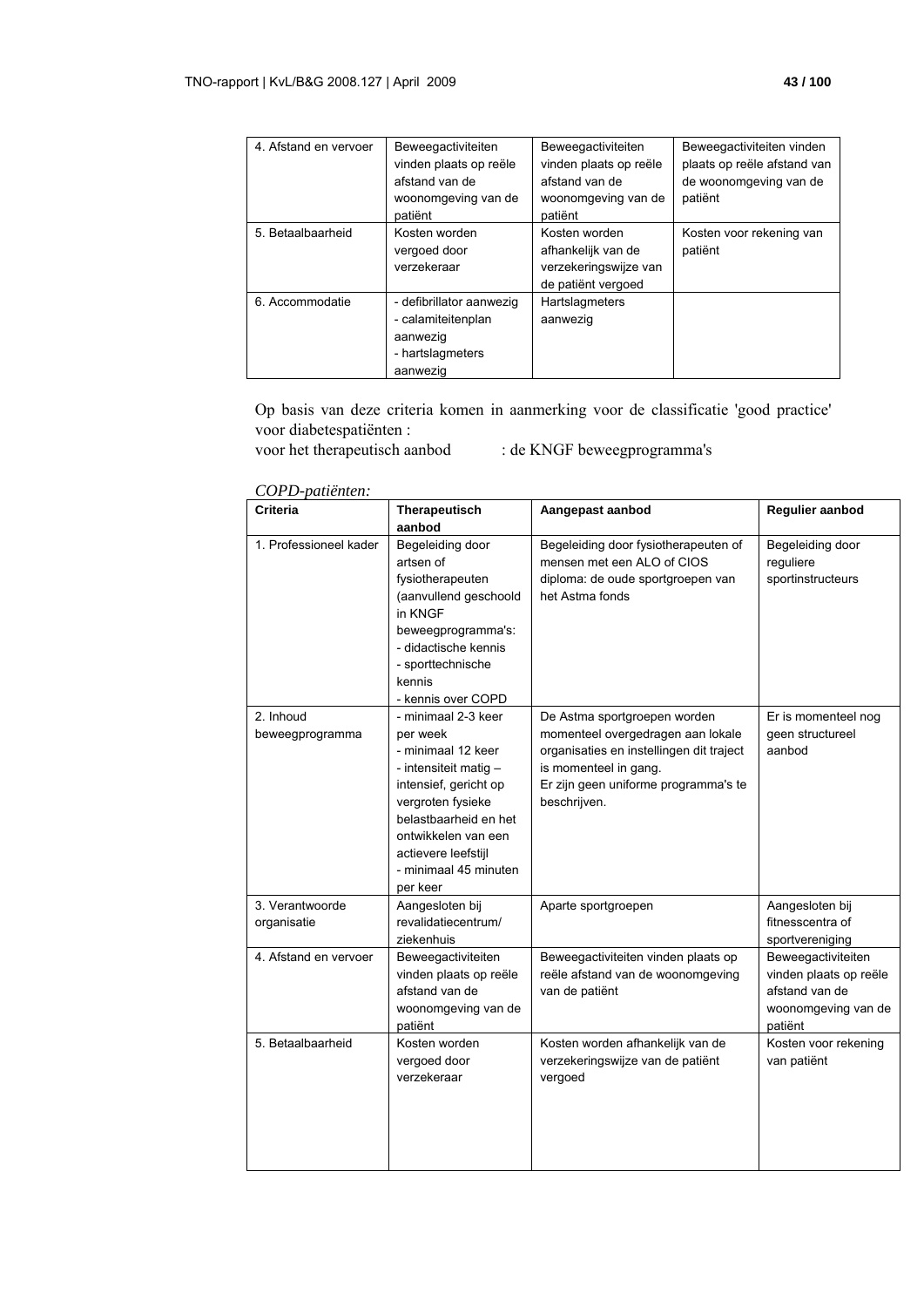| 6. Accommodatie | Rook- en stofvrij        | Rook- en stofvrij | Rook- en stofvrij |
|-----------------|--------------------------|-------------------|-------------------|
|                 | - defibrillator aanwezig |                   |                   |
|                 | - calamiteitenplan       |                   |                   |
|                 | aanwezig                 |                   |                   |
|                 | - hartslagmeters         |                   |                   |
|                 | aanwezig                 |                   |                   |

Op basis van deze criteria komen in aanmerking voor de classificatie 'good practice' voor COPD -patiënten:

voor het therapeutisch aanbod : de KNGF beweegprogramma's

## **Discussiepunten ten aanzien van 'good practices'**

Het benoemen van 'good practices' was geen onderdeel van het oorspronkelijke projectplan. Maar tijdens de uitvoering van het project bleek dat er vanuit het werkveld vraag was naar criteria om de beweegstimuleringsprogramma's op kwaliteitsaspecten te duiden. Daarom is een eerste aanzet gemaakt om tot het benoemen van dergelijke criteria te komen. Inmiddels is dit ook onderkend door de Diabetes Vereniging Nederland (DVN), die werken aan certificering van beweegprogramma's.

Voor de toekomst kunnen patiëntervaringen expliciet meegenomen worden nemen bij de bepaling van 'good/best practices'. Dat zou nog een belangrijke aanvulling zijn.

In de zorgsector wordt bij het bepalen van 'best practices' altijd gekeken naar de ervaringen van patiënten (bijvoorbeeld CQ-index NIVEL). Je kunt bepaalde richtlijnen bedenken, maar als de ervaringen van patiënten negatief zijn, dan zullen ze niet aan het programma deelnemen. Omdat het vaststellen van 'good practices' geen onderdeel was van de oorspronkelijke vraagstelling is dit in het huidige rapport niet expliciet meegenomen.

Een belangrijk punt dat hiermee samenhangt, is de uitval van patiënten. 'Good / best practices' moeten er ook voor zorgen dat er weinig uitval is.

Voor de toekomst zou het verstandig zijn om de tabel met criteria nogmaals voor te leggen aan experts, zodat zij de richtlijnen voor 'good practices' kunnen beoordelen en waar nodig kunnen aanvullen.

De verschillende aanbieders van beweegstimuleringsprogramma voor mensen met een chronische aandoening kunnen de tabel met criteria gebruiken om het aanbod verder te optimaliseren, De aandacht kan zich dan focussen op de punten waarbij niet aan de criteria wordt voldaan.

De toepassing hiervan wordt nog versterkt als het mogelijk zou zijn om per criterium aan te geven of dit een vereist criterium is of niet. Bijvoorbeeld in de onderstaande vorm.

|                        | Aanwezig | Niet aanwezig |
|------------------------|----------|---------------|
| Vereist criterium      |          |               |
| Niet vereist criterium |          |               |

In een breed forum van experts zou consensus bereikt kunnen worden of welke criteria vereist zijn.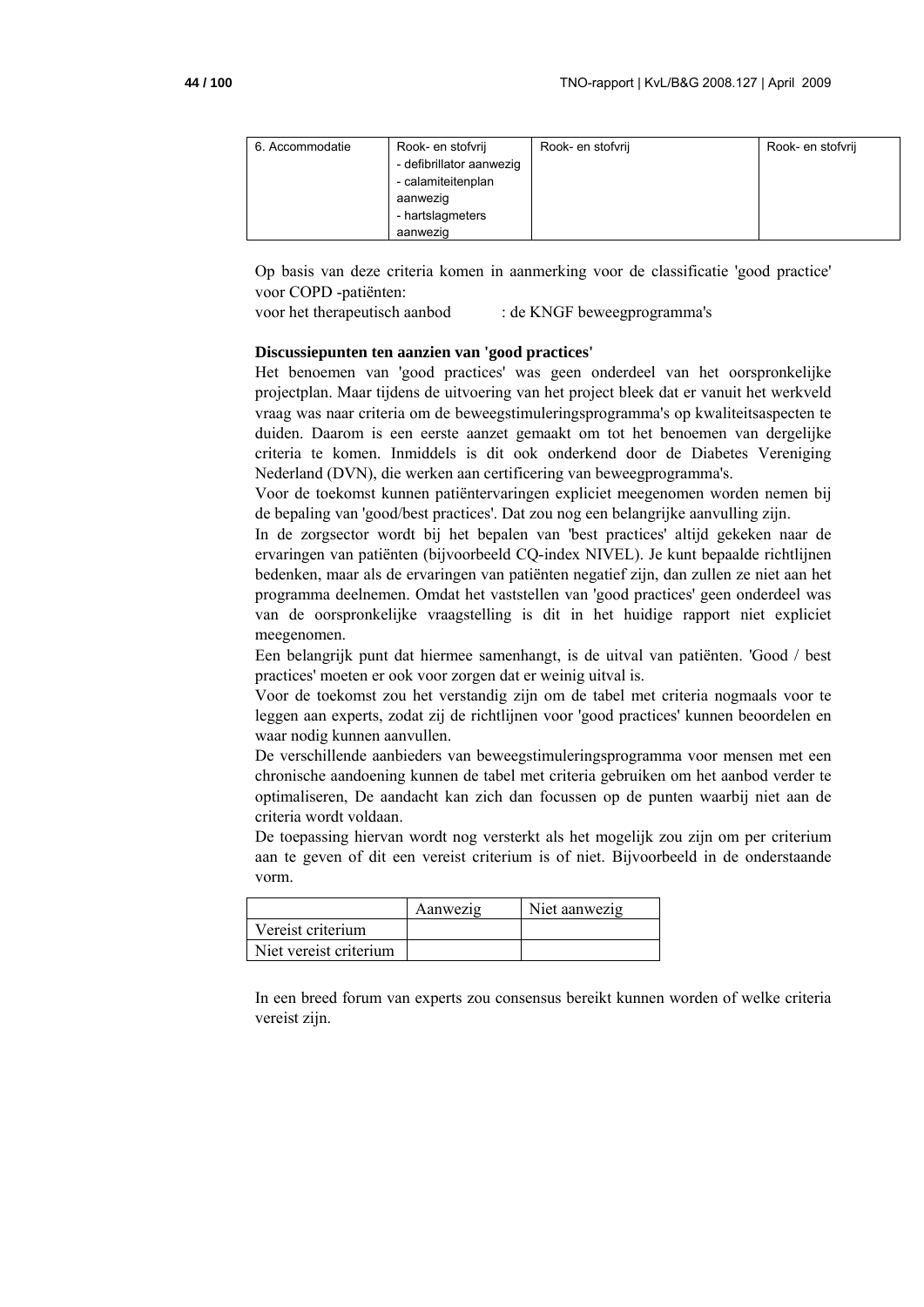# 4 Wensen en behoeften patiëntengroepen

## **4.1 Inleiding**

Het huidige aanbod dat besproken is in hoofdstuk 3 is niet altijd tot stand gekomen met betrokkenheid van de patiënt zelf. In dit hoofdstuk staan de resultaten van de focusgroepinterviews die meer inzicht geven in de wensen/behoeften, beweegvoorkeuren, gewenste randvoorwaarden en gewenste begeleiding.

## **4.2 COPD**

In totaal werden 15 COPD patiënten verdeeld over twee groepen ondervraagd. De eerste focusgroep bestond uit 10 COPD patiënten die door de longarts verwezen waren naar klinische longrevalidatie. Het tweede focusgroep interview bestond uit 5 patiënten die trainden bij een fysiotherapeut.

Alle respondenten waren ouder dan 40 jaar en 75% van de respondenten was man. Van alle respondenten was één persoon een eerste generatie allochtoon. De meeste respondenten waren in staat om een fysieke inspanning te leveren die gelijk staat aan ongeveer vijf tot zes MET; dat wil zeggen dat zij behoorlijk belastbaar zijn voor COPD patiënten.

### *Behoeften*

Niet alle COPD patiënten zijn tevreden met het beweegaanbod voor COPD patiënten. De respondenten hebben moeite met het vinden van passend beweegaanbod. Er blijkt een tekort aan aanbieders te zijn in het nazorgtraject. Vooral in de periode na de revalidatie, zowel klinisch als poliklinisch, vallen de patiënten in een gat. Het is soms zelfs zo dat er een jaar gewacht wordt voordat zij weer 'mogen' participeren in een revalidatieprogramma. Het blijkt dat vooral in de dorpen niet of nauwelijks aanbod is te vinden. Ook blijkt er behoefte te zijn aan beweegprogramma's die aandacht schenken aan ademhalingstechnieken.

Ondanks dat de longrevalidatie goed aansluit op de meeste wensen en behoeften van patiënten, is het jammer dat dit programma maar drie maanden duurt. De respondenten moeten dan zoeken naar ander passend beweegaanbod, wat in de praktijk een lastige klus blijkt.

#### *Beweegvoorkeuren*

De deelnemers aan de focusgroep interviews geven aan dat zij de voorkeur geven aan rustige beweegvormen zoals wandelen, fietsen en cardiotraining. Daarnaast vindt men ademhalingstechnieken belangrijk. Het bewegen in een groep wordt als prettig ervaren. Voordelen zijn dat het je verplicht om te komen, deelnemers stimuleren elkaar, er is lotgenoten contact mogelijk en het is gezellig om samen met anderen te bewegen. Naast het bewegen in een groep, bewegen de patiënten ook graag individueel.

## *Randvoorwaarden*

De COPD patiënten die aan de focusgroepen hebben deelgenomen gaven aan dat zij wel geld willen uitgeven aan de deelname aan beweegprogramma's. Kosten zijn vaak wel een probleem. Men vindt dat de zorgverzekeraar hier ook een taak in heeft. De beweegprogramma's zouden in de buurt moeten plaats vinden, bij voorkeur lopend of per fiets bereikbaar.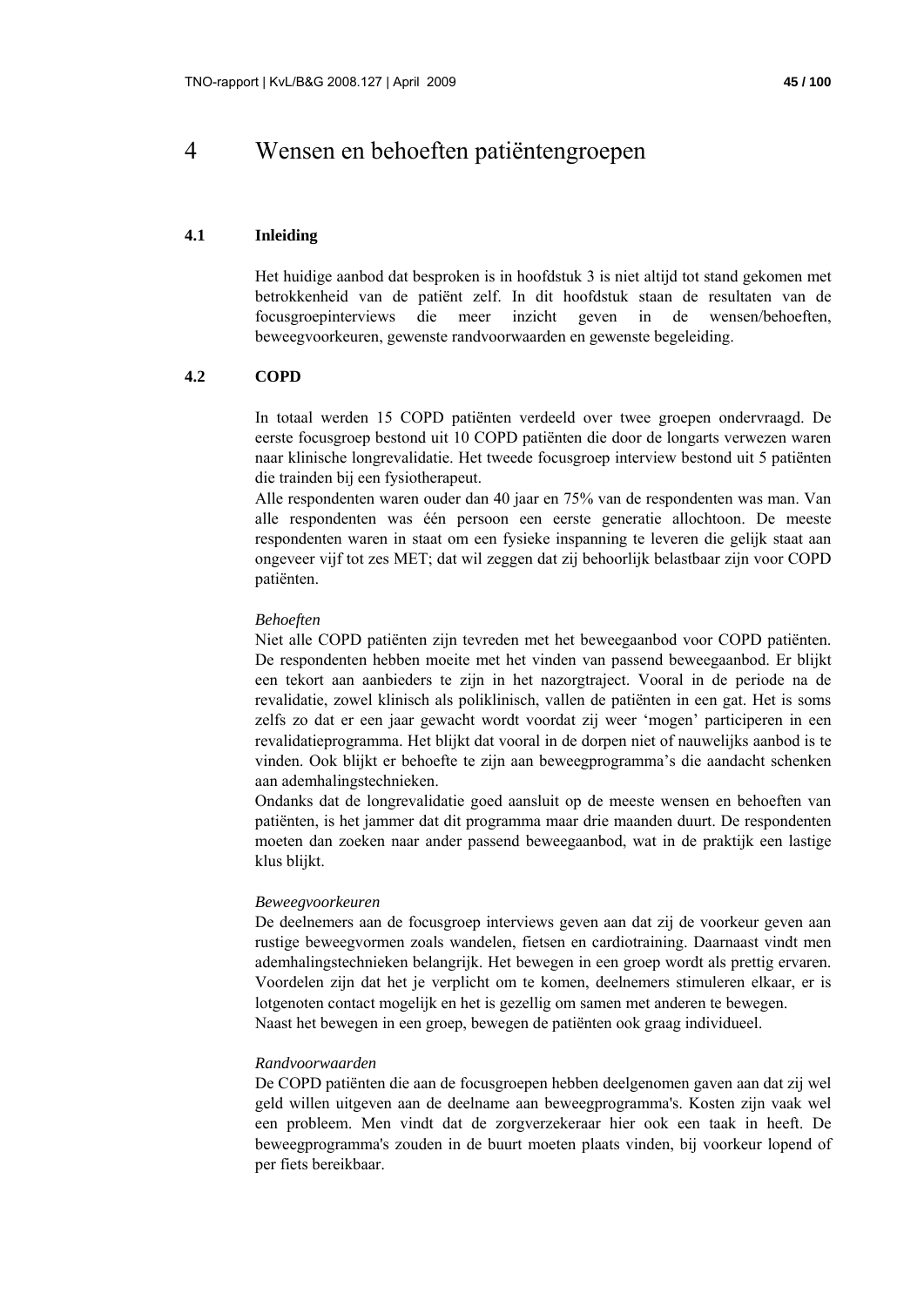COPD-patiënten gaven in de focusgroep interviews aan dat zij vinden dat de sport- en beweegprogramma's begeleid zouden moeten worden door iemand met voldoende deskundigheid. Dat zij persoonlijke aandacht moeten geven aan de deelnemers en hun ook voldoende in de gaten moeten houden.

#### *Longrevalidatie*

De longrevalidatieprogramma's sluiten goed aan bij de wensen van de COPD patiënten in de focusgroep interviews. Er is sprake van een groot tekort aan aanbieders van beweegprogramma's in het traject dat op de revalidatie volgt. De bereikbaarheid van de longrevalidatie is niet altijd optimaal omdat deze plaatsvindt in ziekenhuizen of revalidatiecentra.

#### *Beweegprogramma's bij de fysiotherapeut*

Ook bij de beweegprogramma's bij de fysiotherapeut sluiten de doelstellingen, groepsvorm, begeleiding en beweegvoorkeuren goed aan op de wensen en behoeften van de patiënten. Helaas zijn er nog te weinig fysiotherapiepraktijken die beweegprogramma's aanbieden volgens een bestaand protocol. Zo zijn er slechts 87 praktijken in Nederland die het KNGF-beweegprogramma aanbieden (bron: KNGF 2008) De kosten spelen een belangrijke rol bij het aanbod door fysiotherapeuten. Vaak worden slechts een aantal trainingen vergoed. Tevens hebben de respondenten te maken met beweegprogramma's die ongeveer drie maanden duren zodat zij na het volgen hiervan alsnog op zoek moeten gaan naar ander beweegaanbod. Dat laatste is er vaak niet (zie beneden).

#### *Aangepast sportief bewegen*

Het beweegaanbod binnen het aangepast sportief bewegen is momenteel slecht. De cursus 'sportief wandelen met astma/COPD' is inmiddels ontwikkeld. Er is nog geen duidelijk inzicht wie deze specifieke cursus aanbiedt. Het Astma Fonds probeert in de nabije toekomst de verantwoordelijkheid van de organisatie van COPD-groepen binnen het aangepast sportief bewegen over te dragen aan lokale organisaties en thuiszorgen.

#### *Regulier beweegaanbod*

NebasNsg, NISB en het Astmafonds geven voor mensen met chronische aandoeningen adviezen over sporten die geschikt zijn voor mensen met COPD. Ondanks dat slechts een klein gedeelte van alle patiënten met COPD kunnen participeren in het beweegaanbod zijn er voor hen een aantal sporten die eerder geschikt zouden kunnen zijn (volgens de beweegwijzer chronisch zieken van het NISB/Astmafonds). Dit zijn binnensporten en sporten met een kortdurende piekbelasting, zoals zwemmen, volleybal, tennis, honkbal, gymnastiek en technische atletieknummers. De voordelen van deze sporten zijn dat er door heel Nederland een groot aantal verenigingen zitten die goed bereikbaar voor iedereen zijn. Momenteel is er echter nog geen gericht aanbod voor COPD patiënten.

#### *Ongebonden sportactiviteiten*

Ongebonden sport- en beweegactiviteiten kunnen in principe door veel COPD-patiënten worden uitgevoerd. Het voordeel van deze sporten is dat zij zo vanuit huis beoefend kunnen worden. De kosten en bereikbaarheid spelen hierbij ook geen rol. Tevens sluit het goed aan bij de beweegvoorkeuren van de respondenten. Nadeel is wel dat de beweegactiviteiten individueel moeten worden uitgevoerd (en zonder deskundige begeleiding).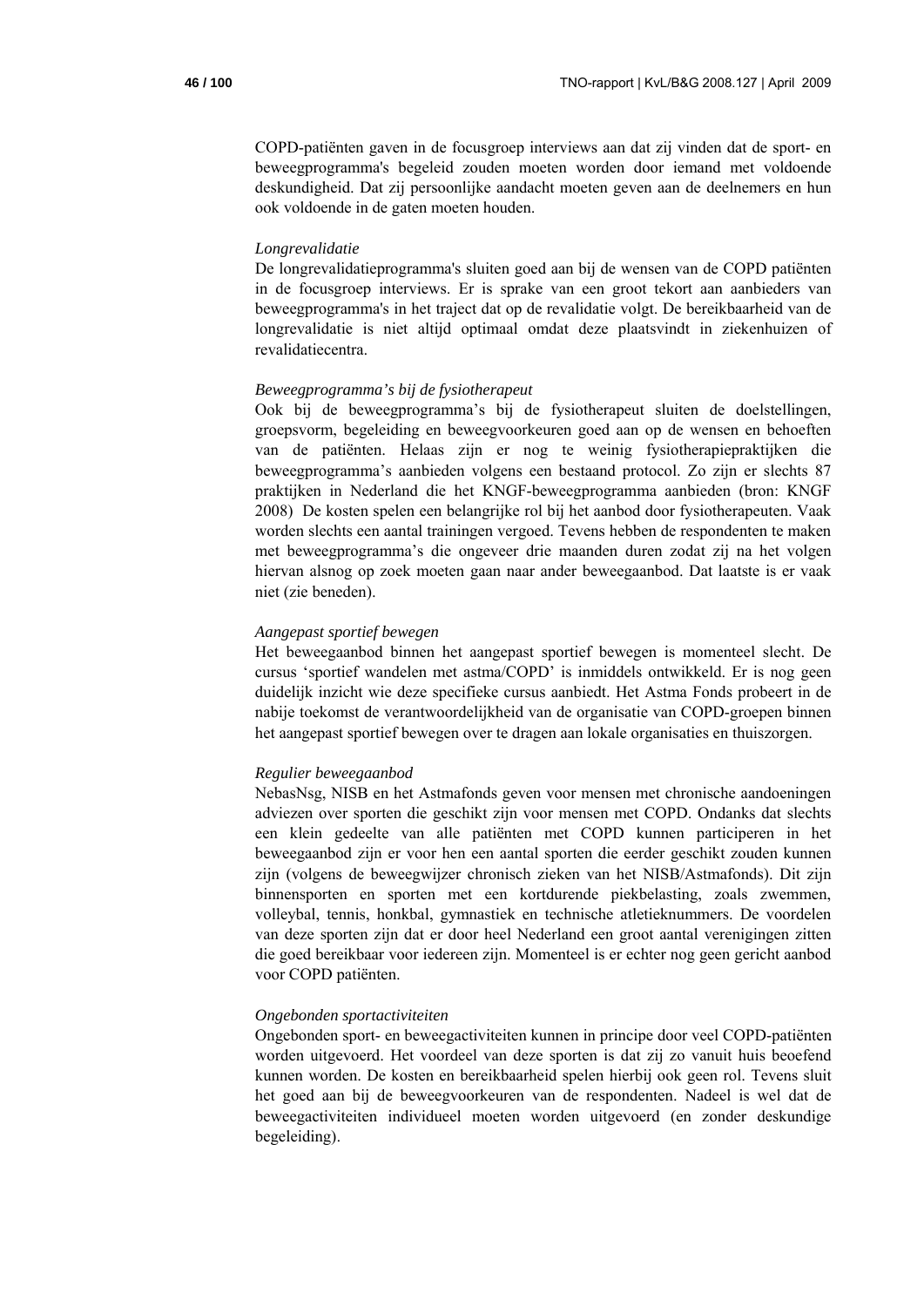# **4.3 Coronaire hartziekten**

Om een beter beeld te krijgen van de behoeften, beweegvoorkeuren, gewenste randvoorwaarden en begeleiding van het beweegaanbod voor mensen met coronaire hartziekten zijn twee focusgroep interviews met in totaal 11 patiënten met coronaire hartziekten gehouden. Deze groep bestond uit 10 mannen en 1 vrouw, en varieerde in de leeftijd van 41 tot en met 80 jaar. Echter, het merendeel was ouder dan 61 jaar. Bijna iedereen had een opleiding gevolgd op LBO- of MBO-niveau. Van alle respondenten was één respondent een eerste generatie allochtoon. De meeste respondenten waren in staat tot fysieke inspanning, die vergelijkbaar is met ongeveer zeven tot acht MET. Het eerste focusgroep interview bestond uit 6 patiënten, die geselecteerd zijn uit een patiëntenbestand van een huisartsenpraktijk in de gemeente Harenkarspel (n=6). Het tweede focusgroep interview heeft plaatsgevonden in Amsterdam Oost (n=5). De vijf respondenten trainen op vaste tijdstippen bij een fysiotherapeut. Deze fysiotherapeut is aangesloten bij Hart In Beweging.

#### *Behoeften*

De patiënten geven aan dat zij bewegen belangrijk vinden om de lichamelijke conditie te verbeteren dan wel in stand te kunnen houden. Opvallend is dat cardiologen en huisartsen het bewegen nauwelijks lijken stimuleren (in de ogen van de patiënten). Men sport graag in een groep omdat dit leuk en prettig is. Het geeft je de gelegenheid om er even tussen uit te zijn en omdat je een gevarieerd beweegaanbod krijgt. Nadelen van het bewegen in groepen zijn eventuele 'wachtkamer verhalen' en een mogelijk risico op overbelasting.

#### *Beweegvoorkeuren*

Lopen en fietsen worden het meest genoemd als populaire beweegactiviteiten. Balsporten zijn ook populair. Hierbij is er echter een risico op overbelasting.

De patiënten willen graag een gevarieerd sportaanbod, dat niet te intensief is. Competitie elementen kunnen de intensiteit verhogen.

## *Randvoorwaarden*

Er is een voorkeur voor beweegactiviteiten die in de directe nabijheid onder deskundige begeleiding worden aangeboden (fietsafstand), met parkeergelegenheid.

De begeleiding moet corrigeren bij (dreigende) overbelasting. Activiteiten zouden bij voorkeur omstreeks om 17.00 uur moeten plaatsvinden (niet te laat, zodat je in het donker moet reizen, maar haalbaar voor mensen die werken). Er mogen kosten aan het sporten verbonden zijn, maar het moet betaalbaar zijn.

#### *Hartrevalidatie*

De doelen van de hartrevalidatie sluiten goed aan op de wensen van de patiënten. De hartpatiënten geven aan dat zij het moeilijk vinden om de eigen grenzen te leren kennen. In de hartrevalidatie wordt daar aandacht aan besteed. Groepsactiviteiten maken het echter soms lastig om je eigen grenzen aan te geven. De patiënten prefereren een langere revalidatie dan 3 maanden, bij voorkeur in de directe omgeving.

Dit zou opgelost kunnen worden door verlenging van de revalidatie, na de gebruikelijke termijn van 3 maanden, bij fysiotherapeuten in de eerste lijn. De bereikbaarheid van de hartrevalidatie si niet altijd optimaal omdat deze plaatsvindt in ziekenhuizen of revalidatiecentra.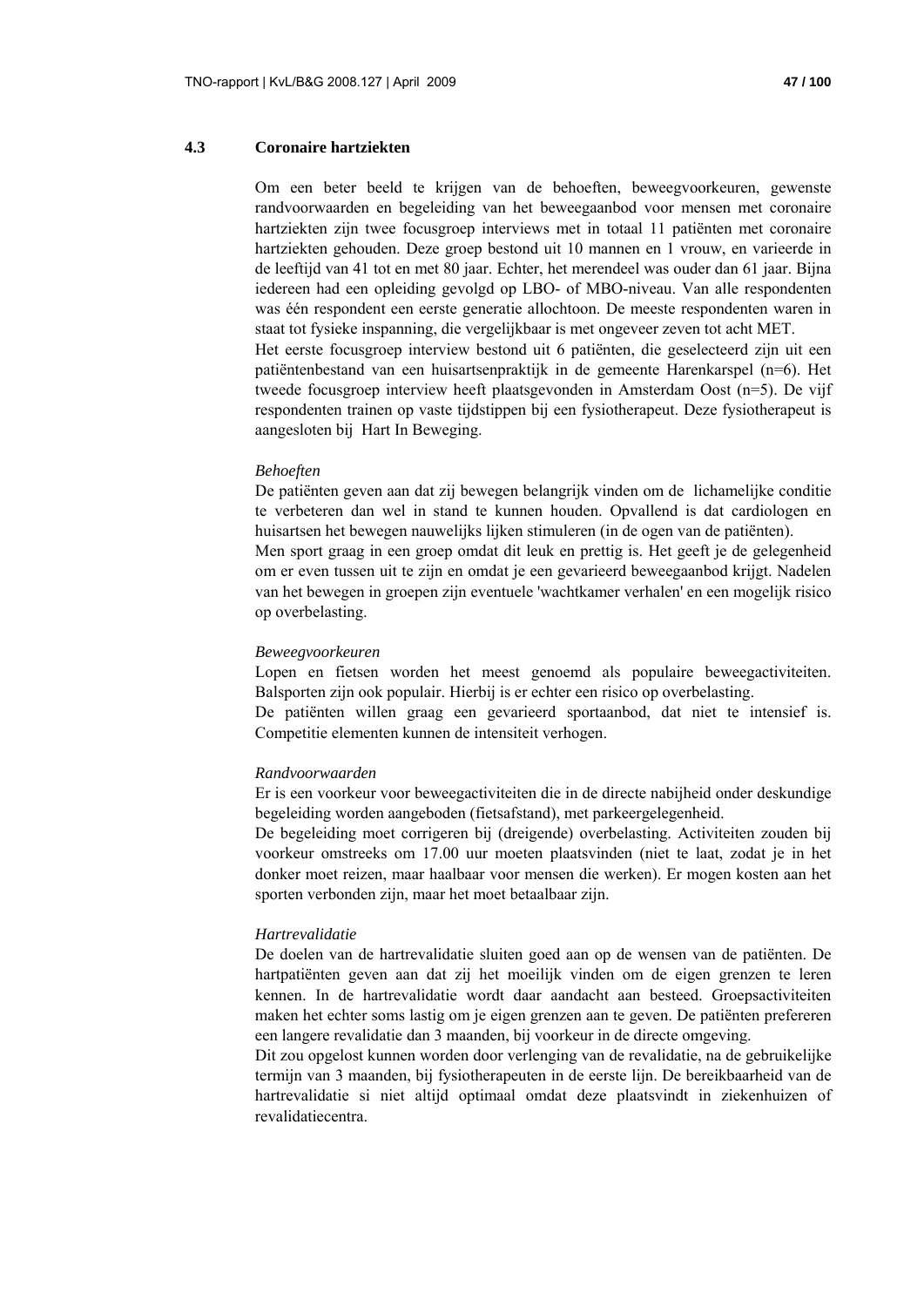### *Beweegprogramma's bij de fysiotherapeut*

Het KNGF-beweegprogramma sluit goed aan bij de beweegdoelen van de patiënten. De patiënten geven aan dat zij vooral willen bewegen om de 'conditie' op te bouwen of deze op peil te houden. Aan de hand van een goede intake (met oa testen) bieden de fysiotherapeuten een gericht programma aan. De patiënten geven aan dat bij de KNGFbeweegprogramma's de voordelen van het individueel sporten (je eigen niveau bepalen) worden gecombineerd met de voordelen van het trainen in een groep, zoals gezelligheid en het stimuleren van elkaar).

De KNGF-programma's voor mensen met coronaire hartaandoeningen worden slechts in een beperkt aantal praktijken in Nederland aangeboden. De bottleneck hierbij vormt het aantal fysiotherapeuten dat de specifieke scholingsmodule voor coronaire hartaandoeningen heeft gevolgd. Deze is pas enkele keren georganiseerd. De capaciteit kan relatief eenvoudig en snel verhoogd worden.

De praktijken die het beweegprogramma voor coronaire hartaandoeningen verzorgd zijn voor een groot aantal hartpatiënten moeilijk te bereiken vanwege het beperkte aantal locaties in Nederland.

#### *Aangepast sportief bewegen*

Het HIB aanbod sluit goed aan bij de wensen van hartpatiënten. Hier kunnen zij trainen in een groep, krijgen een gevarieerd aanbod en er is deskundige begeleiding. Ondanks het grote HIB netwerk was de afstand soms toch nog een belemmerende factor (bij voorkeur op fiets afstand).

#### *Reguliere sportactiviteiten*

De hartpatiënten die aan de focusgroepen hebben deelgenomen zijn van mening dat zij niet kunnen sporten binnen het reguliere aanbod. Bij sportverenigingen is de belasting vaak te hoog. De belastbaarheid van hartpatiënten ligt lager dan hetgeen er in sportverenigingen gevraagd wordt. De patiënten geven aan dat zij graag bij sportverenigingen zouden willen sporten maar ze kunnen het niveau niet aan. Daarnaast ontbreekt de deskundige begeleiding. Goede bereikbaarheid is een pluspunt van regulier sportaanbod.

### *Ongebonden sportactiviteiten*

Veel genoemde ongebonden sportactiviteiten zijn wandelen en fietsen. Voordelen voor de patiënten zijn dat je zelf het tempo kan bepalen, dat de activiteiten laagdrempelig zijn, dat de kosten laag zijn en dat je het op elk moment van de dag kan uitvoeren. Er is wel een grote motivatie vereist om het structureel vol te houden, hierdoor is de kans op uitval groot.

## **4.4 Diabetes mellitus type 2**

Om een beter beeld te krijgen van de behoeften, beweegvoorkeuren, gewenste randvoorwaarden en begeleiding van het beweegaanbod voor mensen met DM-2, zijn er twee focusgroep interviews gehouden (n=13). De groep bestond uit 7 mannen en 6 vrouwen, in de leeftijd van 51 tot en met 70 jaar. Het merendeel van de respondenten had een opleiding op LBO- of MBO-niveau afgerond. Van de 13 respondenten waren zes mensen van allochtone afkomst, vijf eerste generatie allochtonen en één tweede generatie allochtoon. De meeste respondenten waren tot een fysieke inspanning in staat die ongeveer gelijk staat aan een waarde van vijf tot zes MET of meer (vrij goed belastbaar).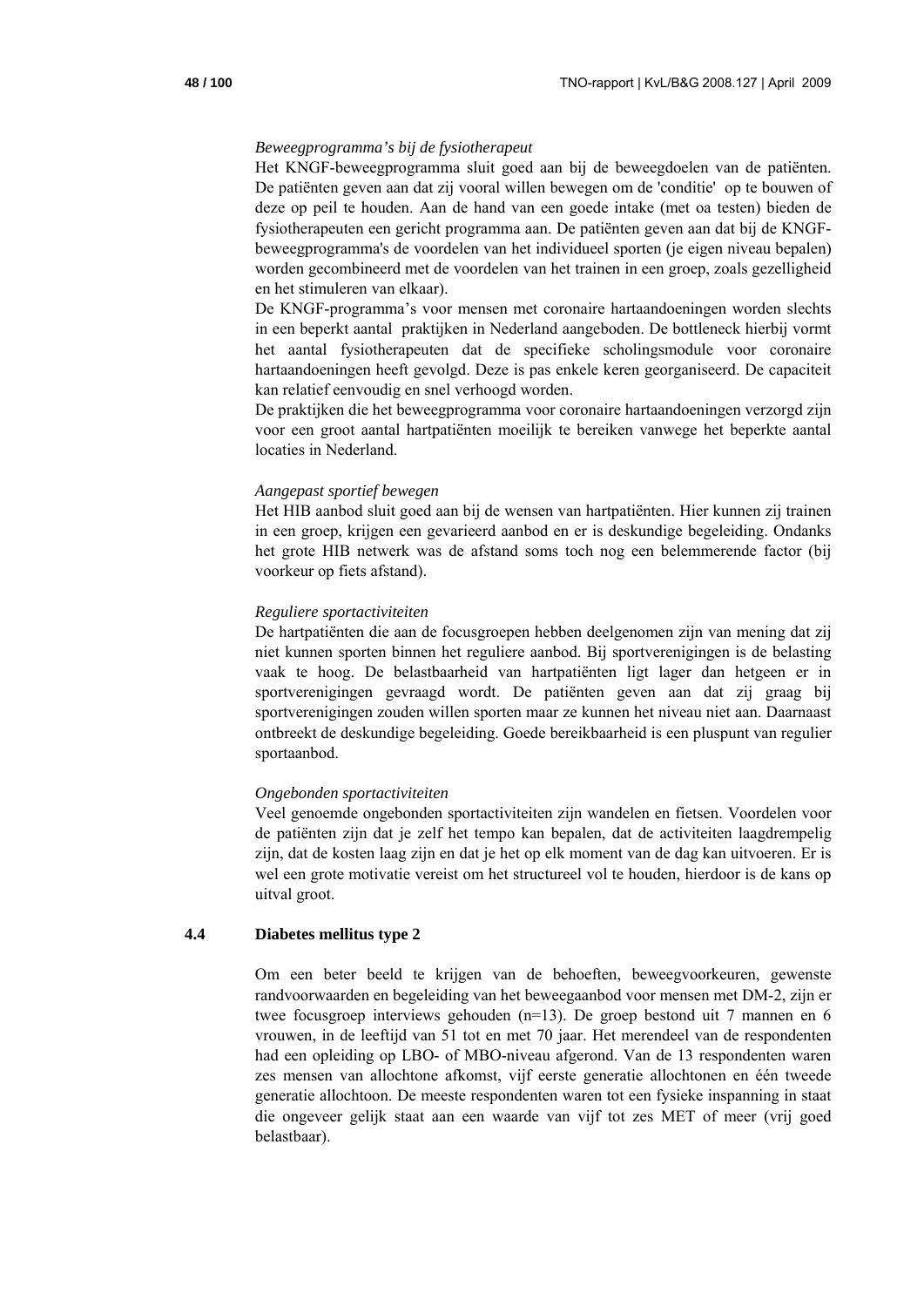Patiënten werden geselecteerd uit een patiëntenbestand van een huisartsenpraktijk in de gemeente Harenkarspel (n=7) en uit een fysiotherapiepraktijk in Amsterdam-Oost (n=6). Deze laatste groep patiënten trainden onder begeleiding van een fysiotherapeut.

#### *Behoeften*

Momenteel is er nog een beperkt beweegaanbod dat specifiek gericht is op mensen met diabetes type 2. Gezien de sterke groei van het aantal patiënten (in de afgelopen jaren), de verwachte toename van het aantal patiënten in de komende decennia en de te verwachten gezondheidswinst van bewegen lijkt dit zorgwekkend.

Aan de andere kant gaven de patiënten in de focusgroepen aan niet veel behoefte te hebben aan een specifiek beweegaanbod voor patiënten met diabetes mellitus type 2.

Zoals reeds eerder werd beschreven is momenteel het aanbod aan sport(stiimulerings)programma's voor mensen met diabetes mellitus type 2 nog erg beperkt. Dus wat dat betreft lijkt dit niet sterk af te wijken wensen en behoeften van de patiënten.

Een aanzienlijk deel van de patiënten met diabetes geeft aan dat zij in principe goed terecht zouden kunnen bij het reguliere sport- en beweegaanbod. Bottleneck hierin is echter het gebrek aan aanbod. Ook kunnen en willen de patiënten graag deelnemen aan ongebonden sport- en beweegactiviteiten.

#### *Beweegvoorkeuren*

Zowel individueel als in groepsverband bewegen zijn populair onder de deelnemers. Van de individuele sporten zijn wandelen en fietsen het meest genoemd door de deelnemers. Ook bewegen in een groep is bij deelnemers populair met name vanwege sociale contacten en omdat het stimulerend werkt. groepen moeten dan wel van vergelijkbaar niveau zijn. Voor groepen is cardio-apparatuur favoriet. Ondanks de voorkeur voor cardiotrainingen zijn sportscholen niet populair onder de deelnemers. De kosten worden als hoog ervaren, men vindt sportscholen prestatiegericht en men vindt de begeleiding minimaal.

## *Randvoorwaarden*

Men is bereid om aan beweegprogramma's te betalen, het hoeft niet gratis te zijn. Concrete bedragen zijn niet genoemd. Een overheidsbijdrage vindt men echter wel reëel.

De begeleiding moet deskundig zijn op gebied van bewegen, belasting en belastbaarheid kunnen inschatten en deelnemers kunnen motiveren. De begeleider hoeft echter van de deelnemers aan de focusgroep interviews geen fysiotherapeut te zijn.

Conclusies over de tevredenheid ten aanzien van het huidige aanbod worden beschreven per setting.

## *Beweegprogramma's bij de fysiotherapeut*

Er is momenteel nog een beperkt aantal fysiotherapiepraktijken die de beweegprogramma's voor patiënten met diabetes mellitus type 2 aanbieden. Het aantal praktijken dat beweegprogramma's aanbiedt blijft achter gezien het relatief grote aantal fysiotherapeuten dat aan de scholing heeft deelgenomen (ca 500). Onderzocht zou moeten worden wat de reden hiervan is.

#### *Aangepast sportief bewegen*

Het aangepast sportief bewegen is nauwelijks ontwikkeld in het beweegaanbod voor diabetespatiënten. Het is mogelijk dat er momenteel ontwikkelingen gaande zijn, maar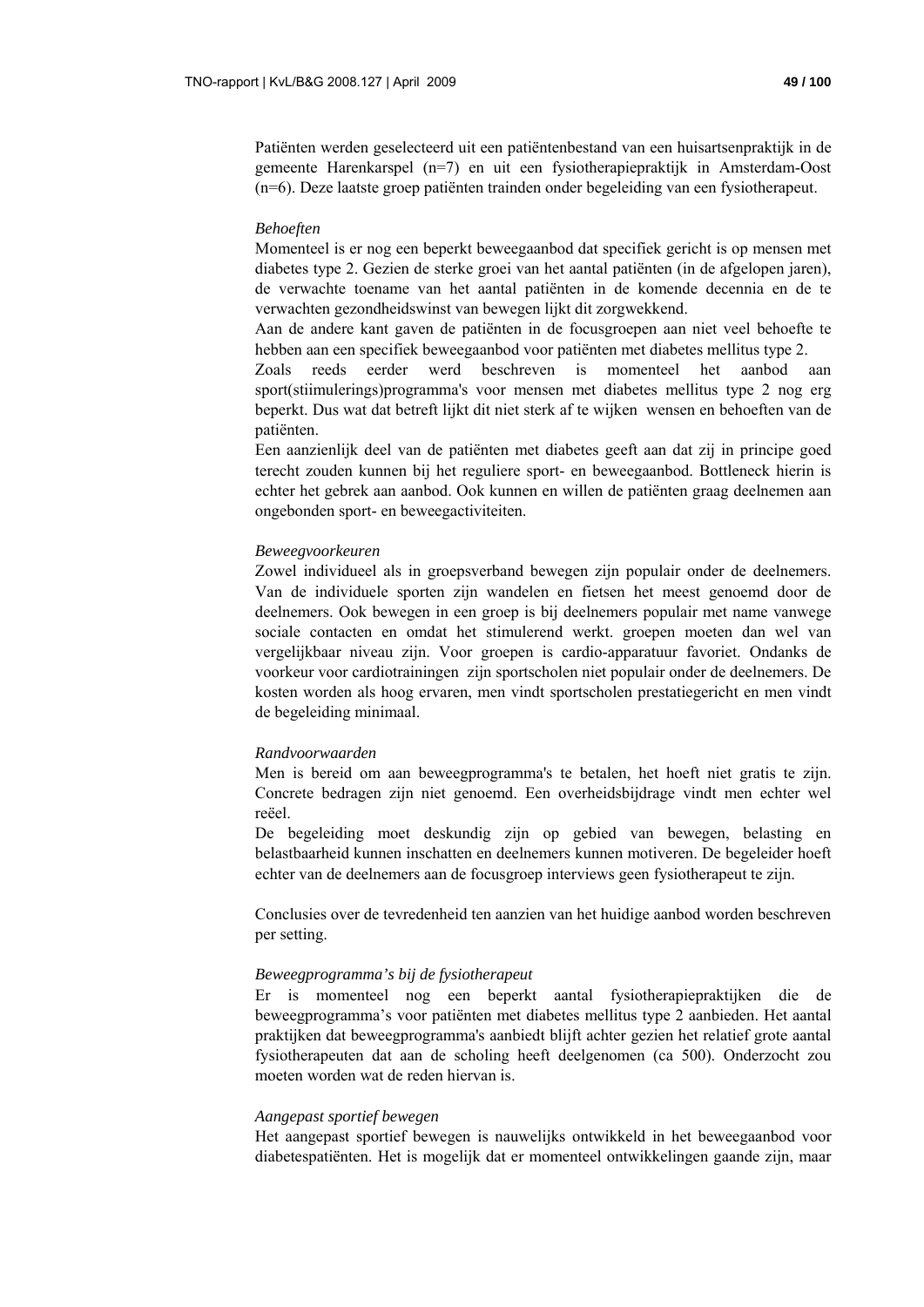de respondenten zijn hier niet van op de hoogte. Hier zouden veel diabetespatiënten goed terecht kunnen wanneer de mogelijkheden er op dit gebied zijn.

### *Reguliere sport- en beweegactiviteiten*

Het reguliere sport- en beweegaanbod dat zich specifiek richt op patiënten met diabetes mellitus type 2 is nog nauwelijks ontwikkeld.

De patiënten geven aan dat zij geen problemen ervaren voor wat betreft de toegankelijkheid van het reguliere beweegaanbod. De respondenten zijn tevreden met de begeleiding door sportdocenten. Deskundige begeleiding is gewenst maar de patiënten vinden een fysiotherapeutische achtergrond niet noodzakelijk. Afhankelijk van de sport waarvoor wordt gekozen, zijn de kosten in het reguliere beweegaanbod vaak niet te hoog.

## *Ongebonden sportactiviteiten*

Wandelen en fietsen zijn erg geliefde ongebonden sportactiviteiten onder patiënten met diabetes mellitus type 2. Mede omdat het laagdrempelig en niet te intensief is.

De in dit onderzoek uitgevoerde focusgroepinterviews hebben zich met name gericht op bewegende patiënten. Voor de toekomst zou het ook wenselijk zijn om juist de inactieve patiënten te betrekken bij focusgroepinterviews.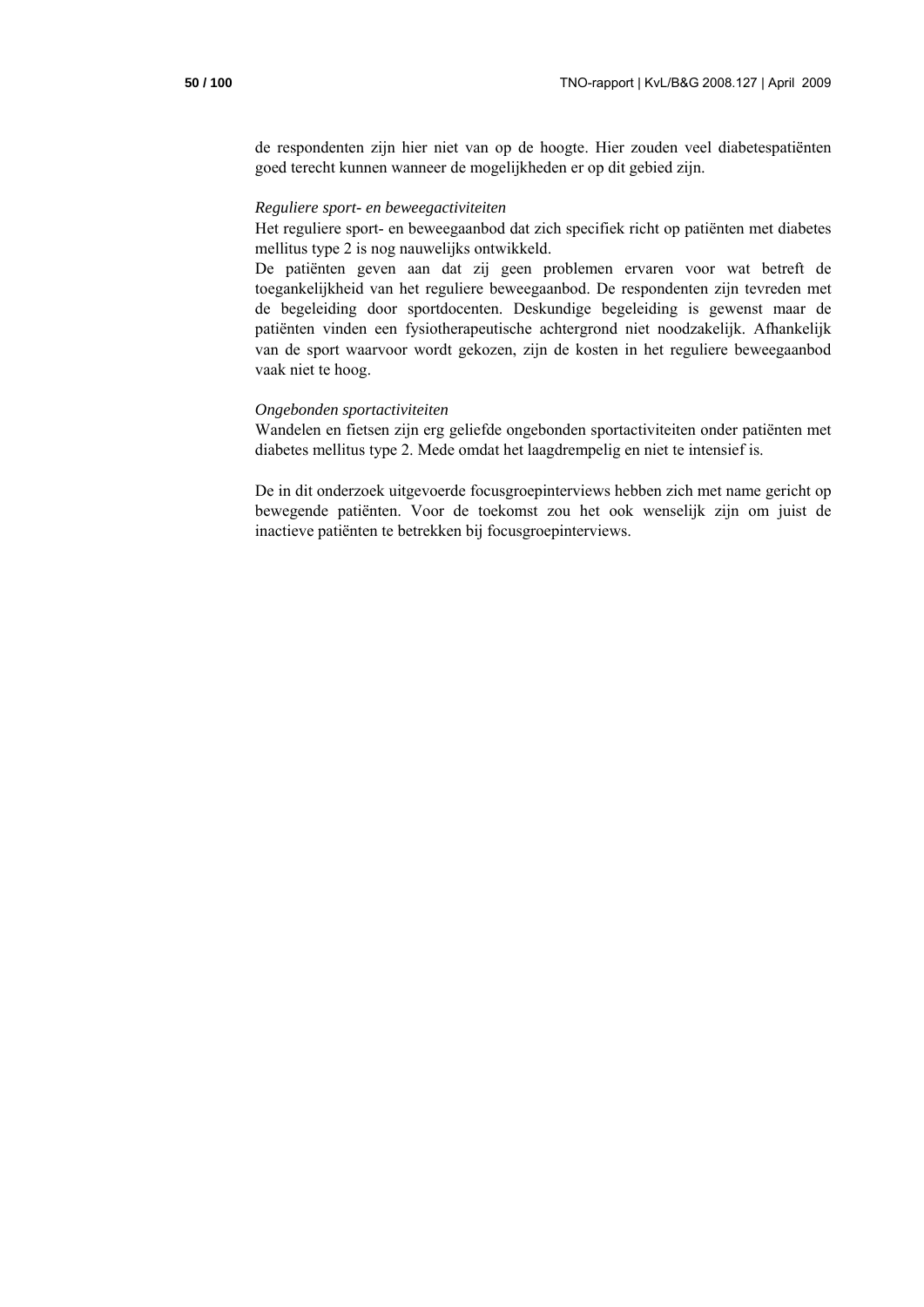# 5 Huidige afstemming vraag en aanbod

In dit hoofdstuk wordt in gegaan op de afstemming tussen het beweeg(stimulerings)aanbod en de behoefte van de patiënten.

In alle focusgroep interviews kwam naar voren dat de patiënten het sporten en bewegen belangrijk vinden. Het vergroten van de lichamelijke fitheid is het meest genoemde argument om te sporten en te bewegen. Behandelende artsen zouden bij coronaire hartaandoeningen en DM-2 meer aandacht aan het belang van bewegen kunnen besteden. Populaire beweegvormen zijn voor alle patiëntgroepen wandelen en fietsen. Daarnaast wordt cardiotraining vaak genoemd. Patiënten geven aan dat zijn zowel het bewegen in een groep als individueel bewegen prettig vinden. Bij voorkeur moeten beweegactiviteiten in de directe omgeving aangeboden worden. Hierbij wordt als richtlijn wordt aangegeven dat patiënten de accommodatie op loop/fietsafstand zou moeten kunnen beteiken. Bij de revalidatieprogramma's is de afstand soms lastig; zij vinden immers in ziekenhuizen of revalidatiecentra plaats. Alle patiëntgroepen gaven aan dat zij bereid zijn te betalen voorde deelname aan de sport en beweegactiviteiten. Het moet echter wel betaalbaar zijn. Concrete bedragen zijn echter niet genoemd. Overigens vindt men dat ook de verzekeraars een bijdrage zouden kunnen leveren. Nader onderzoek naar de hoogte van de eigen bijdrage zou wenselijk zijn. Hierbij moet gestreefd worden naar een bedrag dat het betrokkenheid van de patiënt waarborgt, maar dat geen te grote financiële drempels opwerpt. Een mogelijk alternatief kan het betalen

van een borg zijn. In een migranten project voor Turkse vrouwen met chronische pijnklachten is ervaring opgedaan met een dergelijk systeem. De deelnemers betalen hierbij een borg van  $\epsilon$  35 die zij terugkrijgen als zij maximaal 2x afwezig zijn geweest (in 3 maanden).

Zowel de inhoud van de hart- en de longrevalidatie sluiten aan bij de wensen en behoeften van de patiënten. De revalidatieprogramma's duren slechts een aantal maanden (≤ 3 maanden); dat wordt vaak als tekort ervaren. De patiënten moeten na afloop van de revalidatie op zoek gaan naar ander beweegaanbod. De beweegprogramma's bij de fysiotherapeut kunnen hier een rol in spelen. Voor diabetes patiënten is er geen specifiek aanbod van revalidatieprogramma's.

De beweegprogramma's bij de fysiotherapeut sluiten goed aan bij de wensen en behoeften van de patiënten met coronaire hartziekten, COPD en diabetes mellitus type 2. Zowel de beweegvoorkeuren als gewenste begeleiding komen overeen. Toch is er slechts een beperkt aantal , dat beweegprogramma's voor deze patiëntgroepen aanbiedt.

Ook kunnen de kosten een negatieve rol spelen bij het participeren van beweegprogramma's bij de fysiotherapeut. Een ander nadeel is dat de patiënten na het volgen van de programma's op zoek moeten gaan naar een ander beweegaanbod.

Het aangepast sportief bewegen is voor hartpatiënten goed van de grond gekomen door de inzet van Hart in Beweging. Inmiddels zijn er zelfs ca 200 aanbieders van beweegactiviteiten via HIB.

Ondanks dit grote netwerk hebben de hartpatiënten toch behoefte aan een uitgebreider beweegaanbod binnen het aangepast sportief bewegen (dichter bij huis: op loop/fietsafstand).

Helaas is het aangepast sportief bewegen voor mensen met COPD en diabetes volgens de deelnemers aan de focusgroepen nog niet goed ontwikkeld.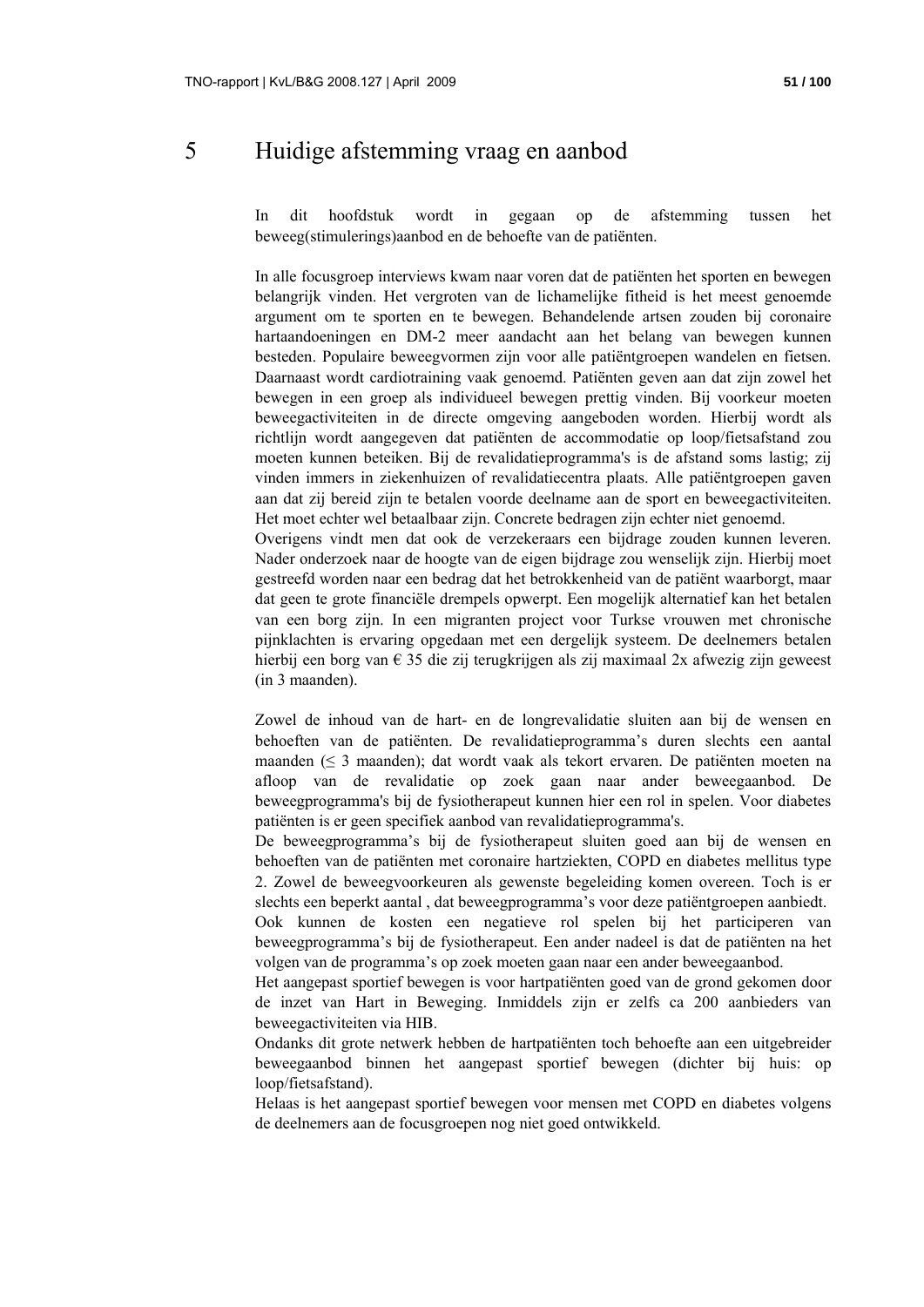Binnen Nederland zijn er binnen het reguliere sportaanbod nog weinig mogelijkheden voor patiëntgroepen. Volgens de respondenten van de focusgroepen geldt met name voor patiënten met coronaire hartziekten en COPD dat deelname aam beweegactiviteiten in het reguliere beweegaanbod vaak niet mogelijk is. Dit aanbod is voor diabetespatiënten wat beter toegankelijk.

Ongebonden sportactiviteiten zijn bij elke doelgroep goed mogelijk. Wandelen en fietsen blijken populaire beweegvormen omdat zij op ieder moment van de dag kunnen worden uitgevoerd en omdat patiënten hierbij op hun eigen niveau kunnen bewegen.

Bewegen heeft een bewezen positief effect op het beloop van de aandoening (bij coronaire hartaandoeningen, COPD en diabetes mellitus type 2). Het doel van het ministerie van VWS is om mensen meer te laten bewegen uit oogpunt van preventie (primair, secundair en tertiair). Bij voorkeur moeten de patiënten hier zelf een verantwoordelijkheid in nemen en niet alleen bewegen in de zorgsetting of onder (para)medische begeleiding. Om de beleidsdoelen ten aanzien van beweegstimulering en de gewenste preventieve effecten te bereiken zou er een betere afstemming van vraag en aanbod ten aanzien van bewegen moeten komen. Om dit te bereiken zouden de patiënten actiever betrokken moeten worden. Samenvattend zijn de belangrijkste aandachtspunten:

Er zijn nog veel witte vlekken in het aanbod. Er is geen 'revalidatieprogramma' voor patiënten met diabetes mellitus type 2. Hierdoor mist een belangrijk instroom kanaal in beweegactiviteiten. Voor hart- en longpatiënten is dit wel aanwezig.

In Nederland is er momenteel nog onvoldoende aanbod voor patiënten binnen zowel het aangepast sporten als binnen het reguliere sport- en beweegaanbod.

De situatie voor hartpatiënten is momenteel het gunstigste. Deze zou momenteel als een 'best practice' in Nederland gedefinieerd kunnen worden; deze kan als voorbeeld dienen bij het tot stand komen van een uitgebalanceerd aanbod voor andere patiëntgroepen. Voor deze patiënten bestaat er wel aanbod voor aangepast sporten. Er is niet alleen sprake van een diversiteit van beweegaanbod. Ook hebben patiënten een directe invloed gehad op het tot stand komen van het aanbod aan aangepast sporten (via HIB). Hart in Beweging (HIB) zou op nog meer plaatsen in Nederland moeten worden geïmplementeerd om het beweegaanbod voor hartpatiënten binnen het aangepast sportief bewegen te optimaliseren. Het voorbeeld van HIB verdient navolging voor overige patiëntgroepen. De verschillende veldbetrokkenen zoals het Astma Fonds, DVN, ministerie van VWS, NISB, NebasNsg, VSG, lokale gemeentes, sportbonden/ verenigingen en Fit!vak zouden hierin moeten samenwerken. Er zou beweegaanbod moeten worden geïmplementeerd binnen het aangepast sportief bewegen voor diabeten en patiënten met COPD. Op die manier zouden deze patiënten aansluiting kunnen vinden bij een passend beweegaanbod. Voor patiënten met diabetes type 2 zou het reguliere beweegaanbod ook een goed aanknopingspunt kunnen vormen om beweeggroepen op te starten voor deze doelgroep. Gezien de voorkeuren van de patiënten voor cardiofitness en het grote aantal locaties zou ook de fitnessbranche hier een rol in kunnen spelen.

Om deze leemte op te vullen is TNO inmiddels (juli 2008) met de brancheorganisatie Fit!vak een kennisoverdrachttraject gestart om een specifiek aanbod voor mensen met diabetes mellitus type 2, of een verhoogd risico hierop, te ontwikkelen.

In het algemeen is er op dit moment nog sprake van een onduidelijke afbakening tussen de verschillende programma's. Vaak is niet exact duidelijk op welke doelgroep de programma's zich richten; wat de exacte in- en exclusiecriteria zijn. In hoofdstuk zeven (patiëntprofielen) wordt hier nader op ingegaan.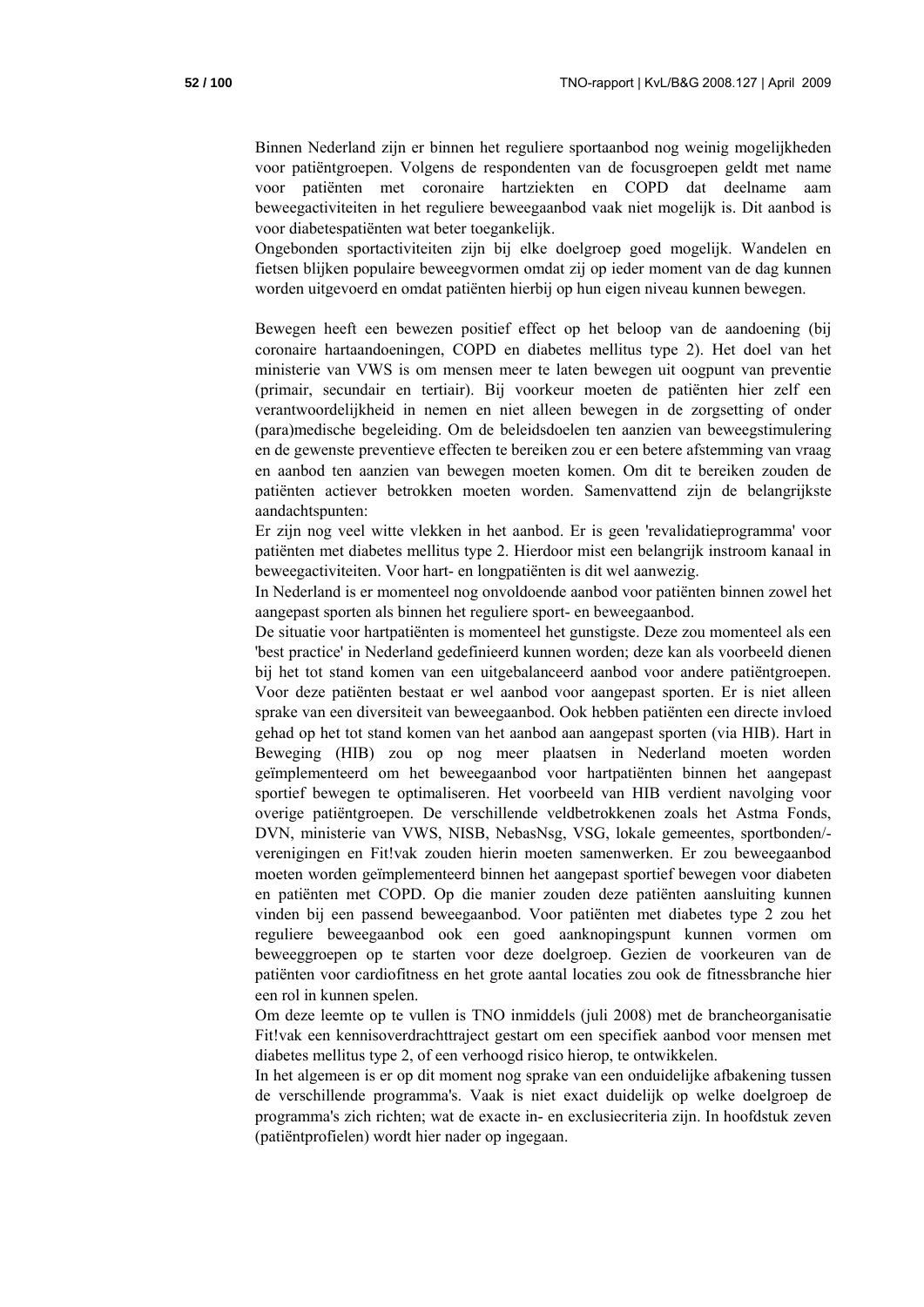Daarnaast moet in de toekomst de logistieke doorstroming tussen de verschillende aanbieders/programma's verbeterd worden. In het volgende hoofdstuk besteden we hier extra aandacht aan.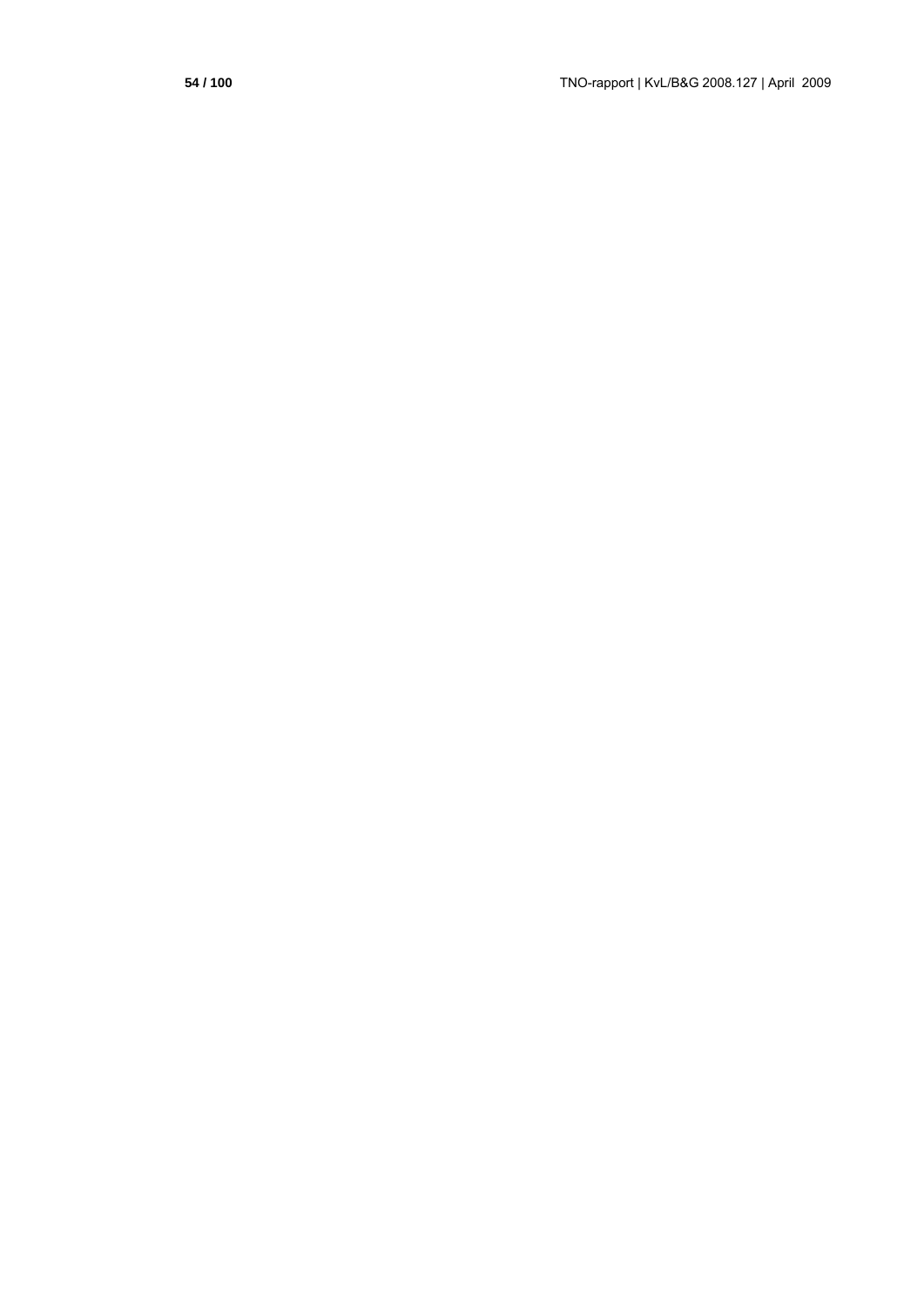# 6 Logistieke doorstroming patiënten

In dit hoofdstuk is het huidige zorggebruik van patiënten met COPD, coronaire hartziekten en DM-2 beschreven, de mate van effectiviteit van verschillende verwijstechnieken in de zorg naar beweegaanbod en knelpunten in de doorverwijzingen. Deze informatie dient als basis voor een stroomschema. dat de logistieke doorstroming van patiënten tussen de verschillende beweeg(stimulerings)programma's beschrijft.

## **6.1 COPD**

### *6.1.1 Het voorkomen van COPD in Nederland*

In 2003 hadden 316.400 mensen in Nederland COPD, dit komt neer op twee procent van de gehele Nederlandse bevolking. Uit de cijfers is gebleken dat er meer mannen dan vrouwen aan COPD lijden. Van de 316.400 patiënten hadden namelijk 139.900 vrouwen en 176.500 mannen deze ziekte. Het is goed om te realiseren dat bij een aanzienlijk deel van de COPD patiënten de aandoening nog niet is gediagnosticeerd. Deze mensen hebben relatief weinig klachten. Zij lijken intensievere vormen van inspanning te mijden, de kortademigheid komt hierdoor niet aan het licht (Troosters et al, 2008).

Uitgesplitst naar de ernst van de aandoening, gebaseerd op de GOLD criteria (zie hoofdstuk 7) bedraagt de incidentie (CBO, 2005):

| ernst van de COPD: | prevalentie $(\%)$ |
|--------------------|--------------------|
| lichte COPD        | 28 %               |
| matige COPD        | 54 $\%$            |
| ernstige COPD      | $15\%$             |
| zeer ernstige COPD | $3\%$              |

Het absolute aantal mensen met COPD zal tussen 2005 en 2025 nog meer stijgen. Wanneer er alleen van demografische ontwikkelingen wordt uitgegaan, zal het aantal COPD-patiënten met wel 38,3 procent stijgen. Geëxtrapoleerd naar 2008 betekent dit dat er ongeveer 340.000 COPD patiënten in Nederland voorkomen.

Deze trend zal zich voornamelijk onder vrouwen voordoen, doordat vrouwen de afgelopen jaren steeds meer zijn gaan roken (Boezen, 2006). COPD treft vooral de oudere populatie. Vanaf 75 jaar groeien de prevalentie-cijfers aanzienlijk, bij vrouwen boven de 75 jaar heeft zeven procent COPD ten opzichte van maar liefst 16 procent COPD-patiënten onder de mannen boven de 75 jaar. Andere subgroepen waar COPD veel voorkomt zijn de lage SES (sociaal economische status) groepen (Tabak & Smit, 2002). Dit komt voornamelijk door het slechte rookgedrag binnen deze groepen. De gemiddelde incidentie van COPD verschilt niet zoveel van vrouwen en mannen. In 2003 is de incidentie voor vrouwen geschat op 2,0 per 1.000 vrouwen en 2,1 per 1.000 mannen per jaar (Poos, 2006).

COPD is een ziekte die naast hoge morbiditeitcijfers ook hoge mortaliteitscijfers kent. Het is één van de ziekten waar de hoogste sterfte mee gepaard gaat (Boezen<sup>1</sup>, 2006) en men verwacht de komende jaren nog een flinke toename. Sterfte door longaandoeningen staat in de top drie van belangrijkste doodsoorzaken in Nederland in 2003. Van deze groep vertegenwoordigt COPD bijna de helft van de doodsoorzaken door longaandoeningen (Hollander et al., 2006). Van de totale sterfte in 2004 werd 4,1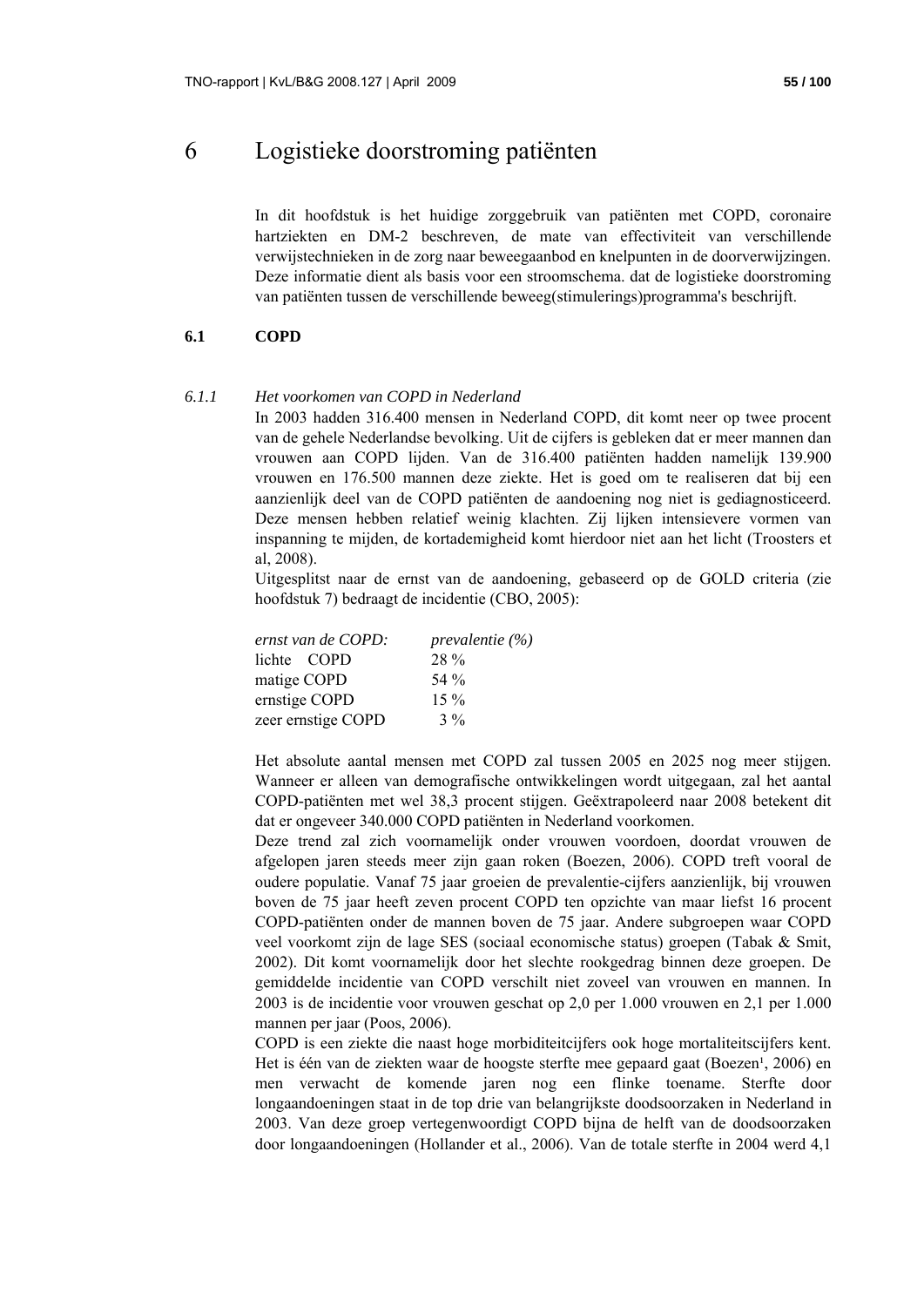procent veroorzaakt door COPD. In absolute getallen waren dit 5.662 sterfgevallen (Boezen, 2006).

## *6.1.2 Het huidige zorggebruik COPD*

De belangrijkste zorgaanbieders voor mensen met COPD zijn de huisarts, longarts, longverpleegkundige, apotheker(-sassistente), fysiotherapeut en thuiszorg (Baan et al., 2003).

Binnen de ketenzorg voor COPD patiënten vormt de vroegtijdige diagnostiek en het treffen van adequate leefstijlinterventies ter voorkoming van progressieve schade aan de longen een speerpunt (CBO, 2005).

De huisarts stelt meestal de diagnose en neemt de behandeling op zich. Bij lichte en matige COPD (Gold I en II) vindt de begeleiding in principe in de eerste lijn plaats. Dit betreft ruim 80% van de gediagnosticeerde COPD patiënten (CBO, 2005).

Naast het verstrekken van medicatie vormt voorlichting vormt een belangrijk onderdeel van de zorg voor deze patiënten. De voorlichting richt zich op (CBO, 2005):

- stoppen met roken
- medicatie inhalatie-instructie
- optimaliseren van het prestatievermogen

Een deel van de patiënten met COPD (in principe Gold III en IV) gaat naar een specialist, meestal de longarts, voor nadere diagnostiek en behandeling. De longverpleegkundige voert longonderzoek en controles uit, houdt categoraal spreekuur en geeft voorlichting. Longfunctieassistenten verrichten longfunctieonderzoek om het beloop van de ziekte te volgen. Fysiotherapie wordt toegepast ter verbetering van de lichamelijke conditie en het aanleren van technieken voor ademhaling, ophoesten van vastzittend slijm en ontspanning. Apotheken spelen een rol bij de verstrekking van en voorlichting over het geneesmiddelengebruik. Van de thuiszorg wordt voornamelijk gebruikgemaakt van huishoudelijke hulp en verpleging en verzorging.

Bij alle COPD-patiënten wordt screening geadviseerd op mogelijke indicatie voor longrevalidatie. Longrevalidatie is een intensief multidisciplinair programma gericht op het reduceren van de nadelige gevolgen van de longziekte op het functioneren en daarmee op de kwaliteit van leven en autonomie. Patiënten met participatieproblemen met dagelijkse activiteiten, sport en werk komen in aanmerking voor longrevalidatie in een centrum (CBO, 2005)

Van de mensen met COPD gebruikt 70 tot 80% medicatie voor hun COPD (Wouters, 2003). Dit betreft vaak middelen uit de groep respiratoire medicatie. Daarvan zijn de luchtwegverwijders de meest voorgeschreven soort bij COPD. Per jaar krijgen mensen met COPD gemiddeld 6,4 medicijnvoorschriften voor COPD. Ze consulteren jaarlijks gemiddeld 12,7 keer de huisarts, waarvan 2,1 keer voor COPD. De huisarts verwijst 8% van de mensen met COPD door, meestal naar een longarts (Tweede Nationale Studie). Verder komen mensen met COPD in aanmerking voor de jaarlijkse griepvaccinatie, waarvan ongeveer 90% gebruik maakt (Hoogendoorn et al., 2004b).

Van de mensen met COPD werd in 2000 9% in het ziekenhuis opgenomen vanwege COPD. De gemiddelde opnameduur is in de periode 1994-2004 afgenomen van ruim zestien dagen naar twaalf dagen.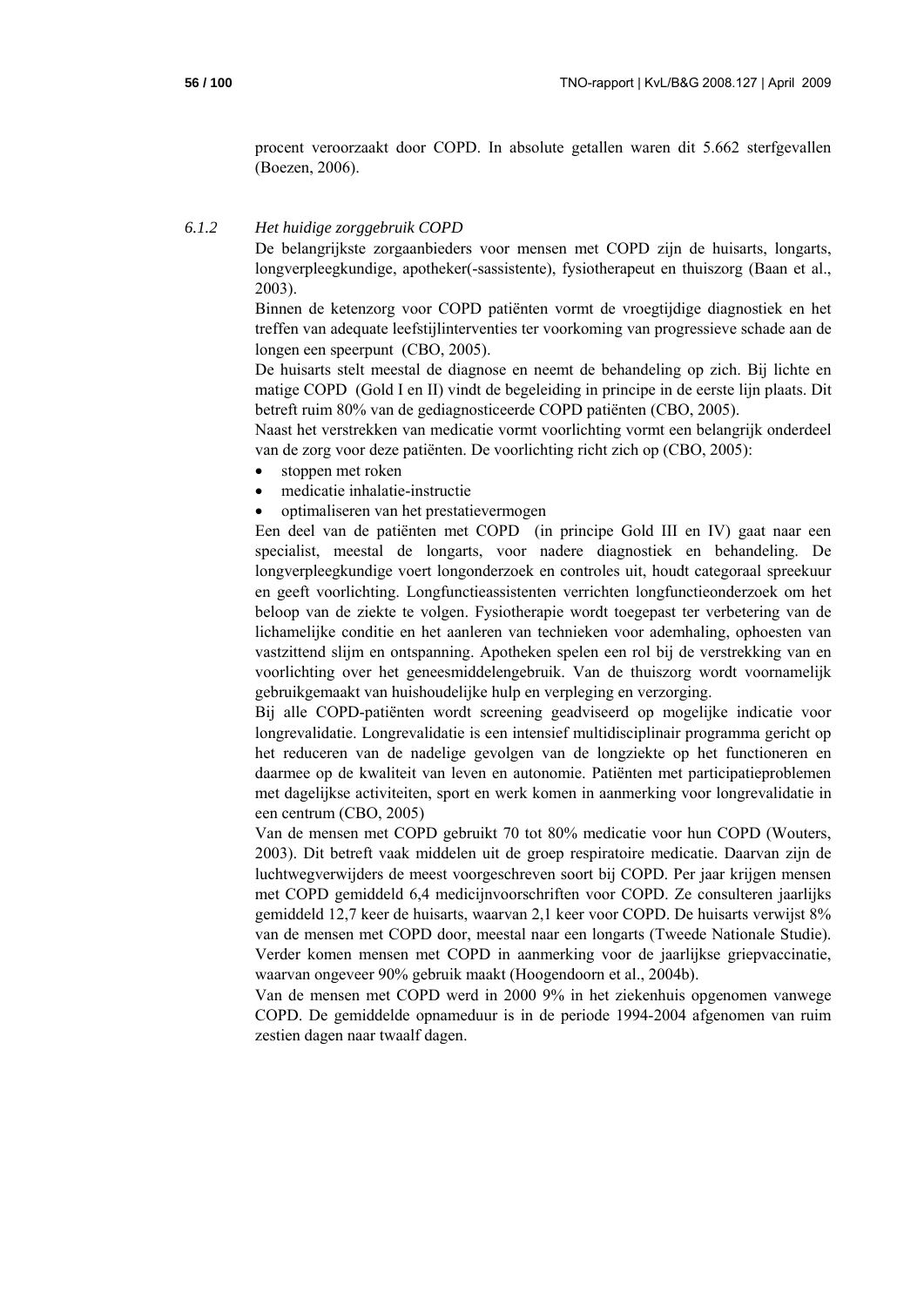# **6.2 Coronaire hartaandoeningen**

## *6.2.1 Het voorkomen van coronaire hartziekten in Nederland*

In 2003 hadden in totaal 675.500 mensen in Nederland een coronaire hartziekte. Coronaire hartziekten komen vaker voor onder mannen dan onder vrouwen, de prevalentie is circa 1.5 maal hoger bij mannen dan bij vrouwen. In absolute getallen hadden 409.300 mannen een coronaire hartziekte ten opzichte van 266.200 vrouwen (Feskens, 2006). Naarmate de mannen en vrouwen ouder worden, ondervinden meer mensen last van coronaire hartziekten. Vooral vanaf het 60<sup>e</sup> levensjaar stijgt de prevalentie per 1.000 mensen aanzienlijk. Het absolute aantal personen met een coronaire hartziekte zal tussen 2005 en 2025 naar verwachting met bijna 42 procent stijgen. Dit houdt in dat er in 2008 ongeveer 730.000 personen voorkomen met een coronaire hartziekte. Er wordt hierbij alleen van demografische ontwikkelingen uitgegaan. De stijging zal afhangen van de ontwikkelingen van de incidentie (Feskens, 2006). Gekeken naar de incidentiecijfers van coronaire hartziekten, blijken mannen ook hier hogere cijfers te hebben dan vrouwen. In 2003 kregen 38.900 mannen in Nederland de ziekte in verhouding tot 28.600 vrouwen.

Nog steeds vormen hart- en vaatziekten de belangrijkste doodsoorzaak in westerse landen, zo ook in Nederland. Eén op de drie Nederlanders sterft aan hart- of vaatziekten (Koek et al, 2004). Van alle sterfgevallen aan hart- en vaatziekten sterven 20% van de mannen en 10% van de vrouwen hieraan voor het 65<sup>e</sup> levensjaar (Koek et al, 2004). De helft van de sterftegevallen aan hart- en vaatziekten is toe te schrijven aan coronaire hartziekten (Rohtenbacher, Hoffmeister, Brenner & Koenig, 2003). Toch neemt verhoudingsgewijs de sterfte aan coronaire hartziekten in Nederland sinds 1985 steeds meer af. In de afgelopen twintig jaar is de sterfte aan ischaemische hartziekten met 20% gedaald (Koek et al, 2004).

De sterfte aan een acuut myocardinfarct is in de laatste 20 jaar zelfs met 55% gedaald (Feskens et al, 2002). Dit is opmerkelijk omdat de Nederlandse bevolking sinds 1985 is gegroeid maar ook sindsdien aan het vergrijzen is. Deze daling is vooral toe te schrijven aan algemeen betere zorg en betere zorg voor complicaties van de aandoening (Koek, Engelfriet-Rijk, & Bots, 2006). Lichamelijke activiteit als tertiaire preventie zorgt ook voor een verlaging van het sterftecijfer. Naar verwachting zal uitgaande van alleen de demografische ontwikkelingen (de vergrijzing van de Nederlandse bevolking) het absolute aantal mensen met coronaire hartziekten van 2000-2020 stijgen met 44,1%. De invloed van andere factoren zoals de veranderingen van leefstijl (o.a. voeding, bewegingsarmoede, roken, alcoholgebruik) is nog onduidelijk (Feskens, et al, 2002). Trends die zullen doorwerken in de toekomstige cijfers zijn de recente daling in het cholesterolgehalte, de daling van het aantal mensen dat rookt, de stijging van (ernstig) overgewicht, en mogelijk diabetes mellitus, de daling in het gebruik van verzadigd vet en de daling in de consumptie van groente en fruit. De gezondheidseffecten zijn gedeeltelijk complementair en gedeeltelijk tegenstrijdig.

# *6.2.2 Huidige zorggebruik coronaire hartziekten*

Patiënten met hartziekten zijn in te delen in de volgende diagnosegroepen:

- Coronaire hartziekten
- Congenitale en verworven hartziekten
- Cardiale myopathieën
- Elektrische stoornissen van het hart
- Ziekten van het pericard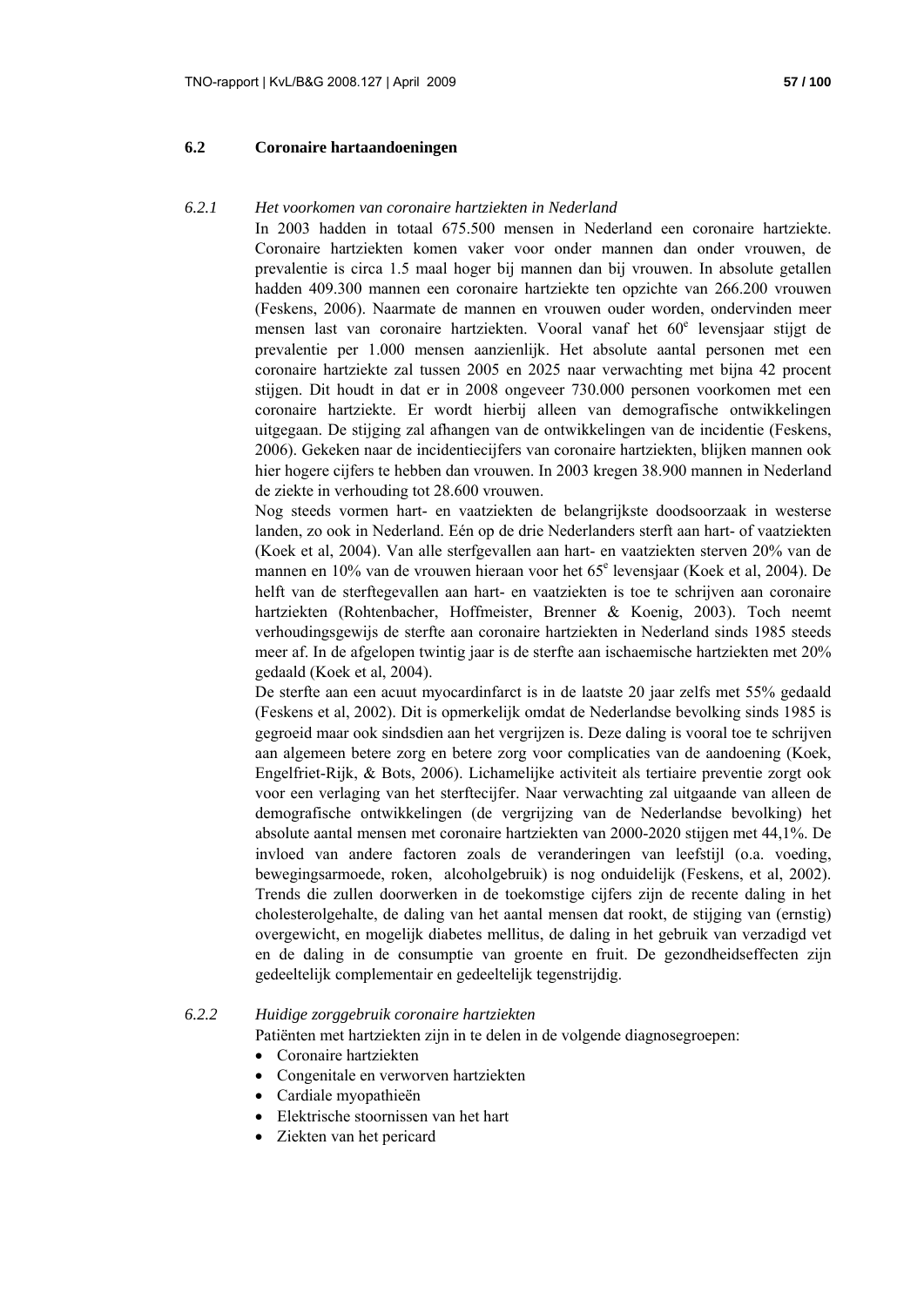Coronaire hartziekten zijn de meest voorkomende hartziekten. Dit rapport is met name hieraan gewijd? Eventueel zin verwijderen.

De genoemde aandoeningen kunnen bij hartpatiënten leiden tot verschijnselen als:

- Angina pectoris (pijn op de borst)
- Hart infarct (acuut)
- Hartfalen

De genoemde aandoeningen kunnen leiden tot ingrepen als:

- PCI (Percutane Coronaire Interventie)
- CABG (Coronary Artery Bypass Grafting)
- Hartklepoperatie
- Harttransplantatie
- Pacemaker/ICD

De belangrijkst zorgaanbieders bij mensen met coronaire hartziekten zijn de huisarts en de cardioloog. Patiënten met chronische klachten of stabiele angina pectoris worden doorgaans begeleid door de huisarts. Bij het vermoeden van een acuut hartinfarct of een instabiele angina pectoris stuurt de huisarts vaak de patiënt naar het ziekenhuis per ambulance. De cardioloog zal bij afsluiting van één van de coronairvaten dotteren, of zeldzamer zal de hartchirurg een bypassoperatie uitvoeren. Na ontslag uit het ziekenhuis neemt de huisarts een deel van de taken van de cardioloog over. Als het eerste jaar verder ongecompliceerd verloopt, neemt de huisarts de verdere zorg op zich. Een doorgemaakt hartinfarct kan leiden tot hartfalen. In dat geval blijft de hartpatiënt langdurig aangewezen op intensieve begeleiding door huisarts of cardioloog.

Na cardiale incidenten of open hartoperaties volgen patiënten in Nederland in principe een hartrevalidatieprogramma (zie hoofdstuk 3). De klinische revalidatie duurt meestal enkele dagen. In de praktijk blijkt dat de poliklinische hartrevalidatie 4 tot 12 weken duurt, met 2-3 sessies van 45-75 minuten per week.. Het is een multidisciplinair programma dat wordt aangepast aan de individuele situatie van de patiënt (Trompers et al., 2008).

Naast het feit dat patiënten met een doorgemaakt hartinfarct levenslang aangewezen zijn op medicijnen, kunnen er ook nog andere zorgverleners betrokken worden bij de zorg zoals een diëtist, psycholoog of fysiotherapeut.

Verder zijn er in Nederland 35 ziekenhuisinstellingen met preventiespreekuren waar patiënten met coronaire aandoeningen terecht kunnen. Deze spreekuren zijn gericht op de specifieke zorgvraag die bij dit ziektebeeld hoort. De invulling van een spreekuur verschilt per ziekenhuis en per specialisme. Vaak is er één aanspreekpunt voor de patiënt, een nurse practitioner of een gespecialiseerde verpleegkundige.

# **6.3 Diabetes mellitus type 2**

# *6.3.1 Het voorkomen van diabetes type 2 in Nederland*

Diabetes is een van de meest voorkomende chronische aandoeningen in Nederland. Toch geven de prevalentie-cijfers niet de juiste weergave omdat nog niet alle diabetespatiënten in Nederland zijn gediagnosticeerd (Van der Meulen, 2005). Ondanks dat dit onderzoek op diabetes type 2 richt, hebben de onderstaande cijfers betrekking op alle diabetespatiënten.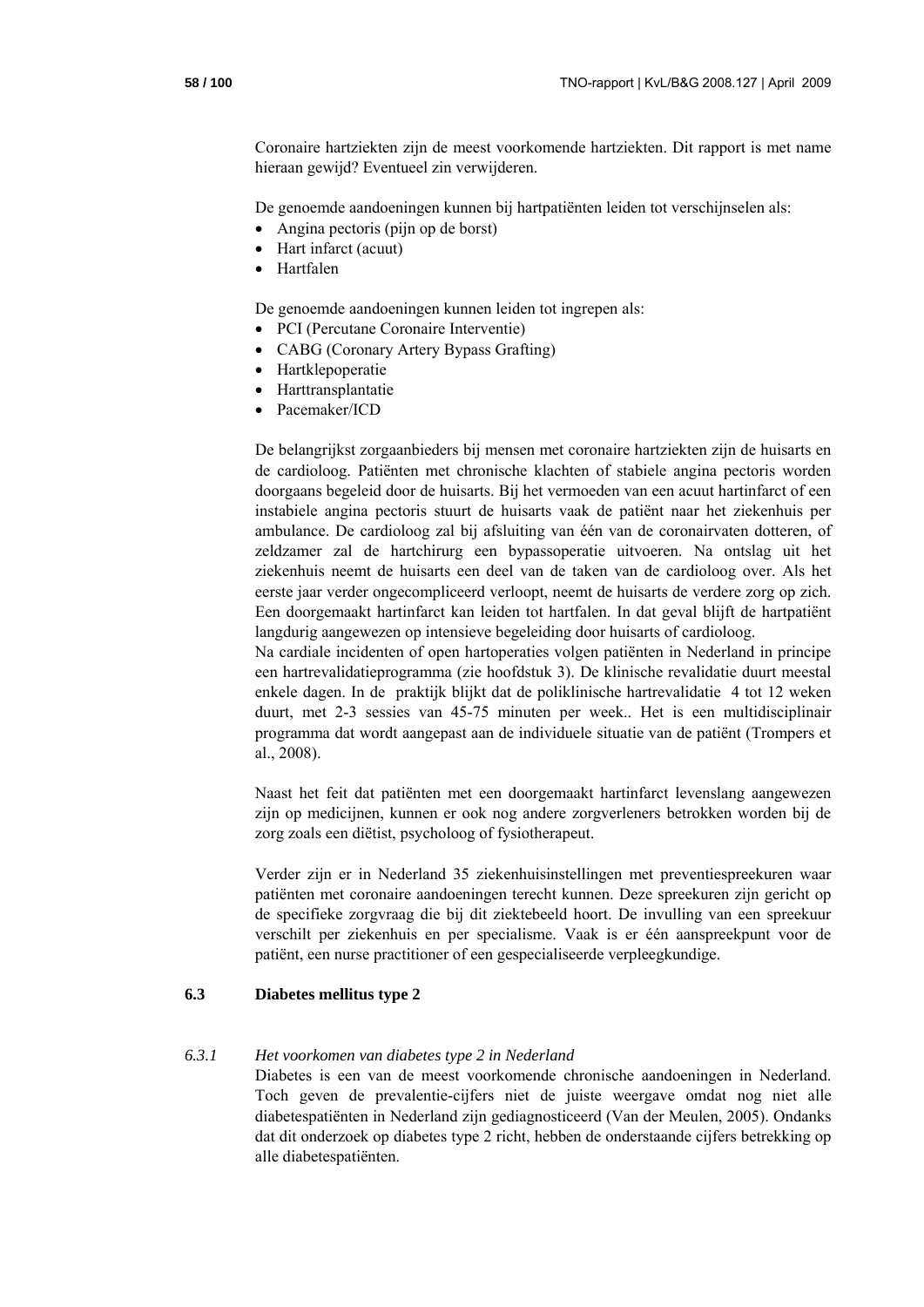In 2003 hadden in totaal 608.900 mensen in Nederland diabetes. Deze prevalentie lag bij vrouwen iets hoger dan bij mannen. Zo hadden in 316.400 vrouwen en 292.500 mannen deze chronische aandoening. Vanaf het 50e levensjaar stijgt het aantal mensen met diabetes ontzettend hard. Ook komt de ziekte vaker voor bij allochtonen dan bij autochtonen (Baan et al., 2005). Het zijn vooral de Antillianen en Surinamers die een verhoogde kans op diabetes hebben (Van der Meulen, 2005). In 2005 was de verwachting dat het absolute aantal patiënten met diabetes tussen 2005 en 2025 met 32,5 procent zal stijgen. In 2008 kan berekend worden dat 650.000 mensen gediagnosticeerd zijn met diabetes mellitus. Deze prognose is uitsluitend gebaseerd op demografische ontwikkelingen. Als de stijging van het aantal mensen met overgewicht eveneens wordt meegenomen dan is het zeer waarschijnlijk dat het aantal patiënten met diabetes nog sneller zal toenemen. In 2003 lag de incidentie van diabetes met 72.500 nieuwe patiënten erg hoog. De ziekte werd bij ongeveer net zoveel mannen als vrouwen geconstateerd (Baan et al., 2005).

Recente informatie laat zien dat het aantal patiënten met diabetes mellitus in Nederland onderschat is. Het RIVM schat dat er in 2008 al tussen 850.000 en 1 miljoen patiënten met diabetes mellitus zijn (RIVM, 2008).

Diabetes mellitus is een sterke risicofactor voor vroegtijdige sterfte aan coronaire hartziekten en cardiovasculaire aandoeningen (Smith, Wingard, Smith, Kritz-Silverstein & Barret-Connor, 2007). In 2003 stierven 1.527 mannen en 2.264 vrouwen aan de gevolgen van diabetes. Deze cijfers zijn afhankelijk van de wijze waarop artsen de doodsoorzaak registreren. Vaak wordt de doodsoorzaak van patiënten met diabetes geregistreerd als gevolg van hart- en vaatziekten. Dit geeft een vertekend beeld van de mortaliteitscijfers van hart- en vaatziekten en diabetes (Baan & Poos, 2005).

Bij de prognose van patiënten met diabetes mellitus spelen complicaties een belangrijke rol. Naast de eerder genoemde macrovasculaire complicaties betreft dit ook microvasculaire complicaties (retinopathie, nefropathie, neuropathie), ulcera/diabetische voet, amputaties.

#### **Huidige zorggebruik DM-2**

Bij de zorg voor diabetespatiënten zijn voornamelijk de huisarts, internist en diëtist betrokken. De huisarts is als belangrijkste zorgaanbieder betrokken bij de zorg voor mensen met diabetes. Ongeveer 75% van de diabetespatiënten heeft de huisarts als eerste begeleider. Dit betreft met name type 2 diabetespatiënten.

De invulling van de diabeteszorg door huisartsen is aan verandering onderhevig. Steeds meer huisartsen initiëren zelf de insulinetherapie in plaats van de patiënt naar de internist door te verwijzen. Daarnaast ontstaan in de laatste jaren veel initiatieven om de structuur van diabeteszorg in de huisartspraktijk verder te verbeteren. In steeds meer regio's spelen diabetesdiensten een belangrijke rol bij organisatie en uitvoering van diabeteszorg of wordt de zorg in zorggroepen georganiseerd (Struijs et al., 2004).

Steeds meer huisartsen (naar schatting 45%) werken met een diabetesverpleegkundige, gespecialiseerd in het voorkomen en vroeg opsporen van complicaties bij diabetespatiënten. Oorspronkelijk was de diabetesverpleegkundige werkzaam vanuit het ziekenhuis, en nu dus ook in toenemende mate in de diabeteszorg in de eerste lijn (Baan et al., 2003).

Andere paramedische zorgverleners waar diabetespatiënten veel contact mee hebben zijn diëtisten, fysiotherapeuten en podotherapeuten. Van de diabetespatiënten (zowel type als type 2) heeft jaarlijks 30% contact met een diëtist. Voorlichting en adviezen over gezonde voeding staan centraal in deze consulten. Ongeveer 20% van de diabetespatiënten heeft contact met een fysiotherapeut, en 13% van de type 1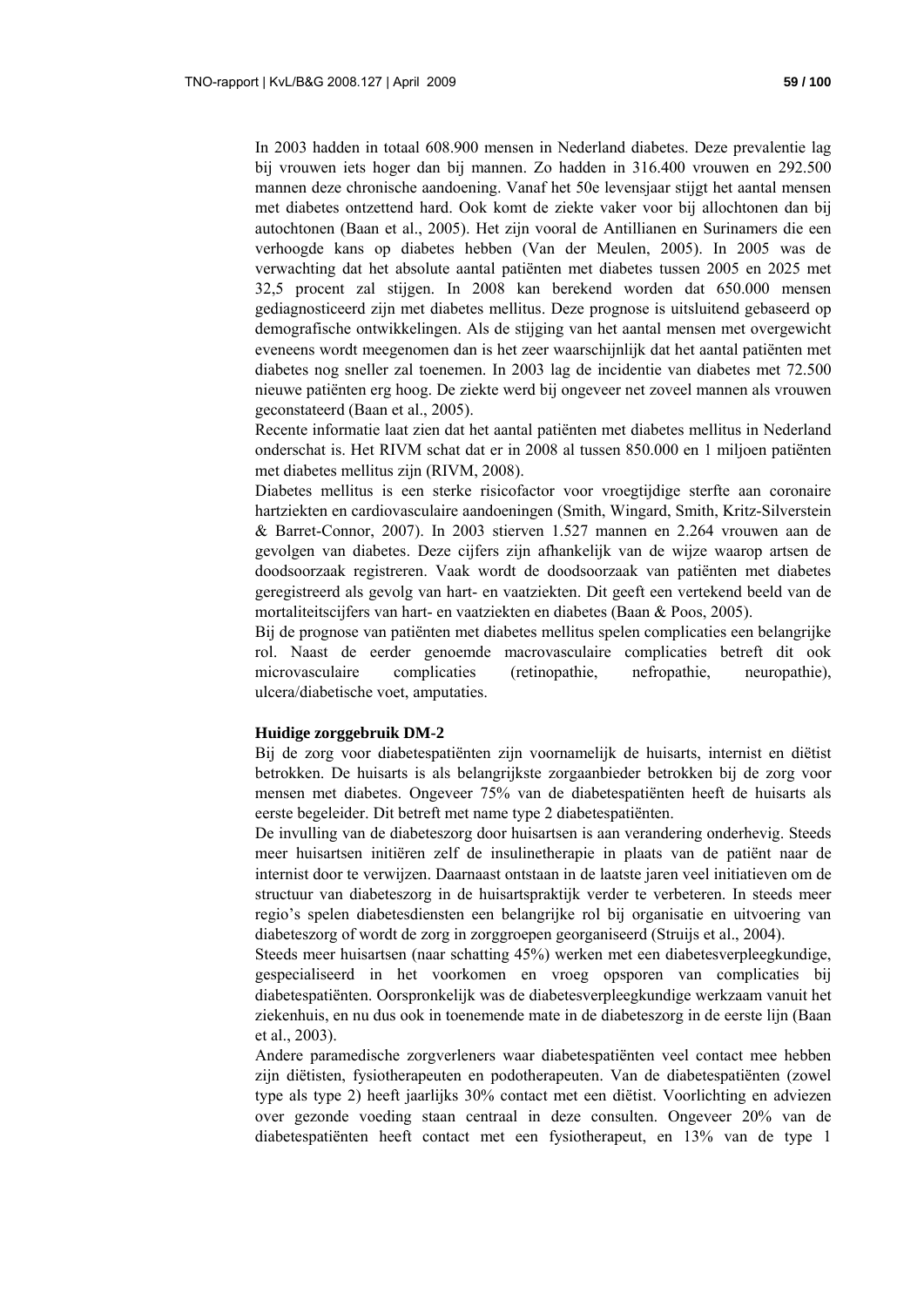diabetespatiënten en 7% van de type 2 patiënten maakt gebruik van podotherapeutische zorg (El Fakiri et al., 2003).

In de tweede lijn heeft jaarlijks ongeveer 80% van de patiënten contact met een medisch specialist. Tussen de 12 en 21% van de diabetespatiënten wordt per jaar opgenomen in het ziekenhuis. Daarnaast bezoeken veel diabetespatiënten ook andere specialisten zoals de oogarts, cardioloog, neuroloog, nefroloog en vaatchirurg.

In 2006 waren er 11.245 klinische ziekenhuisopnamen met diabetes mellitus als hoofddiagnose. In totaal zorgden die ziekenhuisopnamen voor 122.335 verpleegdagen. Gemiddeld lagen patiënten per opname vanwege diabetes 10,9 dagen in het ziekenhuis (Bron: LMR, 2008).

Om zorgprojecten voor mensen met diabetes structureel van de grond te krijgen wordt een keten-dbc diabetes ontwikkeld. In een aantal onderzoeken zullen aanbieders van zorg en verzekeraars diabeteszorg leveren en inkopen op basis van de diabetesketendbc. In het kader van het programma Diabetes Ketenzorg zal ZonMw deze experimenten ondersteunen en laten evalueren.

In juli 2006 werd de Landelijke Eerstelijns Samenwerk Afspraak (LESA) diabetes mellitus gelanceerd in 'Huisarts en Wetenschap', het tijdschrift van het Nederlands Huisartsen Genootschap. Het doel van de LESA is ervoor te zorgen dat patiënten met diabetes mellitus type 2 de juiste hulp krijgen op het juiste moment, zowel van de huisarts als van andere eerstelijns hulpverleners. In tabel 6.1 staan de samenwerkende organisaties vermeld.

Tabel 6.1 Samenwerkende organisaties LESA Diabetes Mellitus

| Het Nederlands Huisartsen Genootschap (NHG)                                           |
|---------------------------------------------------------------------------------------|
| Het Nederlands Paramedisch Instituut (NPI)                                            |
| Diabetes Vereniging Nederland (DVN)                                                   |
| Eerste Associatie van Diabetesverpleegkundigen (EADV)                                 |
| Koninklijk Nederlands Genootschap voor Fysiotherapie (KNGF)                           |
| Nederlandse Vereniging van Diëtisten (NVD) in samenwerking met Stichting Diabetes and |
| <b>Nutrition Organization (DNO)</b>                                                   |
| Nederlandse Vereniging voor Ergotherapie (NVE)                                        |
| Nederlandse Vereniging van Mondhygiënisten (NVM)                                      |
| Nederlandse Vereniging van Podotherapeuten (NVvP)                                     |
| Vereniging van Oefentherapeuten Cesar en Mensendieck (VvOCM)                          |

## **6.4 Effectiviteit van doorverwijzing**

Deze paragraaf geeft een eerste inzicht in de mate van effectiviteit van verschillende verwijstechnieken binnen de zorg naar beweegaanbod. Binnen dit project was het helaas niet mogelijk om diepgaand op de effectiviteit van de verwijzingen in te gaan. Het onderstaande overzicht geen echter wel een eerste indicatie (quick scan). Voor de toekomst is een nader, diepgaander onderzoek, naar de effectiviteit van de verschillende verwijsmethoden gewenst. Binnen verschillende beweeg(stimulerings)programma's vormt de instroom en verwijzing een kritische succesfactor.

Bij de bespreking wordt eerst stil gestaan bij Nederlandse interventies. Daarna wordt ook informatie uit internationale publicaties beschreven.

In Nederland is een aantal verwijstechnieken onderzocht binnen de gezondheidszorg uitgevoerd om het sport- en beweeggedrag te bevorderen in het dagelijkse leven.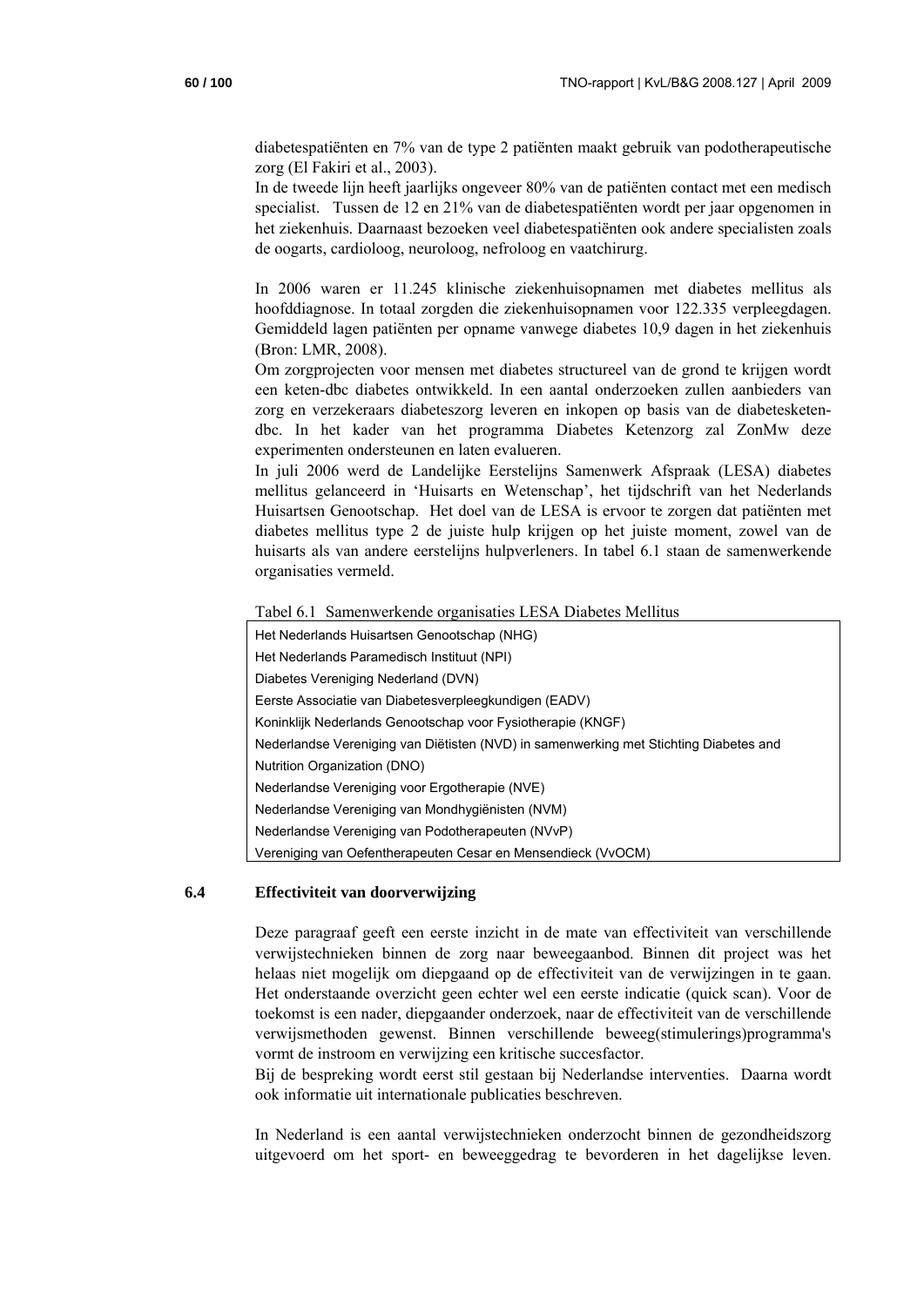Stiggelbout et al. (2003) onderzochten de effecten van de ZORGmethode, een benaderings- en stimuleringsmethodiek om meer mensen met een chronische aandoening vanuit de revalidatiesetting sportief in beweging te krijgen. De resultaten laten zien dat er geen effecten zijn op het percentage mensen met chronische aandoeningen die aan de Nederlandse Norm Gezond Bewegen voldoen. Er is wel een gunstig effect gevonden op de fysieke kwaliteit van leven.

Van Sluijs (2004) onderzocht de effectiviteit van een Amerikaans programma om de lichamelijke activiteit te bevorderen door de huisarts, het zogeheten PACE (Physicianbased Assessment and Counseling for Exercise) programma. De resultaten laten zien dat het PACE-programma gunstige effecten heeft op determinanten van lichamelijke activiteit, maar geen aantoonbaar effect op uitkomstmaten als gedragsverandering, hoeveelheid lichamelijke activiteit en lichaamssamenstelling. Daarnaast ervaren huisartsen het counselen en doorverwijzen als een relatief grote belasting.

Van der Ploeg et al. (2007) onderzochten de effecten van een programma om lichamelijke activiteit te bevorderen vanuit de revalidatiesetting. Het programma, Revalidatie en Sport in combinatie met Actief na Revalidatie, bleek gunstige effecten te hebben op lichamelijke activiteit en sportparticipatie 1 jaar na afloop van de klinische of poliklinische revalidatie.

In Nederland lopen projecten Bewegen op Recept waarbij de huisarts patiënten door middel van een recept doorverwijst naar beweegprogramma's. De doelstelling van het project is het bevorderen van bewegen onder mensen in achterstandswijken. Het project wil een brug slaan tussen zorg, welzijn , sport en commercie (www.bewegenoprecept.nl). Van Bewegen op Recept zijn (nog) geen gegevens inde literatuur gevonden over de effecten van doorverwijzing op de instroom in beweegprogramma's en het halen van de beweegnormen.

Internationaal is recentelijk een systematische literatuuronderzoek uitgevoerd (Williams et al., 2007) naar de effecten van verwijsmethodieken binnen de huisartspraktijk ter bevordering van lichamelijke activiteit van inactieve patiënten. Op basis van een metaanalyse laat deze SR zien dat er 17 inactieve patiënten verwezen dienen te worden om 1 patiënt matig intensief actief te krijgen. De auteurs concluderen dat de tot nu toe onderzochte verwijsmethodieken binnen de huisartspraktijk slechts een gering effect hebben op het bevorderen van de lichamelijke activiteit van inactieve patiënten als gevolg van matige instroom en matige therapietrouw.

Isaacs et al. (2007) voerde een trial uit waarbij huisartsen patiënten doorverwezen naar begeleide bewegingsprogramma's. De doelgroep bestond uit inactieve patiënten tussen 40 en 74 jaar met tenminste een van de volgende cardiovasculaire risicofactoren:

- 1. verhoogd cholesterolgehalte
- 2. gecontroleerde milde tot middelmatige hypertensie;
- 3. obesitas
- 4. roker
- 5. diabetes
- 6. familiaire geschiedenis van myocardinfarct op jonge leeftijd

De 943 deelnemende patiënten werden at random verdeeld over 3 groepen.

Groep 1 volgde een 10 weken durend begeleid programma, 2-3 keer per week in een recreatiecentrum

Groep 2 volgde een 10 weken durend begeleid wandel programma, 2-3 keer per week Groep 3 de controle groep die een beweegadvies kregen (inclusief informatie over lokale beweegprogramma's en accomodaties).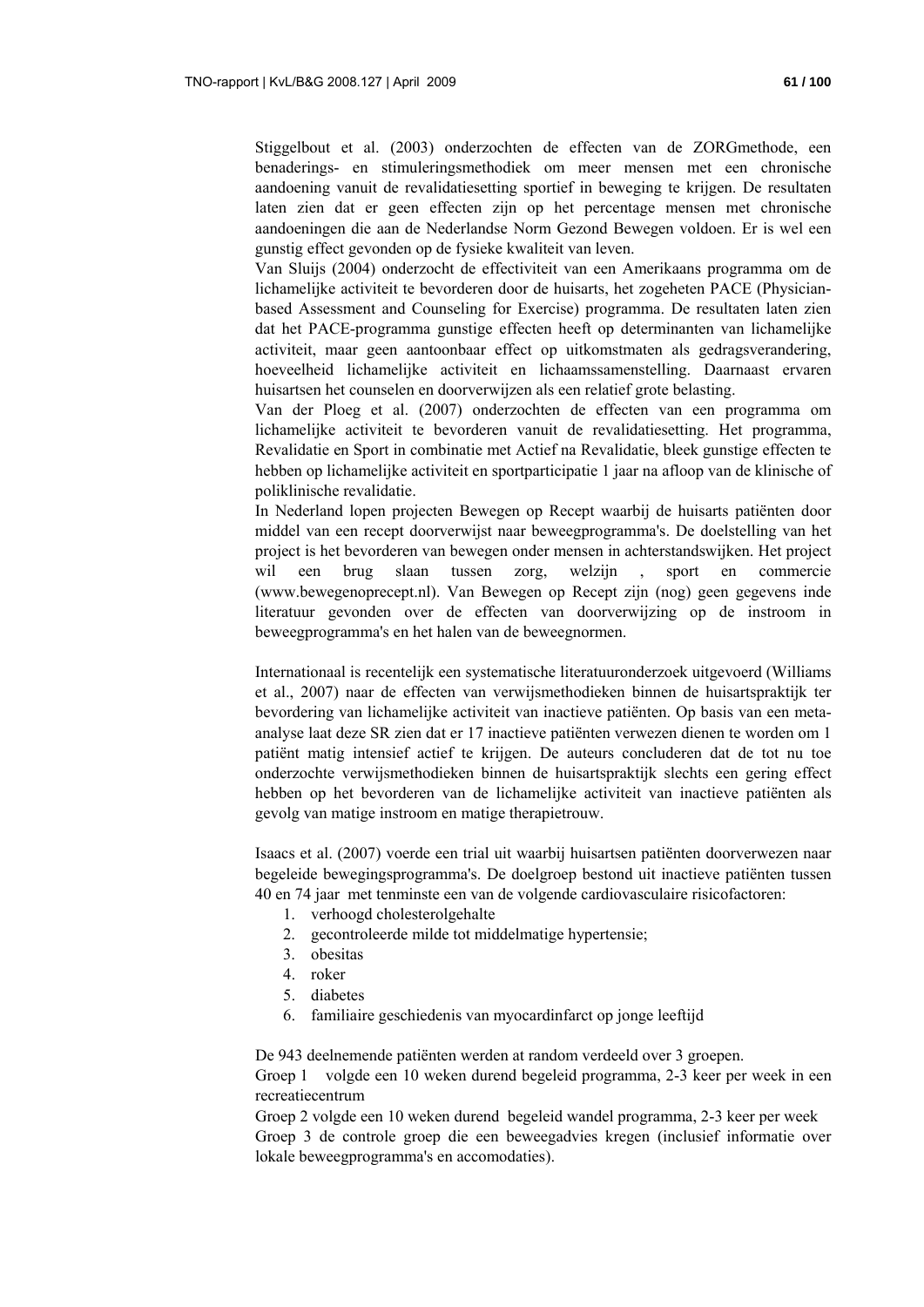Begeleiders waren getraind om oudere mensen te begeleiden (YMCA cursus. Voorafgaand aan het programma ondergingen de deelnemers een uitgebreide screening met oa medische vragenlijst, lichamelijk onderzoek (oa bloeddruk meting), longfunctieonderzoek (FVC,  $FEV_1$ , peak flow), ergometrie (shuttle walk of submaximale fietsergometer test , de ACSM-test), spierkrachtmeting (isometrische dynamometrie)

Na 6 maanden werden de mensen uit de controlegroep (at random) verdeeld over de andere 2 groepen.

De deelnemers werden gedurende een jaar gevolgd. De primaire uitkomst maten waren de zelf gerapporteerde mate van lichamelijke activiteit, bloeddruk,cholesterol gehalte en bloedlipiden waarden.

Secundaire uitkomst maten waren verandering in lichaamssamenstelling, lichamelijke fitheid, zelf gerapporteerde leefstijl en Kwaliteit van Leven. Daarnaast werden de kosten van de interventies berekend.

Er bleek sprake te zijn van een toename van het aantal deelnemers die tenminste 150 minuten van minimaal matige intensieve lichamelijke activiteit per week halen. Na 6 maanden was er een toename van 13.8% in groep 1 (begeleid programma in het recreatiecentrum), 11.1% in de wandelgroep (groep 2) en 7.5% in de groep die alleen een beweegadvies kreeg.

In alle groepen was er sprake van een significante daling van de bloeddruk, het maximaal aeroob duuruithoudingsvermogen en spierkracht (knie extensie).

Ook werden de resultaten na een jaar bekeken op de mate van lichamelijke activiteit. De conclusie was dat een verwijzing van een huisarts naar begeleide groepslessen of looptrainingsgroepjes niet effectiever zijn dan een beweegadvies om fysieke activiteit te bevorderen dan wel het cardiovasculaire risicoprofiel te veranderen na 1 jaar van follow-up. In feite werd er zowel een kwantitatieve als kwalitatieve vooruitgang van de fysieke activiteit waargenomen in alle groepen.

Geconcludeerd werd dan ook dat, vanuit het perspectief van de zorgverlener, het beweegadvies de meest kosteneffectieve methode is.

Uit oogpunt van de kosteneffectiviteit zou het aan te bevelen zijn om tot een getrapte aanpak te komen bij beweegstimulering van inactieve mensen, een soort minimale interventie strategie. De eerste stap omvat een eerste assesment (oa fitheidstest) en advies van een beweegdeskundige. Vergoede trainingsprogramma's kan het best worden voorbehouden voor mensen met een hoger risico of aandoeningen waarvoor beweegprogramma's effectief zijn. Extra inspanningen zouden verricht moeten worden om het behoud van het beweeggedrag te bereiken. Telefonische ondersteuning wordt hierbij genoemd als een effectieve methode.

Harrisson et al. (2005) voerden in het Verenigd Koninkrijk een populatieevaluatiestudie naar varianten van de bewegen-op-recept methodiek uit. De conclusie van deze studie was dat huisartsen slechts in geringe mate sedentaire patiënten doorverwijzen. Op basis van extrapolatie van de gevonden gegevens is geschat dat in 5 jaar tijd slechts 4% van de potentiële populatie verwezen werd. De meest voorkomende indicaties om mensen te verwijzen waren risico op klachten van het bewegingsapparaat of op cardiovasculaire aandoeningen. Van de patiënten die verwezen werden naar een beweegadviseur had 79% tenminste 1 consult.

De resultaten van dit onderzoek laten zien dat er speciale aandacht moet worden besteed aan de case finding en het actief doorsturen van de patiënten in de doelgroep of van patiënten die 'at risk' zijn.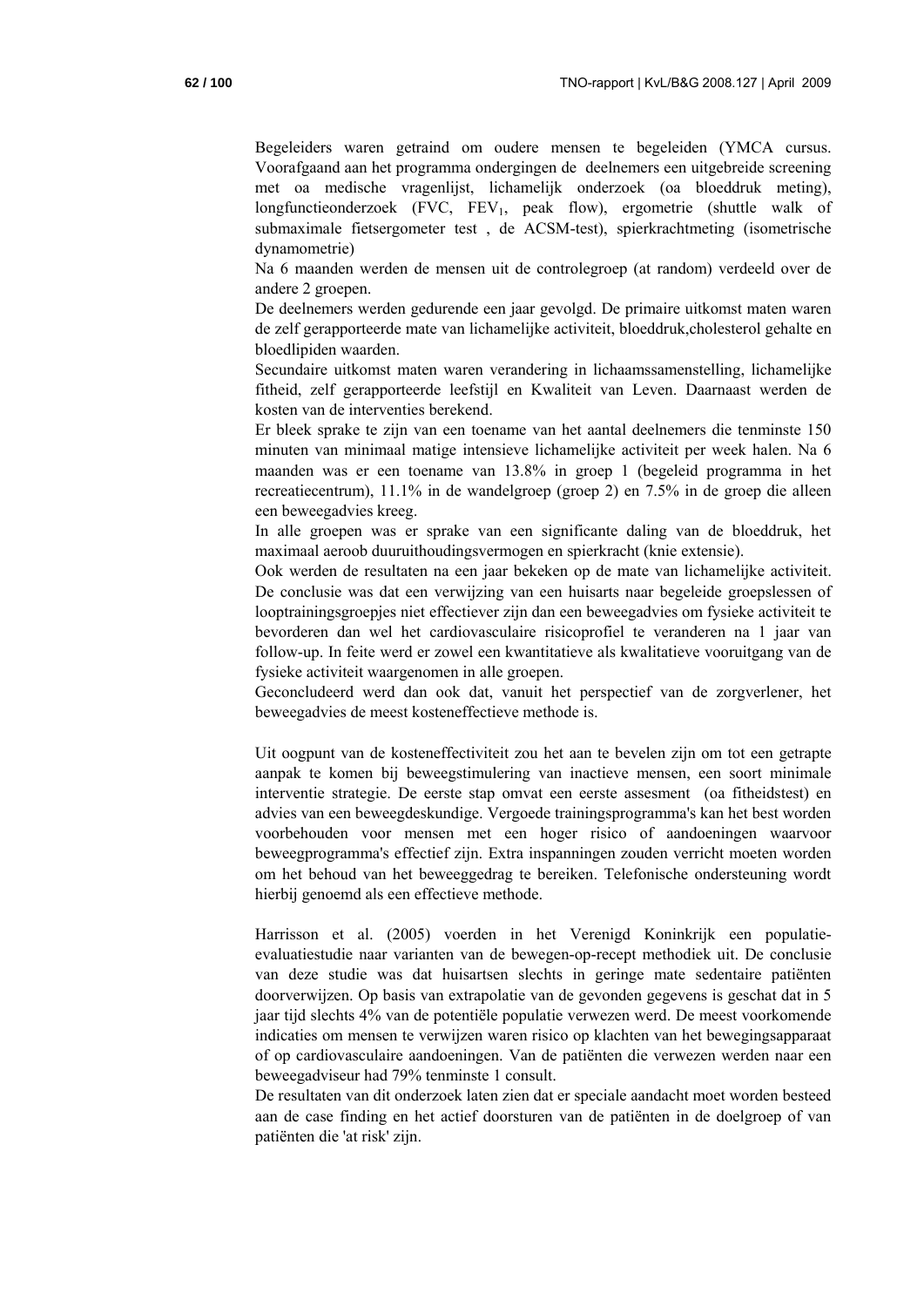In een ander onderzoek vergeleken Harrisson et al. (2004) de effectiviteit van actieve doorverwijzing met schriftelijke informatie (tijdens een consult) met het uitsluitend geven van schriftelijke informatie. De doelgroep bestond uit sedentaire mensen, aan het onderzoek namen 545 mensen deel.

De belangrijkste uitkomst was het halen van tenminste 90 minuten lichamelijke activiteit op het niveau van de beweegnormen (tenminste matig intensief).

De conclusie van deze gerandomiseerde trial was dat bewegen op recept vergeleken met schriftelijke informatie slechts op korte termijn (na 6 maanden) effectief is, maar niet op de lange termijn (na 1 jaar).

Dugdill et al. (2005) deden onderzoek naar de effectiviteit van doorverwijzing naar beweegprogramma's. De conclusie van deze overzichtsstudie is dat slechts een beperkt aantal segmenten van de populatie gebaat is bij het Bewegen op Recept concept. Statistisch significante effecten werden gevonden op fysiologische parameters na 14 weken, namelijk op:

- systolische bloeddruk (de gemiddelde daling was 4.5 mmHG )
	- diastolische bloeddruk (de gemiddelde daling was 3 mmHG )
- BMI (de gemiddelde daling was  $0.4 \text{ kg/m}^2$ )
	- hartfrequentie in rust (de gemiddelde daling was 1.5 sl/min)

Maar deze verschillen maar waren niet dusdanig klinisch relevant dat deze verschillen zullen leiden tot daadwerkelijke gezondheidswinst op individueel niveau. Indien deze effecten gehandhaafd zouden kunnen worden, dan zouden zelfs deze kleine veranderingen, op de lange termijn op populatienviau wel gezondheidswinst kunnen opleveren.

Een aanzienlijk deel (27%) van de mensen die werden doorverwezen hebben nooit contact opgenomen met de aanbieder van het beweegprogramma.

Therapietrouw van mensen die daadwerkelijk instroomden was ongeveer 34-46% over het programma van 14 weken, de uitval bedroeg 54-66% in 12-14 weken. Bij oudere deelnemers was de kans op volhouden groter. De leeftijdsgroep van 61-70 had de grootste kans op deelname. De groep 18-34 jarige hadden het grootste risico op het niet deelnemen aan het programma.

Er zijn verschillen in verwijsdiagnose gevonden voor wat betreft de therapietrouw. De kans dat mensen die na een myocardinfarct werden doorverwezen het programma van 14 weken vol hielden was 61%, voor Astma was dit 58%, voor diabetes mellitus 55%, voor overgewicht 39%.

Bijzonder is dat eveneens werd gevonden dat er verschillen zijn in de mate van volhouden tussen de verschillende verwijzers. Na 14 weken was de therapietrouw het grootste bij mensen die doorgestuurd waren door de verpleegkundige binnen een hartrevalidatie team (57%), bij verwijzing door de praktijkondersteuner van de huisarts was dit 45%, bij verwijzing door de huisarts 32%.

De verklaring voor deze verschillen moeten nader onderzocht worden. Sommige praktijkondersteuners hadden het gevoel dat de persoonlijke communicatie tussen hun en de patiënten beter was dan van de patiënten met de huisartsen. De huisartsen hebben ook minder tijd beschikbaar tijdens een consult.

Deelnemers, die het lukte om het programma van 12-14 weken vol te houden, haalden na een jaar gemiddeld 21 min per week meer de beweegnorm dan bij aanvang van het onderzoek.

Petrella et al. (2003) deden onderzoek waarbij het effect van een bewegen op recept instrument, (STEP, de Step Test Exercise Presccription) werd vergeleken met de 'gebruikelijke zorg beweegadvies' door huisartsen op fitheid en self-efficacy bij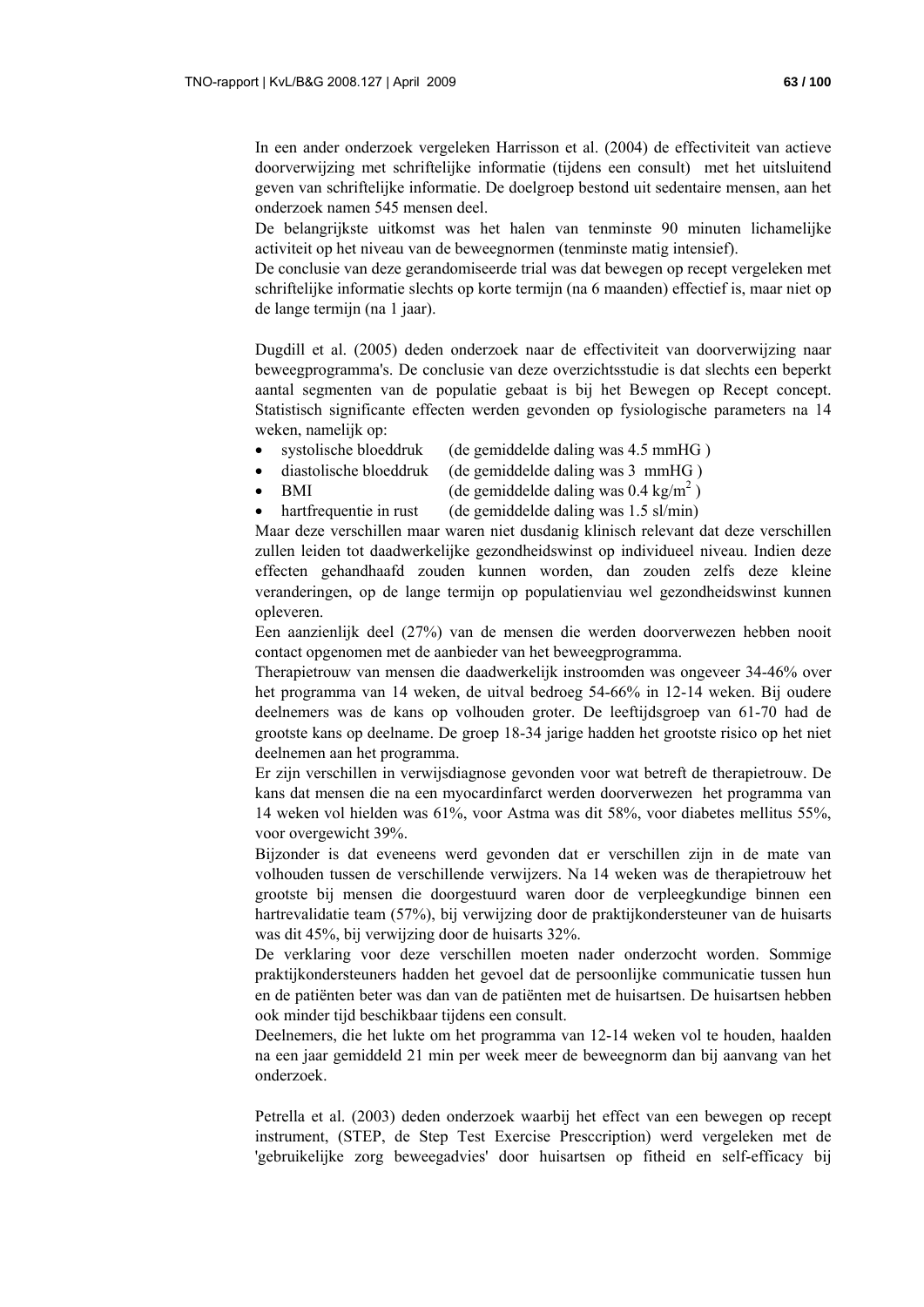zelfstandig wonende ouderen. Bij de experimentele groep werd een individuele inspanningstest uitgevoerd in een klinische setting. Op basis van de resultaten van de submaximale steptest werd de VO<sub>2</sub>max geschat. Deelnemers kregen een persoonlijk trainingsadvies (inclusief individuele trainingszones van de hartfrequentie) op basis van de testresultaten en op basis van de ACSM richtlijnen ten aanzien van frequentie, duur en intensiteit.

Conclusie was dat de op maat Bewegen op Recept met behulp van de STEP aanpak door huisartsen een significant groter effect hebben op de fitheid en het zelfeffectiviteit (zelfvertrouwen om te bewegen) bij ouderen kan bevorderen, ook na 12 maanden. De onderzoekers adviseren de effecten te onderzoeken van een combinatie van cognitief/gedragsmatige strategieën en STEP.

Graham te la. (2005) hebben een artikel geschreven waarvan doel was om het proces van het 'Bewegen op Recept-concept' vanuit het perspectief van de zorgverlener te bestuderen, en specifiek de ervaren barrières, prioriteit van 'Bewegen op Recept' in de dagelijkse praktijk, ervaren belang van de eigen rol in het proces en doorverwijspraktijken.

Belangrijke barrières voor het doorverwijzen van patiënten waren: tijdgebrek van de zorgverleners, gebrek aan feedback van patiënten die verwezen werden, medische verantwoordelijkheid, van mening zijn dat patiënten het advies toch niet opvolgen en het geloof dat beweegstimulering geen prioriteit is tijdens consulten.

De zorgverleners verwijzen mensen onsystematisch en hebben gemixte meningen over hun rol in het veranderen van het gedrag van een patiënt. Al met al aspecten die de implementatie van Bewegen op recept bemoeilijken.

## **6.5 (Knelpunten in) de logistieke doorstroming van patiënten**

In het overzicht van het bestaande beweeg(stimulerings)aanbod is een onderverdeling gemaakt in verschillende categorieën, lopend van programma's binnen de zorg (bv revalidatie/therapie, beweegprogramma's bij de fysiotherapeut) via aangepast sporten (oa HIB) tot reguliere sport en beweegactiviteiten. Patiënten zullen in de loop van de tijd vaak aan verschillende programma's deelnemen, vaak in verschillende settings. Zo kan een patiënt na een myocard infarct eerst deelnemen aan de hartrevalidatie en daarna doorstromen naar derde fase activiteiten zoals bijvoorbeeld HIB (aangepast) sporten, ook zou in sommige gevallen doorstroom naar reguliere sportactiviteiten beste mogelijk kunnen zijn (indien er een adequaat en veilig aanbod voorhanden zou zijn). Na verloop van tijd kan uitval uit beweegactiviteiten optreden de patiënt kan terugvallen in een inactieve leefstijl. In die gevallen kan de patiënt dan instromen in de KNGF beweegprogramma's om zlefstandig te leren een actieve leefstijl te ontwikkelen.

Zowel binnen de zorg als binnen andere settings is er behoefte aan een goede beschrijving van dit logistieke proces. Met andere woorden er is behoefte aan een stroomschema waarin de logistieke doorstroming wordt beschreven, die als basis kan dienen voor een optimale doorstroom van de patiënt van zorg, begeleiding in een (para)medische setting (indien noodzakelijk) naar aangepast sporten en indien mogelijk naar sportverenigingen/fitnesscentrum of zelfstandig sporten en bewegen.

Momenteel is er nog weinig informatie beschikbaar over de huidige instroom in bestaande beweeg(stimulerings)programma's. Dat betekent dat er momenteel gebruik gemaakt moest worden van informatie uit de literatuur en 'expert opinions'.

Nader onderzoek is echter nodig om tot een goede onderbouwing te komen. TNO is momenteel bezig met het uitvoeren van monitorringonderzoek bij mensen die aan de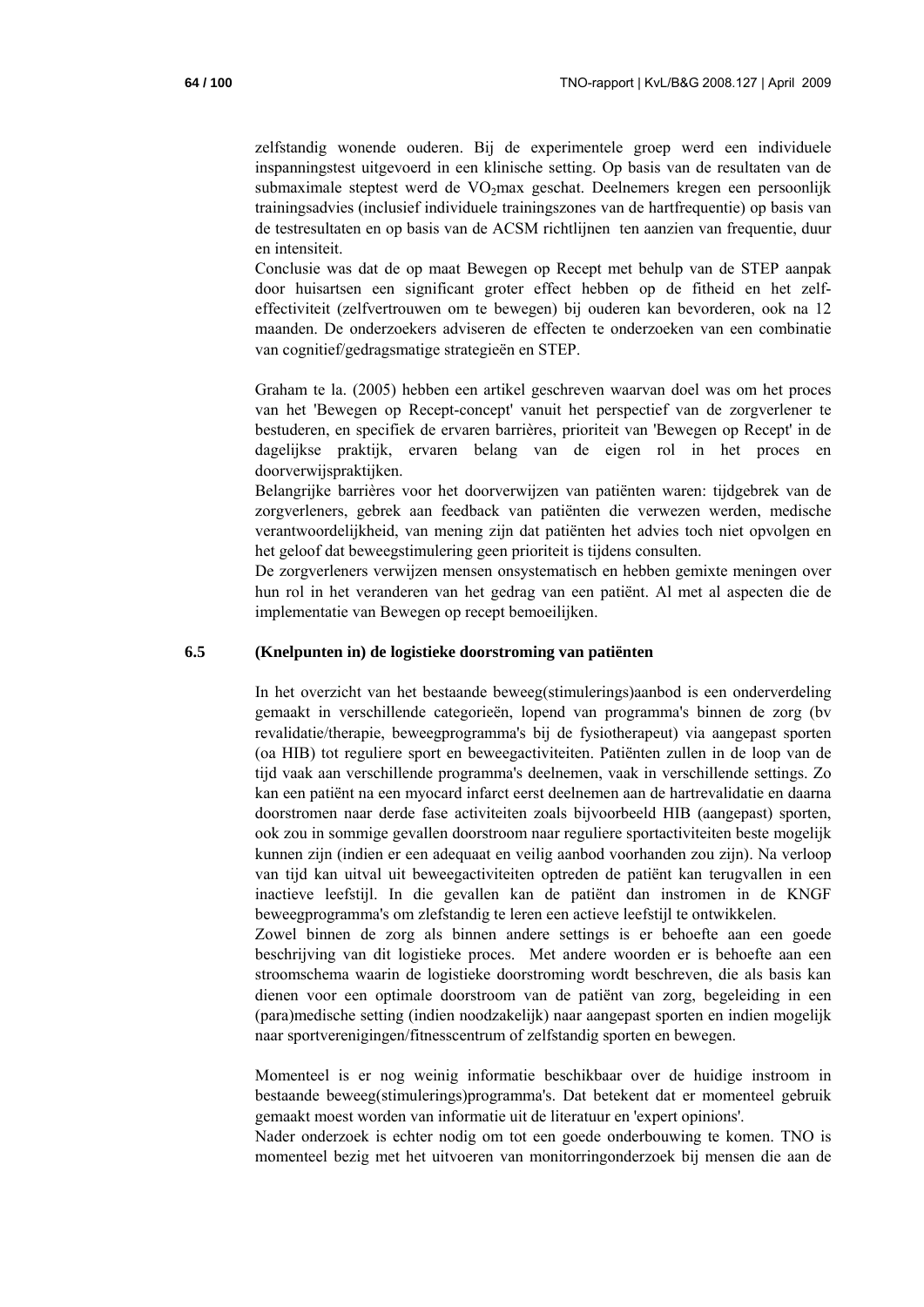hartrevalidatie hebben deelgenomen en bij deelnemers aan HIB sportactiviteiten. De eerste resultaten van deze monitoring laten zien dat van de mensen die aan de hartrevalidatie hebben deelgenomen na een jaar 58.5% aan de Nederlandse Norm Gezond Bewegen voldoet (gemeten met de aangepaste SQUASH vragenlijst) (Trompers et al., 2008). Ruim 33% van de patiënten neemt een jaar na afloop van de revalidatie deel aan georganiseerde sport en beweegactiviteiten; ruim 10% aan HIB activiteiten en 23% aan andere georganiseerde beweegactiviteiten).

Daarnaast blijkt dat 54% van de onderzochte populatie niet deelneemt aan georganiseerde sport- en beweegactiviteiten.

In de nabije toekomst zal gestart worden met het monitoren van deelnemers aan het KNGF beweegprogramma diabetes mellitus. Mogelijk zal het stroomschema op basis van de bevindingen van deze lopende onderzoeken aangepast moeten worden.

Recent is er gewerkt aan de ontwikkeling van een zorgstandaard (Vitale Vaten) voor vasculair risicomanagement. In dit rapport worden zaken besproken die directe relevantie hebben voor beweegstimulering.

De zorgstandaard vasculair risicomanagement beschrijft hoe risico- en leefstijlfactoren voor hart- en vaatziekten behoren te worden aangepakt. De multidisciplinaire richtlijn cardiovasculair risicomanagement (CBO/NHG, 2006) vormt het uitgangspunt van deze zorgstandaard. Deze zorgstandaard wordt door 28 verschillende organisaties (van zowel professionals als van patiënten) ondersteund (NHS, 2008).

De zorgstandaard bestaat uit 2 delen. Deel 1 is gericht op de zorgverleners, centraal staat de organisatie van vasculair risicomanagement. Deel 2 is gericht op de patiënten. De patiënt wordt toegerust om zoveel mogelijk 'zelfmanager' te zijn bij de aanpak van zijn/haar risicofactoren.

Het platform Vitale Vaten heeft gebruik gemaakt van het Chronic Care model, een model van de Amerikaans Internist en epidemioloog Wagner. In dit model wordt de aanpak van chronische aandoeningen beschreven als een samenspel tussen kundige zorgverleners en een verantwoordelijke patiënt.

De kern van de zorgstandaard is het individuele zorgplan. De zorg moet zo geleverd worden dat deze is afgestemd op de behoeften van de patiënt, maar tegelijkertijd 'evidence based' is.

In het individuele zorgplan wordt vastgelegd:

- de doelen (zoals streefwaarden);
- de manier waarop de doelen gerealiseerd moeten worden, de behandeling, de begeleiding, de follow up;
- de manier waarop de patiënt begeleid kan worden bij het bereiken van de doelen (het organiseren van het zelfmanagement);
- het evalueren en registreren, het bewaken van het proces en het eventueel bijstellen van de doelen;

Ook staat in het zorgplan wie de centrale zorgverlener voor de patiënt is; de eerst verantwoordelijke binnen het multidisciplinaire team die ervoor zorgt dat de patiënt de zorg krijgt die hij/zij nodig heeft. Verschillende mensen professionals zouden de rol van centrale zorgverlener kunnen vervullen, bijvoorbeeld de praktijk ondersteuners, een verpleegkundige (bv diabetes of hartfalenverpleegkundige). Bij voorkeur zou dit echter niet een nieuwe functie moeten worden.

Binnen het 'Platform Vitale Vaten', dat verantwoordelijk was voor de ontwikkeling van de zorgstandaard vasculair risicomanagement, zijn de volgende knelpunten geformuleerd bij het managen van vasculaire risicofactoren:

1. het ontbreekt aan overzicht en regie: niemand is echt verantwoordelijk. Daarom is het zo belangrijk om het platform te hebben;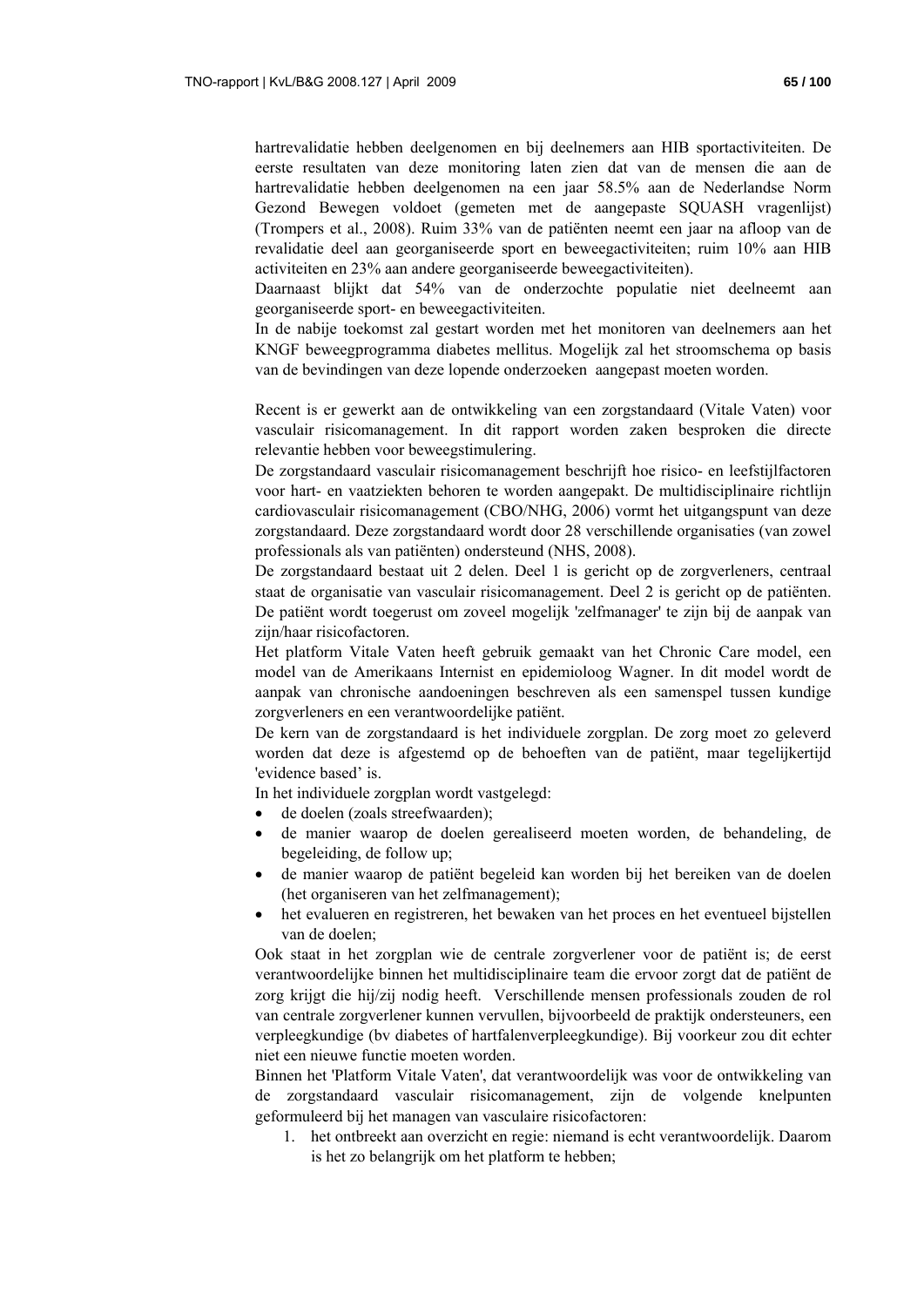- 2. het belang van cardiovasculair risicomanagement wordt door alle parijen onderschat;
- 3. er zijn kennislacunes, bijvoorbeeld over de effectiviteit van leefstijlinterventies;
- 4. richtlijnen worden niet altijd opgevolgd waardoor het risico van onderbehandeling bestaat;
- 5. zorgverleners zijn onvoldoende opgeleid in risicocommunicatie en gedragsverandering;
- 6. de patiënt staat onvoldoende centraal;
- 7. er is onvoldoende samenwerking tussen zorgverleners en organisaties
- 8. de huidige organisatorische setting voldoet niet;
- 9. de automatisering is ontoereikend;
- 10. het financieringssysteem voorziet onvoldoende in preventie.

Genoemde knelpunten zijn ook relevant binnen het kader van dit project. De bevindingen zullen worden meegenomen binnen de conclusies en aanbevelingen met betrekking tot het logistieke proces en de patiëntprofielen.

Belangrijke aandachtspunten tav de casefinding en de logistieke doorstroming zijn:

- wie doet casefinding of wie zouden de casefinding kunnen doen?
- wie is hiervoor verantwoordelijk en heeft de mogelijkheid om deze verrichtingen uit te voeren?
- hoe kan bereikt worden dat casefinding top iof mind wordt bij zorgverleners? Dit kan bereikt worden door bijvoorbeeld opname in richtlijnen/standaarden?
- op welke wijze kan er voor gezorgd worden dat de patiënt voldoende centraal staat (Vitale Vaten)?
- op welke wijze kan er voor gezorgd worden dat de financiering voldoende mogelijkheden biedt voor beweegstimulering?
- wie doet verwijzing?
- op basis van welke criteria vindt doorverwijzing plaats?
- wie beheert het dossier?
- wat is er bekend over de effectiviteit van doorverwijzing?
- hoe wordt er gecontroleerd of de doorverwezen patiënten ook daadwerkelijk instromen in beweegprogramma's
- wat zijn effectieve vormen van beweegstimulering?
- hoe wordt vastgesteld of mensen (at risk) zijn voor uitval uit beweegprogramma's?
- zijn er prioritaire groepen te onderscheiden, groepen waarvoor extra effort nodig is?
- op basis van welke criteria worden prioriteiten gesteld, bv kosteneffectiviteit, met de minste effort het grootste effect resulteren? bv is preventie van overgewicht en inactiviteit bij tieners belangrijker aan te bevelen boven activeren van mensen met metabool syndroom of het activeren van mensen met diabetes mellitus type 2 (waarvan een aanzienlijk deel al medische complicaties heeft ontwikkeld (bv 20% retinopathie).

Veel van de hierboven geformuleerde vragen kunnen momenteel nog niet beantwoord worden (op basis van de beschikbare literatuur). Daarom zijn deze punten ook besproken in de expertmeeting. Zie bijlage G voor een summier verslag.

## **6.6 Stroomschema**

Op basis van de momenteel beschikbare informatie is een stroomschema opgesteld voor de logistieke doorstroming van patiënten tussen verschillende beweeg(stimulerings) programma's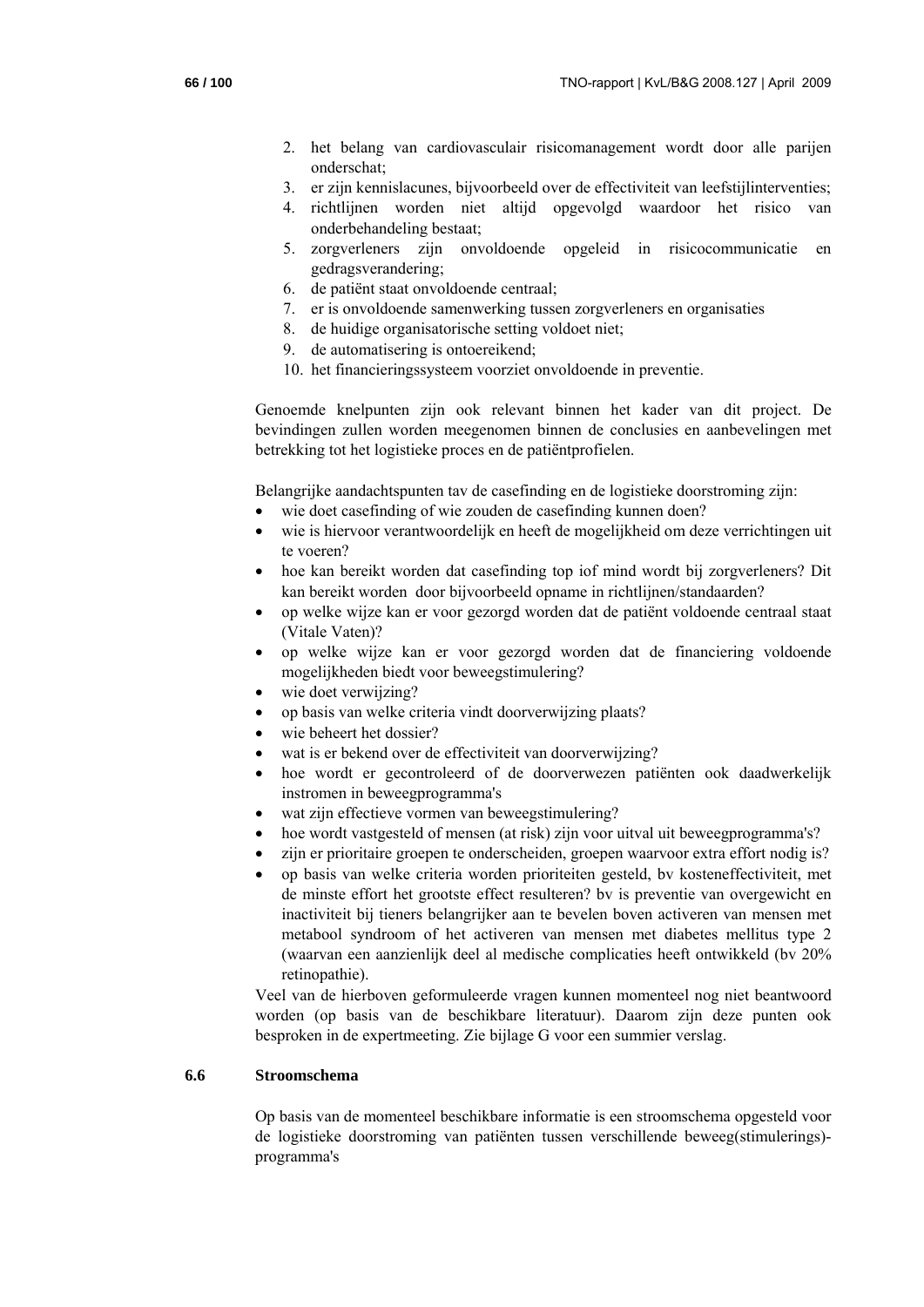**Casefinder** huisarts, medisch specialist, praktijkondersteuner,

**Dossierbeheer/casemanager:**  praktijkondersteuner, huisarts,

verpleegkundige

cardioloog, patiënt (?)





## **6.7 Conclusie met betrekking tot de logistieke doorstroming**

Casefinding en de logistieke verwijzing moeten verbeterd worden om meer patiënten aan het bewegen te krijgen. Het blijkt dat de bijdrage van specialisten en huisartsen te beperkt is. COPD vormt hierop een positieve uitzondering. De bijdrage vanuit de zorg kan geoptimaliseerd worden. Initiatieven zoals met de zorgstandaard vasculair risicomanagement en de beweegkuur sluiten hierop goed aan. Elke patiënt met een chronische aandoening komt regelmatig bij een huisarts en specialist. De huisartsen en/of specialisten zouden een prima (begin)punt vormen om patiënten te adviseren bij de keuze van een beweegaanbod en zij kunnen patiënten ook doorverwijzen naar het beweegaanbod. Nu wordt er alleen nog verwezen naar de revalidatie en fysiotherapie,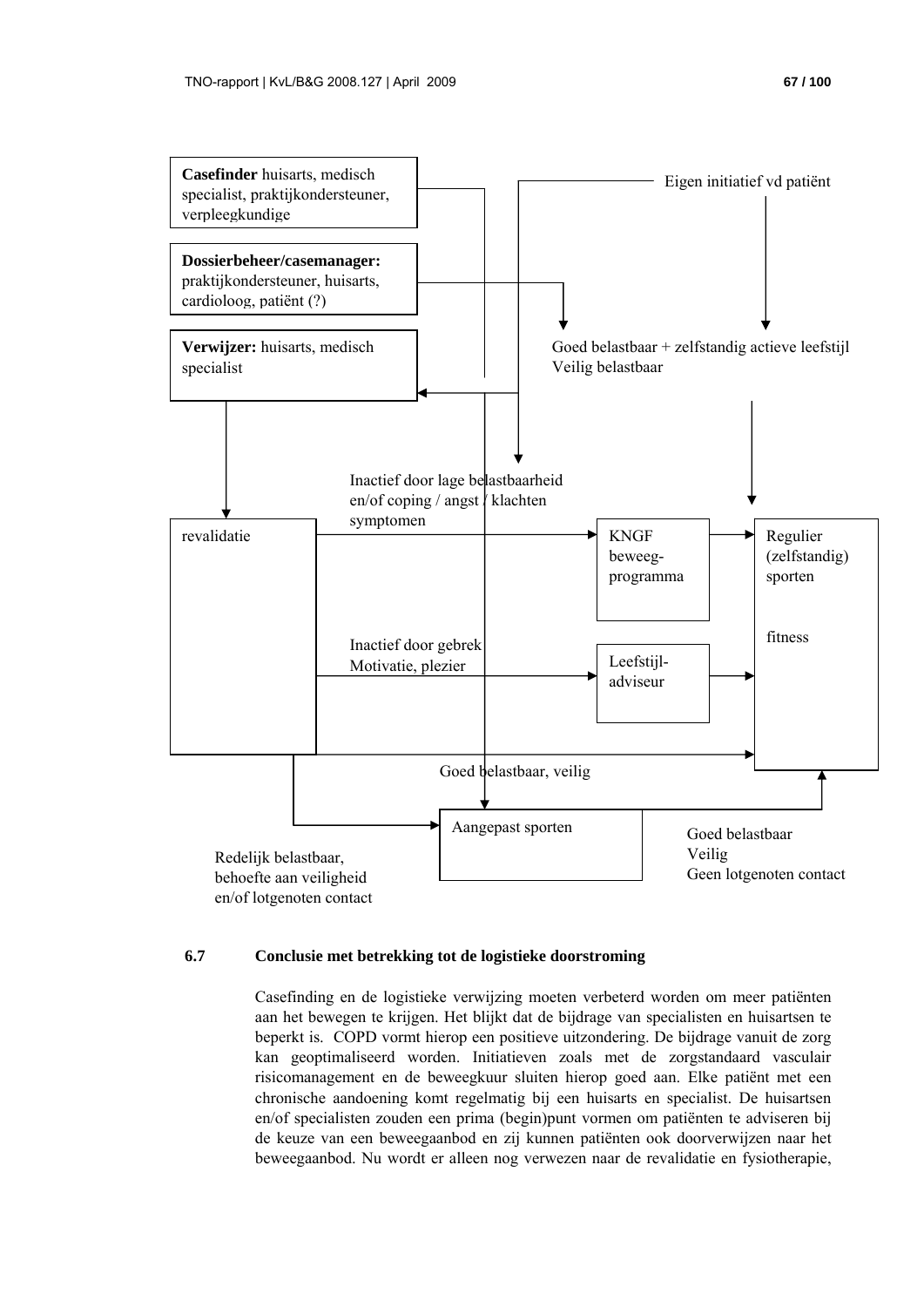maar ze zouden ook advies moeten kunnen geven over het beweegaanbod binnen het aangepast sportief bewegen, het reguliere sport- en beweegaanbod en ongebonden sportactiviteiten. Zij moeten hier echter wel goed van op de hoogte worden gebracht door de verschillende beweegaanbieders. Vaak hebben de artsen te maken met tijdsgebrek. In hoofdstuk 7 wordt nader op het logistieke proces ingegaan.

## **6.8 Minimale interventiestrategie**

Bij beweegstimulering is het zaak om de middelen zo effectief mogelijk in te zetten. Hierbij streeft men naar een minimale interventiestrategie; een aanpak waarbij getracht wordt om de begeleiding zo bperkt mogelijk te houden, maar waarbij toch gestreefd wordt naar het halen van het gewenste eindresultaat (een actieve leefstijl voor mensen met een chronische aandoening.

Op basis van eerdere ervaringen op gedaan met het inzetten van de PACE (een vragenlijst naar stadia van gedragsverandering) en ervaringen met de beweegprogramma's voor fysiotherapeuten is door de auteurs van het voorliggende

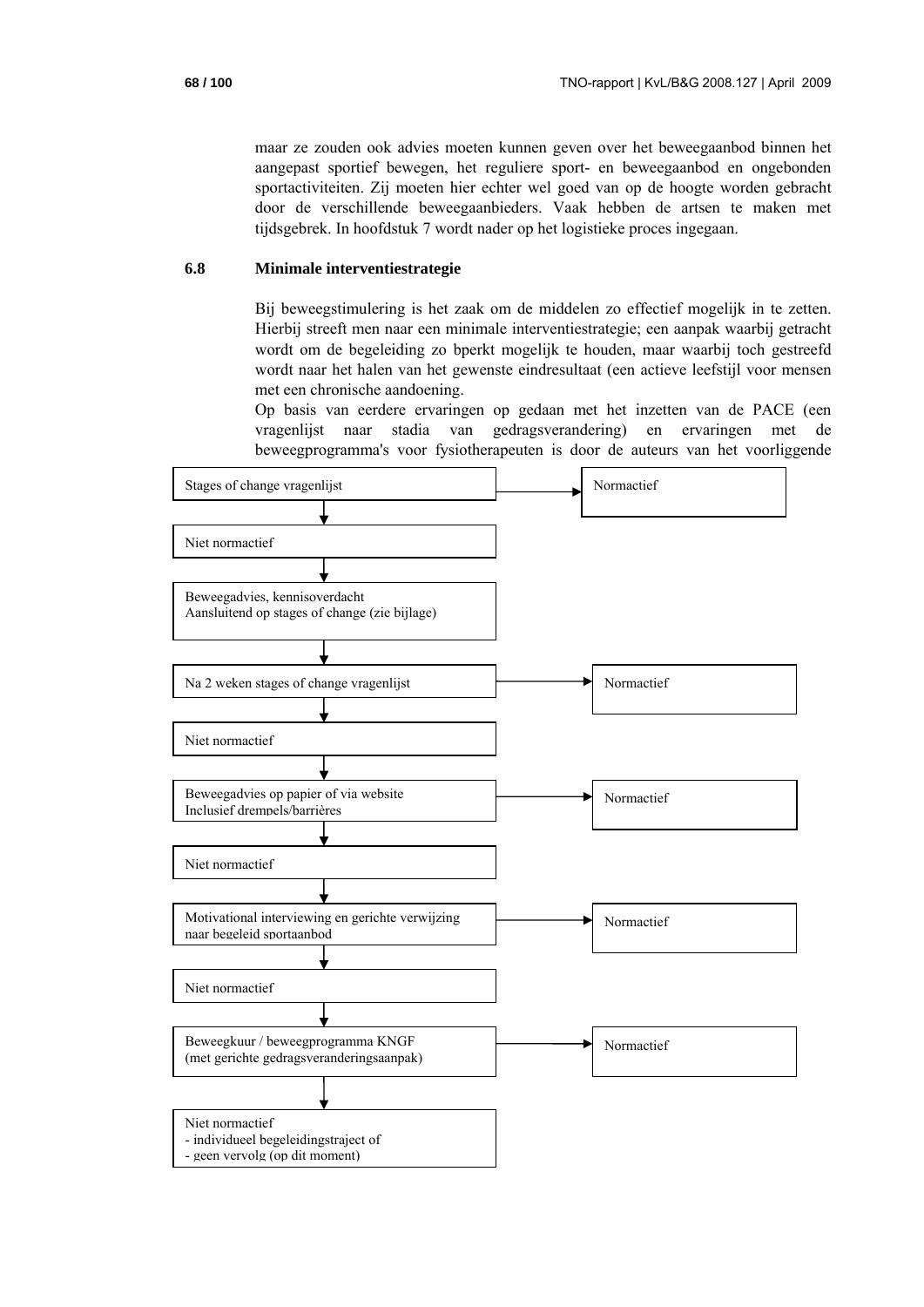rapport een concept aanpak hiervoor ontworpen. Het is een concept dat nog niet in de praktijk is uitgetest, noch op effectiviteit is onderzocht.

## **6.9 Uitval**

Naast het ontwikkelen van een actieve leefstijl is het belangrijk om veel aandacht te besteden aan het voorkomen van uitval. Pas als iemand gedurende meer dan 6 maanden achtereen een lichamelijk actieve leefstijl heeft gehad kan men spreken van een structurele gedragsverandering. Echter ook daarna is er nog steeds een relatief groot risico op uitval uit beweegactiviteiten. In dit rapport zullen we geen diepgaande review geven van wetenschappelijke publicaties op gebied van het verminderen van uitval. We zullen het onderwerp slechts aanstippen om het probleem beter inzichtelijk te maken. Op basis hiervan kunnen gerichte vragen geformuleerd worden voor toekomstig onderzoek.

Voor fitnessprogramma's en trainingsprogramma's voor hartpatiënten zijn zeer uiteenlopende cijfers over uitval gepresenteerd over variërend van 9 -87% ACSM, 2000). Verschillen in definities hebben overigens wel bijgedragen aan de grote verschillen in mate van uitval. In het algemeen is de mate van uitval het grootste tijdens de eerste 3 maanden van deelname, oplopend tot circa 50% na 1 jaar. Voor wat betreft uitval zijn er gen verschillen gevonden tussen hartpatiënten en gezonde volwassenen (ACSM, 2000).

Reeds eerder werd beschreven dat in het onderzoek van Dugdill et al. (2005) de uitval in een begeleid beweegprogramma van 12-14 weken 54-66 % bedroeg.

Belangrijke factoren die gerelateerd zijn aan uitval omvatten:

- roken
- zwaar fysiek werk (blue color banen)
- inactieve vrije tijdsbesteding
- zittend beroep

Roken is de meest discriminerende factor, deze verklaard 59% van de variantie in uitval.

ACSM (2000) beschrijft de 'ease of perfomance index' die bijdraagt een het beter kunnen volhouden van beweeggedrag. Deze kan men vaststellen aan de hand van enkele vragen:

- Hoe geschikt is de gekozen activiteit voor de persoon (ivm leefstijl en eigenschappen)?
- Past de activiteit bij uw lichamelijke eigenschappen?
- Kan u de activiteiten daadwerkelijk inpassen in uw huidige lifestyle?
- Kan u de kosten opbrengen?
- Heeft u een voldoende steun uit uw sociale omgeving voor het uitvoeren van deze activiteit (bv buddy)

ACSM heeft een aantal variabelen beschreven die van invloed zijn op het volhouden van beweegprogramma's zowel in positieve als in negatieve zin.

We moeten ons echter realiseren dat we aan het begin staan van de onderbouwing van de kennis over het verminderen van uitval (uit beweegprogramma's). Dit is een van de grootste uitdagingen voor de beweegstimulering in Nederland voor de komende jaren.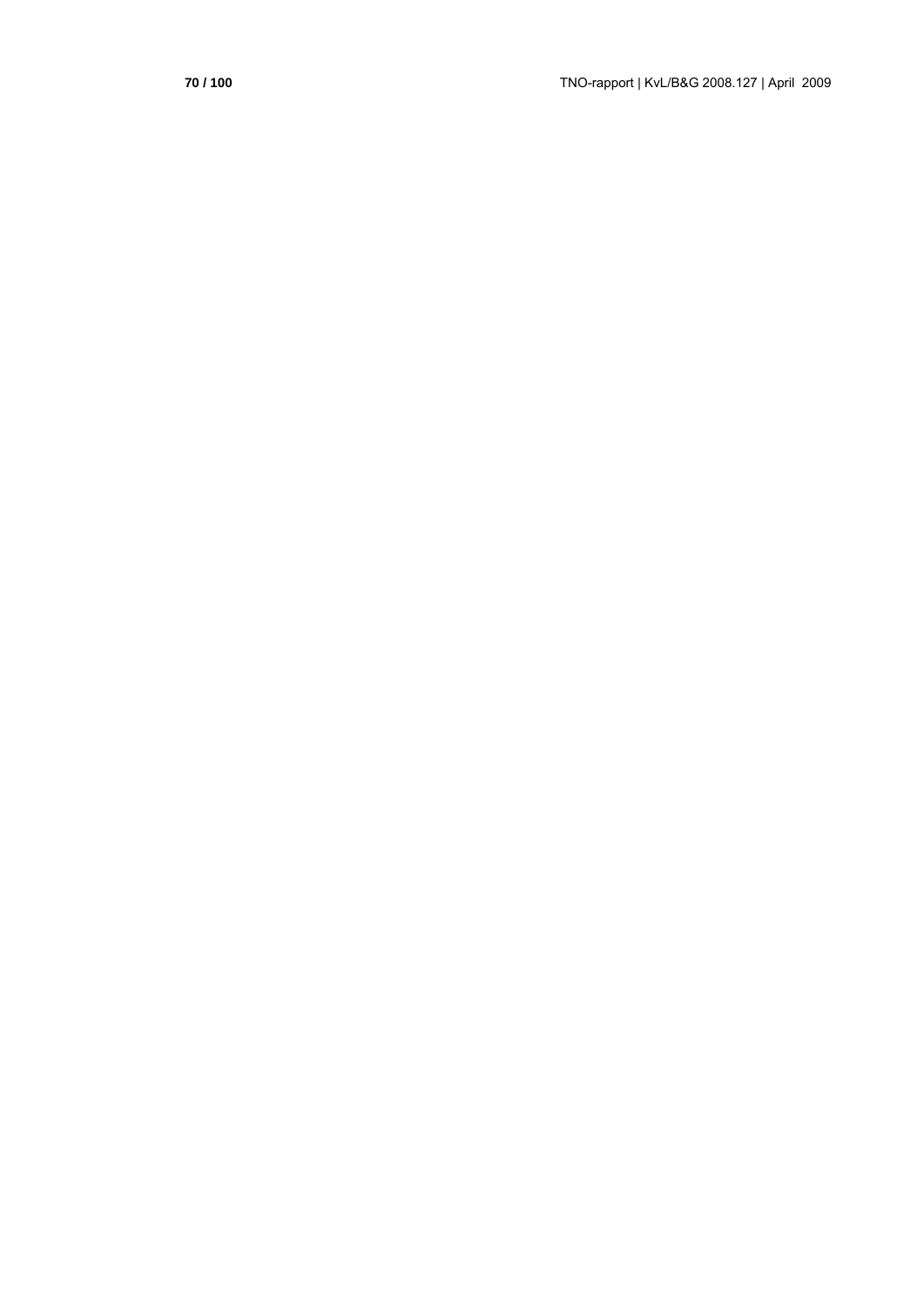# 7 Patiëntprofielen

# **7.1 Inleiding**

Het doel van dit hoofdstuk is om een typering te geven van patiënten oftewel patiëntprofielen op basis waarvan het mogelijk is om patiënten te adviseren om gebruik te maken van een geschikt beweegstimuleringsprogramma's.

Belangrijke uitgangspunten hierbij zijn dat er naar gestreefd wordt om de patiënt zelf verantwoordelijkheid te geven. Daarnaast moet de patiënt gebruik kunnen maken van voorziening in de zorg wanneer dit noodzakelijk en effectief is. Indien mogelijk zal de patiënt doorstromen naar het reguliere sport en beweegaanbod buiten de zorg en/of naar het zelfstandig sporten en bewegen (zonder medische of paramedische begeleiding). Door weinig zorg te bieden aan diegene die het niet nodig hebben, is het mogelijk om relatief veel zorg/aandacht te geven aan degene die het wel nodig hebben.

## *7.1.1 Beschikbare methodieken voor het indelen van patiëntcategorieën*

Momenteel zijn er reeds methodieken beschikbaar om patiënten voor de deelname aan (inspanningstesten) en georganiseerde beweeg(stiumulerings)programma's in categorieën in te delen. De reeds beschikbare methodieken worden in het voorliggende rapport als basis gebruikt om tot een advies te komen voor het opstellen van patiëntprofielen.

De "American College of Sports Medicine" (ACSM) hanteert de onderstaande richtlijn voor het testen en trainen van mensen die mogelijk onder de risico groepen vallen (ACSM, 2000).

De ACSM richtlijn luidt:

"De mate waarin medisch onderzoek noodzakelijk is voor deelname aan inspanningstesten en trainingen is afhankelijk van het risico. Hierbij wordt de kanttekening gemaakt dat door de aard van het atherosclerotisch proces het onmogelijk is om de risico's volledig uit te sluiten.

Medische toestemming en follow-up, inclusief maximaal testen, zijn essentiële screeningscomponenten bij fysieke trainingen voor:

- -ouderen (mannen ≥ 45 jaar, vrouwen ≥ 55)
- -mensen met een verhoogd risico op cardiovasculaire incidenten , dwz mensen met ≥ 2 of risicofactoren voor hart/vaatziekten of ≥ 1 hoofdtekenen van voor hart/vaatziekten (zie tabel 7.1)
- -mensen die bekend zijn met coronaire hartaandoeningen, longaandoeningen en mensen met metabole aandoeningen.

Dit geldt met name voor die mensen die deelnemen aan belastingen met een intensiteit boven  $60\%$  VO<sub>2</sub>max

Tabel 7.1 Hoofdtekenen voor hart- en vaatziekten (ACSM, 2000)

| Pijn op de borst of andere pijnen die veroorzaakt kunnen worden door ischaemie |
|--------------------------------------------------------------------------------|
| kortademigheid in rust of bij matige inspanning                                |
| duizeligheid of flauwvallen                                                    |
| enkel oedeem                                                                   |
| orthopneu of nachtelijke kortademigheid                                        |
| hartkloppingen of tachicardie                                                  |
| claudiacatio intermittens                                                      |
| hartruis                                                                       |
| abnormale moeheid of kortademigheid bij normale activiteiten                   |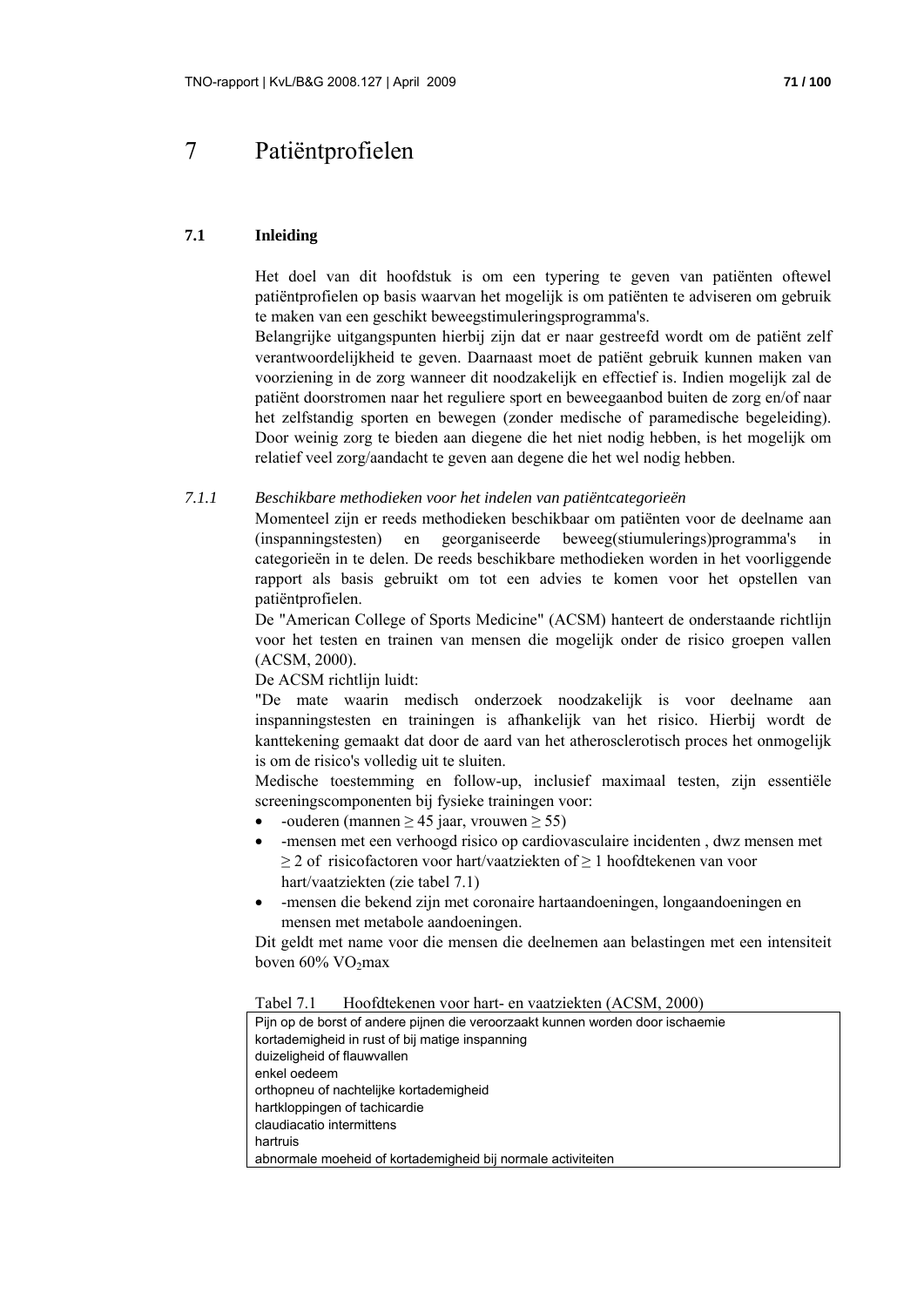Screening voorafgaand aan fysieke training en testen heeft als doelen:

- om personen te identificeren met contra-indicaties voor deelname aan training;
- om personen te identificeren met een verhoogd risico voor aandoeningen vanwege leeftijd, symptomen en/of risicofactoren die een medisch onderzoek en een inspanningstest moeten ondergaan voordat zij gaan deelnemen aan een trainingsprogramma;
- om personen te identificeren met aandoeningen waarvoor zij aan een trainingsprogramma onder medische begeleiding moeten deelnemen;
- om personen te identificeren met overige bijzondere behoeften.

De ACSM stelt als eisen aan gezondheidsscreeningsprocedures dat deze valide, kosteneffectief en efficiënt moeten zijn (ACSM, 2000).

Voor de screening voorafgaand aan preventieve en revalidatie trainingsprogramma's adviseert de ACSM de volgende procedure (ACSM, 2000):

De afname van een Physical Activity Readiness Questionaire (PAR-Q) is de minimale standaard voor instroom bij matig intensieve programma's. Voor deelname aan georganiseerde trainingsprogramma's wordt echter aanbevolen om (ACSM, 2000):

1. risicofactoren voor hart/vaatziekten vast te stellen (tabel 7.2)

2. hoofdtekenen van voor hart/vaatziekten vast te stellen (zie boven)

| Risicofactor:                         | Criteria:                                        |
|---------------------------------------|--------------------------------------------------|
| Erfelijke aanleg                      | Hart/vaatziekten bij vader, broer of zoon < 55   |
|                                       | jaar                                             |
| Roken                                 | lemand die momenteel rookt of in de              |
|                                       | afgelopen 6 maanden gerookt heeft                |
| Hypertensie                           | Systolische bloeddruk $\geq 140$ of              |
|                                       | Diastolische bloeddruk $\geq 90$ (meerdere malen |
|                                       | gemeten of na inname anti-hypertensiva           |
| Hypercholesterolaemie                 | $> 5.2$ mmol/l, HDL-chol $< 0.9$ mmol/l          |
| Verhoogde nuchtere bloedglucosewaarde | Nuchter bloedglucose $> 6.1$ mmol/l              |
| Obesitas                              | BMI $\geq$ 30 of buikomvang $>$ 100 cm           |
| Sedentaire leefstijl                  | Personen die deelnemen aan regelmatige           |
|                                       | trainingen of niet aan de NNGB voldoen           |

Tabel 7.2 Risicofactoren voor hart/vaatziekten (ACSM, 2000)

Nadat symptomen en risicofactoren zijn vastgesteld, wordt aanbevolen om bij mogelijke deelnemers aan een inspanningstest of een trainingsprogramma een risicoinschatting te maken op (cardiale) incidenten. Dit gebeurt op basis van (ACSM, 2000):

- leeftijd
- gezondheidsstatus
- symptomen
- risicofactoren

Mensen worden ingedeeld in 3 risicoklassen zie tabel 7.3 (ACSM, 2000).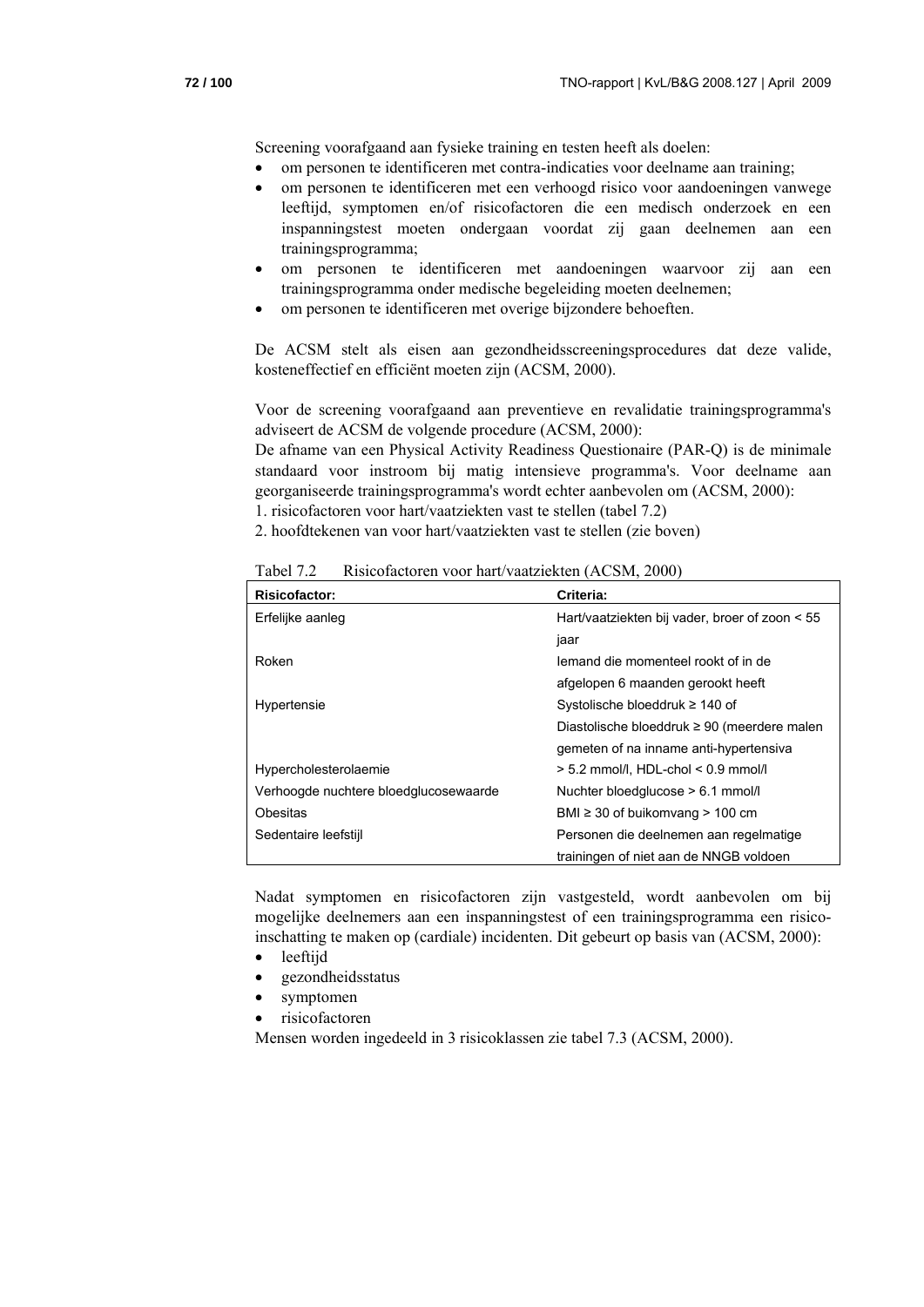| Risicoklasse: | Omschrijving:                                                                          |
|---------------|----------------------------------------------------------------------------------------|
| Laag risico   | mannen ≤45 jaar, vrouwen ≤ 55, zonder klachten en ≤ 1 risicofactor voor                |
|               | hart/vaatziekten (zie tabel 8-1)                                                       |
| Matig risico  | mannen $\geq$ 45 jaar, vrouwen $\geq$ 55 of mensen met $\geq$ 2 of risicofactoren voor |
|               | hart/vaatziekten                                                                       |
| Hoog risico   | mensen met ≥ 1 hoofdtekenen van voor hart/vaatziekten (zie boven) of                   |
|               | mensen die bekend zijn met coronaire hartaandoeningen, longaandoeningen                |
|               | (o.a. COPD) en mensen met metabole aandoeningen (o.a. diabetes                         |
|               | mellitus).                                                                             |

Tabel 7.3 Indeling in risicoklasse voor (cardiale) incidenten (ACSM, 2000)

ACSM geeft aan dat geen enkele richtlijn voor testen en trainen alle situaties kan afdekken. Locale omstandigheden en beleid kunnen afwijken en specifieke programma procedures kunnen afwijken. Om enige algemene richtlijnen te geven voor een medische screening en inspanningstest voor deelname aan een (matig intensief tot intensief) trainingsprogramma stelt de ACSM de aanbevelingen uit tabel 8.3 en 8.4 voor.

Tabel 7.4 ACSM aanbeveling voor medische screening en inspanningstest voorafgaand aan deelname aan een matig tot intensief trainingsprogramma (risicogroepen verwijzen naar tabel 8.2. NB Niet noodzakelijk is niet het zelfde als misplaatst (ACSM, 2000).

| Trainingsintensiteit:                   | Laag risico:      | <b>Matig risico:</b> | Hoog risico: |
|-----------------------------------------|-------------------|----------------------|--------------|
| Matig intensief                         | Niet noodzakelijk | Niet noodzakelijk    | Aanbevolen   |
| trainingsprogramma                      |                   |                      |              |
| $(40-60\% \text{ VO}_{2} \text{max})$   |                   |                      |              |
| Hoog intensief                          | Niet noodzakelijk | aanbevolen           | aanbevolen   |
| trainingsprogramma                      |                   |                      |              |
| $(6 \text{ MET's}, \text{ of } > 60\%)$ |                   |                      |              |
| VO <sub>2</sub> max)                    |                   |                      |              |

Bij het formuleren van de richtlijnen voor het afnemen van inspanningstesten is er rekening mee gehouden dat het risico op incidenten toeneemt met de intensiteit van de belasting (van matig tot intensief). De mate van medisch toezicht kan van situatie tot situatie verschillen afhankelijk van beleid, omstandigheden, de gezondheidstoestand van de patiënt, het niveau van lichamelijke activiteit van de persoon en de ervaring van het personeel.

In situaties waarin inspanningstesten worden afgenomen moet het personeel een reanimatie cursus hebben gevolgd (ACSM, 2000)".

Tabel 7.5 ACSM aanbeveling voor supervisie van de inspanningstest door een arts (of de aanwezigheid van een arts in de directe omgeving en direct beschikbaar bij calamiteiten) (ACSM, 2000)

| Inspanningstest: | Laag risico:      | <b>Matig risico:</b> | Hoog risico: |
|------------------|-------------------|----------------------|--------------|
| Submaximaal test | Niet noodzakelijk | Niet noodzakelijk    | Aanbevolen   |
| Maximaal test    | Niet noodzakelijk | aanbevolen           | aanbevolen   |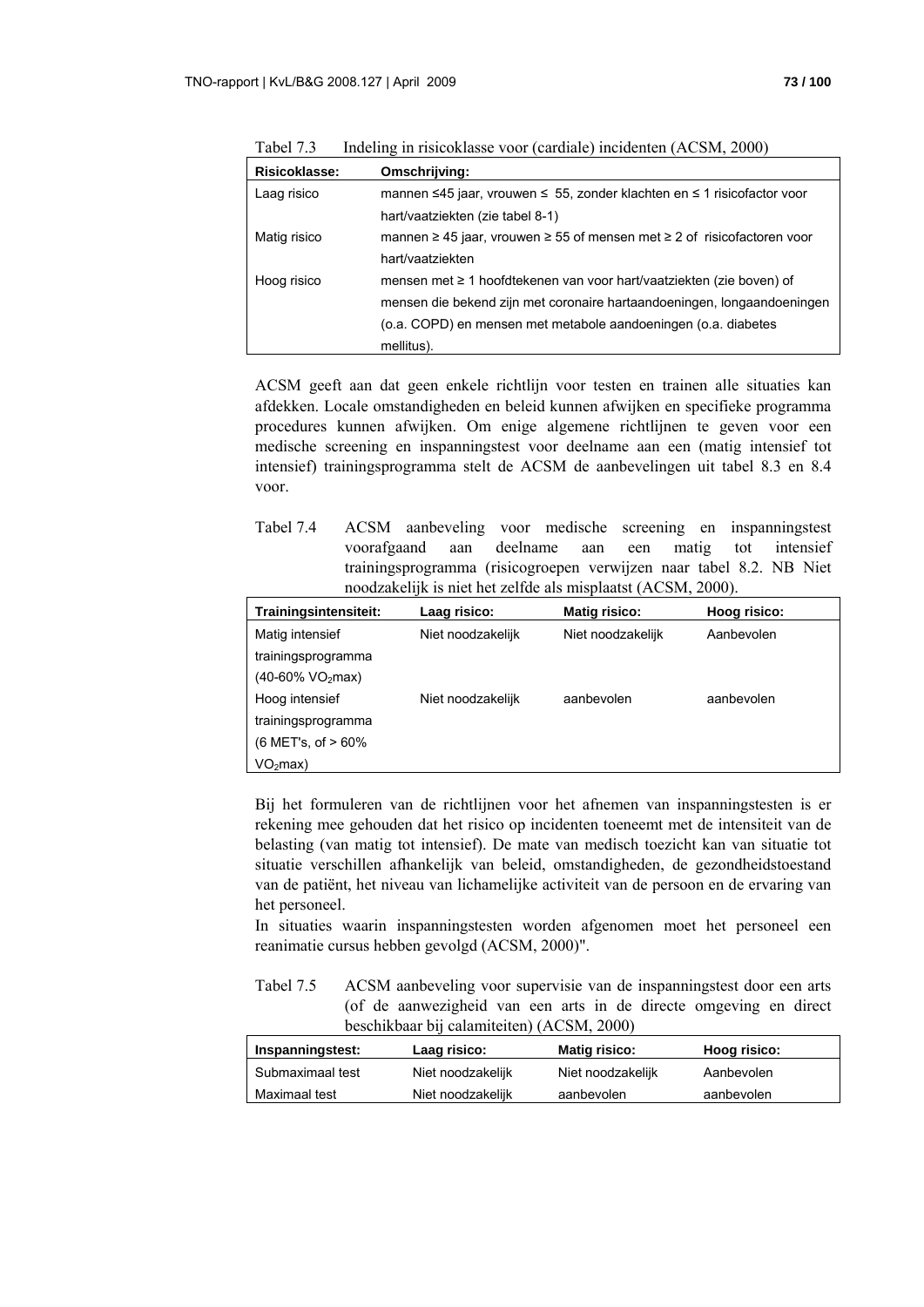

De bovenstaande ACSM procedure kan vereenvoudigd en schematisch als volgt worden weergegeven:

Naast de beschreven indeling voor risicogroepen kunnen hartpatiënten verder onderverdeeld worden met betrekking tot veiligheid tijdens inspanning. Hierbij adviseert de ACSM (2000) de richtlijnen van de American Association of Cardiovascular and Pulmonary Rehabilitation (AACVPR, 1999). Deze indeling is opgenomen in tabel 7.6.

Tabel 7.6 Richtlijnen voor de indeling van risicogroepen voor hartpatiënten (AACVPR, in ACSM, 2000 en in de KNGF richtlijn hartrevalidatie , Vogels et al, 2001)

| Risiconiveau hartpatiënten: | Kenmerken:                                                       |
|-----------------------------|------------------------------------------------------------------|
| Laag risico                 | -normale linker ventrikelfunctie (ejectiefractie $\geq 50\%$ )   |
|                             | -afwezigheid van complexe aritmiën in rust en tijdens inspanning |
|                             | -geen complicaties tijdens de (poli) klinische fase, dwz         |
|                             | afwezigheid van hartfalen of tekenen van ischaemie tijdens of    |
|                             | na inspanning                                                    |
|                             | -hemodynamisch stabiel bij inspanning of herstel                 |
|                             | -geen klachten, inclusief angina pectoris, tijdens of na         |
|                             | inspanning                                                       |
|                             | -functionele capaciteit $\geq 7$ MET's                           |
|                             | -afwezigheid van klinische depressie                             |
|                             |                                                                  |
|                             | Classificatie laag risico veronderstelt dat alle                 |
|                             | beschrijvingen in de categorie aanwezig zijn                     |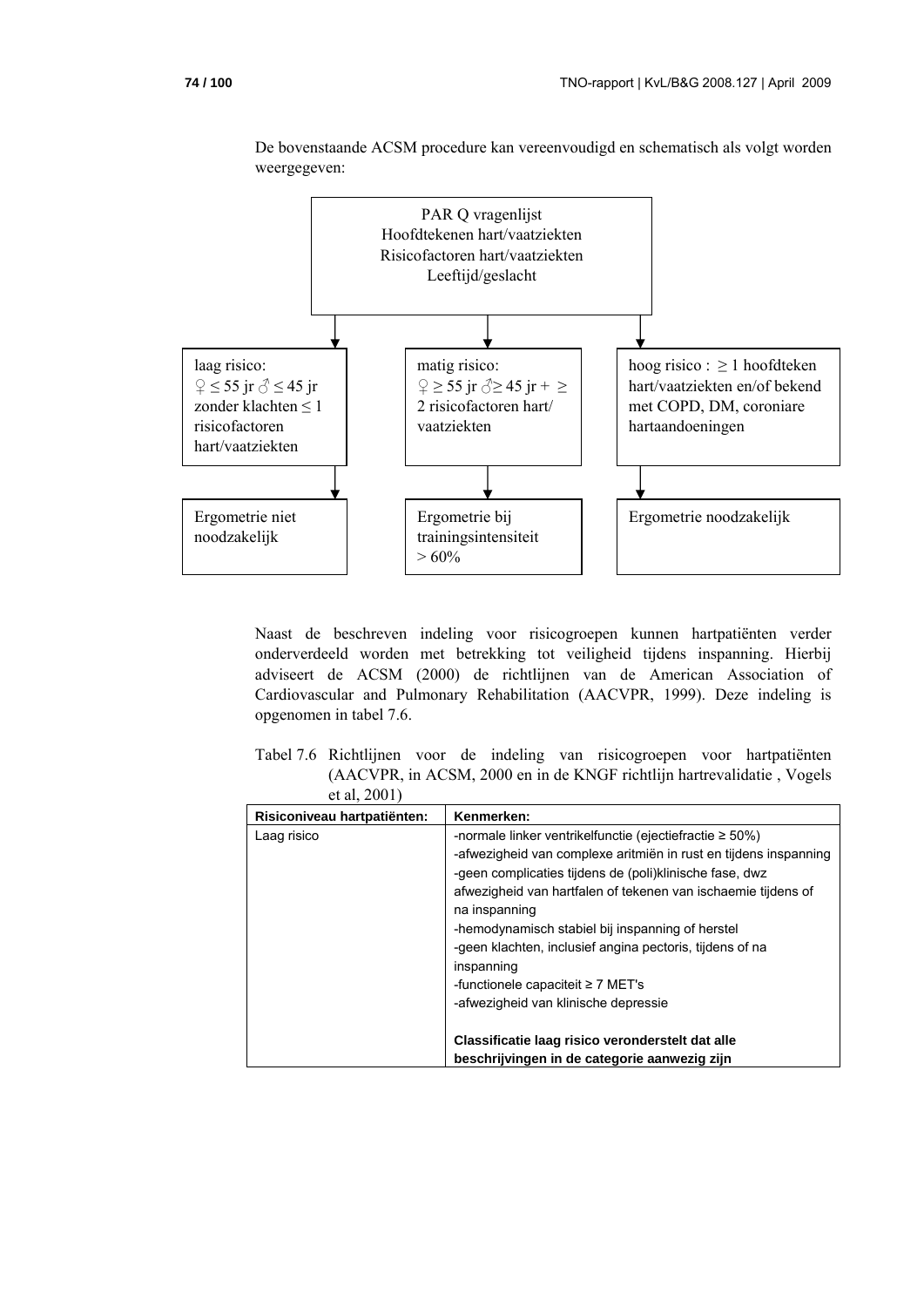| Risiconiveau hartpatiënten: | Kenmerken:                                                        |
|-----------------------------|-------------------------------------------------------------------|
| Matig risico                | -matig beperkte linker ventrikelfunctie (ejectiefractie = 35 49%) |
|                             | -tekenen/symptomen inclusief angina pectoris, tijdens of na       |
|                             | matige inspanning (5-6.9 MET's)                                   |
|                             |                                                                   |
|                             | Classificatie matig risico is voor die patiënten die niet         |
|                             | passen in de classificatie hoog of laag                           |
| Hoog risico                 | -linker ventrikelfunctie (ejectiefractie < 35%)                   |
|                             | -status na geslaagde reanimatie                                   |
|                             | -complexe aritmieën in rust of tijdens inspanning                 |
|                             | -myocardinfarct of hartoperatie met complicaties (cardiogene      |
|                             | shock, congestief hartfalen, en/of tekenen/symptomen van          |
|                             | terugkerende of aanhoudende ischaemie                             |
|                             | -hemodynamische instabiliteit bij inspanning (in het bijzonder    |
|                             | gelijke of dalende systolische bloeddruk of chonotropische        |
|                             | incompetentie bij toenemende inspanning)                          |
|                             | -tekenen/symptomen, inclusief angina pectoris, tijdens of na      |
|                             | lichte inspanning $(< 5$ MET's)                                   |
|                             | -functionele capaciteit < 5 MET's                                 |
|                             | Klinisch significante depressie                                   |
|                             |                                                                   |
|                             | Classificatie hoog risico veronderstelt de aanwezigheid van       |
|                             | een van de beschrijvingen uit deze categorie                      |

Naast de indeling die door de ACSM en de AACPR wordt geadviseerd voor de classificatie van hartpatiënten is er ook door de American Heart Association een risico indeling opgesteld (ACSM, 2000). Deze risico indeling (zie tabel 7.7) bevat aanbevelingen voor het monitoren en begeleiden van deelnemers en voor beperkingen ten aanzien van trainingsactiviteiten.

|  |                                          |  | Tabel 7.7 American Heart Association criteria voor risico-indeling hartpatiënten |  |
|--|------------------------------------------|--|----------------------------------------------------------------------------------|--|
|  | (ACSM, 2000) en activiteiten richtlijnen |  |                                                                                  |  |

| Klasse: | Eigenschappen:                                   | Richtlijnen tav activiteiten en<br>monitoring: |
|---------|--------------------------------------------------|------------------------------------------------|
| A       | Schijnbaar gezond                                | Er gelden geen activiteiten                    |
|         | < 40 jaar, zonder symptomen van                  | restricties, anders dan de                     |
|         | hartaandoeningen of belangrijke risicofactoren   | normale richtlijnen.                           |
|         | voor hart/vaatziekten en individuen (ongeacht de | ECG monitoring en                              |
|         | leeftijd) die niet bekend zijn met               | bloeddrukmeting tijdens inspan-                |
|         | hartaandoeningen of met belangrijke risico-      | ning zijn niet vereist                         |
|         | factoren voor hart/vaatziekten die een 'normale' | (Medisch) toezicht is niet                     |
|         | inspanningstest hebben.                          | vereist.                                       |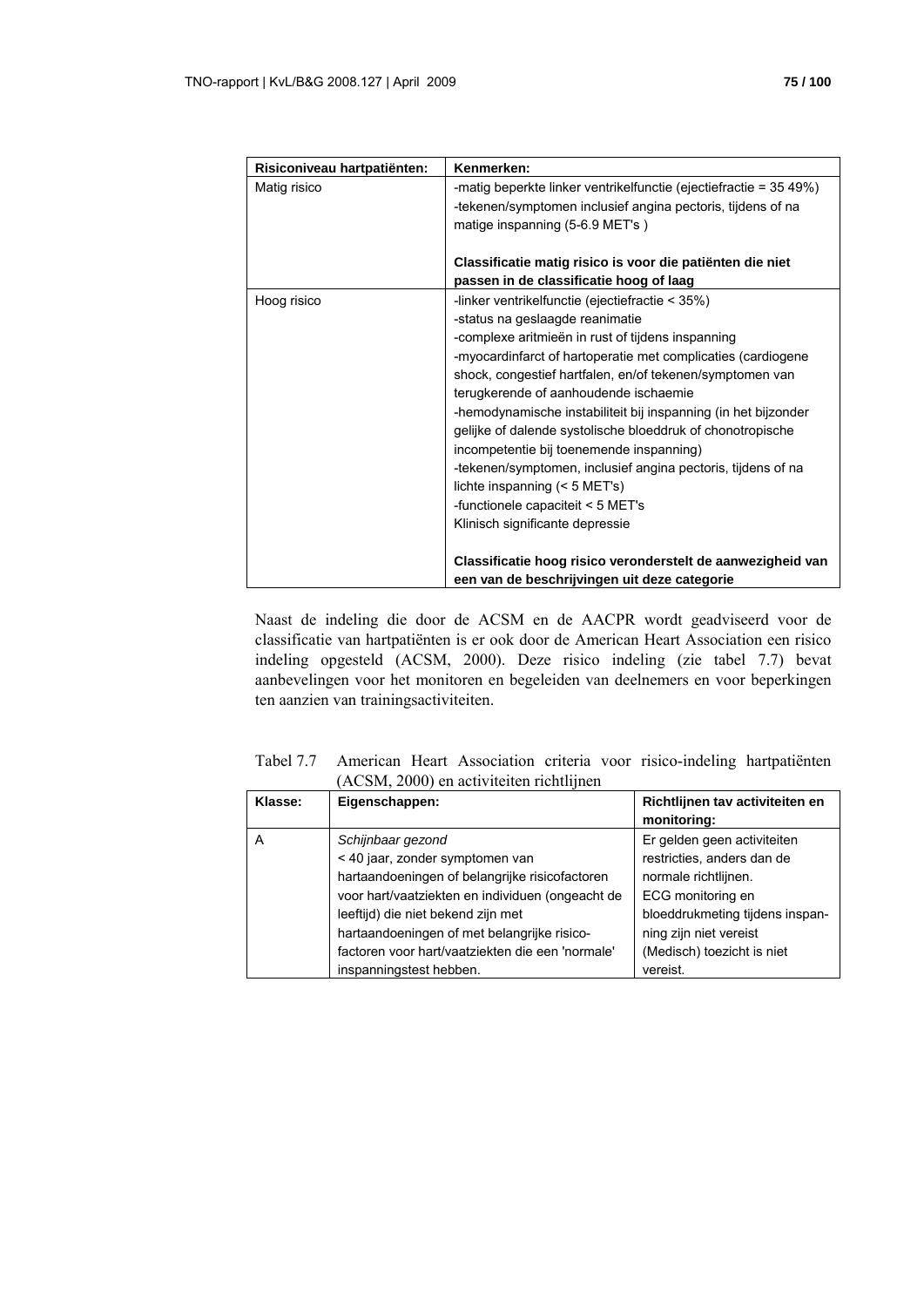|  |  | г<br>ı |
|--|--|--------|
|--|--|--------|

| Klasse: | Eigenschappen:                                                                                                                                                                                                                                                                                                                                                                                                                                                                                                                                                                                                                                                                                                                                                                                                                                                                                                                                                                                                             | Richtlijnen tav activiteiten en<br>monitoring:                                                                                                                                                                                                                                                                                                                                                                                                                                                                                                                                                   |
|---------|----------------------------------------------------------------------------------------------------------------------------------------------------------------------------------------------------------------------------------------------------------------------------------------------------------------------------------------------------------------------------------------------------------------------------------------------------------------------------------------------------------------------------------------------------------------------------------------------------------------------------------------------------------------------------------------------------------------------------------------------------------------------------------------------------------------------------------------------------------------------------------------------------------------------------------------------------------------------------------------------------------------------------|--------------------------------------------------------------------------------------------------------------------------------------------------------------------------------------------------------------------------------------------------------------------------------------------------------------------------------------------------------------------------------------------------------------------------------------------------------------------------------------------------------------------------------------------------------------------------------------------------|
| B       | Gedocumenteerd stabiele cardiovasculaire aan-<br>doening met laag risico bij intensieve inspanning,<br>maar licht verhoogd tov gezond personen.<br>Matig intensieve belasting wordt veronderstelt<br>niet tot een verhoogd risico te leiden bij deze<br>groep mensen.<br>Personen met coronaire hartaandoeningen,<br>afwijkende inspanningstest, cardiaal stabiel (zie<br>klinische karakteristieken).<br>Personen met klepaandoeningen, congenitale<br>hartafwijkingen, cardiomyopathie.<br>Klinische karakteristieken: NYHA klasse 1 of 2,<br>Inspanningsvermogen > 6 MET's, geen tekenen<br>van hartfalen, geen ischaemie in rust of tijdens<br>de inspanningstest onder 6 MET's, normale<br>stijging van de systolische bloeddruk tijdens<br>inspanning, geen opeenvolgende ectopische<br>ventriculaire contracties en in staat zijn om<br>intensiteit van de lichamelijke inspanning zelf                                                                                                                             | Richtlijnen over lichamelijke<br>activiteiten moeten op maat<br>voorgeschreven worden door<br>deskundig personeel die<br>getraind zijn in reanimatie of<br>met monitoring in de thuis<br>situatie.<br>Tijdens de eerste periode moet<br>ECG monitoring worden<br>uitgevoerd tijdens de trainingen<br>(meestal 6-12 sessies).<br>Medfisch toezicht is vereist<br>tijdens de eerste sessies,<br>waarin de belastingsintensiteit<br>wordt bepaald. Niet medische<br>deskundige begeleiding tijdens<br>de andere trainingssessies<br>totdat de patiënt zelfstandig de<br>activiteiten kan monitoren. |
| C       | inde gaten te houden (eigen grenzen herkennen)<br>Middelmatig to hoog risico op cardiale<br>complicaties tijdens inspanning en/of niet in staat<br>om zelfstandig de activiteiten te reguleren of het<br>aanbevolen inspanningsniveau te begrijpen.<br>Personen met coronaire hartaandoeningen met<br>klinische karakteristieken zoals onder<br>beschreven, cardiomyopathie, hartklep-<br>aandoeningen, afwijkingen in het<br>inspanningsECG die niet direct aan ischaemie<br>gerelateerd zijn. Eerder periodes van<br>vetrikelfibrilleren of hartstilstand die niet optrad<br>door aanwezigheid van ischaemie, complexe<br>ventriculaire aritmieën bij lichte tot matige<br>inspanning, 3 vats-lijden an lage ejectiefractie (<<br>30%)<br>Klinische karakteristieken: ≥ 2 Myocard-infarcten,<br>NYHA klasse 3 of 4, inspannings-vermogen < 6<br>MET's, ST depressies van ≥ 4 mmof angina<br>pectoris tijdens inspanning, daling van de<br>systolische bloeddruk tijdens inspanning,<br>ventriculaire tachicardie bij een | Activiteiten moeten individueel<br>gedoseerd worden door<br>deskundig personeel.<br>ECG en bloeddruk moeten<br>continuea gemonitored worden<br>totdat veiligheid is vastgesteld,<br>meestal in 6-12 sessies<br>Medische supervisie is vereist<br>tijdens alle sessies totdat is<br>aangetoond dat het veilig is.                                                                                                                                                                                                                                                                                 |
| D       | belastingsintensiteit van < 6 MET's<br>Onstabiele aandoening met activiteiten restrictie<br>ledereen met onstabiele ischaemie,<br>gedecompenseerd hartfalen, ongecontroleerde<br>aritmiën, ernstige en symptomatische aorta<br>stenose, andere toestanden die verergerd<br>kunnen worden door inspanning.                                                                                                                                                                                                                                                                                                                                                                                                                                                                                                                                                                                                                                                                                                                  | Geen activiteit voor verbetering<br>van het fysieke<br>prestatievermogen is<br>aanbevolen. De aandacht moet<br>zich richten op de behandeling<br>van de persoon om deze in<br>klasse C en hoger te krijgen.<br>Dagelijkse activiteiten moeten<br>door een arts individueel<br>worden voorgeschreven.                                                                                                                                                                                                                                                                                             |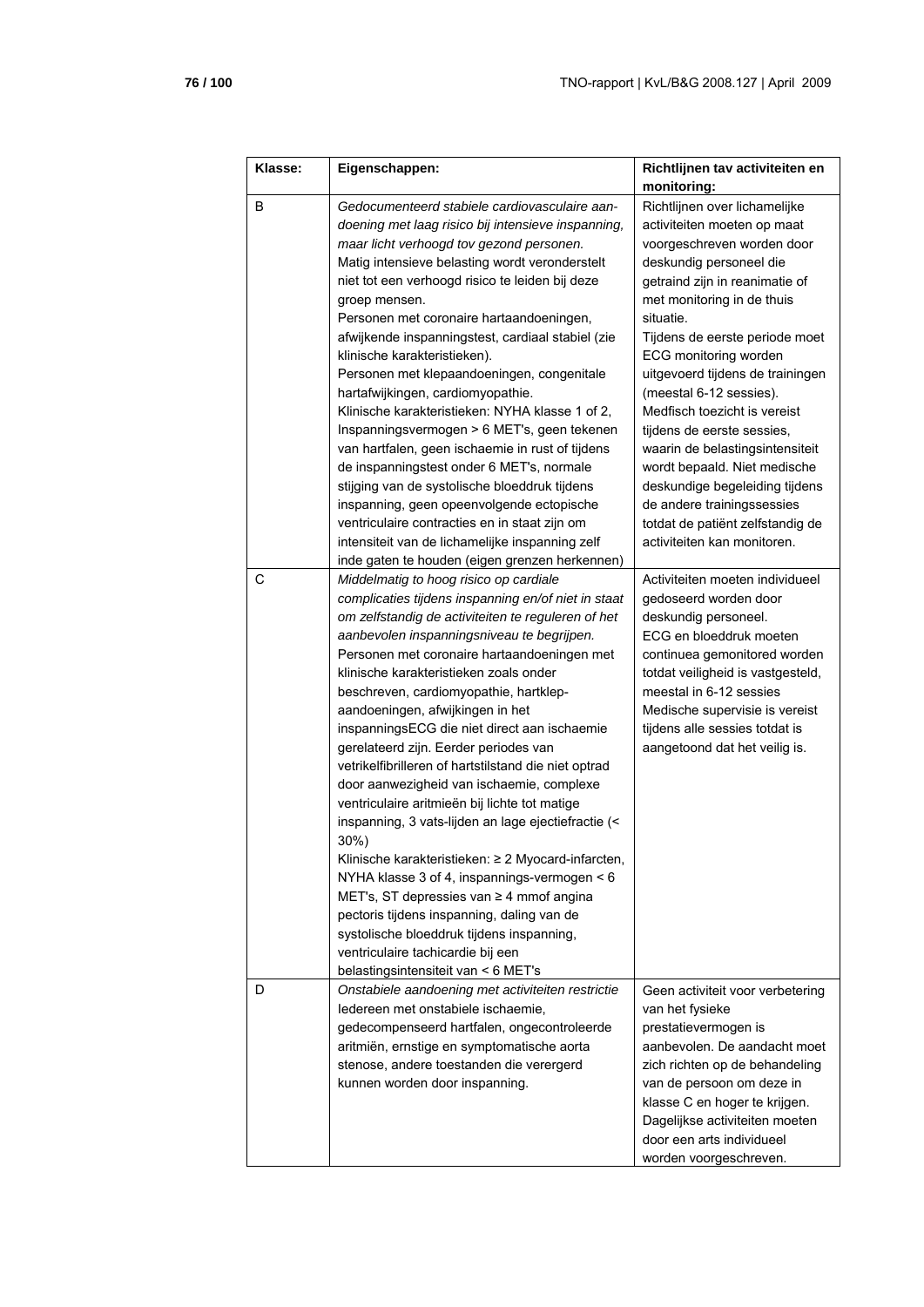### **7.2 Methoden om patiënten in te delen om patiëntprofielen te maken**

De tot nu toe beschreven criteria om patiënten in (risico)groepen in te delen zijn met name gebaseerd op de risico's op (cardiale) incidenten tijdens lichamelijke inspanning. Hierdoor wordt vrijwel uitsluitend gefocust op veiligheidsissues. Uiteraard is dat erg belangrijk.

Naast de risico's kan men ook andere criteria hanteren. Denk hierbij aan

- 1. fysieke (functionele) belastbaarheid
- 2. ernst van de aandoening

Ad 1. De fysieke (functionele) belastbaarheid is al meegenomen in de, hiervoor beschreven, richtlijnen van de AACVPR (in ACSM, 2000) en die van de American Heart Association (in ACSM, 2000). Zij classificeren mensen met een fysieke belastbaarheid van respectievelijk < 5 en 6 MET's als hoog risico patiënten.

Functionele belastbaarheid wordt vaak uitgedrukt in Metabole Equivalenten (MET's). Met's zijn een maat voor de intensiteit van de belasting; het energieverbruik bij inspanning gerelateerd aan het rustmetabolisme. ! MET is het niveau het rustmetabolisme (overeenkomend met een zuurstofopname van 3.5 ml O<sub>2</sub>opname per kg lichaamsgewicht per minuut).

Ad 2. ernst van de aandoening, deze wordt in 7.3 nader beschreven voor COPD, coronaire hartaandoeningen en voor diabetes mellitus type 2.

Bij verschillende van de gehanteerde classificatiemethoden is reeds getracht om de ernst van de aandoening te relateren aan de ernst van de aandoening. Dit is gebeurd omdat de ernst van de aandoening en de klachten/symptomen van mensen met coronaire hartaandoeningen, diabetes en COPD een sterke invloed hebben op de (functionele) belastbaarheid. ook geeft een dergelijke koppeling aan behandelaars inzicht in de functionele belastbaarheid van patiënten als de ernst van de aandoening eenmaal is vastgesteld.

De NYHA koppelt de functionele belastbaarheid tevens aan de NYHA klasse voor de ernst van de aandoening aan functionele belastbaarheid in MET's. NYHA klasse (2), 3 en 4 (zie 7.3) worden als symptomatisch beschreven. Zij ondervinden (ernstige) problemen bij het uitvoeren van functionele activiteiten in het dagelijks leven. Als illustratie trap oplopen komt overeen met 6 MET's (Ainsworth et al., 2001)

Bij de KNGF beweegprogramma's voor COPD-patiënten (Troosters et al, 2008) en in de herziene behandelrichtlijn COPD (Gosselink et al, 2008) worden ook zowel de ernst van de aandoening (gebaseerd op GOLD-classificatie, MRC schaal) als de fysieke belastbaarheid meegenomen om vast te stellen welke patiënten in aanmerking komen voor deelname aan het beweegprogramma (of voor de longrevalidatie).

Bij de beweegprogramma's voor diabetes patiënten en bij het concept van de beweegkuur worden verschillende profielen gemaakt op basis van de aanwezigheid (en ernst) van complicaties (retinopathie, nefropathie, neuropathie) en cardiale risicofactoren. De fysieke belastbaarheid wordt hierin nog niet (gecombineerd) meegenomen.

Op basis van de bovenstaande informatie kan geconcludeerd worden dat er verschillende systemen in gebruik zijn om patiëntprofielen en risicogroepen te onderscheiden.

Er is momenteel nog geen eensluidende systematiek. Zowel tussen als binnen patiëntgroepen worden verschillende methoden gebruikt.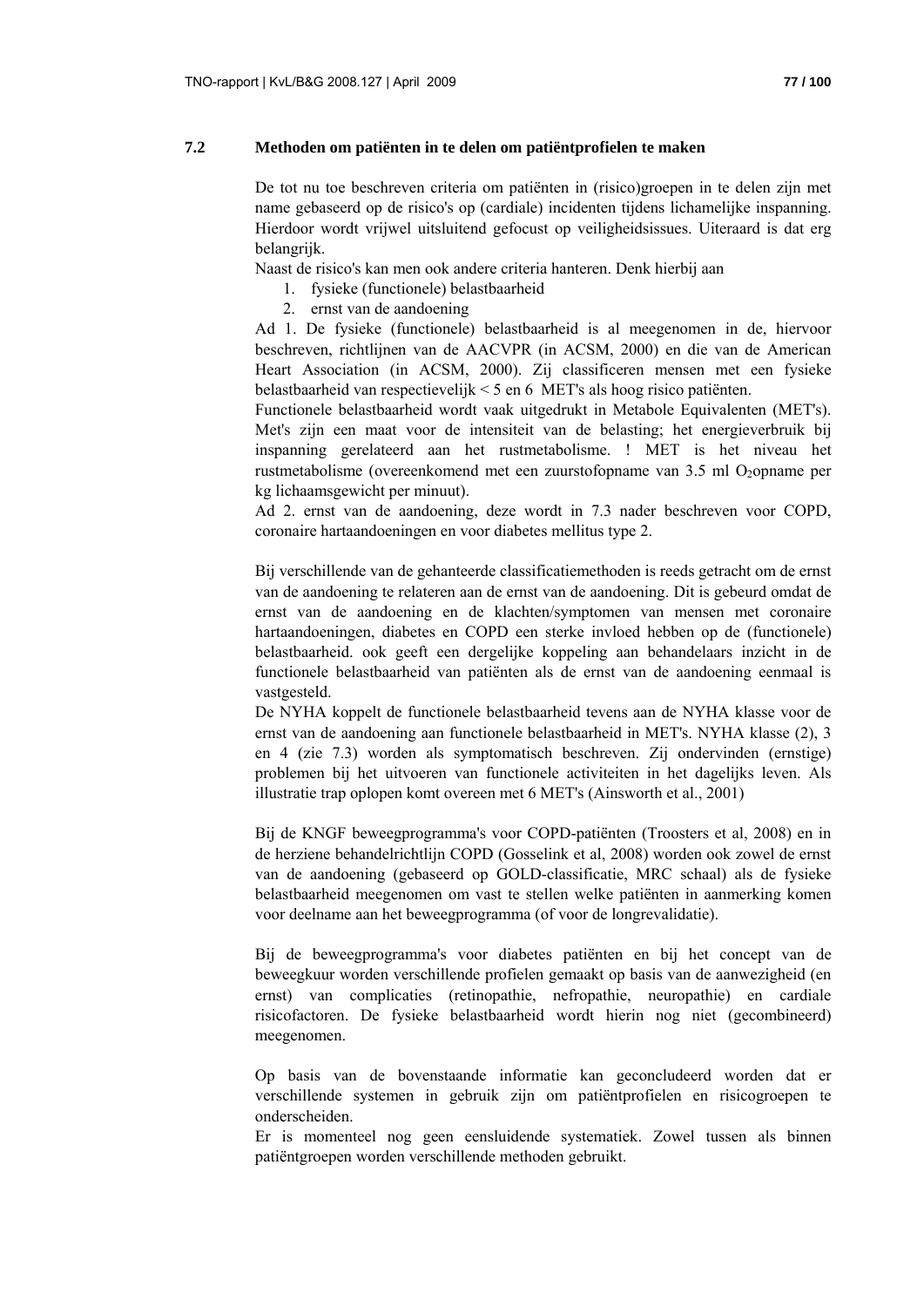#### **7.3 Ernst van de aandoening**

Vanwege de invloed van de ernst van de aandoening op de functionele belastbaarheid van patiënten met chronische aandoeningen wordt hier apart bij stil gestaan. Achtereenvolgens wordt stilgestaan bij COPD, coronaire hartaandoeningen en diabetes mellitus type 2.

#### *7.3.1 Ernst van de aandoening bij COPD*

COPD kent een groot scala in de ernst van de aandoening. In deze paragraaf zal nader ingegaan worden op de manier waarop de ernst van de aandoening geclassificeerd kan worden en welke factoren de ernst bepalen.

Bij het indelen van de ernst van de aandoening bij mensen met COPD wordt vaak gebruik gemaakt van de GOLD stadia. Deze is gebaseerd op spirometrie (na bongodilatatie) en luidt als volgt:

Tabel 7.8 Indeling van de ernst van de COPD volgens de GOLD-criteria (GOLD, 2007, CBO, 2005). FEV<sub>1</sub>: Forced Expiratory Volume in 1 second, FVC: Forced Vital Capacity

| Ernst van de COPD/GOLD stadium: | Spirometrie-waarden:                                                         |
|---------------------------------|------------------------------------------------------------------------------|
| Stadium 1: licht                | FEV <sub>1</sub> /FVC < 0.70                                                 |
|                                 | $FEV_1 \geq 80\%$ voorspelde waarde                                          |
| Stadium 2: matig                | FEV <sub>1</sub> /FVC < 0.70                                                 |
|                                 | $50\% \leq FEV_1 \geq 80\%$ voorspelde waarde                                |
| Stadium 3: ernstig              | FEV <sub>1</sub> /FVC < 0.70                                                 |
|                                 | $30\% \leq FEV_1 \geq 50\%$ voorspelde waarde                                |
| Stadium 4: zeer ernstig         | FEV <sub>1</sub> /FVC < 0.70                                                 |
|                                 | FEV <sub>1</sub> $\leq$ 30% voorspelde waarde of FEV <sub>1</sub> $\leq$ 50% |
|                                 | + respiratoire insufficientie (zie beneden)                                  |

Op basis van de spirometrie wordt de diagnose wordt de diagnose bevestigd en de ernst van de aandoening bepaald.

Daarnaast kunnen de volgende zaken worden gebruikt om de ernst van de aandoening te beschrijven:

• dyspneu bij inspanning aan de hand van de gemodificeerde MRC 5 puntschaal (Gosselink et al., 2008)

Tabel 7.9 Gemodificeerde MRC-schaal voor dyspneu bij inspanning (Gosselink et al., 2008)

| <b>MRC Score:</b> | <b>Beschrijving:</b>                                    |
|-------------------|---------------------------------------------------------|
|                   | Ik ben nooit kortademig, tenzij bij extreme inspanning. |
| 2                 | Ik ben kortademig als ik bergop moet lopen.             |
| 3                 | Ik kan leeftijdsgenoten op vlak terrein niet volgen.    |
| 4                 | Ik wordt kortademig van 100 meter wandelen              |
| 5                 | Ik ben te kortademig om het huis te verlaten.           |

- desaturatie, < 90% gemeten met pulsoximetrie, en eventueel toegediende zuurstoftherapie
- respiratoire insufficiëntie: arteriële O<sub>2</sub> druk (PaO2), 8.0 kPa (60 mm HG) met of zonder arteriële CO<sub>2</sub> druk . 6.7 kPa (50 mmHG).
- exacerbaties/infecties van de lagere luchtwegen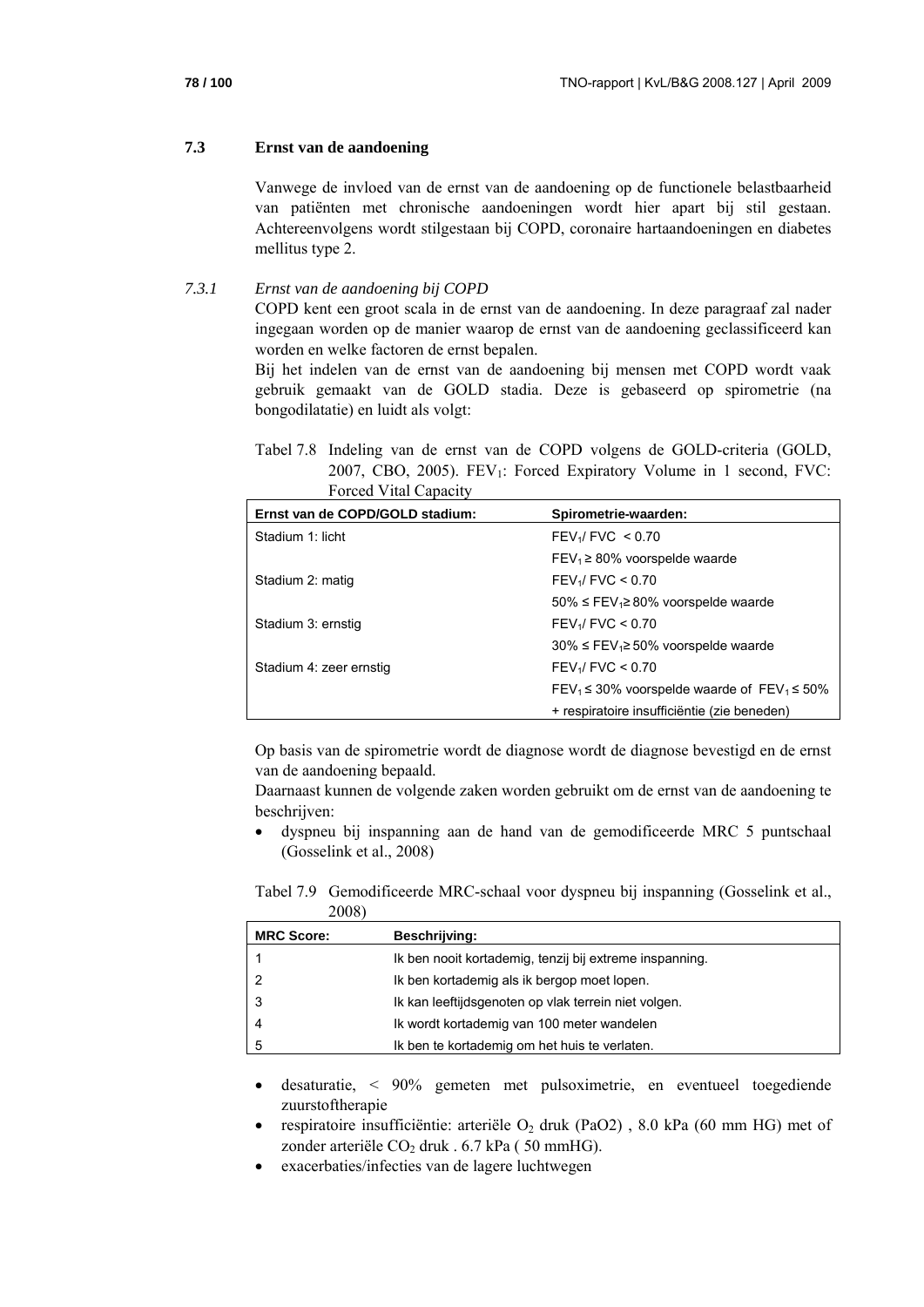• cachexie, klinische depletie

Naast de aandoeningspecifieke classificatie van de ernst zullen hierbij uiteraard eventuele de comorbiditeit en de fysieke belastbaarheid van invloed zijn. Veel voorkomende vormen van comorbiditeit bij COPD-patiënten zijn hart- en vaatziekten (coronaire hartaandoeningen, hartfalen, CVA/TIA's), hypertensie, diabetes mellitus.

#### *7.3.2 Ernst van de aandoening bij coronaire hartaandoeningen*

Coronaire hartaandoeningen kennen een groot scala in de ernst van de aandoening. In deze paragraaf zal nader ingegaan worden op de manier waarop de ernst van de aandoening geclassificeerd kan worden en welke factoren de ernst bepalen.

Bij de diagnostiek van het myocardinfarct wordt gebruik gemaakt van het ECG. Een niet afwijkend ECG sluit echter een acuut coronair syndroom niet volledig uit. Ten aanzien van het ECG wordt gekeken naar zaken als ST-segment veranderingen, Ttoppen en het aanwezig zijn van Q-toppen. Aanwezigheid van Q toppen duidt op een ernstiger myocard infarct, waarbij de volle dikte van de ventrikelwand is aangedaan.

Na een myocardinfarct wordt door de cardioloog de ernst van het infarct bepaald aan de hand van biochemische markers. Momenteel wordt met name naar verhogingen van de concentratie van Troponine in het bloed gekeken. Het plasmaniveau van de troponine correleert met de mate van weefselschade in het myocard. De als gevolg van een infarct optredende weefselschade in het myocard, zal afhankelijk van de lokalisatie en de ernst, leiden tot een vermindering van de pompfunctie van het hart. De afname van de pompfunctie wordt vastgesteld aan de hand van de ejectiefractie. Bij een ernstige daling spreekt men van hartfalen.

Hartpatiënten kunnen last hebben van angina pectoris (pijn op de borst). Zowel bij hartfalen als bij Angina Pectoris kan men de ernst van de klachten classificeren volgens de classificatie van de New York Heart Association (NYHA). Deze classificatie luidt:

- NYHA 1 geen klachten ((behandeld)
- NYHA 2 klachten tijdens fors inspanning
- NYHA 3 klachten tijdens matige inspanning
- NYHA 4 klachten tijdens rust of lichte inspanning

Bij patiënten met coronaire hartaandoeningen kunnen er tekenen van cardiale overbelasting zijn; deze zijn:

- angina pectoris / ischaemie
- pompfunctiestoornissen die zich uiten in kortademigheid/dyspnoe, abnormale moeheid in verhouding tot de geleverde inspanning
- ritmestoornissen, snelle frequentie niet evenredig met de geleverde inspanning, onregelmatig ritme, veranderingen van de in rust bestaande aritmiën, toename van het aantal extra kamerslagen (ventriculaire extrasystolen ),
- abnormale stijging of daling van de bloeddruk

• flauwvallen, vegetatieve verschijnselen zoals bleek wegtrekken, duizeligheid Naast de aandoeningspecifieke classificatie van de ernst zullen hierbij uiteraard eventuele de comorbiditeit en de fysieke belastbaarheid van invloed zijn. Veel voorkomende vormen van comorbiditeit bij cornoaire hartaandoeningen zijn COPD, CVA/TIA's, hypertensie, perifeer arterieel vaatlijden en diabetes mellitus.

#### *7.3.3 Ernst van de aandoening bij diabetes mellitus type 2*

Diabetes mellitus kent een groot scala in de ernst van de aandoening, met name wat betreft de bijkomende complicaties. In deze paragraaf zal nader ingegaan worden op de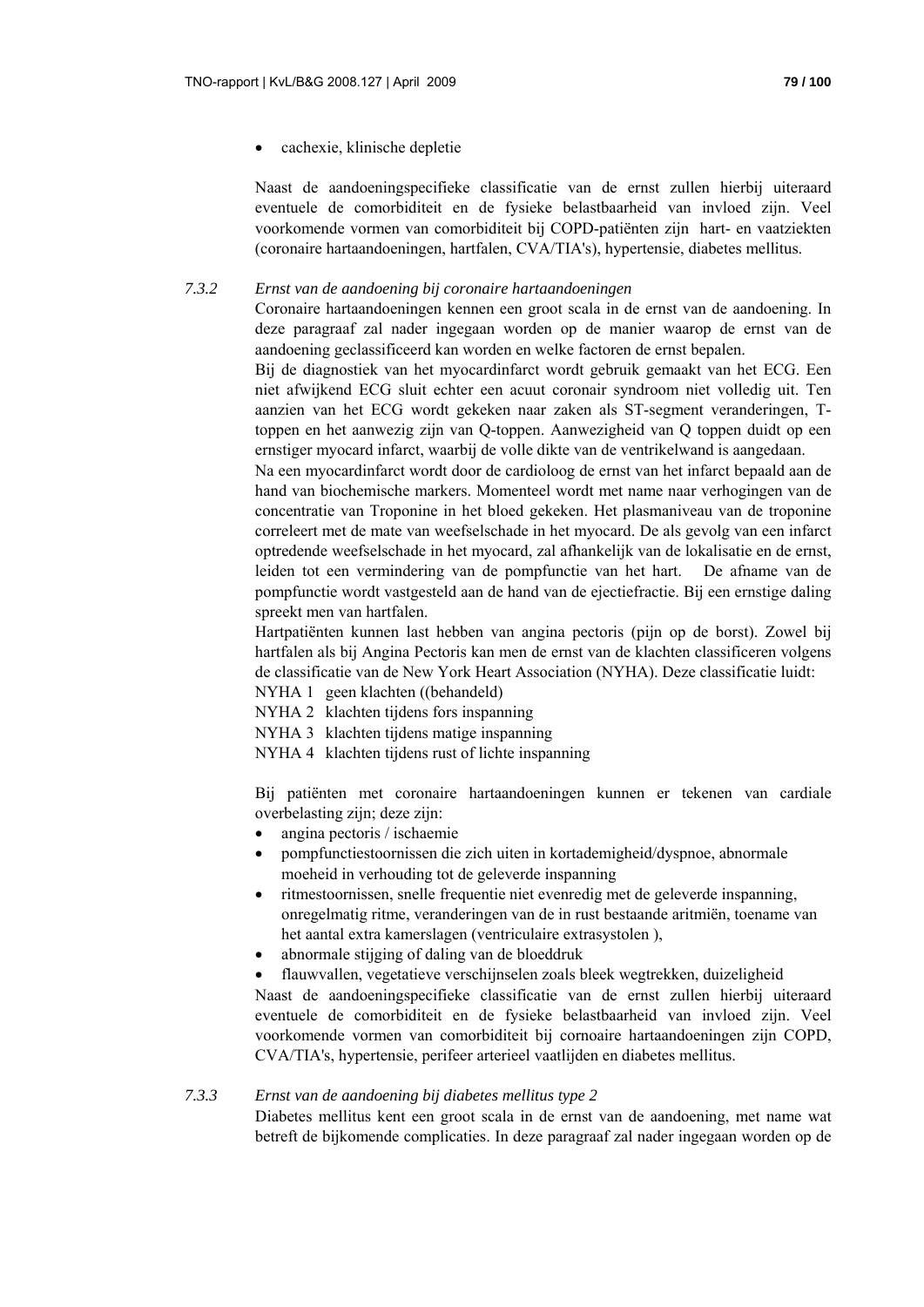manier waarop de ernst van de aandoening geclassificeerd kan worden en welke factoren de ernst bepalen.

- regulatie bloedglucose waarden (HBA1C), glucosetolerantie, insuline sensitiviteit
	- diabetische (microvasculaire) complicaties
		- retinopathie (graad  $1 \text{ t/m } 4$ )
		- nefropathie
		- neuropathie (autonome neuropathie kan leiden tot een verminderde aanpassing van de hartfrequentie aan inspanning, perifere neuropathie kan bijdragen aan een afname van balans en evenwicht)
	- ulcera / diabetische voet/ amputaties

Daarnaast kan er een afname in gewrichtsmobiliteit zijn.

#### **7.4 Patiëntprofielen van 'longlist' tot een werkbaar format**

Naast de aandoeningspecifieke classificatie van de ernst zullen hierbij uiteraard eventuele de comorbiditeit en de fysieke belastbaarheid van invloed zijn. Veel voorkomende vormen van comorbiditeit bij diabetes mellitus zijn hart- en vaatziekten (coronaire hartaandoeningen, hartfalen, CVA/TIA's), hypertensie, perifeer arterieel vaatlijden en COPD.

De tot nu toe in dit hoofdstuk beschreven indelingen in categorieën van patiënten hebben geleid tot het opstellen van een 'longlist' van criteria. Deze 'longlist' van criteria omvatte:

- persoonsgebonden factoren
- factoren met betrekking tot beweeggedrag
- factoren met betrekking tot sociale steun
- factoren met betrekking tot de fysieke omgeving
- aandoening specifieke factoren

De 'longlist' met criteria is voorgelegd aan een panel van experts (in een expertmeeting, zie bijlage). Gezamenlijk met deze experts en op uitdrukkelijk verzoek van het Ministerie van VWS, de directie Sport, is besloten om deze 'longlist' terug te brengen tot een beperkt aantal profielen die in de praktijk beter hanteerbaar zijn voor het doorverwijzen van patiënten. De criteria uit de 'longlist' zijn hierbij zoveel mogelijk geclusterd.

#### **7.5 Patiëntprofielen**

Om patiënten met chronische aandoeningen in Nederland effectief te kunnen doorverwijzen voor beweegstimulering is er behoefte aan praktische en werkzame patiëntprofielen. In dit onderzoek is er voor gekozen om het aantal profielen beperkt te houden (2-4), dat betekent dat niet alle in de 'longlist' beschreven criteria hierin volledig verwerkt konden worden.

De auteurs realiseren zich dat hiermee mogelijk niet alle patiënten ingedeeld kunnen worden. Om willen van de praktische toepasbaarheid is een vereenvoudiging toegepast.

#### **Chronisch zieken in Nederland**

Het Ministerie van Volksgezondheid, Welzijn en Sport [\(VWS](javascript:showHelp()) definieert chronisch zieken als: "onomkeerbare aandoeningen, zonder uitzicht op volledig herstel en met een gemiddeld lange ziekteduur" (De Klerk, 2002). Deze definitie wordt algemeen aangehouden in rapportages over chronisch zieken (Smulders & Kerkhof, 2005) Toch laat de definitie ruimte voor verschillende interpretaties, zo worden verstandelijk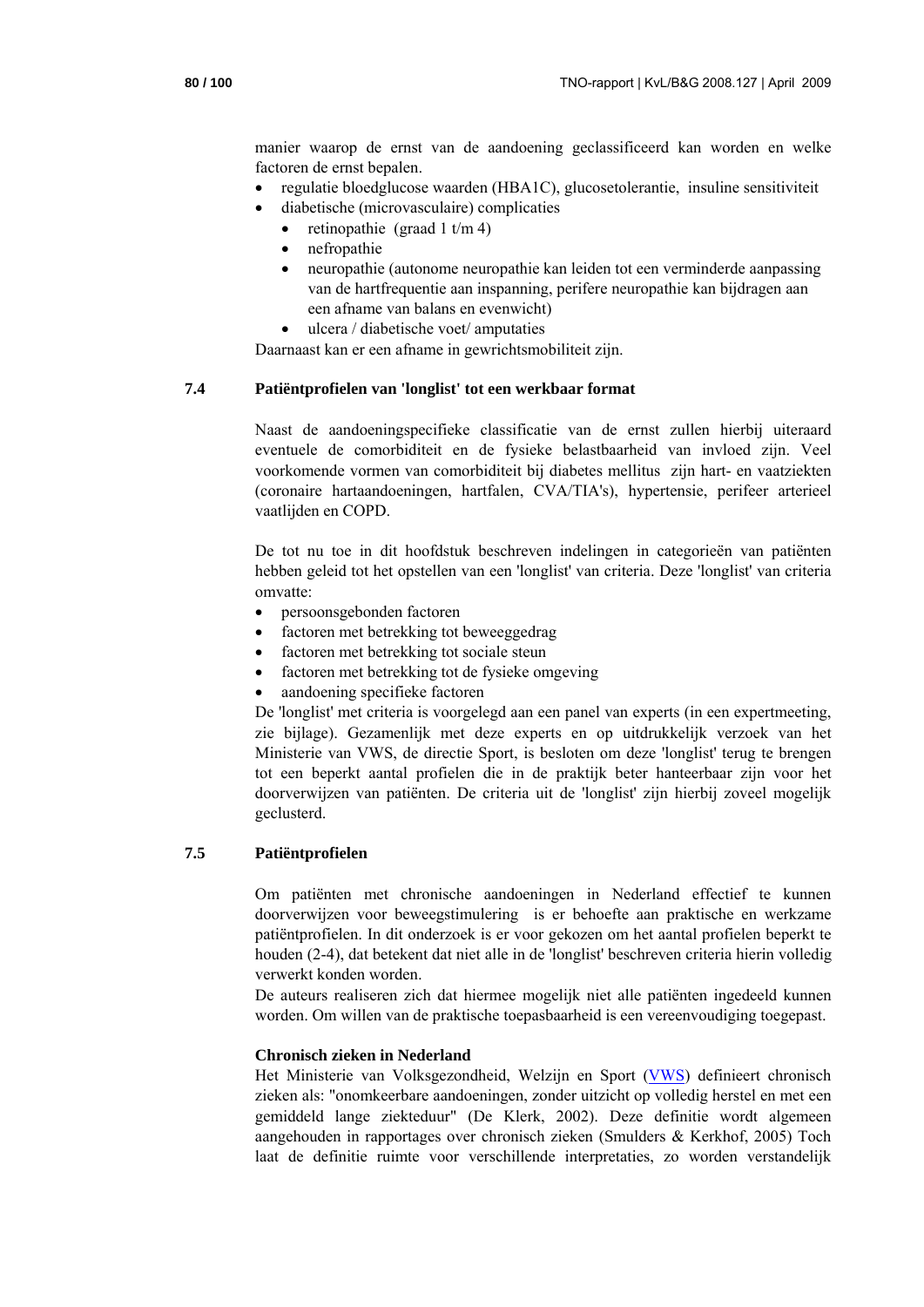gehandicapten en slechthorenden soms wel en soms niet tot de chronische aandoeningen gerekend. Daardoor varieert ook de schatting van het aantal mensen met chronische aandoeningen in Nederland. Nieuwe schattingen van het aantal mensen met chronische aandoeningen variëren van ongeveer 1,2 tot 4,5 miljoen (De Klerk, 2002; Lemmers et al., 2008). Uitgaande van deze cijfers zijn er gemiddeld 2,9 miljoen Nederlanders met een chronische aandoening.

Om inzichtelijk te maken voor welk deel van de populatie met chronische aandoeningen gerichte preventieve activiteiten noodzakelijk zijn om het beweeggedrag vanuit gezondheidsoogpunt te stimuleren, is op basis van deze schattingen en gegevens over bewegen uit OBiN doorberekend hoeveel mensen met een chronische aandoening voldoende dan wel onvoldoende lichamelijk actief zijn volgens de combinorm. Deze laatste wordt verder onderverdeeld in wel of niet volledig inactief (zie figuur 7.1).



Figuur 7.1

Op basis van deze schattingen zouden in Nederland ruim 1,3 miljoen mensen met een chronische aandoening in aanmerking komen voor een bewegingsstimuleringsinterventie. Onder deze 1,3 miljoen zijn ruim 378.000 gevallen van coronaire hartziekten, ruim 171.000 gevallen van COPD en ruim 378.000 gevallen van diabetes mellitus.

Factoren die de mate van bewegen beïnvloeden zijn grofweg in te delen in: fysieke beperkingen, gedrag en omgeving. Op basis van de potentiële fysieke belastbaarheid en de fase van gedragsverandering kunnen gerichte adviezen gegeven worden over passend beweegaanbod conform de Minimale Interventie Strategie (MIS) zoals geschetst in paragraaf 6.9. Op basis van deze MIS worden mensen ingedeeld in 3 groepen van fysieke belastbaarheid bepaald op basis van de Specific Actvity Scale (Goldman, 2000), zie figuur 7.2.

Groep 1 zijn mensen die fysiek zwaar belastbaar (>5 Met's) zijn met weinig tot geen fysieke beperkingen en waar om fysieke redenen geen aangepast beweegaanbod noodzakelijk voor is.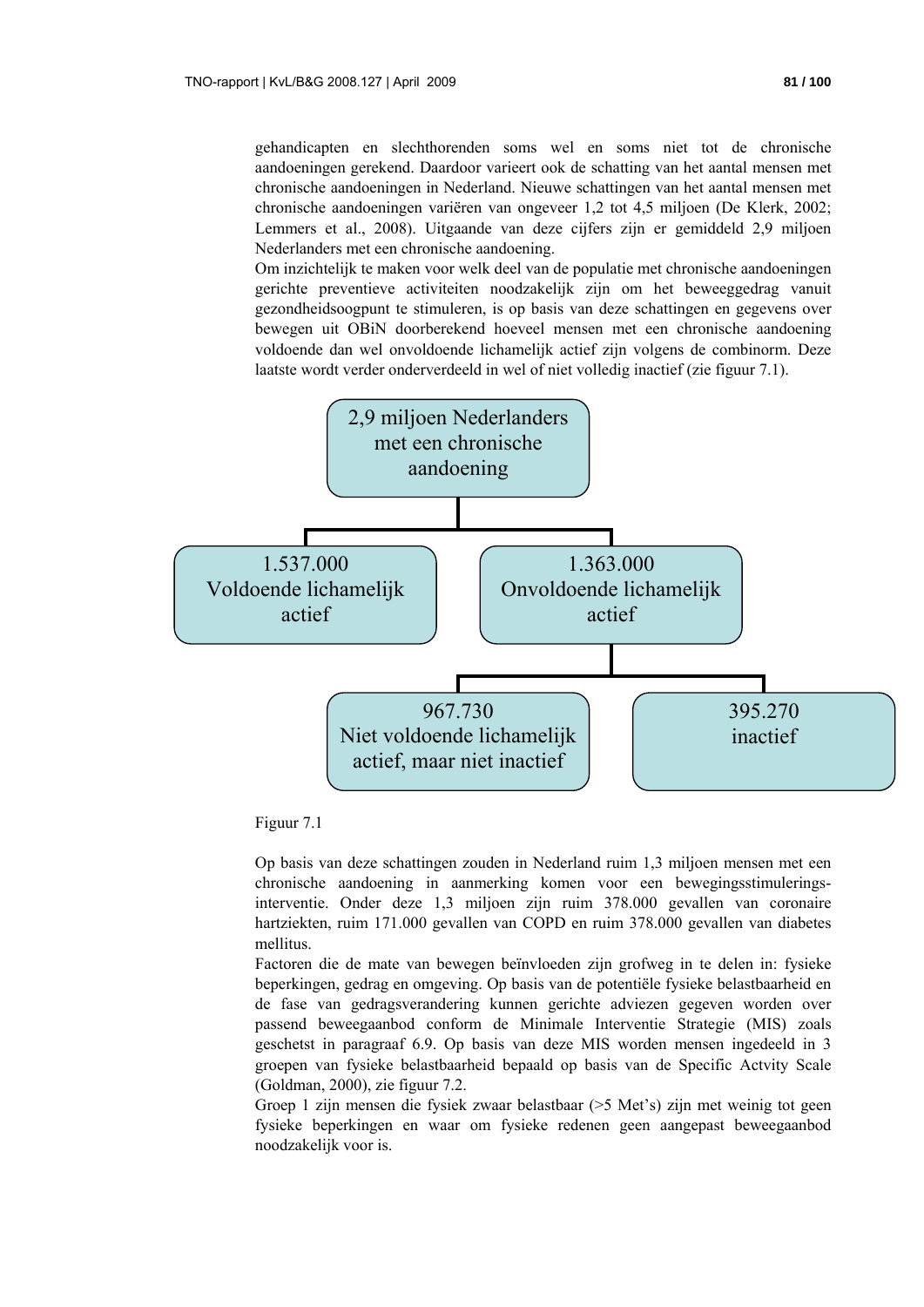Groep 2 zijn mensen die inspanningen aankunnen tussen de 3 en 5 MET's, en lichte tot matige fysieke beperkingen hebben. Voor deze groep is soms aangepast beweegaanbod noodzakelijk. In principe beschikken deze mensen over het fysieke prestatievermogen om aan de beweegnormen te kunnen voldoen.

Groep 3 zijn mensen die minder dan 3 MET's aankunnen en waarvoor verwijzing naar een fysiotherapeut of sportarts nodig is voor individuele counseling en behandeling.

Er zijn vooralsnog geen cijfers beschikbaar die het mogelijk maken goede schattingen te maken van de omvang van deze groepen. Naar verwachting zullen maximaal 395.000 mensen, het geschatte aantal inactieve mensen met chronische aandoeningen, binnen de zorg verwezen moeten worden.

Om de groep mensen die binnen de zorg worden verwezen een goed en veilig beweegadvies te kunnen geven zal men individuele ergometrie testen moeten uitvoeren, conform de procedure beschreven in 7.1.1. Een procedure zoals beschreven voor de beweegkuur, waarbij aan de praktijkondersteuner (leefstijladviseur) een centrale rol wordt toebedacht, zou hiervoor gehanteerd kunnen worden. In de pilot wordt de praktische bruikbaarheid hiervan getoetst.

In de komende jaren zal tevens de effectiviteit van een dergelijke aanpak onderzicht worden.

De ergometrie testen zouden uitgevoerd kunnen worden bij zowel medisch specialisten als bij sportartsen in Nederland. Sportartsen kunnen via de VSG benaderd worden.

In Nederland is een netwerk van > 50 adressen van sportartsen beschikbaar. Door sommige professionals is bij de expertmeeting bezorgdheid uitgesproken over het mogelijke aantal vals positieve bevindingen van de klinische inspannings-ECG's bij dergelijke ergometrie testen. Hoewel concrete onderzoeksgegevens hieromtrent ontbreken, schatten verschillende geraadpleegde cardiologen het aantal positieven op maximaal 5-15%. Dit lijkt een aanvaardbaar aantal, als we dit afwegen tegen de risico's van het niet activeren van chronisch zieken of van het geven van slecht onderbouwde trainingsadviezen. In een mogelijke pilot zal het genoemde risico op vals positieven bevestigd moeten worden.

Bij de begeleiding van de mensen in groep 3 is een gespecialiseerde begeleiding in een patiënt specifieke situatie noodzakelijk. In een relatief groot aantal gevallen zal deze begeleiding vanuit de zorg geboden moeten worden. In sommige gevallen kan dit via settings van aangepast sporten en KNGF beweegprogramma's gebeuren. Het ontbreken van structurele kennis en aanbod vanuit de andere settings speelt hierbij een rol. Bij deze groep zal gestreefd worden naar enerzijds het wegnemen van drempels en barrières (o.a. verminderen van klachten/symptomen), anderzijds aan het bevorderen van zelfmanagement en het zoveel mogelijk ontwikkelen van een actieve leefstijl.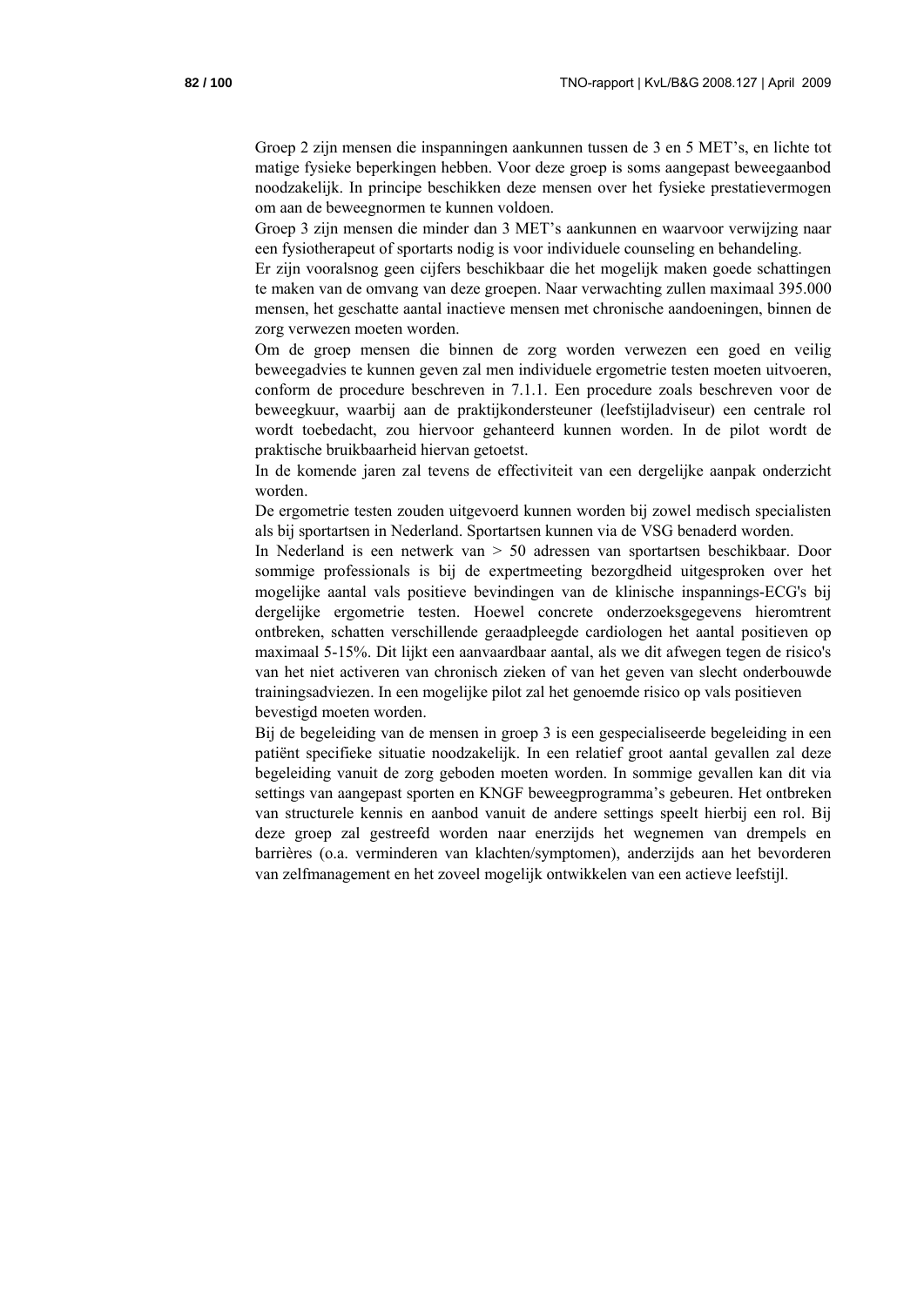

Figuur 7.2 Specific Activity Scale (© Goldman, 2000)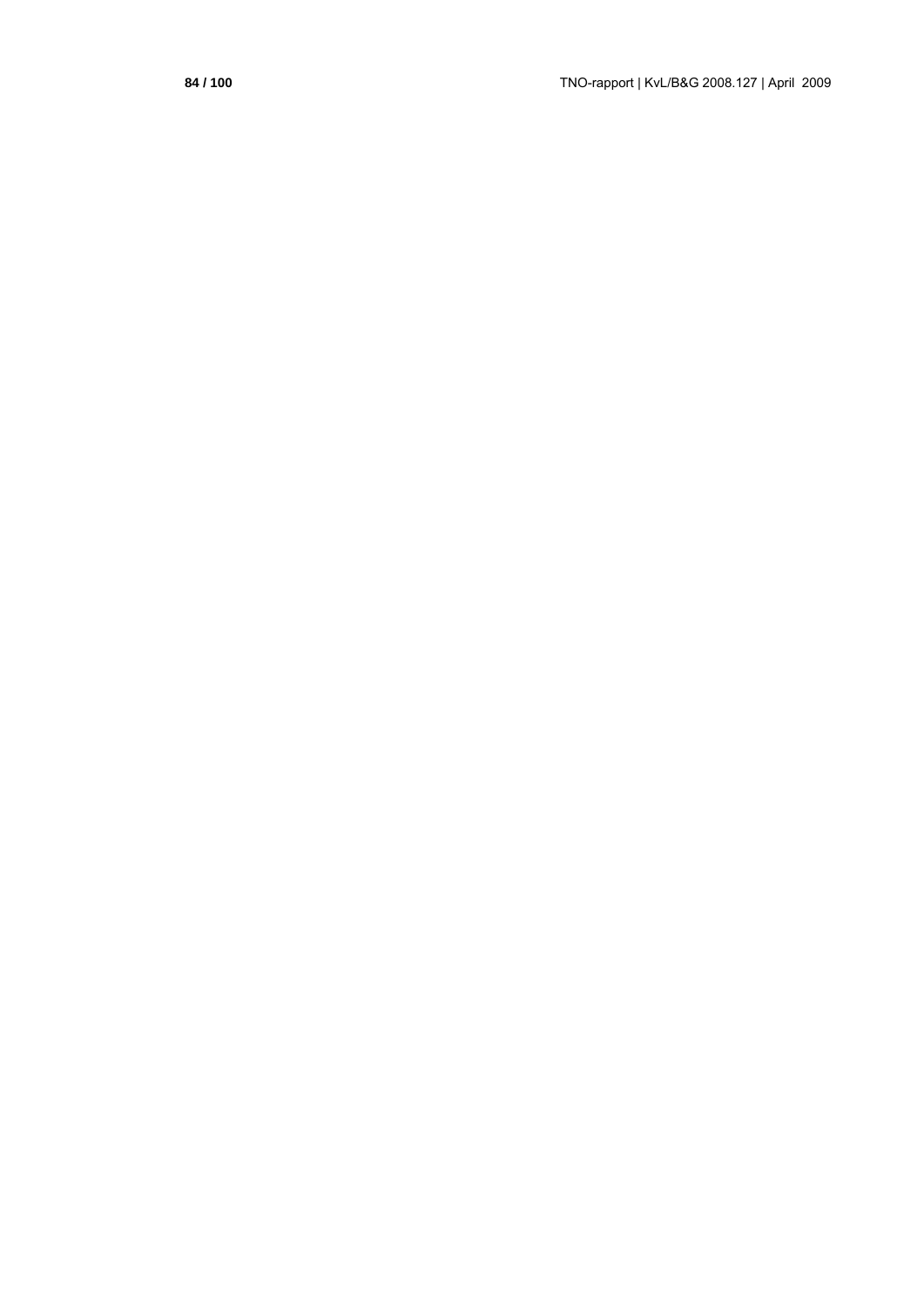# 8 Conclusies en aanbevelingen

#### **8.1 Inleiding**

De hoofdvraag van dit onderzoek luidde: "Is het mogelijk om richtlijnen te ontwikkelen om vraag naar en aanbod van beweegprogramma's voor chronische zieken beter op elkaar af te stemmen? "

Het veld van sport en bewegen voor chronische zieken is complex en divers. Het strekt zich uit van de gezondheidszorg tot de georganiseerde sport. Om gericht bewegingsstimuleringsbeleid voor de groep chronisch zieken te voeren, is er behoefte aan bruikbare patiëntprofielen die vraag en aanbod van bewegen beter op elkaar kunnen afstemmen. In deze rapportage is voor drie chronische aandoeningen, te weten coronaire hartziekten, COPD en diabetes mellitus een overzicht gegeven van het huidige beweegaanbod en witte vlekken daarin, wensen en behoeften van patiënten, de keten van bewegen binnen en buiten de zorg (inclusief de case-finding wat betreft bewegingsarmoede). Op basis van deze inventarisatie zijn in een adviestraject met diverse deskundigen aanbevelingen geformuleerd over het formuleren van patiëntprofielen en daaraan gerelateerde beweegstimuleringsinterventies. In dit hoofdstuk zijn de belangrijkste bevindingen nog een keer op een rijtje gezet.

#### **8.2 Aansluiting van het beweeg(stimulerings)aanbod op de wensen van de patiënten**

Het huidige beweegaanbod voor mensen met coronaire hartaandoening, COPD en diabetes mellitus type 2 is meer aanbod gedreven dan vraag gestuurd tot stand gekomen. Hiermee wordt bedoeld dat dit aanbod (historisch gezien) veelal tot stand is gekomen door initiatief van aanbieders en niet op basis van wensen en behoeftepeilingen onder patiënten. Een uitzondering hierop vormen de specifieke patiëntinitiatieven, waarvan Hart in Beweging het meest duidelijke voorbeeld vormt. De situatie is daardoor momenteel bij hartpatiënten ook het meest gunstig (van de drie onderzochte patiënt- categorieën) in die zin dat het beweegaanbod het meest uitgebreid is en dat de patiënten een grote invloed hebben gehad bij de totstandkoming hiervan.

Patiënten vinden bewegen belangrijk. Vergroten van de lichamelijke fitheid is het belangrijkste motief om te bewegen voor patiënten. Bewegen moet in de directe omgeving kunnen (op loop/fietsafstand).

Patiënten zijn bereid om voor bewegen te betalen. Hoeveel is niet onderzocht in dit project.

Opvallend is dat er momenteel nog vrijwel geen aanbod vanuit het regulier sporten is voor de onderzochte patiëntgroepen.

#### *8.2.1 Wensen behoeften van hartpatiënten*

De hartrevalidatie sluit goed aan bij de wensen, maar wordt als te kort ervaren. Vaak is de hartrevalidatie niet goed genoeg bereikbaar (te ver weg, in de 2<sup>e</sup> lijn). De activiteiten van HIB en de KNGF beweegprogramma's sluiten goed aan op de wensen van patiënten. Er zijn echter van beiden nog te weinig aanbieders.

Beweegvoorkeuren van hartpatiënten omvatten lopen, fietsen, balsporten, cardiofitness. Hartpatiënten bewegen bij voorkeur om de 'conditie' op te bouwen. Uitonderzoek van Trompers et al. (2008) blijkt ook gezondheid een belangrijk motief voor sporten/bewegen voor hartpatiënten. Belangrijke randvoorwaarden zijn deskundige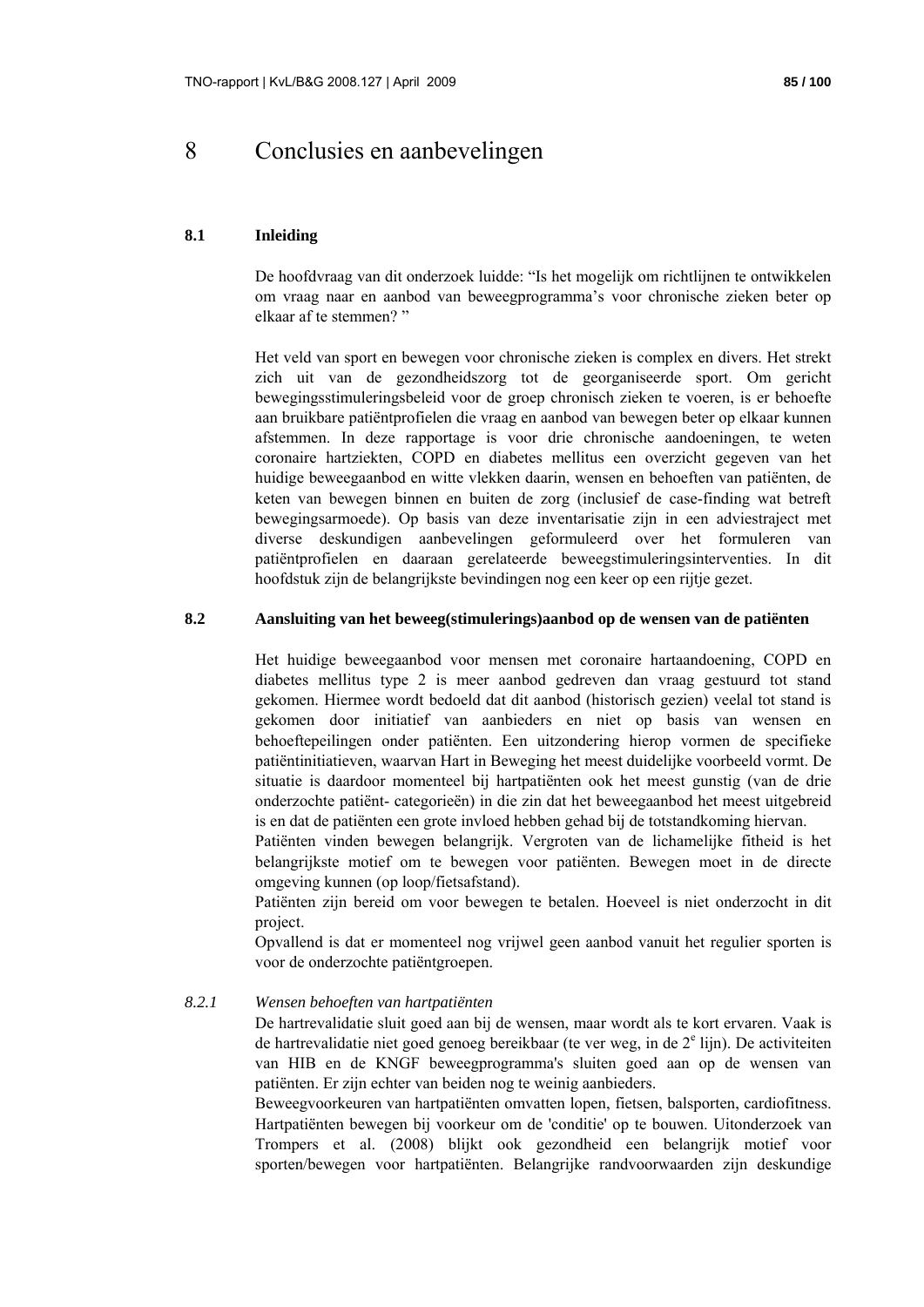begeleiding, accommodatie op loop-/fietsafstand, en de mogelijkheid om aan het einde van de middag te sporten.

De gemiddelde belastbaarheid van de patiënten met coronaire hartaandoeningen in de focusgroepen was 7-8 MET's. Aan de focusgroepinterviews hebben 11 hartpatiënten deelgenomen; deze patiënten zijn geworven via een huisartsenpraktijk (n=6) en een HIB sportgroep (n=5).

#### *8.2.2 Wensen behoeften van COPD patiënten*

De longrevalidatie sluit goed aan bij de wensen, maar wordt als te kort ervaren. Ook vinden de patiënt het programma te kort en te ver van huis. Er is grote behoefte aan nazorg na de revalidatie. De KNGF beweegprogramma's sluiten goed aan op de wensen van patiënten; het aantal aanbieders moet vergroot worden. Aanbod vanuit regulier sporten ontbreekt.

COPD patiënten hebben een voorkeur voor wandelen, fietsen en cardiotrainingen in groepen (met lotgenoten en individueel). Ook ademspiertraining wordt op prijs gesteld. Belangrijke randvoorwaarden zijn deskundige begeleiding, korte afstand, een bijdrage vanuit zorgverzekeraars (naast de eigen bijdrage).

De gemiddelde belastbaarheid van de COPD patiënten in de focusgroepen was 5-6 MET's. Aan de focusgroepinterviews hebben 15 COPD patiënten deelgenomen; deze patiënten zijn geworven via een longarts (n=10) en via een fysiotherapiepraktijk die beweegprogramma's aanbiedt (n=5).

#### *8.2.3 Wensen behoeften van patiënten met diabetes mellitus type 2*

Patiënten vragen niet expliciet om een beweegaanbod dat zich specifiek richt op diabetes patiënten.

Patiënten geven de voorkeur aan zowel groeps- als aan individuele programma's. Beweegvoorkeuren zijn fietsen, wandelen, cardiofitness.

Bij groepsprogramma's moet dat gebeuren met andere mensen van gelijk niveau. Er moet deskundige begeleiding zijn (op gebied van belasting/belastbaarheid, motivatie). De begeleider hoeft geen fysiotherapeut te zijn. De programma's moeten niet te duur zijn (gewenste kostprijs is niet onderzocht in dit project). Een overheidsbijdrage vindt men reëel. Aan de focusgroepinterviews hebben 13 diabetes patiënten deelgenomen; deze patiënten zijn geworven via een huisartsenpraktijk (n=7) en via een fysiotherapiepraktijk die beweegprogramma's aanbiedt (n=6).

Voor de toekomst zou het nog wenselijk zijn om ook focusgroepinterviews te organiseren voor patiënten die niet deelnemen aan beweegactiviteiten.

#### **8.3 Witte vlekken in het beweeg(stimulerings)aanbod**

Het beweeg(stimulerings)aanbod voor mensen met chronische aandoeningen Nederland is momenteel zeer divers. Het aanbod hiervan vindt plaats binnen verschillende settings zoals zorg, aangepast sporten en het (reguliere) sporten. Op basis van zowel de wensen van patiënten als van de inventarisatie van het huidige beweegaanbod per chronische aandoening en per setting zoals die in dit rapport is uitgevoerd kunnen de volgende conclusies ten aanzien van witte vlekken worden getrokken (per aandoening).

#### *8.3.1 Hartpatiënten*

Het aanbod voor hartpatiënten is van de onderzochte aandoeningen het meest compleet. Er is echter nog ruimte voor: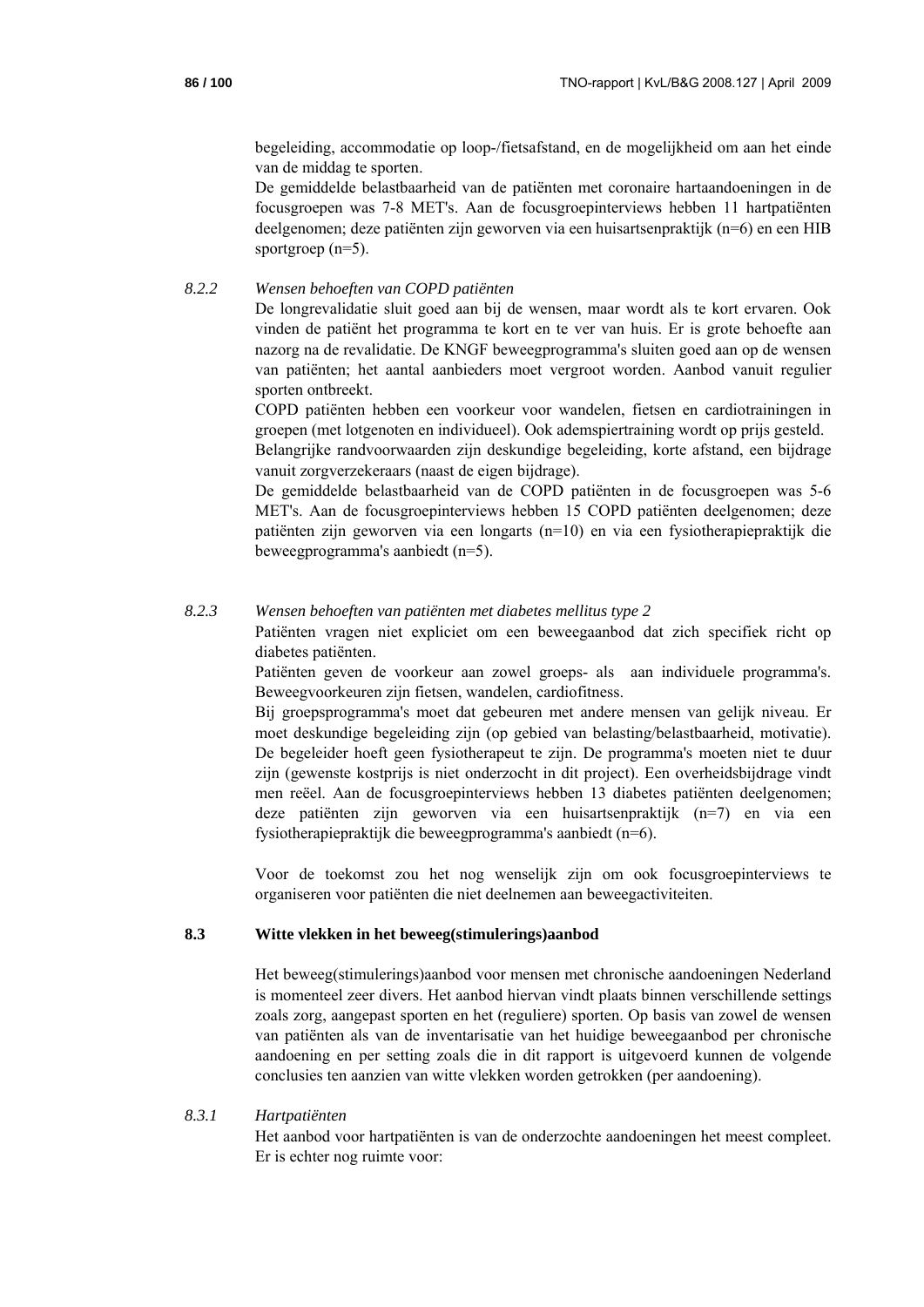- een verlengde hartrevalidatie, mogelijk dichter bij huis kan plaatsvinden. Patiënten vinden momenteel de hartrevalidatie te kort en vaak te ver weg (niet op loop/fietsafstand (max. 5 km))
- een gestructureerd aanbod vanuit sportverengingen
- een uitbereiding van het netwerk van HIB en KNGF beweegprogramma's

#### *8.3.2 COPD patiënten*

Ten aanzien van het aanbod voor COPD patiënten ontbreken:

- een verlengde longrevalidatie, mogelijk dichter bij huis kan plaatsvinden. Patiënten vinden momenteel de hartrevalidatie te kort en vaak te ver weg (niet op loop/fietsafstand)
- een uitbereiding van het netwerk van KNGF beweegprogramma's
- een adequaat aanbod vanuit het aangepast sporten (vroegere astma sportgroepen)
- een aanbod vanuit het reguliere sporten

#### *8.3.3 Patiënten met diabetes mellitus type 2*

- er is nog geen specifiek revalidatieprogramma voor patiënten met diabetes in Nederland.
- er is geen structureel aanbod binnen het reguliere sporten
- de huidige beweegprogramma's zoals de fysiotherapeuten dit aan bieden sluiten goed aan op de wensen van de patiënten.

#### **8.4 De logistieke doorstroming van patiënten tussen de verschillende aanbieders**

Het beweegaanbod in Nederland is in dit onderzoek beschreven vanuit verschillende settings, namelijk vanuit:

- de zorg/revalidatie
- het aangepast sportief bewegen
- het regulier sporten
- ongebonden sportaanbod

Een goede doorstroming van patiënten tussen de verschillende vormen van aanbod is noodzakelijk om te voorkomen dat patiënten afhankelijk blijven van het aanbod vanuit de zorg en om uitval te verminderen.

Om tot een goede doorstroming te komen zou het aanbod beter op elkaar afgestemd moeten worden. Momenteel is daar nog onvoldoende sprake van. Er zou een gerichtere doorverwijzing van patiënten naar beweegaanbod moeten plaatsvinden. Men moet zich echter realiseren dat elke verandering van aanbieder (hoe goed de doorverwijzing ook plaatsvindt) een verhoogd risico tot uitval met zich meebrengt.

De toegankelijkheid van beweegprogramma's voor mensen met een chronische aandoening moet nog verbeterd worden. Vergroting van het aanbod, waarbij patiënten vlakbij huis kunnen deelnemen aan geschikt beweegaanbod (dat aansluit op de beweegvoorkeuren) vergroot de toegankelijkheid.

Er is nog geen echte minimale interventiestrategie ontwikkeld ten aanzien bewegen. Het ontwikkelen van een dergelijke strategie kan er aan bijdragen dat de kosten beheersbaar blijven, maar dat er wel mogelijkheden ontstaan voor extra aandacht voor patiënten die dat nodig hebben.

De patiënten zouden zelf meer actief bij het doorverwijzen betrokken moeten worden. Het zou mooi zijn als het lukt om de kennis, de attitude, het zelfmanagement en de zelfeffectiviteit van de patiënten dusdanig verhoogd kunnen worden dat de patiënten zelf gerichte keuzes maken.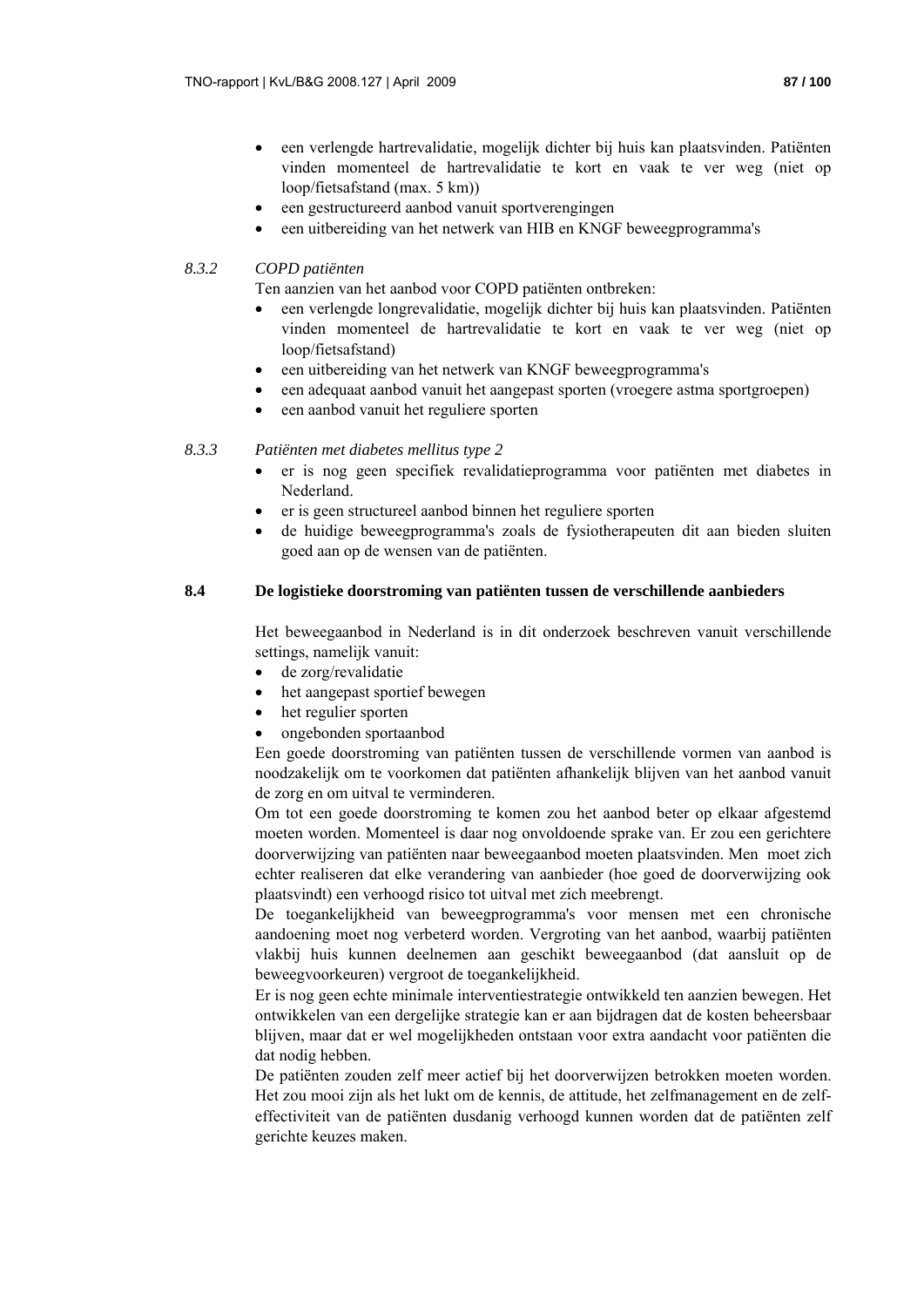Er zou een natuurlijke doorstroming vanuit de zorg naar het aangepaste sporten en het reguliere sportaanbod moeten gaan plaatsvinden.

Doorstroming vereist ook een effectieve wijze van doorverwijzen. In dit rapport is een overzicht gegeven van doorverwijsmethoden die in Nederland zijn gehanteerd. Van de beschreven methoden is er slechts een effectief gebleken (van der Ploeg, 2007). Het programma was opgezet om de lichamelijke activiteit van patiënten vanuit de revalidatiesetting te vergroten. Het programma bestond uit 2 onderdelen en besloeg een periode van 14 weken. Het programma begint zes weken voordat revalidatiepatiënten met ontslag gingen. De patiënten kregen dan naast de gebruikelijke revalidatie (inclusief fysieke training) een sportadviesgesprek. Nadat de patiënten met ontslag gingen kregen zijn na 2, 5 en 8 weken een kort telefonisch adviesgesprek over hun dagelijkse lichamelijke activiteit. Patiënten die aan de interventie mee hebben gedaan bleken 9 weken en 1 jaar na afloop van de revalidatie meer te bewegen dan de revalidatiepatiënten die niet aan het programma hadden deelgenomen.

Daarnaast is een overzicht gegeven van buitenlandse literatuur op gebied van de effectiviteit van doorverwijzingmethoden. Belangrijke bevindingen hiervan zijn dat huisartsen slechts in beperkte mate mensen doorverwijzen. In het Verenigd Koninkrijk vond Harrisson et al. (2005) in een populatie evaluatiestudie naar een 'bewegen op recept methodiek' dat huisartsen in een periode van 5 jaar slechts 4% van de potentiële populatie daadwerkelijk werd doorverwezen.

Ook blijken de verwijsmethoden vaak niet erg effectief te zijn; er moeten relatief veel mensen doorverwezen worden ( Williams, 2007: 17) om er 1 daadwerkelijk aan het bewegen te krijgen. Barrières bij het doorverwijzen vormen een belangrijke drempel tot een effectieve doorverwijzing. Denk hierbij aan tijdgebrek, gebrek aan feedback van de patiënt, medische verantwoordelijkheid en het gebrek aan prioriteit van bewegen.

Op basis van de huidige bevindingen kunnen we concluderen dat doorverwijzing naar beweegactiviteiten in het algemeen weinig effectief zijn gebleken.

Het verdient aanbeveling om in de nabije toekomst nader onderzoek te doen naar de meest effectieve wijze om mensen in beweegprogramma's te laten instromen. In dit kader moeten principes en modellen van structurele gedragsverandering worden toegepast. Waarschijnlijk moet dit voor zowel de patiënten als ook voor de mensen die werkzaam zijn in de zorg moeten gebeuren.

Gezien het feit dat veel patiënten bewegen zelf belangrijk vinden kan bekeken worden of de rol van de patiënt zelf hierbij mogelijk ondersteund kan worden.

De geadresseerde barrières (zie boven) zijn ook onderkend door de commissie die de zorgstandaard vasculair risicomanagement heeft opgesteld (NHS, 2008). In deze zorgstandaard wordt dan ook bewust geprobeerd om problemen samenhangend met doorverwijzing en casefinding op te lossen.

#### **8.5 Casefinding**

Verwijzing kan pas plaatsvinden nadat casefinding heeft plaatsgevonden. De casfinding vindt bij hartpatiënten vaak plaats naar aanleiding van een cardiaal incident. Hierdoor worden relatief veel patiënten opgespoord. Uiteraard zou het uit oogpunt van preventie wenselijk zijn om patiënten eerder op te sporen, namelijk voordat er door een cardiaal incident blijvende schade aan het hart is opgetreden en bij voorkeur voordat de atherosclerose al relatief ver is voortgeschreden..

Bij COPD en diabetes mellitus is er veelal sprake van een meer geleidelijke toename van de klachten.

In principe kunnen er bij het opsporen van (inactieve) mensen met een chronische aandoening meerdere case finders zijn. De recent gepubliceerde multidisciplinaire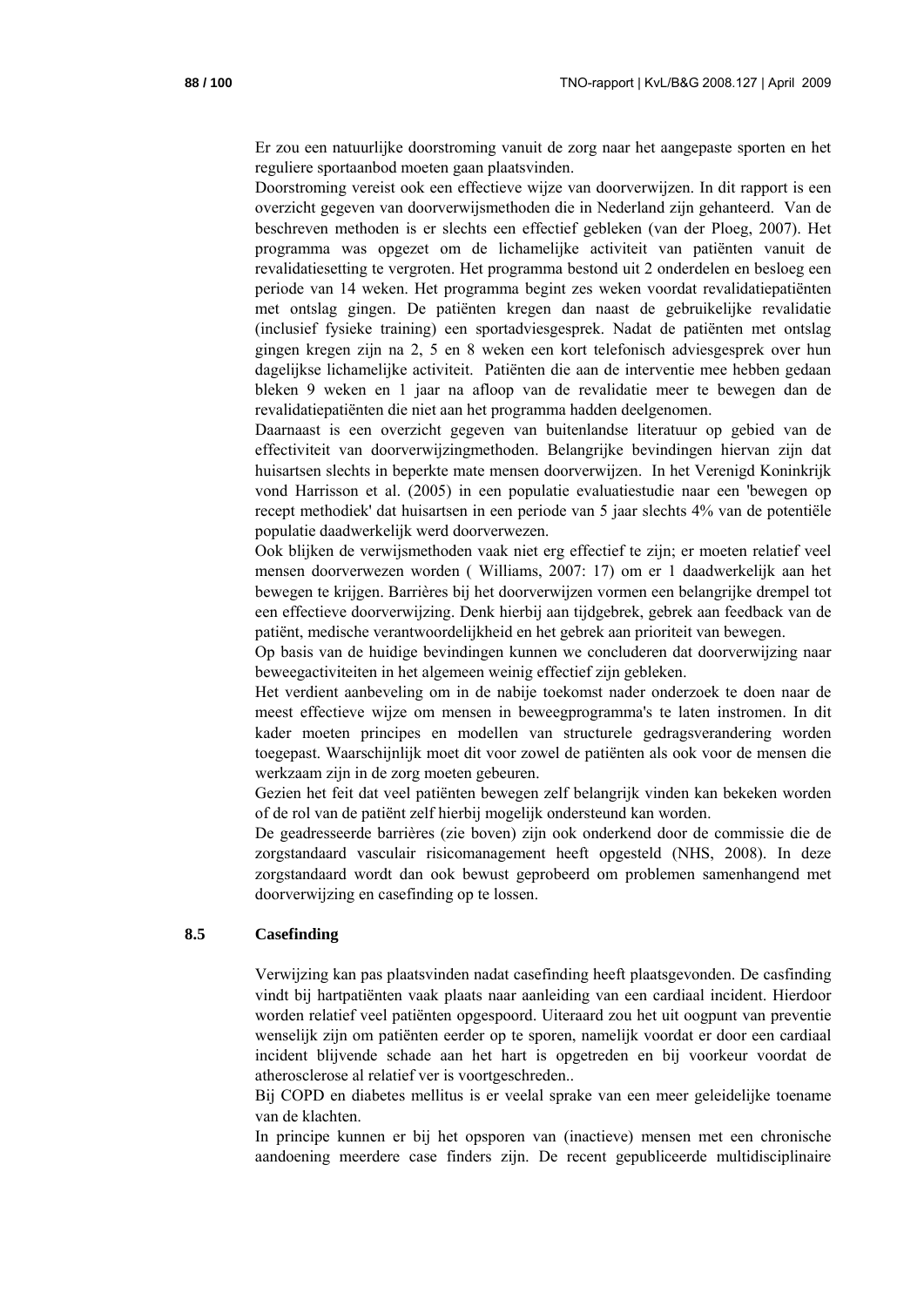zorgstandaard vasculair risicomanagement "vitale vaten' kan goede aanknopingspunten bieden.

Het is wenselijk dat er sprake is van een centrale zorgverlener, iemand moet de verantwoordelijkheid hebben (en daar ook middelen voor hebben). Er is momenteel nog steeds sprake van een onderschatting van het risico (va oa lichamelijke inactiviteit) door professionals. Er zijn nog kennislacunes ten aanzien van effectiviteit van leefstijlinterventies. Ook zou het goed zijn om inde advisering beter aan te sluiten bij wensen en beweegvoorkeuren van de patiënt zelf. Dit laatste onderdeel is in de beweegkuur (NISB, 2008) erg goed meegenomen.

Richtlijnen worden in de praktijk niet altijd goed opgevolgd. Er zou meer aandacht wenselijk zijn voor de daadwerkelijke implementatie. Er is nog onvoldoende samenwerking tussen de verschillende professionals.

Financiering en ICT systemen werken nog onvoldoende ondersteunend voor een goed preventief beleid.

#### **8.6 Patiëntprofielen**

Om te zorgen dat patiënten naar het juiste beweegaanbod verwezen kunnen worden is er in Nederland grote behoefte aan patiëntprofielen. In dit rapport is stilgestaan bij de verschillende manieren waarop patiënten gecategoriseerd kunnen worden. Vaak blijkt dat patiënten door combinaties van factoren gecategoriseerd worden. Belangrijke criteria zijn hierbij:

- veiligheidsrisico's
- ernst van de aandoening
- klachten en symptomen
- belastbaarheid
- beweegvoorkeur

Daarnaast zou men ook nog factoren hierin kunnen betrekken als co-morbiditeit, coping, angst, ervaren drempels/barrières, (h)erkennen van eigen grenzen.

Genoemde indelingen hebben geleid tot het opstellen van een 'longlist' van criteria, die zijn voorgelegd aan een panel van experts (in een expertmeeting, zie bijlage). Gezamenlijk met deze experts en op uitdrukkelijk verzoek van het Ministerie van VWS, de directie Sport, is besloten om deze 'longlist' terug te brengen tot een beperkt aantal profielen, waarbij de criteria zoveel mogelijk geclusterd zijn.

Dit heeft geleid tot de volgende indeling: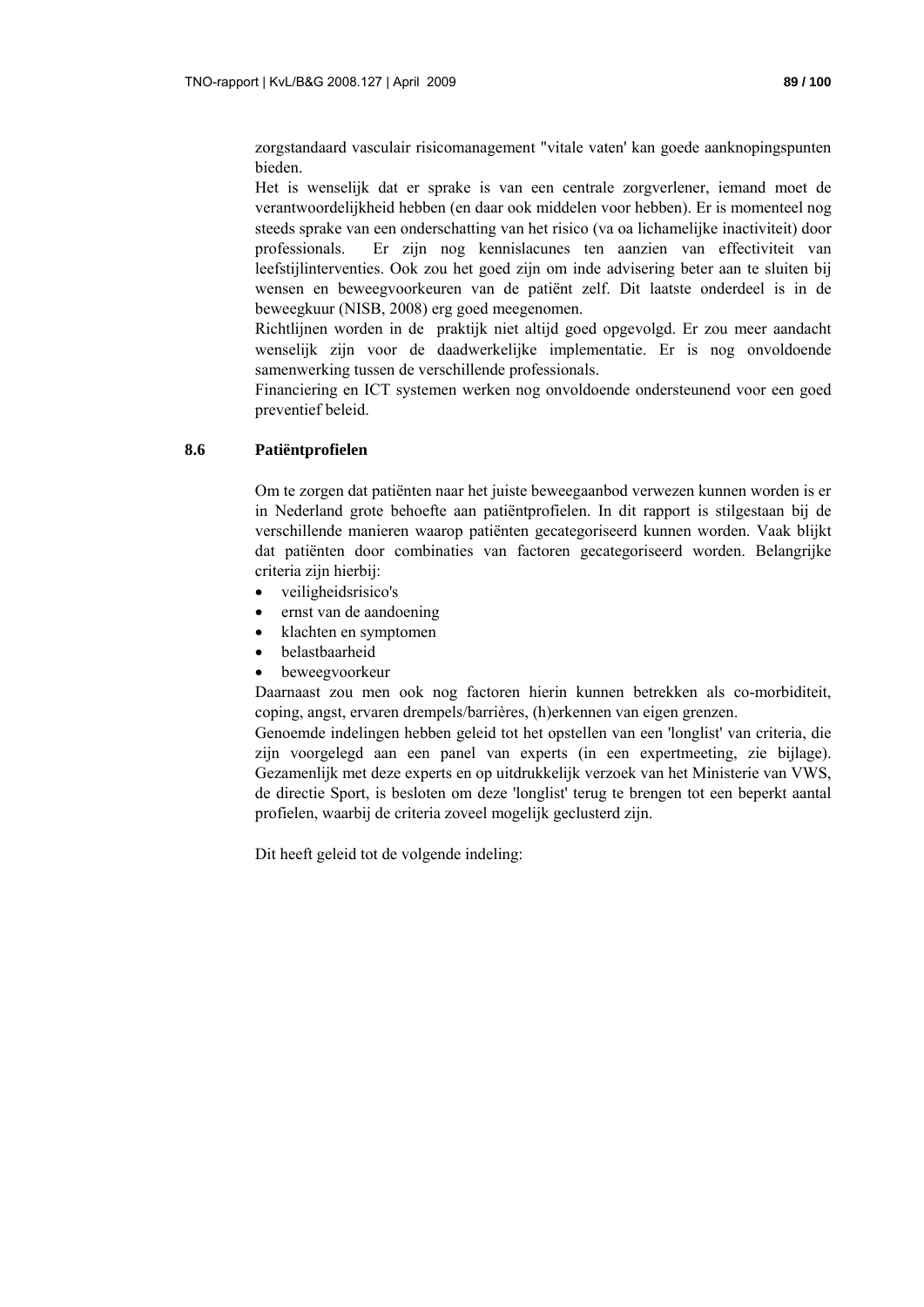

Gebaseerd op factoren als gebrek aan zelf effectiviteit, ernstige klachten en symptomen (voortkomend uit de aandoening), beweegangst, waardoor patiënten niet zelfstandig in staat zijn om zelfstandig een actieve leefstijl te ontwikkelen kan aanvullende begeleiding vanuit de zorg bv door middel van KNGF beweegprogramma's wenselijk zijn.

#### **8.7 Bewegen is effectief, maar volhouden is lastig**

Naast een goede instroom en doorstroming tussen de verschillende vormen van aanbod is ook het verminderen van de uitval een onderwerp waar in de toekomst nog meer aandacht aan besteed zou moeten worden.

Een relatief groot gedeelte van de mensen met chronische aandoeningen blijkt niet in staat om op de langere termijn een actieve leefstijl te handhaven. In de nabije toekomst moet onderzoek worden uitgevoerd om vast te stellen welke werkwijzen effectief zijn in het vergroten van de mate van beklijven van een actieve leefstijl.

Voor de toekomst is het daarom wenselijk om patiënten goed te monitoren (wat betreft lichamelijke activiteit). Hiervoor moeten betere instrumenten ontwikkeld worden die lichamelijke activiteiten, op een niet belastende wijze, betrouwbaar en valide meten. Bij afname van lichamelijk activiteit moet er follow-up plaatsvinden.

Er moet in de gezondheidszorg en in het wetenschappelijk onderzoek nog meer aandacht komen voor het volhouden van gezond gedrag. Idealiter treedt de patiënt hierbij zelf op als regisseur.

Vanuit het onderzoek moet er meer aandacht komen voor onderzoek naar determinanten van uitval/volhouden van gezond gedrag (actieve leefstijl) en de effectiviteit van beweegstimuleringsprogramma's/-interventies.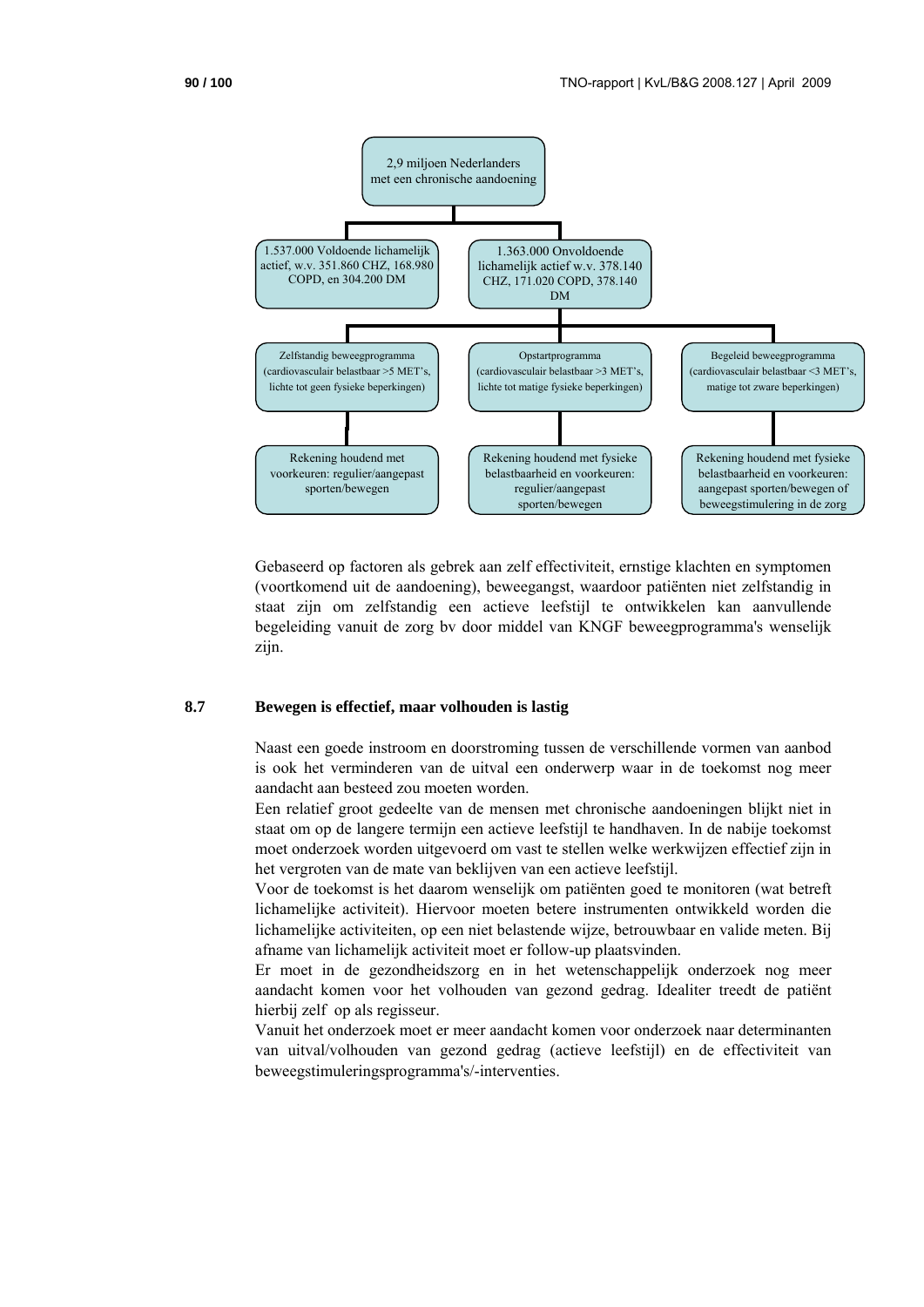#### **8.8 Onderzoek naar richtlijnen over bewegen voor mensen met chronische aandoeningen**

Evident is dat er nader onderzoek gewenst is om de richtlijnen over bewegen voor mensen met chronische aandoeningen in verschillende stadia nader in te vullen. De huidige beweegnormen zijn gebaseerd op epidemiologisch bevolkingsonderzoeken met vragenlijsten en op consensus onder experts. Voor mensen met chronische aandoeningen is het wenselijk om nader te onderzoeken wat wenselijke, realistische en haalbare normen zijn. Hierbij moeten ook de aard en ernst van de aandoeningen worden meegenomen evenals de belastbaarheid van de patiënten en de specifieke trainingsdoelen (zoals vergroten van de belastbaarheid, bestrijden van complicaties, verminderen van risicofactoren).

Ook zou er behoefte zijn aan een compendium voor energieverbruik voor mensen met chronische aandoeningen; een compendium vergelijkbaar met het door Ainsworth (Ainsworth, 2000) opgestelde compendium voor de algehele bevolking. Momenteel wordt er bij beweegstimulering veel gebruik gemaakt van metabole equivalenten van beweegactiviteiten om beweegnormen te vertalen in concrete beweegadviezen. Aan iemand die COPD Gold stadium 3 heeft wordt geadviseerd om te wandelen met een snelheid van 5 km/uur om aan de Nederlandse Norm Gezond Bewegen van 3,5 – 5 Met's te voldoen.

We weten echter niet of het energieverbruik van mensen met een chronische aandoening bij een bepaalde activiteit, bv wandelen 5 km/uur wel vergelijkbaar is met het energieverbruik van een persoon zonder chronische aandoening.

Nader onderzoek is gewenst naar zowel de wenselijke beweegnormen dan wel richtlijnen als naar het objectief meten van beweeggedrag en energieverbruik van veel voorkomende beweegactiviteiten (in ieder geval wandelen, fietsen, cardiofitness).

#### **8.9 Disseminatie van bevindingen en adviezen**

De bevindingen en adviezen voortkomend uit het project 'Patiëntprofielen' zijn gebruikt in adviestrajecten rondom de Beweegkuur, te weten:

- het bijwonen van de bijeenkomsten van de ontwikkelgroep (ca 6x);
- het becommentariëren van concepten van de beweegkuur;
- het aanleveren van stukken tekst voor o.a. de screening van patiënten;
- het bijwonen van afstemmingsoverleg van NISB met het KNGF, NPi rond o.a. de afstemming van beweegkuur op de reeds lopende KNGF beweegprogramma's;
- samen met het NPI specifieke scholing ontwikkelen voor fysiotherapeuten die aan het project 'de Beweegkuur' deelnemen;
- Het bijwonen van afstemmingsoverleg tussen NISB, Fit!vak en TNO.

Daarnaast zijn de bevindingen ook gebruikt in een kennisoverdracht/innovatieproject dat door TNO ten behoeve van de fitnessbranche is uitgevoerd (in samenwerking met de branche-organisatie Fit!vak).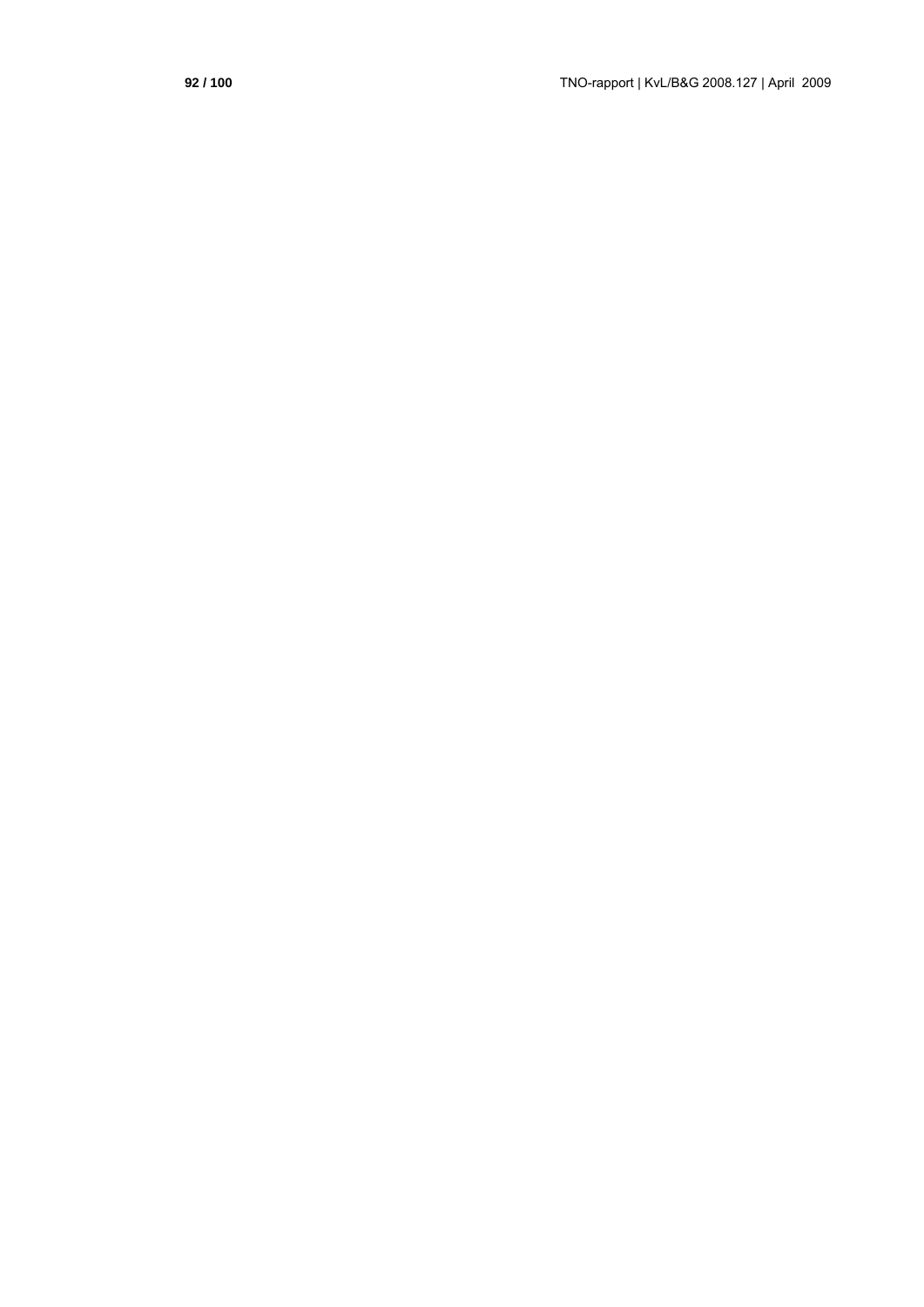## 9 Referenties

ACSM, 2000, Position Stand Exercise and type 2 diabetes. Albright A et al., MSSE, 2000, 1345-1360

AINSWORTH BE, HASKELL WL, WHITT MC, IRWIN ML, SWARTZ AM, STRATH SJ, O'BRIEN WL, BASSET DR JR, SCHMITZ KH EMPLAINCOURT PO, JACOBS DR JR, LEON AS, Compendium of physical activities: an update of activity codes and MET intensities. Med. Sci. Sports Exerc. Vol 32, No 9 (suppl), S498-504

Astma Fonds<sup>1</sup> (2007). Factsheet COPD. Opgehaald op 9 maart, 2007, van http://www.astmafonds.nl/allesovercopd/content.jsp?wid=2619&objectid=2621

Astma Fonds² (2007). Longrevalidatie. Opgehaald op 9 maart, 2007, van http://www.astmafonds.nl/downloads/informatiepagina.pdf

Astma Fonds<sup>3</sup> (2007). Een sport kiezen. Opgehaald op 29 juni, 2007, van http://www.astmafonds.nl/content.jsp?objectid=10062

American College of Sports Medicine (1994). Exercise for patients with coronary artery disease. Med. Sci. Sports Exerc., Vol 26, No. 3, pp. i-v, 1994.

ASSEMA, VAN, MESTERS & KOK (1992). Het focusgroep-interview: een stappenplan. TSG, jaargang70, nr. 7.

BAAN, C.A., WOLLESWINKEL-VAN DEN BOSCH, J.H., EYSINK, P.E.D. & HOEYMANS, N. (2005) Wat is diabetes mellitus en wat is het beloop? In: Volksgezondheid Toekomst Verkenning, Nationaal Kompas Volksgezondheid. Bilthoven: RIVM, <http://www.nationaalkompas.nl> Gezondheid en ziekte\ ziekten en aandoeningen\ Endocriene, voedings- en stofwisselingsziekten en immuniteitsstoornissen\ Diabetes mellitus, 7 december 2005.

BAAN, C.A. & POOS, M.J.J.C (2005). Hoe vaak komt diabetes mellitus voor en hoeveel mensen sterven eraan? In: Volksgezondheid Toekomst Verkenning, Nationaal Kompas Volksgezondheid. Bilthoven: RIVM, <http://www.nationaalkompas.nl> Gezondheid en ziekte\ Ziekten en aandoeningen\ Endocriene, voedings- en stofwisselingsziekten en immuniteitsstoornissen\ Diabetes mellitus, 12 december 2005.

BAARDA, DE GOEDE & TEUNISSEN (2000). Basisboek Kwalitatief Onderzoek. Groningen: Stenfert Kroese.

BOEZEN<sup>1</sup>, H.M., POSTMA, D.S., SMIT, H.A. & POOS, M.J.J.C. (2006). Hoe vaak komt COPD voor en hoeveel mensen sterven eraan? In: Volksgezondheid Toekomst Verkenning,Nationaal Kompas Volksgezondheid. Bilthoven: RIVM,  $\langle \text{http://www.nationalkompas.nl>}$  Gezondheid en ziekte $\langle$  Ziekten en aandoeningen $\langle \rangle$ Ademhalingswegen\ COPD, 10 maart 2006.

BOEZEN², H.M., POSTMA, D.S., SMIT H.A. & POOS, M.J.J.C. (2006). Neemt het aantal mensen met COPD toe of af? In: Volksgezondheid Toekomst Verkenning, Nationaal Kompas Volksgezondheid. Bilthoven: RIVM,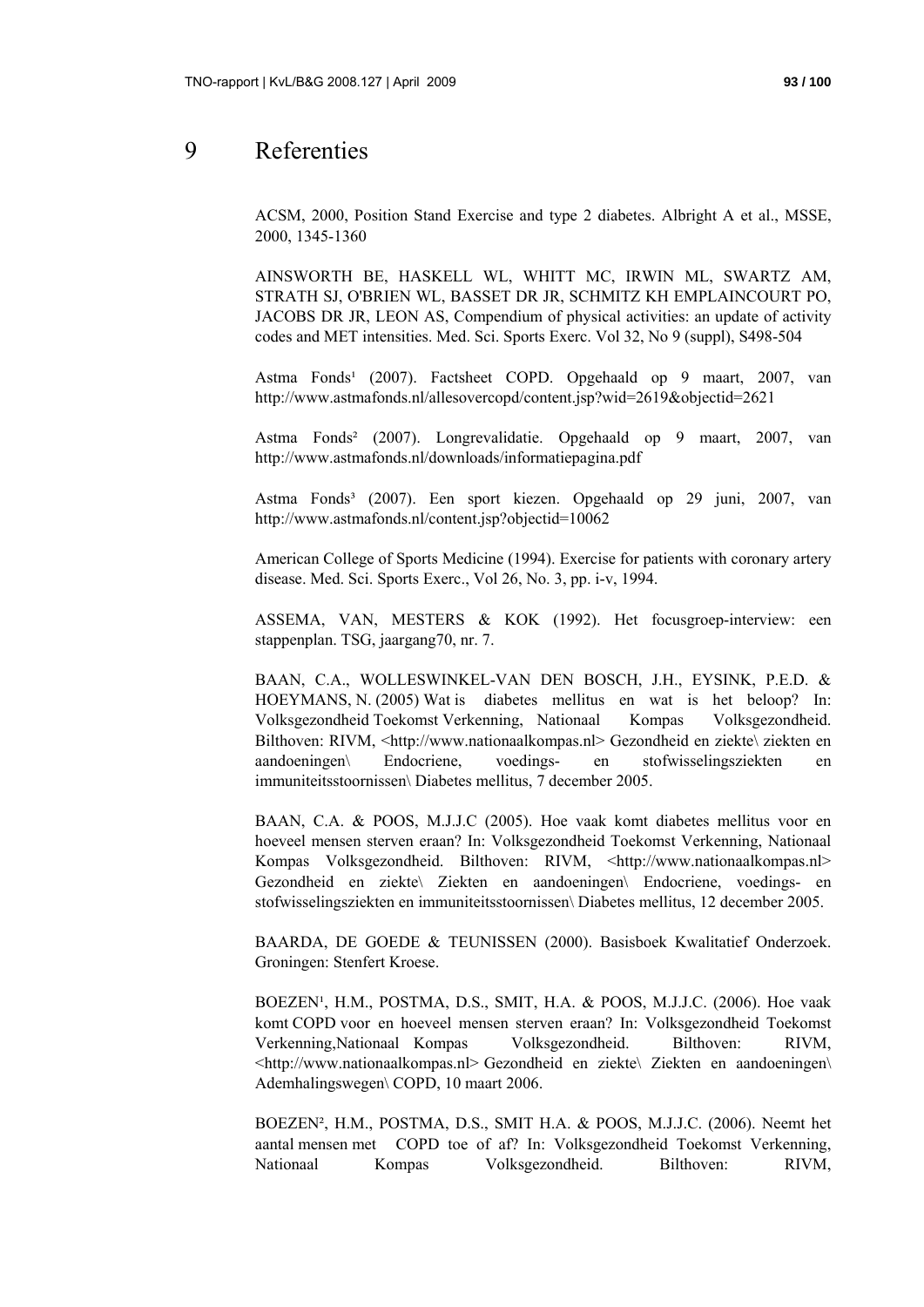<http://www.nationaalkompas.nl> Gezondheid en ziekte\ Ziekten en aandoeningen\ Ademhalingswegen\ COPD, 10 maart 2006.

BOOMSMA, L.J. ET AL. (2006). Landelijke Eerstelijns Samenwerkings Afspraak Diabetes mellitus type 2. Huisarts & Wetenschap, 49(8) juli 2006, 418-423.

BOWLING, A. (2002). Research methods in health: Investigating health and health services. New York: Open university press.

CBO, Samenvatting richtlijn ketenzorg COPD, Alphen ad Rijn, 2005

CHORUS, A.M.J. & HOPMAN-ROCK, M. (2004). Chronisch zieken en bewegen. In: Trendrapport bewegen en gezondheid 2002/2003. Hoofddorp / Leiden: TNO.

CHORUS, A.M.J. & HOPMAN-ROCK, M. (2003). TNO-rapport PG/B&G 2003.131; Chronisch zieken en bewegen: een quick scan. Leiden; TNO

CVZ, 2004. Farmacotherapeutisch Kompas. Den Haag: College voor zorgverzekeringen.

DAGOGO-JACK S, SANTIAGO JV (1997), Arch Intern Med 1997, 157, 1802-1817.

DASGUPTA, K. (2007). Walking behaviour and glycemic control in type 2 diabetes: seasonal and gender differences-Study design and methods. Cardiovascular Diabetology, 6:1.

DECKERS, J.W., MERRY A.H.H., FESKENS, E.J.M. & EYSINK, P.E.D. (2006). Wat zijn coronaire hartziekten en wat is het beloop? In: Volksgezondheid Toekomst Verkenning, Nationaal Kompas Volksgezondheid. Bilthoven: RIVM.  $\langle \text{http://www.nationalkompas.nl>}$  Gezondheid en ziekte\ Ziekten en aandoeningen\ Hartvaatstelsel\ Coronaire hartziekten, 19 juni 2006.

DUGDILL L, GRAHAM RC, MCNAIR F. Exercise referral: the public health panacea for physical activity promotion? A critical perspective of exercise referral schemes: their development and evaluation. Ergonomics 2005; 1390-1410.

DUNSTAN, D.W., DALY, R.M. & OWEN, N. (2005). Home-based resistance training is not sufficient to maintain improved glycemic control following supervised training in older individuals with type 2 diabetes. Diabetes Care, 28, 3-9.

FESKENS, E.J.M., MERRY, A.H.H., DECKERS, J.W. & POOS, M.J.J.C. (2006). Neemt het aantal mensen met een coronaire hartziekte toe of af? In: Volksgezondheid Toekomst Verkenning, Nationaal Kompas Volksgezondheid. Bilthoven: RIVM, http://www.nationaalkompas.nl Gezondheid en ziekte\ Ziekten en aandoeningen\ Hartvaatstelsel\ Coronaire hartziekten, 19 juni 2006.

FORTIER M.S., TULLOCH H, HOGG W. (2006). A good fit: integrating physical activity counsellors into family pratice. Canadian Family Physician, vol 52, 947-951.

FUNK, S. G., TORNQUIST, E.M., & CHAMPAGNE, M.T. (1995). Barriers and facilitators of research utilization. Nursing Clinics of North America, 30, 395–407.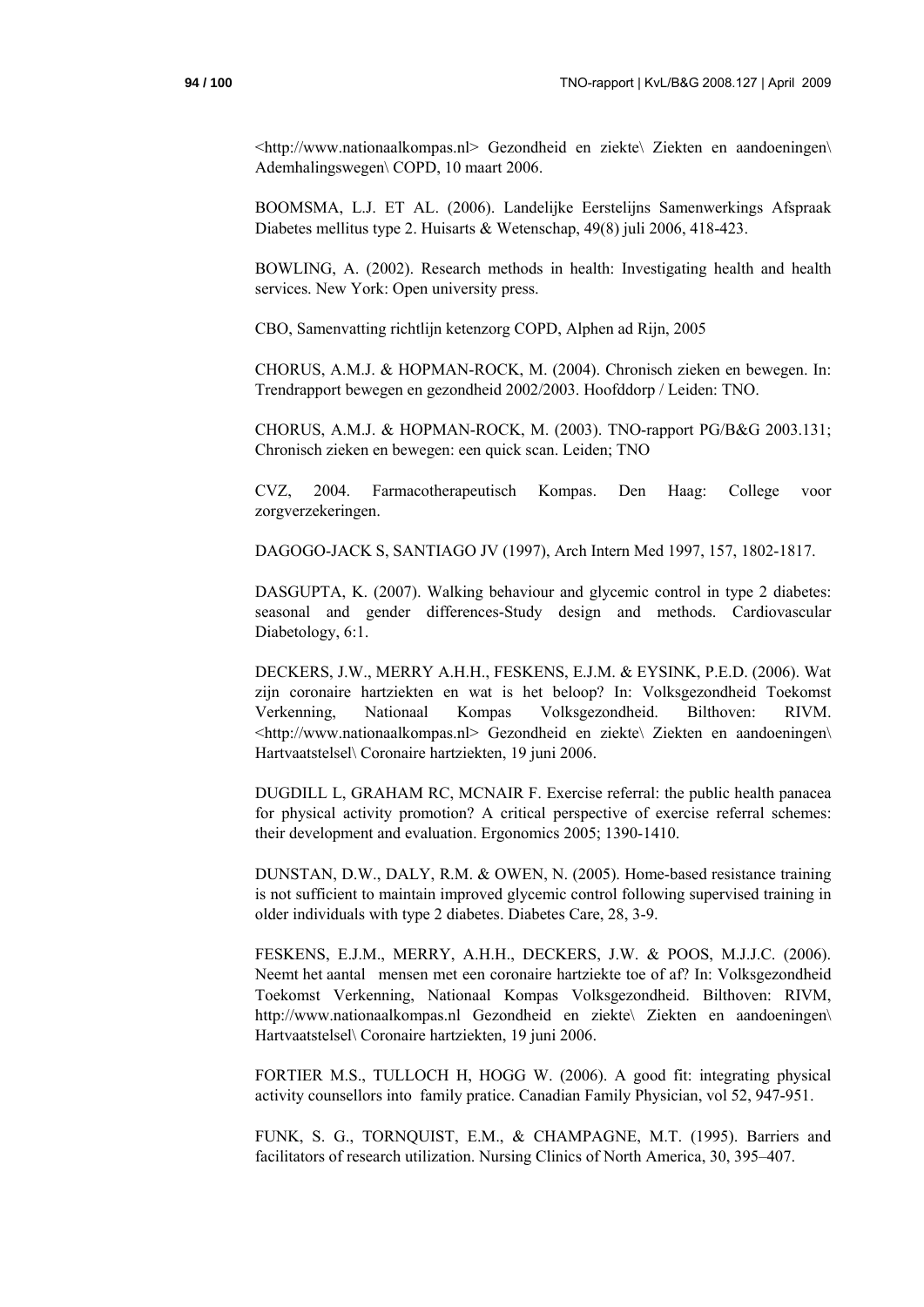GARCIA-AYMERICH, J., LANGE, P., BENET, M., SCHNOHR, P., & ANTÓ, J.M. (2006). Regular physical activity reduces hospital admission and mortality in chronic obstructive pulmonary disease: a population based cohort study. Thorax, 61, 772-778

Global Inititative for Chronic Obstructive Lung Disease (2006). Global strategy for the diagnosis, management, and prevention of chronic obstructive pulmonary disease.

GOLDMAN, L., HASHIMOTO, B., COOK, E.F. & LOSCALZO, A. (1981). Comparative reproducibility and validity of systems assessing cardiovascular functional class: advantages of a new specific activity scale. Circulation 1981; 64(6): 1227-34.

GOSSELINK, R., TROOSTERS, T. & DECRAMER, M. (1997). Exercise training in COPD patients: the basis questions. Eur Respir J 1997; 10: 2884-2891.

GOSSELINK ET AL. KNGF-richtlijn Chronisch Obstructieve longziekten, Amersfoort, 2008

Global initiative for chronic Obstructive Lung Disease (GOLD), global strategy for the diagnosis, management, and prevention of chronic obstructive pulmonary disease, updated 2007, executive summary, 2007

GRAHAM RC, DUGDILL L, CABLE NT. Health professionals perspectives in exercise referral: implications for the referral process. Ergonmics, 2005;2005:1411-22.

GROOT S DE, Het nut en gevaar van best practices; Ik, tijdschrift over intelectueel kapitaal, januari 2005, 1-3.

HARRISON RA, MCNAIR F, DUGDILL L. Acces to exercise referral schemes- a population based analysis. Journal of Public Health 2005;27: 326-330.

HARRISON RA, ROBERTS CH, ELTON PJ. Does primary care referral to an exercise programme increase physical activity 1 year later? A randomized controlled trial. Journal of Public Health 2004; 27;25-32.

Hart in Beweging (2007). Doelstelling. Opgehaald 20 mei, 2007, van http://professionals.hartinbeweging.nl/client/12/?websiteid=12&contentid=1987&hoofd id=1954&pagetitle=Doelstelling

Het Gezonde Net<sup>1</sup> (2007). My Careplan. Opgehaald 27 mei, 2007, van http://www.hetgezondenet.nl/formules/index.htm

Het Gezonde Net² (2007). My Fitplan. Opgehaald 27 mei, 2007, van http://www.hetgezondenet.nl/formules/index.htm

HEIJMANS, M. (2006). Wat mensen met astma en COPD beweegt. NIVEL.

HOLLANDER, DE, A.E.M., HOEYMANS, N., MELSE, J.M., OERS, VAN, J.A.M. & POLDER, J.J. (2006).Zorg voor gezondheid; Volksgezondheid Toekomst Verkenning 2006. RIVM-rapport 270061003. Houten: Bohn Stafleu Van Loghum.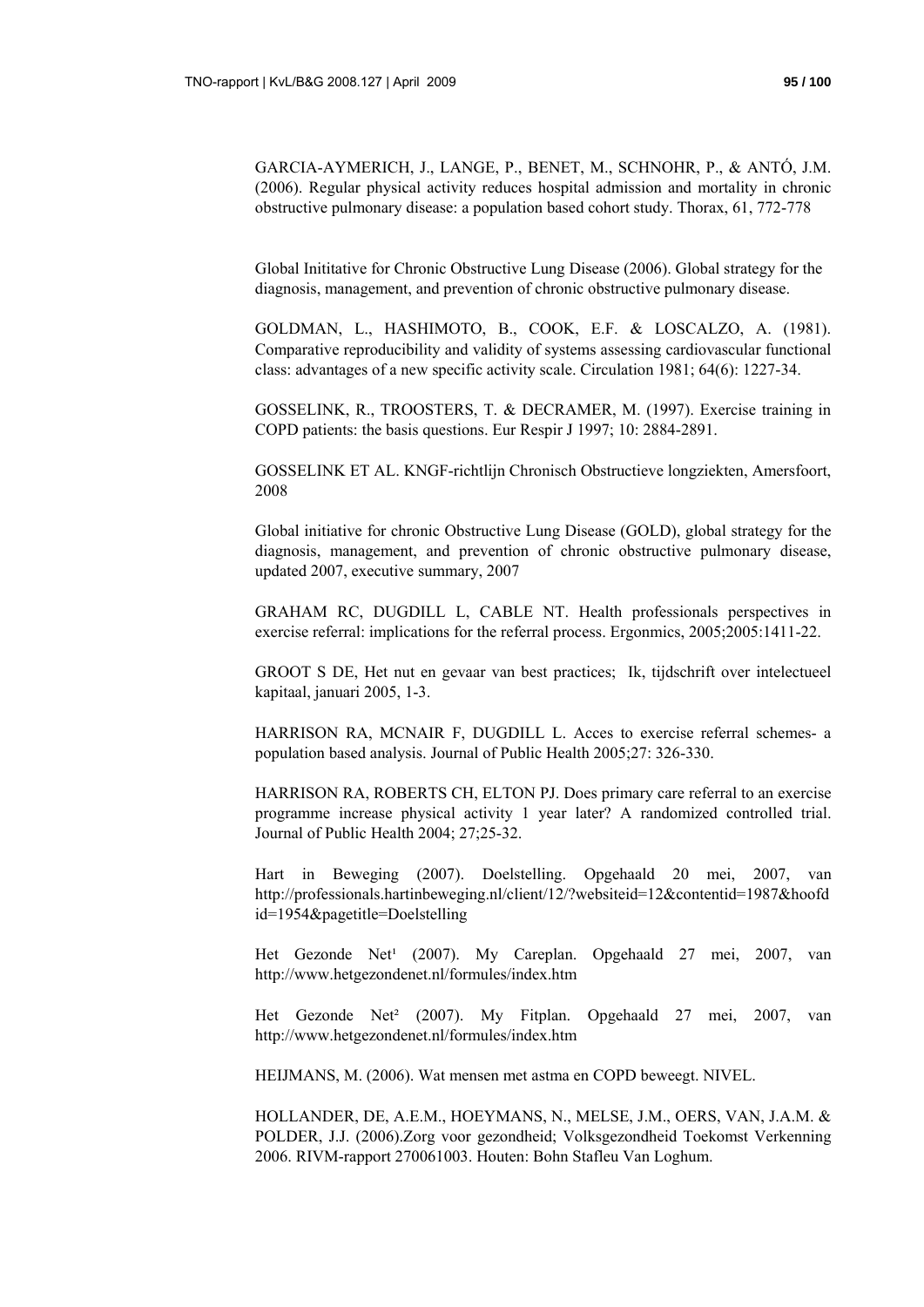ISAACS AJ, CRITCHLEY JA, SEE TAI S, BUCKINGHAM K, WESTLEY D, HARRIDGE SDR, SMITH C, GOTTLIEB JM. Exercise Evaluation Randomised Trail (EXERT): a randomised trial comparing GP referral for leisure centre-based exercise, community-based walking and advice only. Health Technology Assessment 2007.

JAGER-GEURTS, M.H., PETERS, R.J.G., VAN DIS, S.J. & BOTS, M.L. (2006). Hart- en vaatziekten in Nederland, 2006. Den Haag: Nederlandse Hartstichting.

JOCHEMS, A.A.F. & JOOSTEN, F.W.M. (1997). Zakwoordenboek der Geneeskunde. Arnhem: Elsevier- Koninklijke PBNA.

JONGERT, M.W.A. (2003). Testen en beweegadviezen voor chronisch zieken. TNOrapport; PG/B&G 2003.230.

KNGF (2005). KNGF-richtlijn COPD. Supplement bij het Nederlands Tijdschrift voor Fysiotherapie. Jaargang 115; nr.1.

KNGF & TNO<sup>1</sup> (2004). Handboek fysiotherapeut. Beweegprogramma voor mensen met hartaandoeningen. TNO: Leiden.

KNGF & TNO² (2004). Handboek fysiotherapeut. Beweegprogramma voor mensen met diabetes mellitus type 2.. TNO: Leiden.

KNGF & TNO³ (2004). Handboek fysiotherapeut. Beweegprogramma voor mensen met COPD. TNO: Leiden.

KOEK, H.L., ENGELFRIET-RIJK, C.J.M. & BOTS, M.L. (2006). Hart en vaatziekten in Nederland. In: Jager-Geurts, M.H., Peters, R.J.G., Van Dis, S.J., Bots, M.L. Hart- en vaatziekten in Nederland 2006, cijfers over ziekte en sterfte. Den Haag: Nederlandse Hartstichting. Ministerie van Volksgezondheid, Welzijn en Sport, 2001. Nota Sport, Bewegen en Gezondheid. Den Haag: Ministerie van VWS.

KOEK HL, VAN LEEST LATM, VERSCHUREN WMM, BOTS ML, Hart- en vaatziekten in Nederland 2004, cijfers over leefstijl- en risicofactoren, ziekte en sterfte. Den Haag, Nederlandse Hart Stichting, 2004.

KNOWLER, W.C., BARRET-CONNOR, E. & FOWLER, S.E. (2000). Reduction in the incidence of type 2 diabetes with lifestyle intervention or metformin. N Engl J Med, 346, 393-403.

LEMMERS L, SPREUWENBERG P, RIJKEN M., Kergegevens Zorg 2007, Nationaal panel chronisch Zieken en gehandicapten, Nivel, Utrecht , 2008.

NebasNsg (2006). Gemeenschappelijke visie; landelijke patiëntenorganisaties.

NebasNsg<sup>1</sup> (2007). Coronaire hartziekten (CHZ). Opgehaald 13 juni, 2007, van http://www.nebasnsg.nl/index.php?option=com\_content&task=view&id=50&Itemid=4 7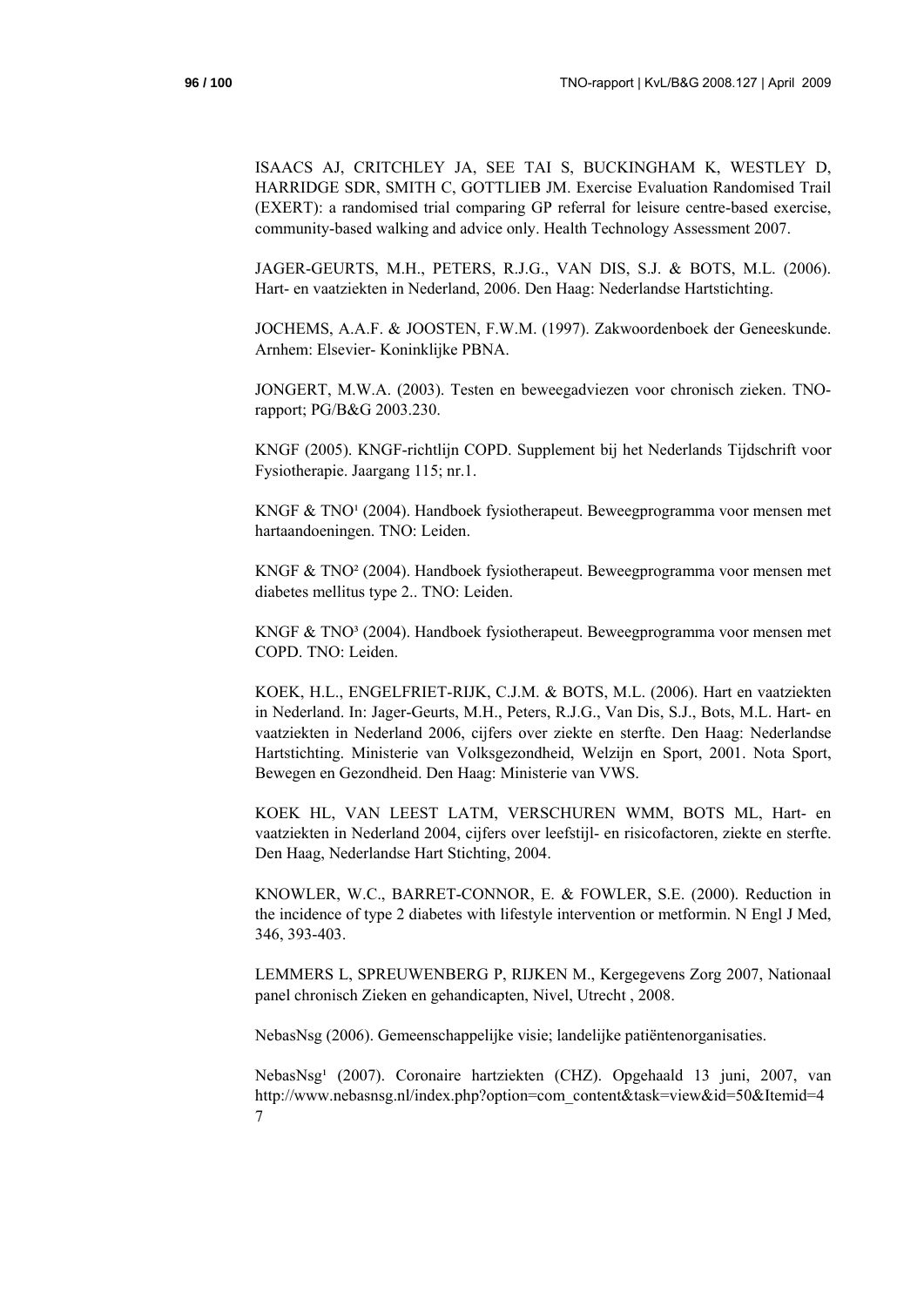NebasNsg² (2007). Diabetes Mellitus. Opgehaald 20 juni, 2007, van http://www.nebasnsg.nl/index.php?option=com\_content&task=view&id=52&Itemid=4 7

NebasNsg³ (2007). Astma en COPD. Opgehaald 20 juni, 2007, van http://www.nebasnsg.nl/index.php?option=com\_content&task=view&id=36&Itemid=4 7

NHS, Werkgroep richtlijn chronisch hartfalen. Multidisciplinaire richtlijn hartfalen. Nederlandse Hart Stichting en Nederlandse Vereniging voor Cardiologie. Van Zuiden Communications, Alphen ad Rijn, 2002

NHS Revalidatiecommissie. Multidisciplinaire richtlijn hartrevalidatie 2004. Nederlandse Hart Stichting en Nederlandse Vereniging voor Cardiologie, Den Haag 2004.

NHS, Stichting Hoofd, Hart en vaten, Vitale Vaten, zorgstandaard vasculair risicomanagement, juni 2008;

NISB (2006). Onderzoek Actieplan Sport en Bewegen door chronisch zieken. Utrecht: NISB.

NISB (2008) Handleiding Fysiotherapeuten Beweegkuur, december 2008, Bennekom.

Revalidatiecommissie NVCC/NHS (2004). Richtlijn Hartrevalidatie 2004. Den Haag: Nederlandse Hartstichting.

PAUWELS, R.A. ET AL. (2005). Inhaled corticosteroids and mortality in chronic obstructive pulmonary disease. Thorax 2005; 60: 992-997.

PETRELLA RJ, KOVAL JJ, CUNNINGHAM DA, PATERSON DH. Can primary care doctors prescribe exercise to improve fitness? The Step Test Exercise Presciption (STEP) project. Am J Prev Med 2003;24:316-22.

PITTA, F., TROOSTERS, T. SPRUIT, M.A., PROBST, V.S., DECRAMER, M. & GOSSELINK, R. (2005). Characteristics of physical activities in daily life in chronic obstructive pulmonary disease. Am J Respir Crit Care Med. 171(9): 972-7.

PITTA, F., TROOSTERS, T., PROBST, V.S., LUCAS, S., DECRAMER, M. & GOSSELINK, R. (2006).

Potential consequences for stable pulmonary disease patients who do not get the recommended disease minimum daily amount of physical activity. Săo Paulo: J. Bras. Pneumol. Vol32. no.4.

POOS, M.J.J.C. (2006). Prevalentie, incidentie, ziekenhuisopnamen en sterfte naar leeftijd en geslacht. Volksgezondheid Toekomst Verkenning, Nationaal Kompas Volksgezondheid. Bilthoven: RIVM. http://www.nationaalkompas.nl> Gezondheid en ziekte\ Ziekten en aandoeningen\ Ademhalingswegen\ COPD, 10 maart 2006

REID, R.D., MORRIN, L.I., PIPE, A.L., DAFOE, W.A., HIGGINSON, L.A.J., WIELGOSZ, A.T. et al.(2006). Determinants of physical activity after hospitalization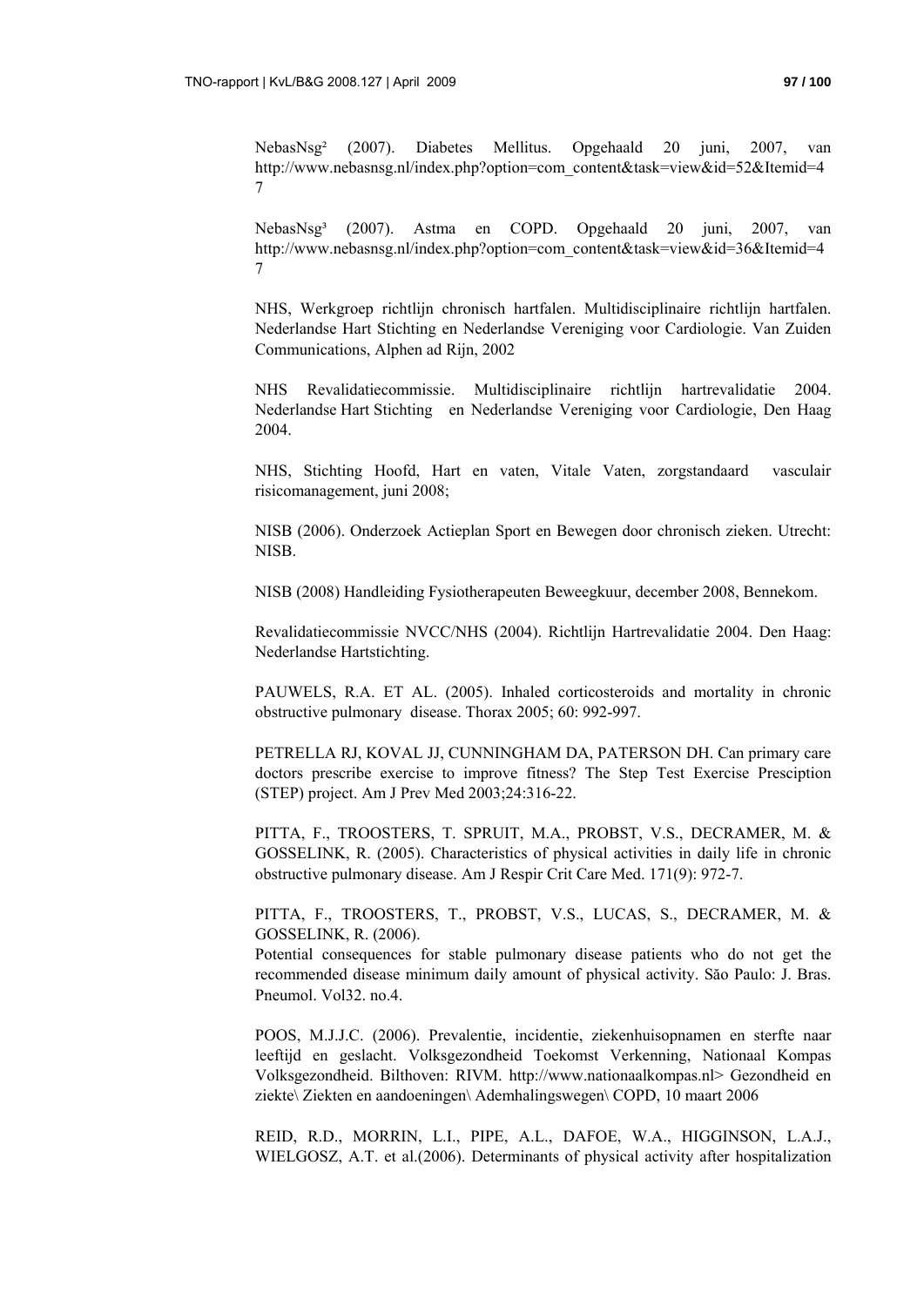for coronary artery disease: the Tracking Exercise After Cardiac Hospitalization (TEACH) Study. The European Society of Cardiology: Eur J Cardiovasc Prev Rehab 13:529-537.

ROTHENBACHER, D., HOFFMEISTER, M.D., BRENNER, H. & KOENIG, W. (2003). Physical activity, coronary heart disease, and inflammatory response. Arch intern med/vol 163, May 26.

SCHUIT, A.J. & VAN LEEST, L.A.T.M. (2005). Wat zijn de mogelijke gezondheidsgevolgen van voldoende lichamelijke activiteit? In: Volksgezondheid Toekomst Verkenning, Nationaal Kompas Volksgezondheid. Bilthoven: RIVM, http://www.nationaalkompas.nl Gezondheidsdeterminanten\ Leefstijl\ Lichamelijke activiteit, 6 december 2005.

SINGH, S. & MORGAN, M.D. (2001). Activity monitors can detect brisk walking in patients with chronic obstructive pulmonary disease. J Cardiopulm Rehabil. 21(3): 143- 8.

SMITH, T.C., WINGARD, D.L., SMITH, B., KRITZ-SILVERSTEIN, D. & BARRET-CONNOR, E. (2007). Walking decreased risk of cardiovascular disease mortality in older adults with diabetes. Journal of Clinical Epidemiology 60, 309-317.

SORENSON JB, KRAGSTRUP J, KJAER K, PUGGAARD L. Exercise on Prescription: trial protocol and evaluation of outcomes. BMC Health Services Research, 2007;1-9.

Stichting ketenzorg COPD (2005). Richtlijn ketenzorg COPD. Alphen aan de Rijn: Stichting ketenzorg COPD.

STIGGELBOUT, M., OOIJENDIJK, W.T.M. & LEUTSCHER, H. (2003). De ZORGmethode. Implementatie van sport- en bewegingsprojecten voor mensen met een chronische aandoening. Een monitorstudie. TNO-rapport: PG/B&G 2003.266.

TABAK, C. & SMIT, H.A. (2002). De morbiditeit van astma en COPD in Nederland; Leemtes in kennis gevuld door aanvullende analyses en actualisering van beschikbare gegevensbronnen. RIVM rapport 260855005/2002.

TROOSTERS T., (2009) Standaard beweegprogramma voor deelnemers met COP, Amersfoort (in voorbereiding).

'T HART, BOEIJE & HOX (2005). Onderzoeksmethoden. Boomonderwijs.

VAN DER MEULEN, A. (2005). Sterfte aan diabetes. Centraal Bureau voor Statistiek. www.vitalevaten.nl ; NHS, Vitale Vaten, zorgstandaard vasculair risicomanagement, Nederlands Hart Stichting, Sticting Hoofd, Hart en vaten, maart 2008;

VOGELS, E.M.H.M. (2001). KNGF-richtlijn Hartrevalidatie. Supplement bij het Nederlands Tijdschrift voor Fysiotherapie; nr.3; jaargang 111.

WARBURTON, D.E.R., NICOL, C.W. & BREDIN, S.S.D. (2006). Health benefits of physical activity: the evidence. CMAJ, 174(6), 801-9.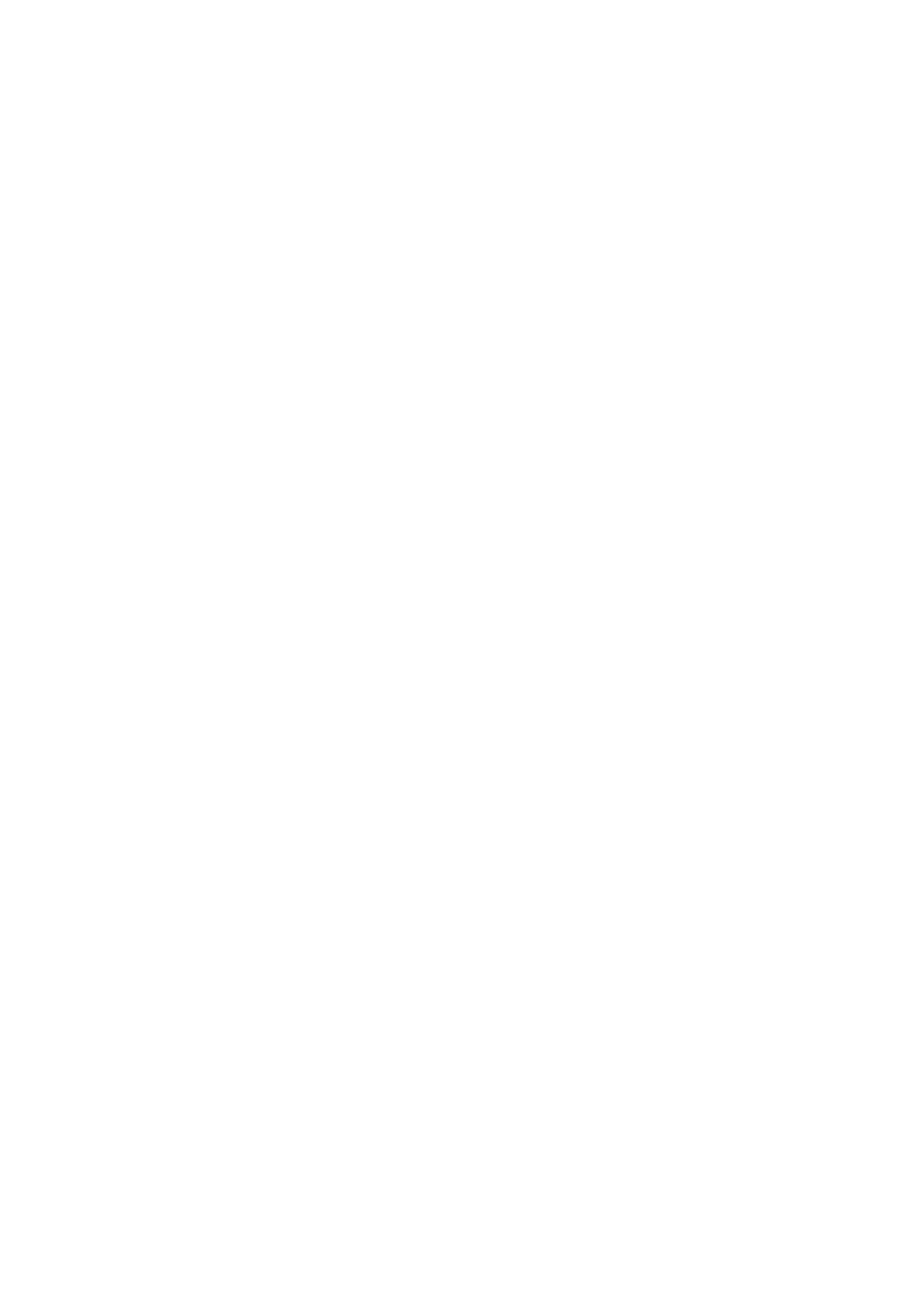# A Veelgebruikte afkortingen

| activiteiten van het dagelijks leven                   |
|--------------------------------------------------------|
| Coronary Artery Bypass Grafting                        |
| chronic obstructive pulmonary disease                  |
| cardiovasculaire aandoeningen                          |
| electrocardiogram                                      |
| Global Initiative for Chronic Obstructive Lung Disease |
| high density lipoprotein                               |
| <b>International Classification Functioning</b>        |
| International Classification of Primary Care           |
| Metabool Equivalent                                    |
| Nederlandse Norm Gezond Bewegen                        |
| Nederlands Instituut voor Sport en Bewegen             |
| Percutane Coronaire Interventie                        |
| Sociaal Economische Status                             |
|                                                        |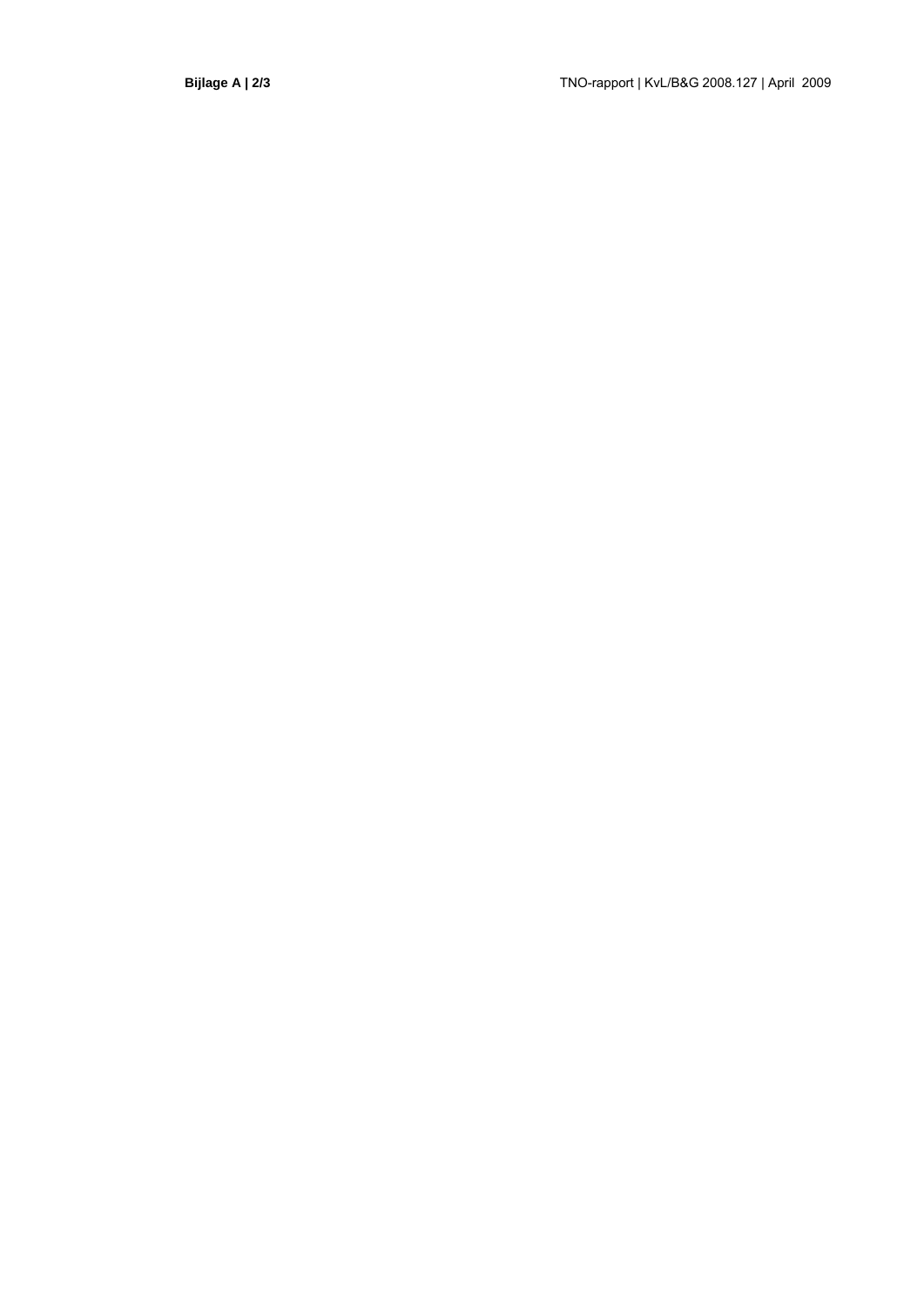# B Aanvullende vragenlijst

**Gelieve het juiste antwoord aanvinken en ingevuld meenemen naar het groepsinterview**  1. Wat is uw leeftijd? ………………………………………………………………………………………… 2. Wat is uw geslacht? 0 Man 0 Vrouw 3. In welk land bent u geboren? …………………………………………………………………………………………… 4. In welk land is uw moeder geboren? …………………………………………………………………………………………… 5. In welk land is uw vader geboren? …………………………………………………………………………………………… 6. Wat is uw hoogst genoten opleiding? 0 Geen 0 LBO 0 MBO 0 HBO 0 WO 0 Anders, nl...………………………………………………………………………… 7. Kunt u de trap aflopen zonder te stoppen? 0 ja

0 nee, ga door naar vraag 10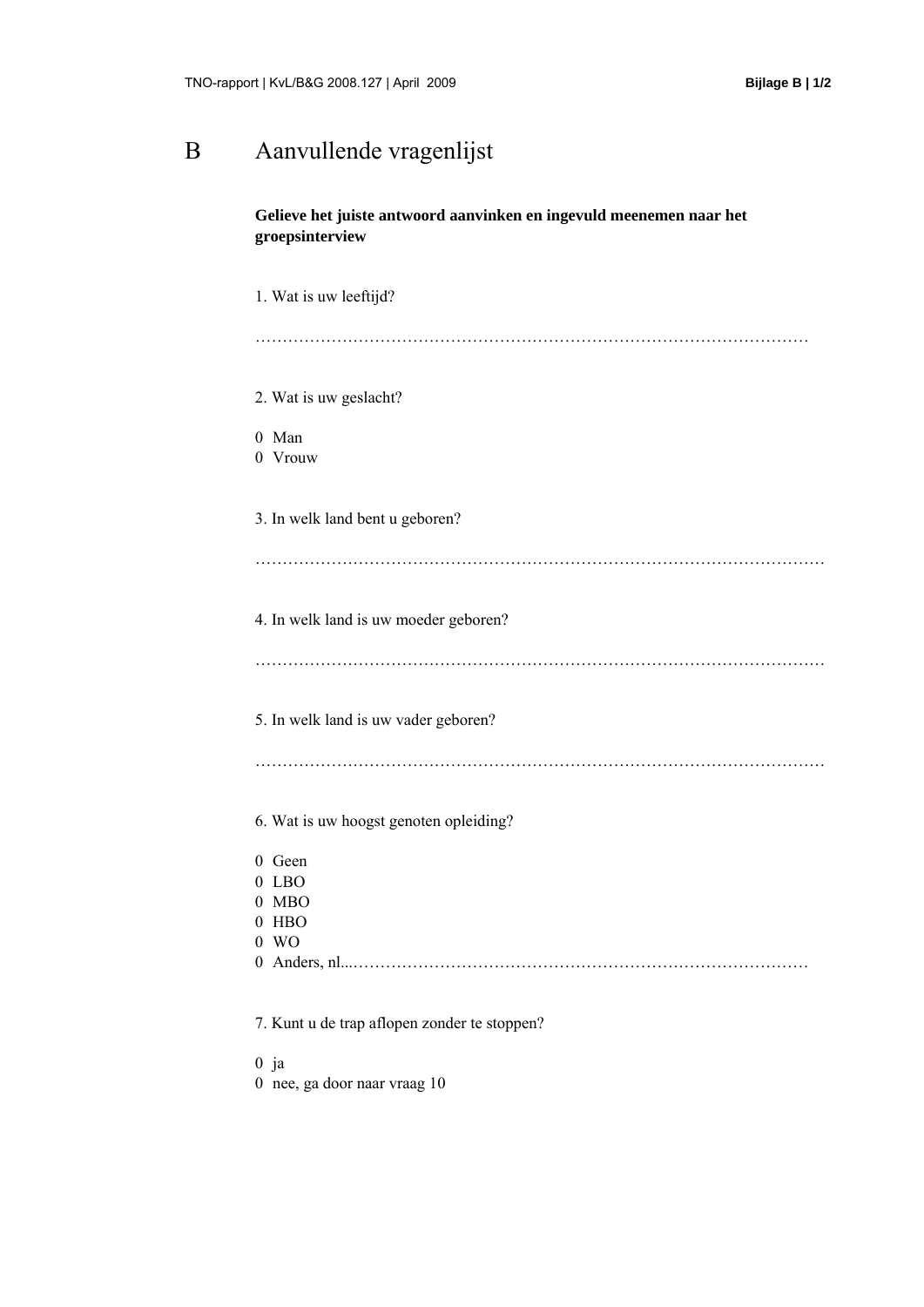8. Kunt u iets dragen als u de trap oploopt?

*Of kunt u bijvoorbeeld;* 

*- De tuin harken?* 

*- Dansen?* 

*- Stevig doorwandelen?* 

0 ja 0 nee, ga door naar vraag 10

9. Kunt u tenminste 12 kilogram de trap opdragen?

*Of kunt u bijvoorbeeld;* 

*- Zware objecten (van ongeveer 40 kilogram) dragen?* 

*- De tuin spitten?* 

*- Joggen of andere actieve sportactiviteiten zoals voetbal, skiën etc. uitvoeren?* 

0 ja, ga door naar vraag 12.

0 nee, ga door naar vraag 12.

10. Kunt u douchen zonder te stoppen?

*Of kunt u bijvoorbeeld:* 

*- Bedden opmaken?* 

*- Grasmaaien?* 

- *4 km wandelen of golfen?*
- 0 ja, ga door naar vraag 12.

0 nee, ga door naar vraag 11

11. Moet u stoppen bij aan- en uitkleden?

*Of heeft u symptomen bij;* 

- *Eten?*
- *Staan?*
- *Zitten?*
- *Liggen?*

0 ja, ga door naar vraag 12.

0 nee, ga door naar vraag 12.

12. Kies één van de volgende uitspraken die het meest op u van toepassing is.

- 0 Ik ben niet van plan meer te gaan bewegen.
- 0 Ik ben van plan om meer te gaan bewegen, maar ik ben nog niet begonnen.
- 0 Ik probeer al meer te bewegen.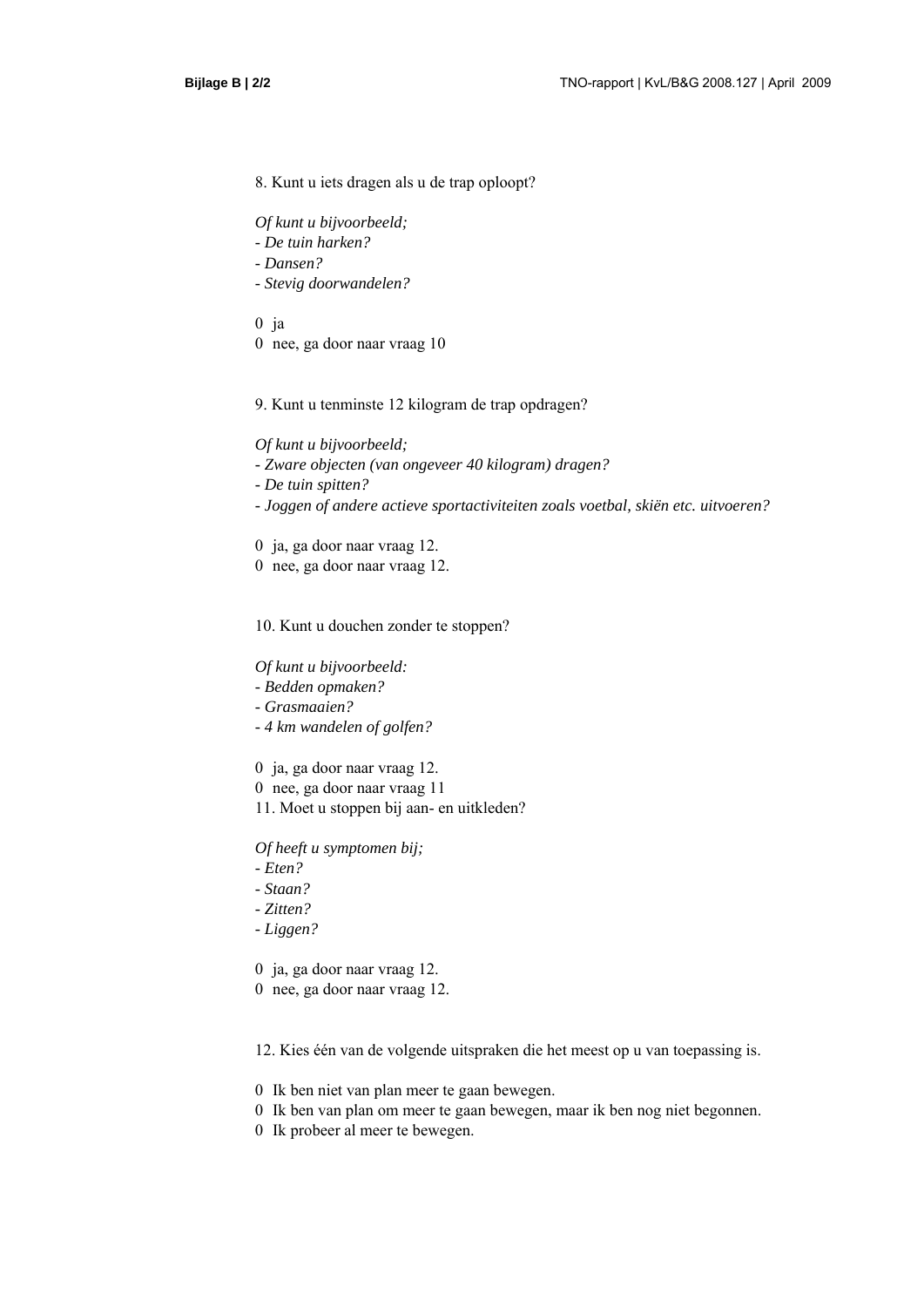# C Specifieke kenmerken beweegaanbod 'chronisch zieken'

#### *SCALA*

| Intake | Alvorens het bewegingsintroductieprogramma wordt er een fittest      |
|--------|----------------------------------------------------------------------|
|        | afgenomen waardoor er een gericht beweegprogramma kan worden         |
|        | opgesteld voor ieder individu. De Groninger Sportvaardigheidstest    |
|        | is speciaal ontwikkeld voor de doelgroep senioren met een            |
|        | chronische aandoening. De test bepaalt de functionele capaciteit van |
|        | deelnemers. In de praktijk blijkt dat de functionele capaciteit van  |
|        | deelnemers mede bepaalt of deelnemers geschikt zijn om in 1 groep    |
|        | samen te kunnen bewegen. Om het plezier in bewegen te vergroten      |
|        | worden zoveel mogelijk deelnemers bij elkaar geplaatst met een       |
|        | vergelijkbare functionele capaciteit. De test is gericht op de       |
|        | verschillende onderdelen en sportspelen die in een SCALA-les aan     |
|        | bod komen.                                                           |
|        |                                                                      |

*Begeleiding* De lessen worden verzorgd door professionele begeleiders. Zij hebben didactische en medische kennis en ervaring. Zij zijn allemaal speciaal geschoold middels de GALM-opleiding. Om hiervoor toegelaten te worden moet de docent in het bezit zijn van een ALO of CIOS diploma of een diploma MBvO Spel en Sport.

*Doelstellingen* Het algemene doel van SCALA is mensen met een chronische aandoening sportief actief te laten worden èn sportief actief te houden. In het bewegings-introductieprogramma gaat specifiek de aandacht uit naar het op veilige wijze herwinnen van plezier in sportieve activiteiten en het leren kennen van de eigen mogelijkheden en grenzen. Ook in het vervolgprogramma ligt hier de nadruk op maar tevens is het doel om meer specifieke vaardigheden te trainen. Er zijn een aantal specifieke subdoelen van het SCALA-project waar gedurende het gehele programma aan gewerkt wordt. Deze subdoelen zijn in de onderstaande tabel samengevat.

Tabel 1: subdoelen van het SCALA-project

| Verbetering van de geestelijke<br>gezondheidstoestand                   | -Zelfvertrouwen                                                                                           |
|-------------------------------------------------------------------------|-----------------------------------------------------------------------------------------------------------|
| Verbetering van de lichamelijke<br>gezondheidstoestand                  | -Bevorderen fitheid/conditie<br>-Klachten/aandoeningen aan het<br>bewegingsapparaat<br>-Actieve leefstijl |
| Bevordering van gezond gedrag (leefstijl<br>en opvoedingsondersteuning) | -Lichamelijke activiteit / sport en<br>bewegen                                                            |
| Beïnvloeding van de determinanten van<br>gedrag                         | -Plezier in bewegen                                                                                       |
| Creëren van een gezonde fysieke<br>leefomgeving                         | -Veiligheid binnen sportvereniging                                                                        |
| Creëren van een gezonde sociale<br>omgeving                             | -Sportieve beoefening van sport en<br>bewegen                                                             |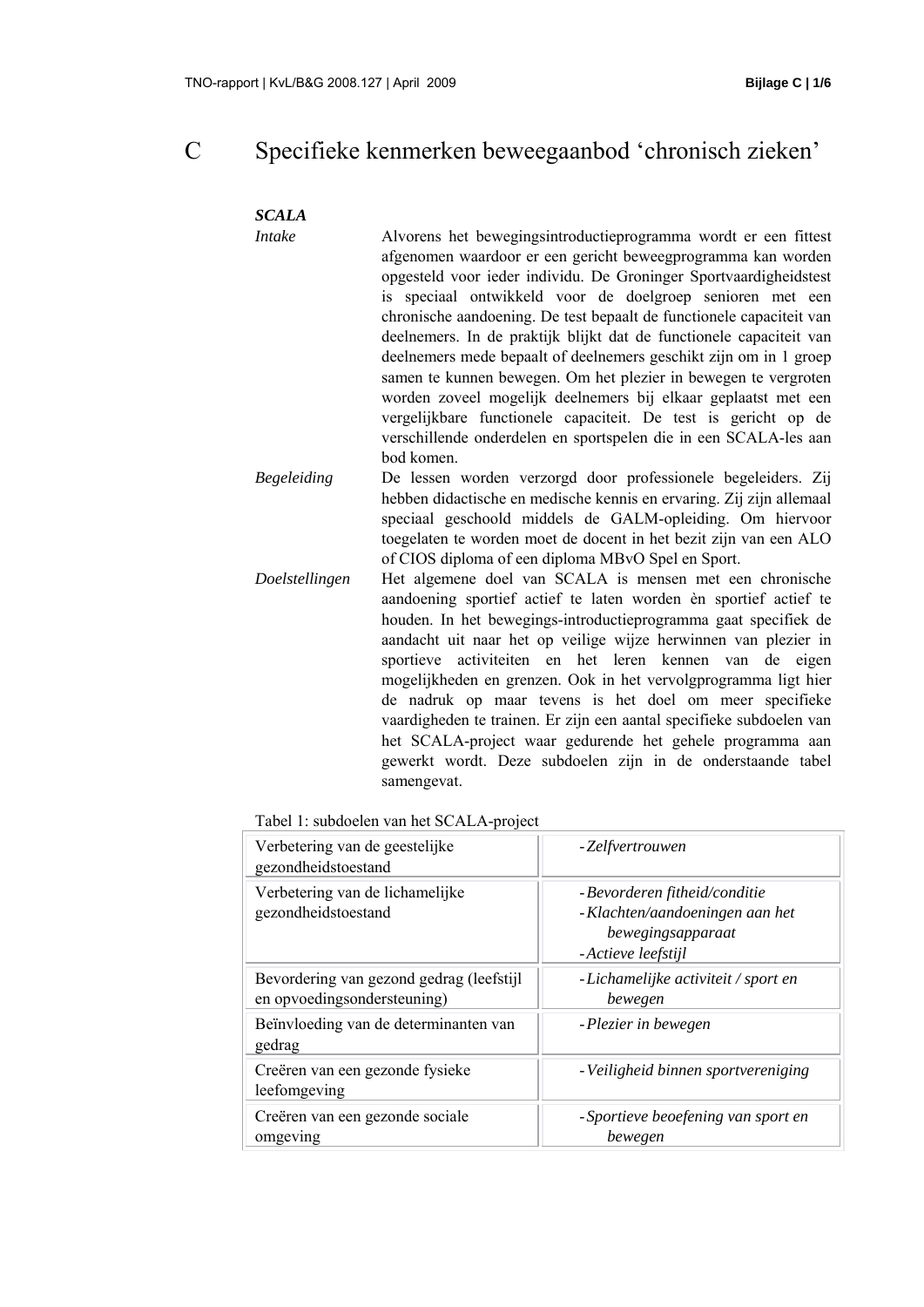- *Exacte doelgroepen* Senioren van 55 tot en met 65 jaar met chronische aandoeningen en / of lichamelijke beperkingen.
- *Bereik* Eind 2006 zijn in 55 gemeenten in Nederland SCALA-projecten uitgevoerd. Van gemiddeld 1.000 senioren die worden benaderd, geven 50 senioren zich op voor de SCALA-fitheidstest en 40 senioren voor het bewegingsprogramma.
- *Verwijzing door* Tegelijk met de grootschalige aanschrijving van senioren in een wijk worden ook de huisartsen en fysiotherapeuten aangeschreven. Zij worden gevraagd potentiële kandidaten, die zij in hun praktijk ontvangen, te stimuleren deel te nemen aan het project. Er is dus geen verwijzing nodig voor het SCALA-project.
- *Verwijzing naar* Het is heel belangrijk dat de deelnemers na het SCALA-project sportief actief blijven. Dit is ook de reden dat de verschillende groepen na afloop van het anderhalf jaar durende stimuleringstraject aansluiting zoeken bij een stichting of vereniging. Hier wordt in de voorbereidingsfase van een SCALA-project al aandacht aan besteed. Verenigingen die geschikt zijn om de groepen op te nemen worden in een vroeg stadium van het project betrokken bij de projectactiviteiten. Geschikte verenigingen zijn gymnastiekverenigingen en omniverenigingen voor aangepast sporten.
- *Vergoeding* Deelnemers betalen een bijdrage van 2 of 3 euro per les. Hiermee worden de kosten voor het bewegingsprogramma gedekt. De kosten voor het benaderen en het testen van de fitheid worden uit gemeentelijke, provinciale en landelijke subsidiestromen gefinancierd.
- *Effectiviteit* Eind 2006 zijn 2.633 senioren met een chronische aandoening actief geworden dankzij SCALA. Deelname aan het programma heeft positieve effecten op lichamelijke fitheid, motorische vaardigheden en handicap.

#### *ZORGmethode*

| <b>Begeleiding</b> | De groepen worden begeleid door bewegingsdeskundigen.                             |
|--------------------|-----------------------------------------------------------------------------------|
| Doelstellingen     | Het doel van de ZORGmethode is om niet-actieve chronisch zieken                   |
|                    | actief te laten worden.                                                           |
|                    | <i>Exacte doelgroepen</i> Patiënten met een chronische ziekte.                    |
| Bereik             | Vanaf april 2001 tot 1 juli 2003 zijn 27 beweeggroepen opgezet                    |
|                    | samen met patiëntenverenigingen, zorginstellingen en gemeenten.                   |
|                    | Momenteel zijn er in totaal 50 beweeggroepen opgestart.                           |
| Verwijzing door    | De patiënten kunnen op eigen initiatief meedoen aan de                            |
|                    | ZORGmethode. Vaak stromen zij uit een revalidatieproces.                          |
| Verwijzing naar    | De groepen worden na 18 maanden ingebed in het reguliere                          |
|                    | beweegaanbod waardoor de patiënten kunnen blijven trainen.                        |
| Vergoeding         | De kosten van het programma zijn ongeveer $\epsilon$ 2,25 tot $\epsilon$ 3,00 per |
|                    | deelnemer per keer.                                                               |
| Effectiviteit      | Het project is ondersteund door middel van een monitorstudie van                  |
|                    | TNO Preventie en Gezondheid. Uit dit evaluatierapport blijkt dat het              |
|                    | motto van de ZORGmethode 'Bewegen is plezier' wordt                               |
|                    | waargemaakt want zelfs 75 procent van de deelnemers geeft aan                     |
|                    | meer plezier in het bewegen te hebben gekregen. Ook geeft meer                    |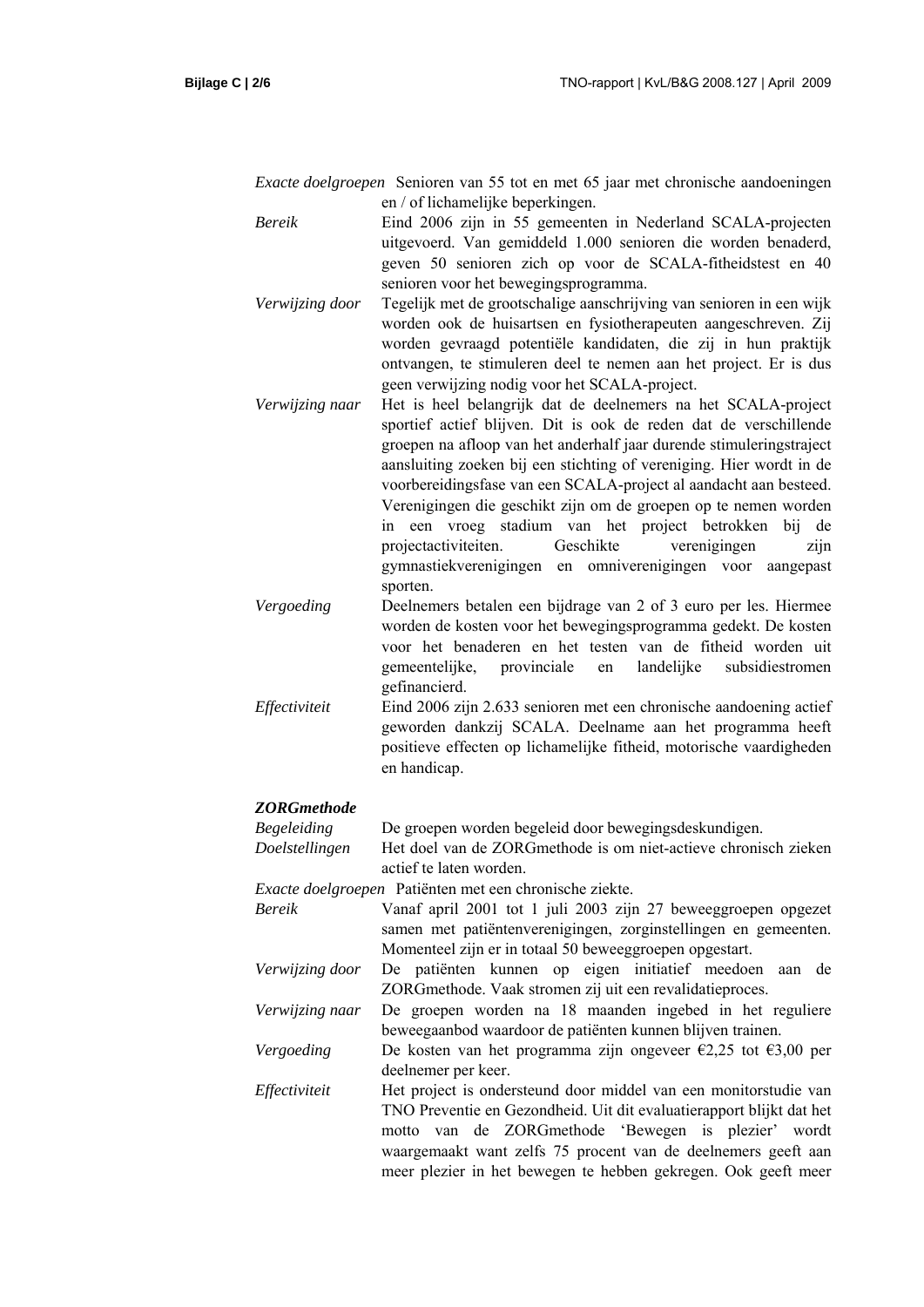dan twee derde van alle deelnemers aan dat ze meer zijn gaan bewegen. De mate waarin deelnemers voldoen aan de NNGB is niet toegenomen. De sterke en zwakke punten van de ZORGmethode staan in onderstaande tabel puntsgewijs genoteerd. Concluderend kan worden gezegd dat de ZORGmethode een geschikte methode blijkt om een grote groep mensen met chronische aandoeningen vanuit de revalidatie setting sportief actief te krijgen (Stiggelbout, Ooijendijk & Leutscher, 2003).

Tabel 2: Sterke en zwakke punten van de ZORGmethode (Stiggelbout et al., 2003)

| Sterke punten    | - de vraaggerichte aanpak.<br>-de samenwerking bij de start van de groepen met gemeenten, de<br>revalidatieafdelingen en de medici.<br>-het verloop van het kader.                                                                                                                                                                                                                                                                                                                                                                                                                                                                                                                                                                               |
|------------------|--------------------------------------------------------------------------------------------------------------------------------------------------------------------------------------------------------------------------------------------------------------------------------------------------------------------------------------------------------------------------------------------------------------------------------------------------------------------------------------------------------------------------------------------------------------------------------------------------------------------------------------------------------------------------------------------------------------------------------------------------|
| Zwakke<br>punten | -onvoldoende doorverwijzingen vanuit zorginstellingen.<br>-onvoldoende bekendheid in Nederland met de ZORGmethode.<br>-wellicht is het gebruik van de term 'chronische aandoening' niet<br>adequaat om potentiële deelnemers te benaderen. Het schrikt<br>mogelijk mensen af door de stigmatiserende werking.<br>-er wordt vanuit de begeleiding onvoldoende aandacht besteed<br>aan het bewegen thuis. Men zou deelnemers meer moeten<br>stimuleren om in de thuissituatie aan de NNGB te voldoen. De<br>nadruk kan daarbij worden gelegd om het bewegen thuis te<br>bevorderen.<br>-de spreiding van de groepen over het land is nog uitermate<br>beperkt, waardoor het moeilijk is om diverse groepen<br>chronische aandoeningen te bedienen. |

#### *COACHmethode*

| Allereerst worden patiënten benaderd waarin zij persoonlijke         |
|----------------------------------------------------------------------|
| voorlichting krijgen over bewegen door middel van een mondeling      |
| gesprek met de 'Exercise Counselor'. Ter ondersteuning is er een     |
| specifieke brochure over het belang van sport en bewegen             |
| beschikbaar. Als een patiënt voldoet aan de insluitingscriteria, kan |
| diegene besluiten mee te doen aan de COACH-methode. Na het           |
| gesprek vindt er een fitheidstest plaats waarin motorische en        |
| fysiologische fitheid worden gemeten. Voor de testonderdelen wordt   |
| gebruik gemaakt van de Groninger fitheidstest voor Ouderen en de     |
| Senior Fitness Test. Het lichamelijk activiteiten-patroon wordt      |
| geïnventariseerd met behulp van een stappenteller. De deelnemers     |
| dragen voor het vaststellen van het lichamelijk activiteitenpatroon  |
| dagelijks, gedurende de hele dag, een stappenteller en noteren het   |
| aantal gezette stappen in een dagboekje.                             |
| Het intakegesprek wordt gevoerd door een speciaal voor COACH         |
| getrainde Exercise Counselor. Deze training wordt door de RUG en     |
|                                                                      |

het Centrum voor Beweging en Onderzoek Groningen (CBO) gegeven. De Exercise Counselors begeleiden het project. Zij hebben een medische achtergrond, zoals fysiotherapeuten, verpleegkundigen, artsen en bewegingswetenschappers.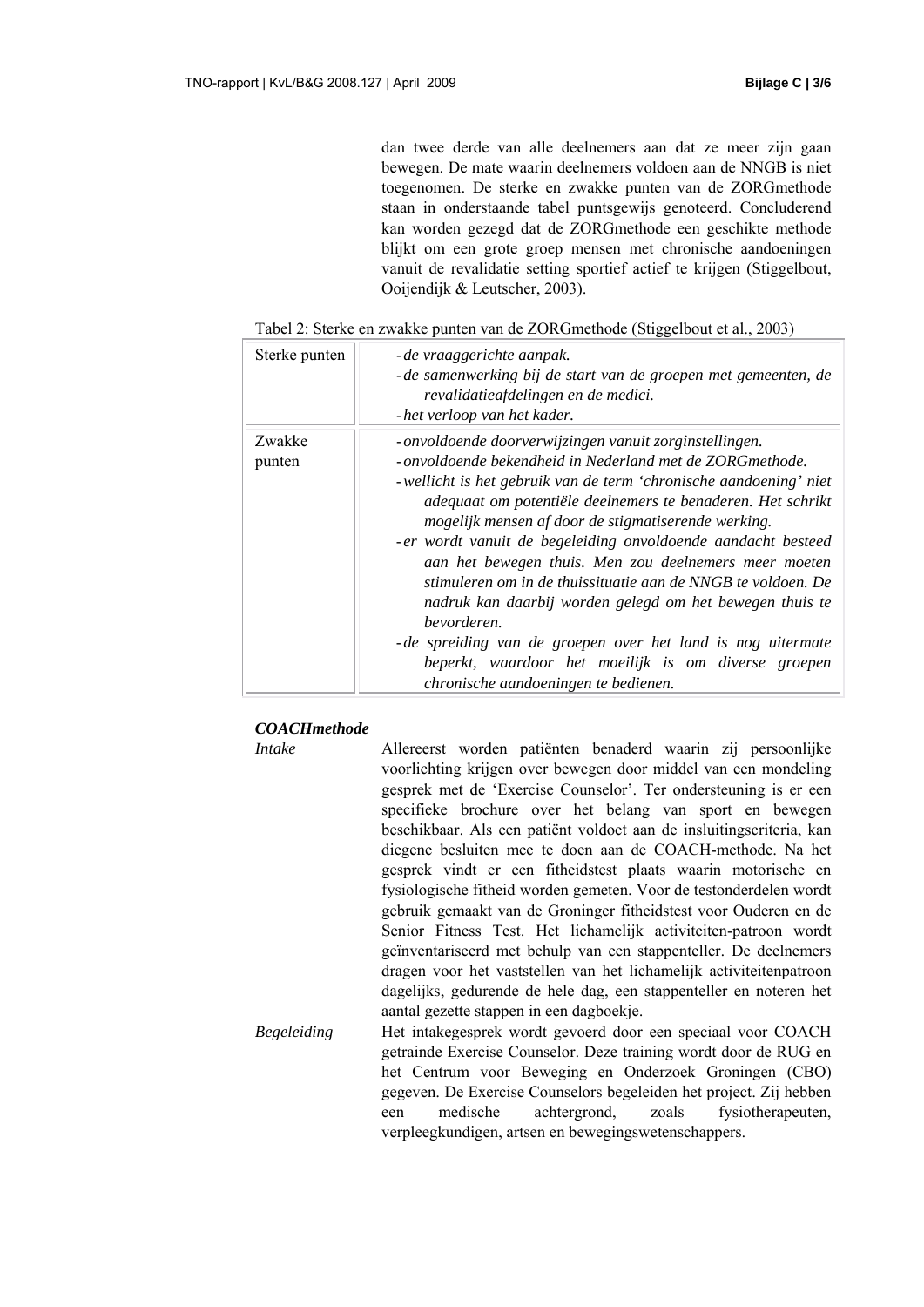| Doelstellingen              | Het doel van de COACH-methode is bewegingsstimulering en<br>mensen meer inzicht te laten krijgen in hun lichamelijke<br>activiteitenpatroon.                                                                                                                                                                                                                                                                                                                                                                                                                                                                                                                                                                                                                                                                                                                                                                                                                                                                                                                                                                      |
|-----------------------------|-------------------------------------------------------------------------------------------------------------------------------------------------------------------------------------------------------------------------------------------------------------------------------------------------------------------------------------------------------------------------------------------------------------------------------------------------------------------------------------------------------------------------------------------------------------------------------------------------------------------------------------------------------------------------------------------------------------------------------------------------------------------------------------------------------------------------------------------------------------------------------------------------------------------------------------------------------------------------------------------------------------------------------------------------------------------------------------------------------------------|
|                             | Exacte doelgroepen De COACH-methode gericht op chronische aandoeningen is<br>bedoeld voor patiënten met een van de volgende aandoeningen;                                                                                                                                                                                                                                                                                                                                                                                                                                                                                                                                                                                                                                                                                                                                                                                                                                                                                                                                                                         |
|                             | hartziekten,<br>diabetes<br>type<br>2,<br>coronaire<br>kanker,<br>COPD,<br>nierinsufficiëntie (hemodialyse) en CVA.                                                                                                                                                                                                                                                                                                                                                                                                                                                                                                                                                                                                                                                                                                                                                                                                                                                                                                                                                                                               |
| <b>Bereik</b>               | In de COACH-methode zijn voor de doelgroep 'chronisch zieken'<br>van 2002 tot 2007 totaal 1300 mensen benaderd, wat geresulteerd<br>heeft in 530 deelnemers.                                                                                                                                                                                                                                                                                                                                                                                                                                                                                                                                                                                                                                                                                                                                                                                                                                                                                                                                                      |
| Verwijzing door             | Er is geen verwijzing nodig om deel te nemen aan de COACH-<br>methode. De deelnemers worden benaderd via de huisartsenpraktijk<br>of ziekenhuizen.                                                                                                                                                                                                                                                                                                                                                                                                                                                                                                                                                                                                                                                                                                                                                                                                                                                                                                                                                                |
| Verwijzing naar             | De duur van de COACH-methode varieert van 3 tot 7 maanden. Dit<br>is afhankelijk van de doelgroep en organisatie en infrastructuur ter<br>plaatse. Er kan een vervolg worden aangeboden, waarbij de nadruk<br>ligt op behoud van beweeggedrag of specifieke training.                                                                                                                                                                                                                                                                                                                                                                                                                                                                                                                                                                                                                                                                                                                                                                                                                                             |
| Vergoeding<br>Effectiviteit | De kosten zijn afhankelijk van de organisatie, setting en inbedding.<br>Binnen de zorg is COACH-methode goed toepasbaar gebleken in de<br>eerste lijn (huisartsenpraktijken, gezondheidscentra), tweede lijn<br>(ziekenhuizen) en derde lijn (specialiseerde revalidatie-<br>en<br>nazorginstellingen). Het programma levert een significante toename<br>van het lichamelijk activiteitenpatroon op voor COPD-patiënten,<br>diabetes type 2 patiënten, hemodialyse patiënten en patiënten met<br>kanker. Tevens levert het programma een aantoonbare verbetering<br>van fitheidskenmerken op. Bij kinderen patiënten leidt de toename<br>van het aantal stappen tot een significante en klinisch relevante<br>toename van musculaire fitheid, cardiovasculaire fitheid, motorische<br>fitheid, morfologische fitheid en metabole kenmerken. Ook levert<br>het COACH-project een aantoonbare verbetering<br>van<br>op<br>ziektespecifieke kenmerken als vermoeidheid en depressie op en een<br>significante verbetering van de gezondheidsgerelateerde kwaliteit<br>van leven voor vrijwel alle groepen patiënten. |
| <b>BIG!MOVE</b>             |                                                                                                                                                                                                                                                                                                                                                                                                                                                                                                                                                                                                                                                                                                                                                                                                                                                                                                                                                                                                                                                                                                                   |
| <b>Intake</b>               | Tijdens het intakegesprek wordt met behulp van de ICPC en ICF een<br>gezondheidsprofiel gemaakt van de deelnemer. Er wordt gekeken<br>naar het functioneren van de deelnemer maar ook naar de motivatie<br>en doelstellingen. Tevens worden er metingen verricht naar het<br>gewicht, de bloeddruk en het conditieniveau. Uiteindelijk wordt er<br>samen met de patiënt bepaald welke activiteit het beste bij de<br>deelnemer past en in welke groep de deelnemer zou kunnen starten.                                                                                                                                                                                                                                                                                                                                                                                                                                                                                                                                                                                                                            |
| <b>Begeleiding</b>          | Elke groep heeft twee begeleiders die veelal een fysiotherapeutische<br>achtergrond hebben.                                                                                                                                                                                                                                                                                                                                                                                                                                                                                                                                                                                                                                                                                                                                                                                                                                                                                                                                                                                                                       |
| Doelstellingen              | De doelstelling van Big!Move is door een verandering in het<br>zorgaanbod een proces van gezondheidsbevordering op gang te                                                                                                                                                                                                                                                                                                                                                                                                                                                                                                                                                                                                                                                                                                                                                                                                                                                                                                                                                                                        |

zorgaanbod een proces van gezondheidsbevordering op gang te brengen. Het programma is erop gericht de bewoners te helpen de greep op hun eigen gezondheid te vergroten en hen te helpen verantwoordelijkheid te nemen voor hun eigen gezondheid.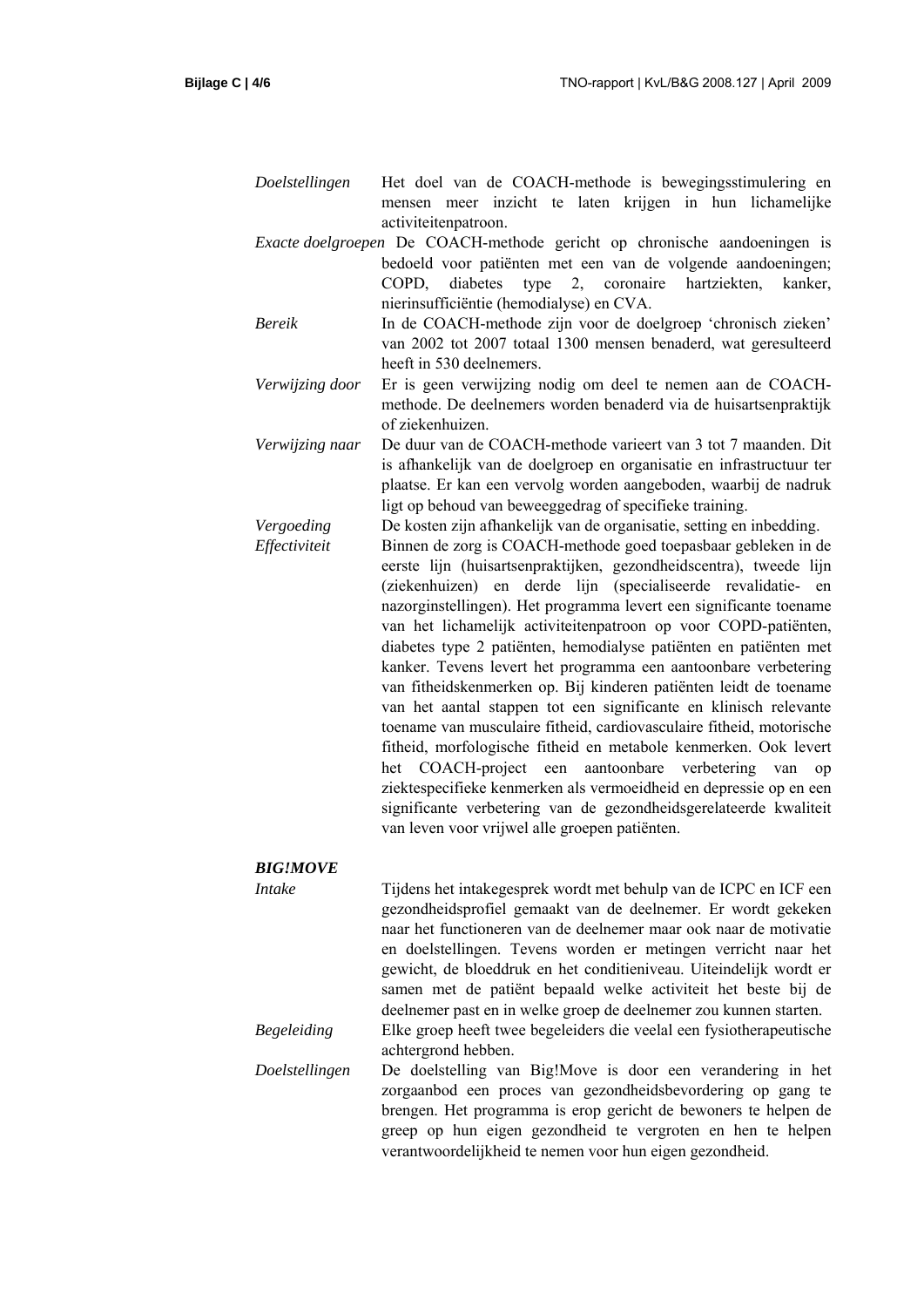|                                                                      |                 | <i>Exacte doelgroepen</i> De doelgroep van het project bestaat uit bewoners van de |  |  |  |  |  |  |
|----------------------------------------------------------------------|-----------------|------------------------------------------------------------------------------------|--|--|--|--|--|--|
| Venserpolder die overgewicht, diabetes, hart- en vaatziekten en / of |                 |                                                                                    |  |  |  |  |  |  |
|                                                                      |                 | spanningen hebben.                                                                 |  |  |  |  |  |  |
|                                                                      | <b>Bereik</b>   | Momenteel zijn er drie lopende projecten, waaronder het project in                 |  |  |  |  |  |  |
|                                                                      |                 | de Venserpolder.                                                                   |  |  |  |  |  |  |
|                                                                      | Verwijzing door | Chronisch zieken worden verwezen via de huisarts. De huisartsen,                   |  |  |  |  |  |  |
|                                                                      |                 | fysio-therapeuten, diëtist en praktijkondersteuner van<br>het                      |  |  |  |  |  |  |
|                                                                      |                 | gezondheidscentrum selecteren de deelnemers. De huisartsen zien                    |  |  |  |  |  |  |
|                                                                      |                 | doorverwijzing als een toegevoegde mogelijkheid in de begeleiding                  |  |  |  |  |  |  |
|                                                                      |                 | van klachten. Alleen het invullen van het aanvraagformulier blijkt                 |  |  |  |  |  |  |
|                                                                      |                 | lastig. Dit komt door de ICF-registratie waar de huisarts vaak niet                |  |  |  |  |  |  |
|                                                                      |                 | vertrouwd mee is.                                                                  |  |  |  |  |  |  |
|                                                                      | Vergoeding      | De helft van fase 2 vergoedt de ziektekostenverzekeraar AGIS, de                   |  |  |  |  |  |  |
|                                                                      |                 | andere helft wordt nu nog vergoed door de gemeente. In de toekomst                 |  |  |  |  |  |  |
|                                                                      |                 | is het de bedoeling dat de gemeente zowel fase 1 als fase 2 gaat                   |  |  |  |  |  |  |
|                                                                      |                 | vergoeden. De eigen bijdrage van fase 1 is 25 euro en fase 2 kost                  |  |  |  |  |  |  |
|                                                                      |                 | 12,50 euro.                                                                        |  |  |  |  |  |  |
|                                                                      | Effectiviteit   | Door Big!Move is er een aanzienlijke afname van huisartsconsulten                  |  |  |  |  |  |  |
|                                                                      |                 | (20 procent) binnnen het gezondheidscentrum en telefonische                        |  |  |  |  |  |  |
|                                                                      |                 | consulten (23 procent). Tevens is er een forse daling van het                      |  |  |  |  |  |  |
|                                                                      |                 | ziekteverzuim sinds de start van Big!Move, van zeven naar twee                     |  |  |  |  |  |  |
|                                                                      |                 | procent. Succesfactoren en risicofactoren staan in onderstaande tabel              |  |  |  |  |  |  |
|                                                                      |                 | puntsgewijs genoteerd.                                                             |  |  |  |  |  |  |
|                                                                      |                 |                                                                                    |  |  |  |  |  |  |

### Tabel 3: Succes- en risicofactoren van Big!Move

| Succesfactoren | -De huisarts en de eerstelijns zorgverleners hebben een geschikte positie voor<br>gezondheidsbevordering.<br>-De mogelijkheid tot verandering van het aanbod kwam met name door de<br>persoonlijke kwaliteiten van de initiatiefnemers en het feit dat het fonds OGZ<br>en AOF in Amsterdam wilde subsidiëren.<br>-Persoonlijke kwaliteiten en inspiratie van hulpverleners zorgden in intensieve<br>interactie met de gebruikers voor een snelle ontwikkeling van het concept.<br>-Samenwerking van de triangel wijk gemeente $I^e$<br>liin<br>de<br>en<br>ziektekostenverzekeraar. |
|----------------|--------------------------------------------------------------------------------------------------------------------------------------------------------------------------------------------------------------------------------------------------------------------------------------------------------------------------------------------------------------------------------------------------------------------------------------------------------------------------------------------------------------------------------------------------------------------------------------|
| Risicofactoren | -Het gevaar is dat bij minder voor handen zijnde middelen en persoonlijke inzet<br>een dergelijk intensief proces niet op gang komt.<br>-Investeren in gezondheid is nog onvoldoende ingebed in de huidige<br>gezondheidszorg die steeds vanuit ziekte reageert.<br>-De vraag is verder hoe een dergelijke gedragsverandering te bestendigen blijkt.                                                                                                                                                                                                                                 |

## *Beweegwinkel*

*Intake* In het eerste gesprek met de beweegadviseur moet duidelijk worden wat de vraag van de patiënten. Ook wordt er gekeken naar de gezondheidstoestand, zelfredzaamheid en sociale contacten van de patiënten. Aan de hand hiervan worden concrete beweegadviezen gegeven in acht nemend van de wensen en behoeften (zoals interesses, mobiliteit en budget) van de patiënt. De beweegadviseur legt contact met de begeleider van de betreffende beweeg-activiteit. Een herhalingsconsult volgt na zes weken voor evaluatie en waar nodig volgen vervolgadviezen.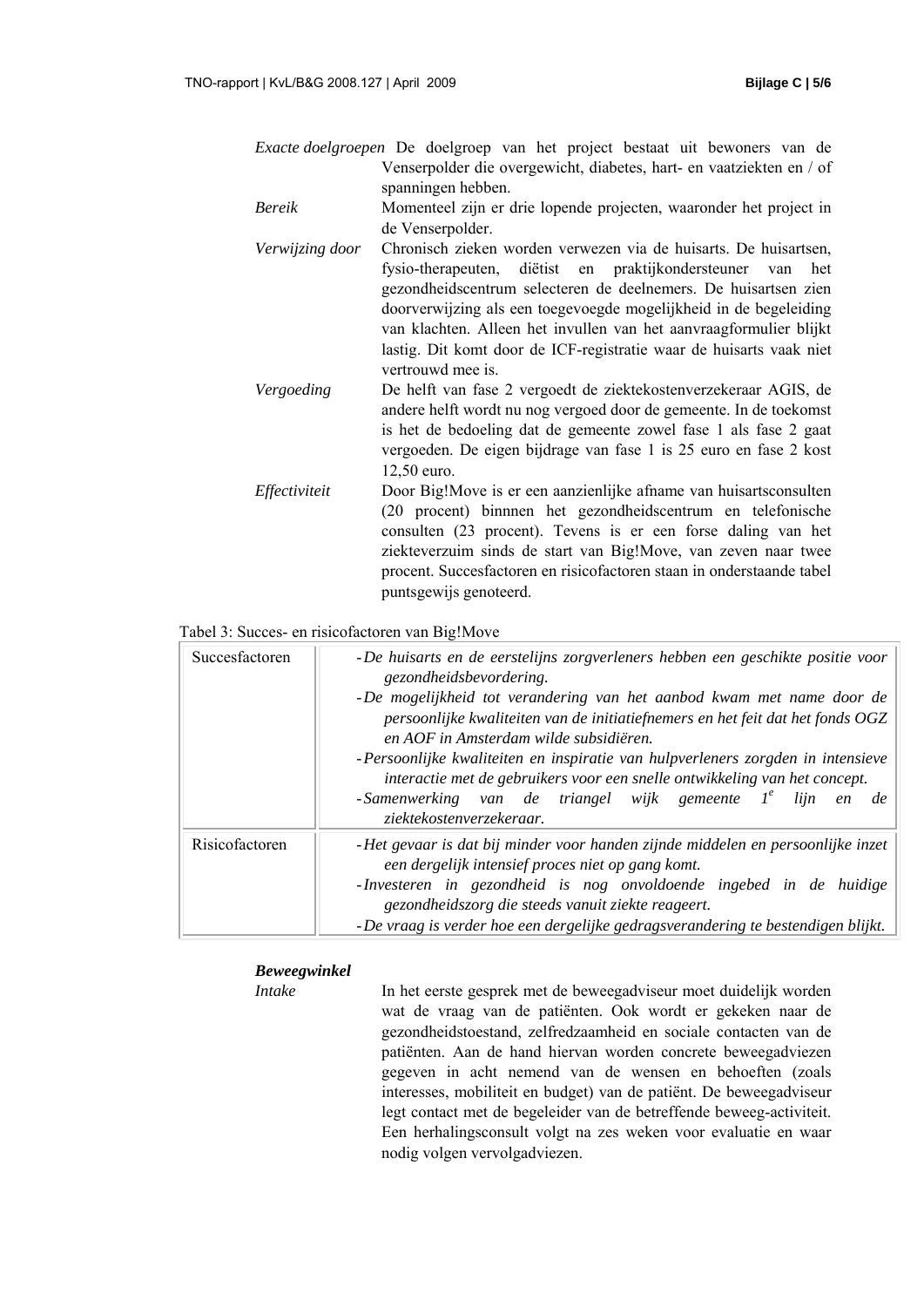| Doelstellingen                                               | Mensen met een chronische aandoening en overgewicht en inactieve<br>ouderen meer laten bewegen en kennis laten maken met het |  |  |  |  |  |  |  |  |
|--------------------------------------------------------------|------------------------------------------------------------------------------------------------------------------------------|--|--|--|--|--|--|--|--|
|                                                              | beweegaanbod in de buurt.                                                                                                    |  |  |  |  |  |  |  |  |
|                                                              | Exacte doelgroepen Mensen met een chronische aandoening en overgewicht en                                                    |  |  |  |  |  |  |  |  |
|                                                              | inactieve ouderen uit Leiden Noord (Groenoord, Noorderkwartier en                                                            |  |  |  |  |  |  |  |  |
|                                                              | de Kooi, wijken met een lage Sociaal Economische Status).                                                                    |  |  |  |  |  |  |  |  |
| <b>Bereik</b>                                                | Tot nu toe zijn ongeveer 100 cliënten gezien in de Beweegwinkel.                                                             |  |  |  |  |  |  |  |  |
| Tegenwoordig is er ook al een tweede beweegwinkel opgezet in |                                                                                                                              |  |  |  |  |  |  |  |  |
|                                                              | Leiden.                                                                                                                      |  |  |  |  |  |  |  |  |
| Verwijzing door                                              | De huisarts verwijst de patiënten door voor een afspraak bij de                                                              |  |  |  |  |  |  |  |  |
|                                                              | beweegwinkel. Huisartsen informeren hun patiënten over het belang                                                            |  |  |  |  |  |  |  |  |
|                                                              | van bewegen en verwijzen naar de beweegwinkel voor een                                                                       |  |  |  |  |  |  |  |  |
|                                                              | beweegadvies op maat.                                                                                                        |  |  |  |  |  |  |  |  |
| Verwijzing naar                                              | De patiënten worden doorverwezen naar divers beweegaanbod.                                                                   |  |  |  |  |  |  |  |  |
|                                                              | Tijdens het intakegesprek wordt er gevraagd naar de interesses en de                                                         |  |  |  |  |  |  |  |  |
|                                                              | achterliggende redenen om te bewegen, waarna de geschikte opties                                                             |  |  |  |  |  |  |  |  |
|                                                              | worden besproken. Dit kan binnen het aangepast sportief bewegen                                                              |  |  |  |  |  |  |  |  |
|                                                              | zijn, het reguliere sport- en beweeg-aanbod en het bewegen in<br>ongebonden sportactiviteiten.                               |  |  |  |  |  |  |  |  |
| Vergoeding                                                   | Het consult bij de Beweegwinkel is gratis.                                                                                   |  |  |  |  |  |  |  |  |
| Effectiviteit                                                | Mensen met een chronische aandoening en overgewicht en inactieve                                                             |  |  |  |  |  |  |  |  |
|                                                              | ouderen gaan door beweegadvies van de Beweegwinkel meer                                                                      |  |  |  |  |  |  |  |  |
|                                                              | bewegen. Zij maken hierdoor meer gebruik van het beweegaanbod                                                                |  |  |  |  |  |  |  |  |
|                                                              | in de buurt.                                                                                                                 |  |  |  |  |  |  |  |  |
| Toekomstwensen                                               | In de toekomst willen de initiatiefnemers van de Beweegwinkel het                                                            |  |  |  |  |  |  |  |  |
|                                                              | bereik van chronisch zieken en inactieve ouderen door intensieve                                                             |  |  |  |  |  |  |  |  |
|                                                              | werving verhogen. De doelgroep willen zij graag verbreden. Graag                                                             |  |  |  |  |  |  |  |  |
|                                                              | zien zij de mogelijkheid om bij een fysiotherapeut te trainen die                                                            |  |  |  |  |  |  |  |  |
|                                                              | aandacht heeft voor lichamelijke beperkingen. Verder is de intentie                                                          |  |  |  |  |  |  |  |  |
|                                                              | om mobiele beweegbus op te zetten en meerdere beweegwinkels op                                                               |  |  |  |  |  |  |  |  |
|                                                              | te starten in regio Leiden.                                                                                                  |  |  |  |  |  |  |  |  |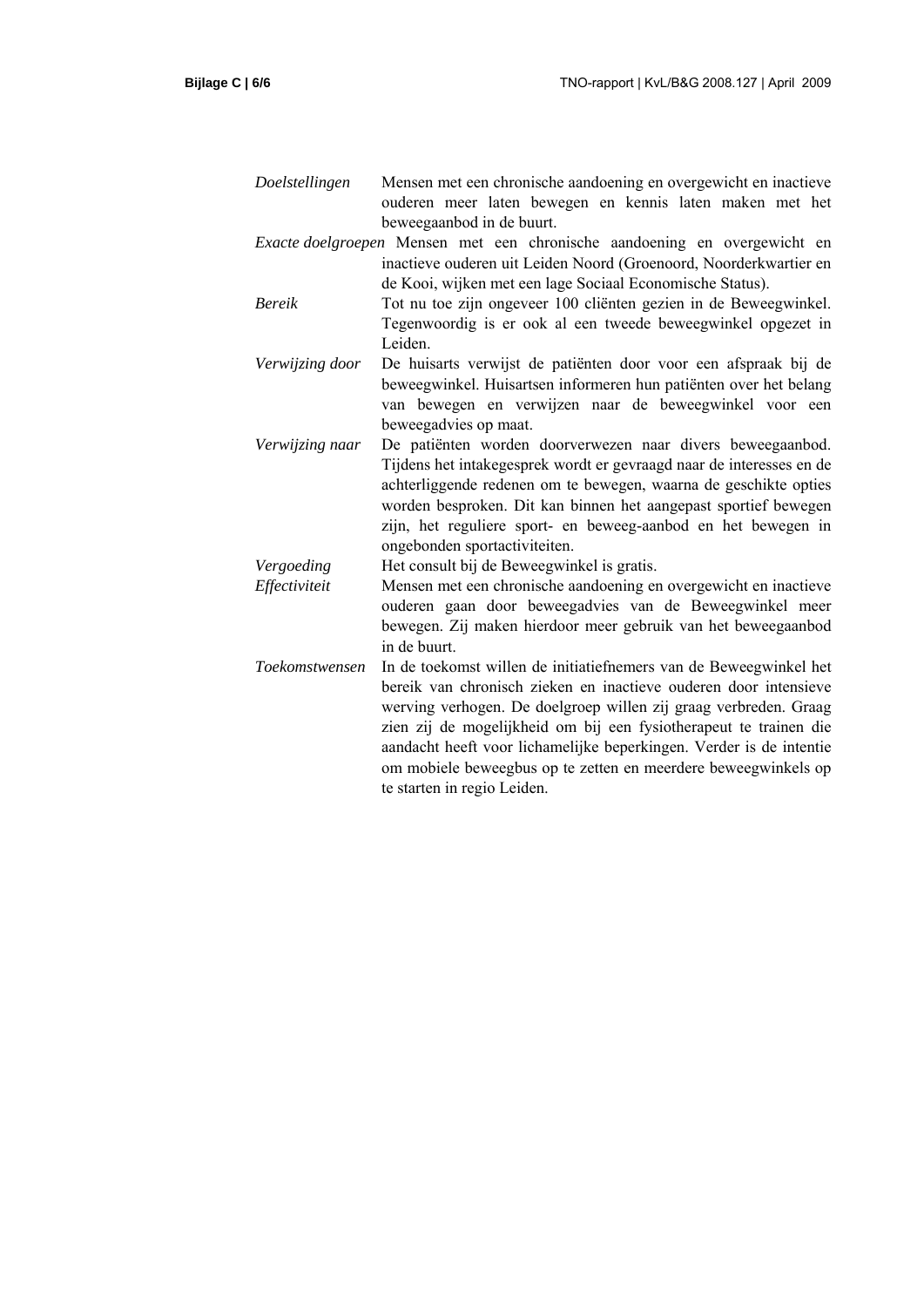# D Fysiotherapie volgens eigen protocol

| <b>Intake</b>      | Vaak wordt er een intakegesprek gehouden en een inspanningstest<br>afgenomen om te kijken welke patiënten kunnen trainen in het<br>beweegprogramma dat de fysiotherapeut aanbiedt. Ook wordt het |
|--------------------|--------------------------------------------------------------------------------------------------------------------------------------------------------------------------------------------------|
|                    | beginniveau getest om later de progressie nog eens te (kunnen)<br>meten.                                                                                                                         |
|                    |                                                                                                                                                                                                  |
| <b>Begeleiding</b> | De beweegprogramma's worden door eerstelijns en tweedelijns<br>fysiotherapeuten begeleid.                                                                                                        |
| Doelstellingen     | De doelstellingen zijn per beweegprogramma verschillend maar de                                                                                                                                  |
|                    | meest voorkomende doelstellingen zijn bewegingsstimulering, het                                                                                                                                  |
|                    | leren inschatten van het eigen belastingsniveau en angstreductie.                                                                                                                                |
|                    | Exacte doelgroepen Over het algemeen zijn de beweegprogramma's bedoeld voor                                                                                                                      |
|                    | patiënten met coronaire hartziekten.                                                                                                                                                             |
| Verwijzing door    | De huisarts of cardioloog verwijzen de patiënten door naar de                                                                                                                                    |
|                    | beweegprogramma's van fysiotherapie nadat zij medicamenteus                                                                                                                                      |
|                    | optimaal ingesteld zijn. Na het volgen van de hartrevalidatie worden                                                                                                                             |
|                    | altijd direct doorverwezen<br>bijna<br>patiënten<br>de<br>naar<br>een                                                                                                                            |
|                    | beweegprogramma in de fysiotherapie. Tegenwoordig kunnen de                                                                                                                                      |
|                    | patiënten ook zonder verwijsbrief terecht in de fysiotherapie.                                                                                                                                   |
| Verwijzing naar    | Sommige hartpatiënten kunnen ook in het aangepast sporten of het                                                                                                                                 |
|                    | reguliere beweegaanbod terecht. De fysiotherapeut kan ze hier naar                                                                                                                               |
|                    | toe verwijzen.                                                                                                                                                                                   |
| Vergoeding         | Trainen onder begeleiding van een fysiotherapeut wordt niet altijd                                                                                                                               |
|                    | door een zorgverzekeraar vergoed. Het verschilt per zorgverzekeraar                                                                                                                              |
|                    | en het type polis dat de patiënt heeft afgesloten.                                                                                                                                               |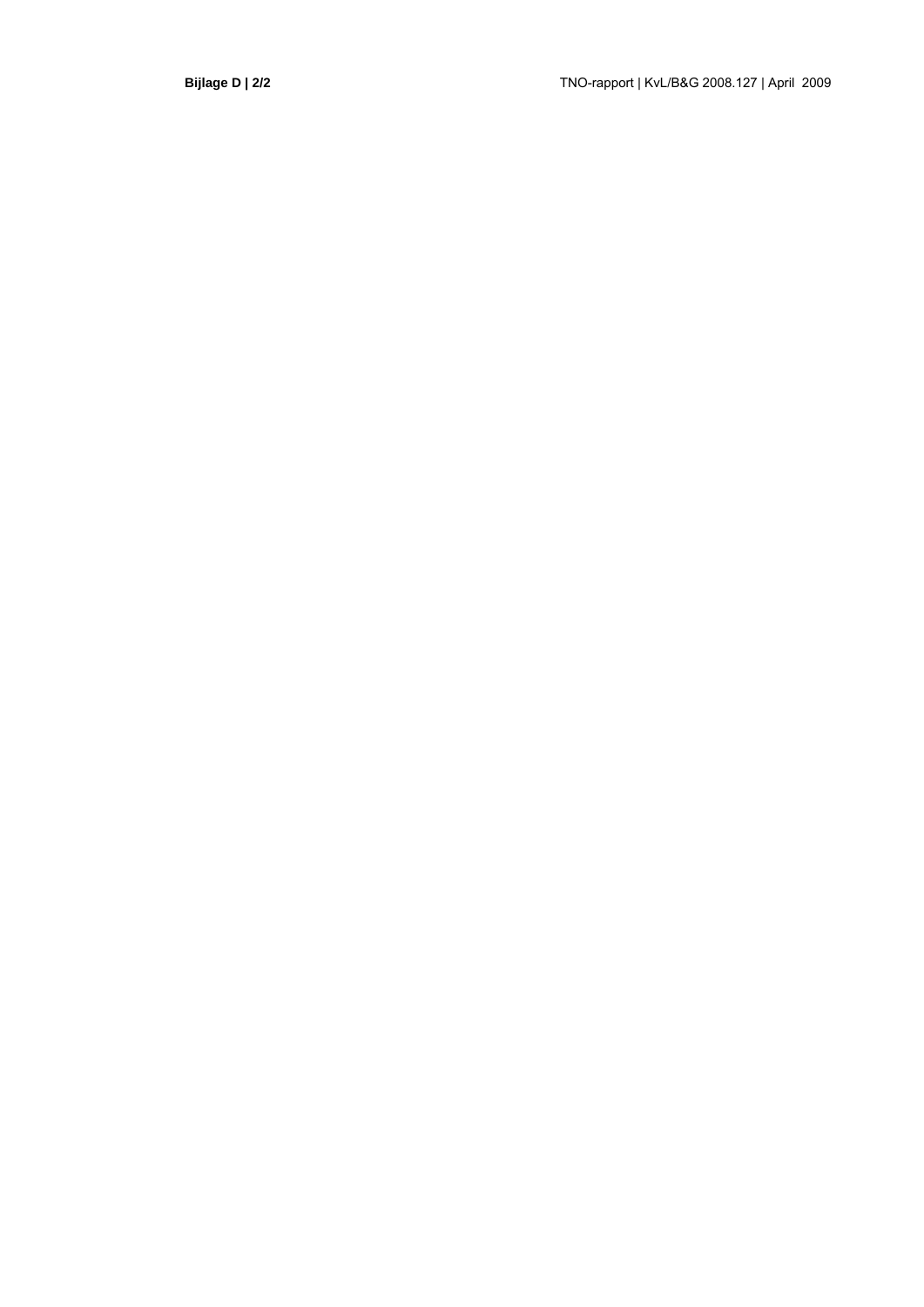# E Specifieke kenmerken beweegaanbod 'COPD'

| Beweegprogramma's COPD in de fysiotherapie (volgens eigen protocol) |                                                                        |  |  |  |  |  |  |
|---------------------------------------------------------------------|------------------------------------------------------------------------|--|--|--|--|--|--|
| <b>Inititatiefnemers</b>                                            | Fysiotherapiepraktijken.                                               |  |  |  |  |  |  |
| <b>Intake</b>                                                       | Vaak wordt er een intakegesprek gehouden en er wordt soms              |  |  |  |  |  |  |
|                                                                     | ook een inspanningstest afgenomen. Dit wordt gedaan om het             |  |  |  |  |  |  |
|                                                                     | beginniveau te bepalen zodat in een later stadium de                   |  |  |  |  |  |  |
|                                                                     | progressie gemeten kan worden.                                         |  |  |  |  |  |  |
| <b>Begeleiding</b>                                                  | beweegprogramma's<br>worden<br>door<br>De<br>eerstelijns               |  |  |  |  |  |  |
|                                                                     | fysiotherapeuten begeleid.                                             |  |  |  |  |  |  |
| Vorm                                                                | beweegprogramma's worden veelal in groepsvorm<br>De                    |  |  |  |  |  |  |
|                                                                     | aangeboden.                                                            |  |  |  |  |  |  |
| Doelstellingen                                                      | De doelstellingen zijn per beweegprogramma verschillend                |  |  |  |  |  |  |
|                                                                     | meest voorkomende doelstellingen<br>zijn<br>de<br>maar<br>de           |  |  |  |  |  |  |
|                                                                     | bevordering van de mucus <sup>21</sup> klaring, verbetering van<br>het |  |  |  |  |  |  |
|                                                                     | inspanningsvermogen, vermindering<br>van<br>dyspneu<br>en              |  |  |  |  |  |  |
|                                                                     | bevordering van therapietrouw (KNGF & TNO <sup>3</sup> , 2005).        |  |  |  |  |  |  |
| Exacte doelgroepen                                                  | De inclusiecriteria zijn mensen met COPD die in GOLD-                  |  |  |  |  |  |  |
|                                                                     | stadium een, twee, drie en vier zitten. Zij dienen afgenomen           |  |  |  |  |  |  |
|                                                                     | inspanningsbeperkingen in hun ADL te ervaren (KNGF,                    |  |  |  |  |  |  |
|                                                                     | 2005). Tevens kunnen de patiënten uit de revalidatie-                  |  |  |  |  |  |  |
|                                                                     | programma's direct instromen in deze beweegprogramma's.                |  |  |  |  |  |  |
| Verwijzing door                                                     | Huisarts of longarts verwijzen de patiënten door naar de               |  |  |  |  |  |  |
|                                                                     | beweegprogramma's van fysiotherapie, al dan niet na een                |  |  |  |  |  |  |
|                                                                     | revalidatieprogramma (KNGF & TNO <sup>3</sup> , 2005). Na het volgen   |  |  |  |  |  |  |
|                                                                     | van de longrevalidatie worden de patiënten bijna altijd direct         |  |  |  |  |  |  |
|                                                                     | beweegprogramma<br>in<br>doorverwezen<br>een<br>naar<br>de             |  |  |  |  |  |  |
|                                                                     | fysiotherapie. Tegenwoordig kunnen de patiënten ook zonder             |  |  |  |  |  |  |
|                                                                     | verwijsbrief terecht bij de fysiotherapeut.                            |  |  |  |  |  |  |
| Verwijzing naar                                                     | Sommige patiënten met een ernstige vorm van COPD kunnen                |  |  |  |  |  |  |
|                                                                     | en mogen niet ergens anders bewegen dan in de fysiotherapie            |  |  |  |  |  |  |
|                                                                     | of longrevalidatie. Zij hebben deskundige begeleiding nodig.           |  |  |  |  |  |  |
| Vergoeding                                                          | Trainen onder begeleiding van een fysiotherapeut wordt niet            |  |  |  |  |  |  |
|                                                                     | altijd door een zorgverzekeraar vergoed. Het verschilt per             |  |  |  |  |  |  |
|                                                                     | zorgverzekeraar en het type polis dat de patiënt heeft                 |  |  |  |  |  |  |
|                                                                     | afgesloten. Veelal wordt in het basispakket slechts tien               |  |  |  |  |  |  |
|                                                                     | consulten vergoed.                                                     |  |  |  |  |  |  |
|                                                                     |                                                                        |  |  |  |  |  |  |

## *My Careplan – doelgroepcursus COPD*

| <i>Initiatiefnemers</i> | Het Gezonde Net                                               |
|-------------------------|---------------------------------------------------------------|
| <i>Intake</i>           | Het My Careplan start altijd met een intake waarna een        |
|                         | behandelplan wordt opgesteld. Het behandelplan wordt eerst    |
|                         | met de patiënten besproken en vervolgens gerapporteerd aan    |
|                         | de eventuele verwijzer of huisarts. In het behandelplan wordt |
|                         | eveneens een evaluatie opgenomen. Tijdens de behandeling      |
|                         | en evaluatie krijgen de patiënten informatie hoe mogelijke    |
|                         | problemen in de toekomst zijn te voorkomen. De verwijzer of   |

<span id="page-112-0"></span>*<sup>21</sup>* slijm

 $\overline{a}$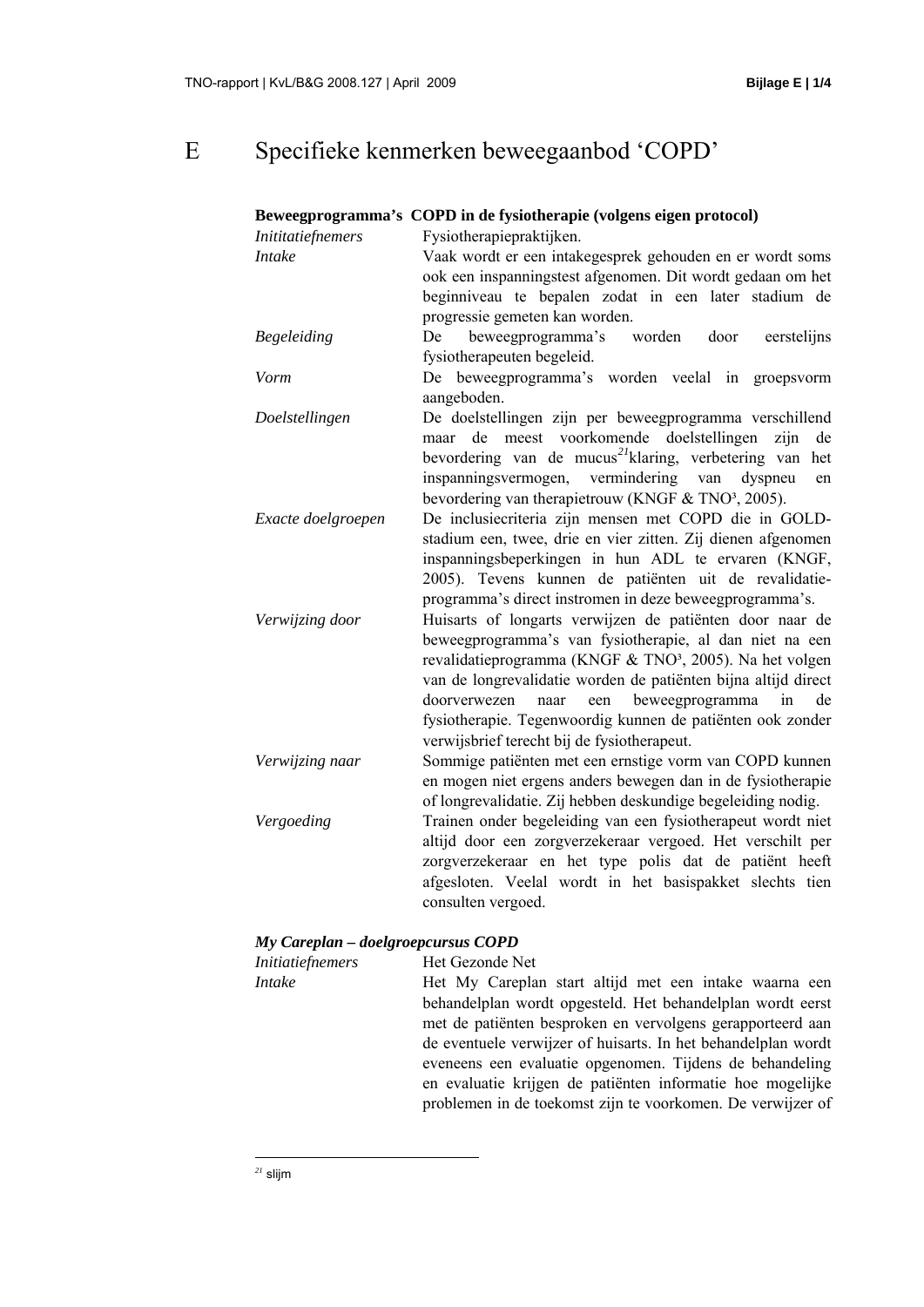|                         | huisarts ontvangt na de evaluatie een rapportage van het<br>behaalde resultaat en het verloop van de behandelingen.                                                                                                                                                                                                                                                                                                                                                                                                                                                                                                         |
|-------------------------|-----------------------------------------------------------------------------------------------------------------------------------------------------------------------------------------------------------------------------------------------------------------------------------------------------------------------------------------------------------------------------------------------------------------------------------------------------------------------------------------------------------------------------------------------------------------------------------------------------------------------------|
| <b>Begeleiding</b>      | De doelgroepcursus wordt begeleid door een eerstelijns<br>fysiotherapeut.                                                                                                                                                                                                                                                                                                                                                                                                                                                                                                                                                   |
| Doelstellingen          | De doelstelling van My Careplan is mensen met COPD<br>(opnieuw) te leren bewegen.                                                                                                                                                                                                                                                                                                                                                                                                                                                                                                                                           |
| Vorm                    | De lessen worden in groepsvorm aangeboden.                                                                                                                                                                                                                                                                                                                                                                                                                                                                                                                                                                                  |
| Exacte doelgroepen      | De exacte doelgroep is patiënten met COPD die zich in                                                                                                                                                                                                                                                                                                                                                                                                                                                                                                                                                                       |
|                         | GOLD stadium 1 en 2 bevinden. Zij hebben klachten met<br>bewegen na bijvoorbeeld een ongeval, een ziekte of omdat zij<br>ouder worden.                                                                                                                                                                                                                                                                                                                                                                                                                                                                                      |
| <b>Bereik</b>           | Er zijn 59 praktijken die de doelgroepcursussen COPD<br>aanbieden.                                                                                                                                                                                                                                                                                                                                                                                                                                                                                                                                                          |
| Verwijzing door         | Patiënten kunnen alleen op verwijzing van een specialist,<br>huisarts of bedrijfsarts bij de doelgroepcursus terecht.                                                                                                                                                                                                                                                                                                                                                                                                                                                                                                       |
| Verwijzing naar         | Patiënten worden aan het einde van de cursus (na een eerste<br>evaluatie) geadviseerd om in beweging te blijven. Dit kan<br>bijvoorbeeld door middel van de doelgroeptraining die prima<br>aansluit op de doelgroepcursus. Patiënten kunnen ook terecht<br>in aangepast sportief bewegen, het reguliere beweegaanbod of<br>zelfstandig blijven bewegen. Drie maanden na beëindiging<br>van de doelgroep-cursus vindt een tweede evaluatie plaats<br>waarin wordt besproken of de patiënt nog voldoende beweegt.<br>Uitslagen van deze evaluatie worden vergeleken met de eerste<br>evaluatie waarna een beweegadvies volgt. |
| Vergoeding              | De vergoeding afhankelijk van de verzekeringsmaatschappij<br>en verzekeringswijze van de patiënt.                                                                                                                                                                                                                                                                                                                                                                                                                                                                                                                           |
| My Fitplan              |                                                                                                                                                                                                                                                                                                                                                                                                                                                                                                                                                                                                                             |
| <i>Initiatiefnemers</i> | Het Gezonde Net                                                                                                                                                                                                                                                                                                                                                                                                                                                                                                                                                                                                             |
| <b>Intake</b>           | Het beweegadvies bestaat uit een intakegesprek,<br>een<br>inspanningstest en adviesgesprek. Aan de hand van het<br>fitheidsprofiel wordt inzicht verkregen in de hoeveelheid<br>beweging die nodig is om de gewenste doelstelling te<br>bereiken. Na afloop van ieder 12 weken beweegprogramma<br>wordt er opnieuw een beweegadvies gegeven waarna de<br>patiënt een nieuw beweegprogramma van 12 weken kan<br>volgen.                                                                                                                                                                                                      |
| <b>Begeleiding</b>      | Het programma wordt door een eerstelijns fysiotherapeut<br>begeleid.                                                                                                                                                                                                                                                                                                                                                                                                                                                                                                                                                        |
| Vorm                    | Het programma wordt individueel uitgevoerd.                                                                                                                                                                                                                                                                                                                                                                                                                                                                                                                                                                                 |
| Doelstellingen          | Het My Fitplan is een formule waarbij individuele<br>programma's worden samengesteld die als doel hebben om<br>bewegen meer in het dagelijkse leven te integreren.                                                                                                                                                                                                                                                                                                                                                                                                                                                          |
| Exacte doelgroepen      | De inclusiecriteria zijn patiënten met COPD in GOLD-<br>stadium 0, 1, en 2. Zij kunnen prima terecht in het My Fitplan.<br>Exclusiecriteria zijn patiënten die in stadium drie en vier<br>zitten. Zij worden doorwezen naar de doelgroepcursus van het<br>My Careplan.                                                                                                                                                                                                                                                                                                                                                      |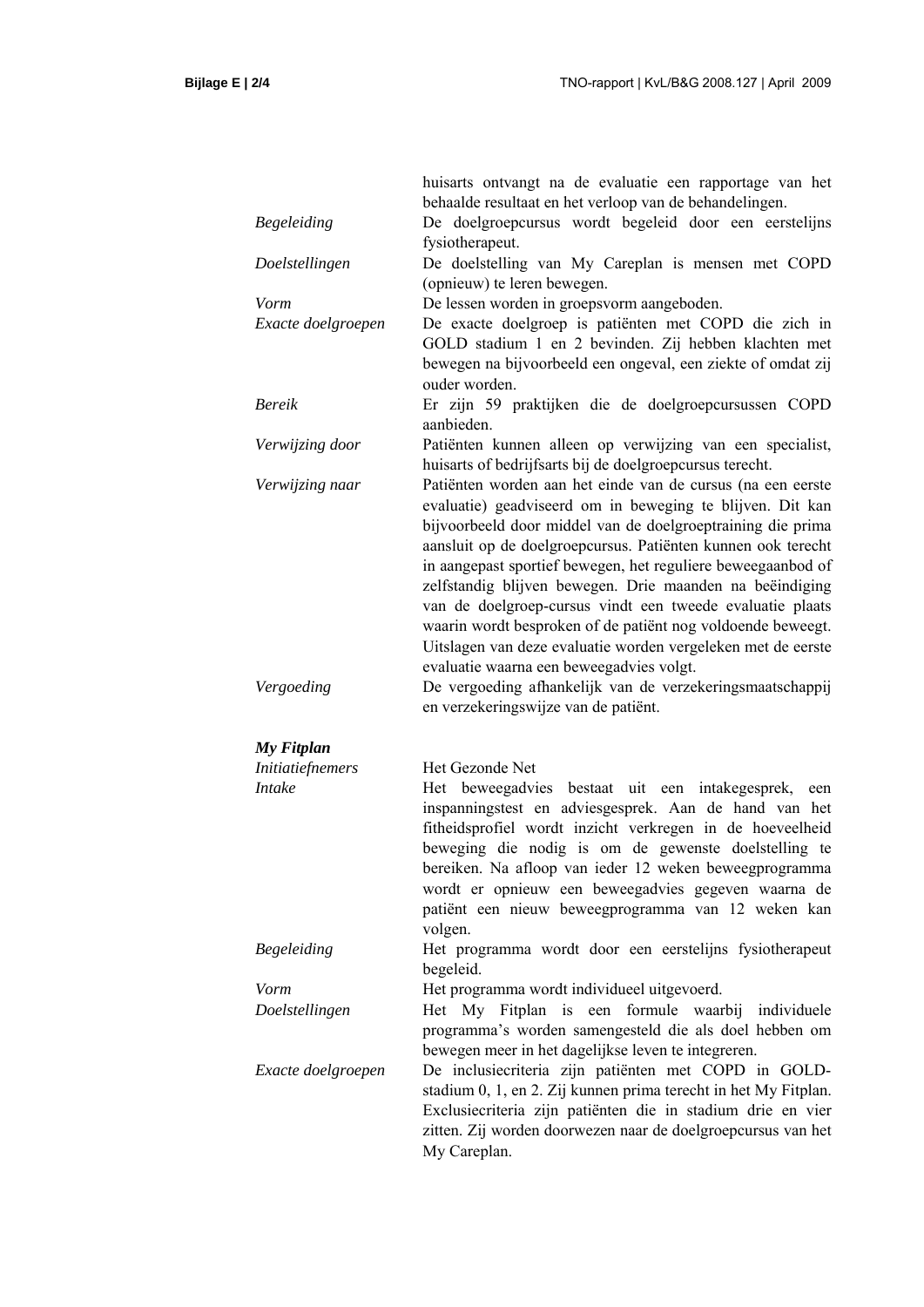| <b>Bereik</b>           | In Nederland zijn op dit moment ongeveer 60 praktijken<br>aangesloten bij My Fitplan.                                                                                                                                                                                          |  |  |  |  |
|-------------------------|--------------------------------------------------------------------------------------------------------------------------------------------------------------------------------------------------------------------------------------------------------------------------------|--|--|--|--|
| Verwijzing door         | Het programma kan volledig op eigen initiatief gestart<br>worden.                                                                                                                                                                                                              |  |  |  |  |
| Verwijzing naar         | Na het plan van 12 weken te hebben doorlopen kunnen<br>patiënten opnieuw een programma samenstellen van 12<br>weken.                                                                                                                                                           |  |  |  |  |
| Vergoeding              | De vergoeding afhankelijk van de verzekeringsmaatschappij<br>en verzekeringswijze van de patiënt.                                                                                                                                                                              |  |  |  |  |
| <b>BAG-projecten</b>    |                                                                                                                                                                                                                                                                                |  |  |  |  |
| <b>Initiatiefnemers</b> | <b>BAG-Netwerk</b>                                                                                                                                                                                                                                                             |  |  |  |  |
| <b>Begeleiding</b>      | BAG-projecten worden verzorgd<br>door<br>eerstelijns<br>De<br>fysiotherapeuten en bewegingsdeskundigen die speciaal voor<br>het COPD BAG-project geschoold zijn.                                                                                                               |  |  |  |  |
| <b>Intake</b>           | Alle patiënten krijgen een intakegesprek. Op basis van de<br>uitslag hiervan wordt in overleg met de patiënt bepaald welke<br>module het meeste wenselijk en geschikt is.                                                                                                      |  |  |  |  |
| Exacte doelgroepen      | Er zijn twee verschillende beweegprogramma's namelijk een<br>kort programma van drie maanden voor mensen met een<br>milde en matige vorm van COPD en een langer programma<br>van zes maanden voor mensen met ernstige COPD.                                                    |  |  |  |  |
| <b>Bereik</b>           | Het BAG netwerk bestaat uit ongeveer 32 vestigingen.                                                                                                                                                                                                                           |  |  |  |  |
| Verwijzing door         | De huisarts of longarts kan de patiënt met COPD verwijzen<br>naar het BAG-project.                                                                                                                                                                                             |  |  |  |  |
| Verwijzing naar         | Na het volgen van de module stromen de patiënten door naar<br>een andere module maar soms worden zij ook gestimuleerd<br>naar een ander beweegaanbod voor COPD- patiënten zoals<br>aangepast sportief bewegen, regulier sporten en sporten in<br>ongebonden sportactiviteiten. |  |  |  |  |
| Vergoeding              | Door bepaalde zorgverzekeraars wordt het programma<br>vergoed.                                                                                                                                                                                                                 |  |  |  |  |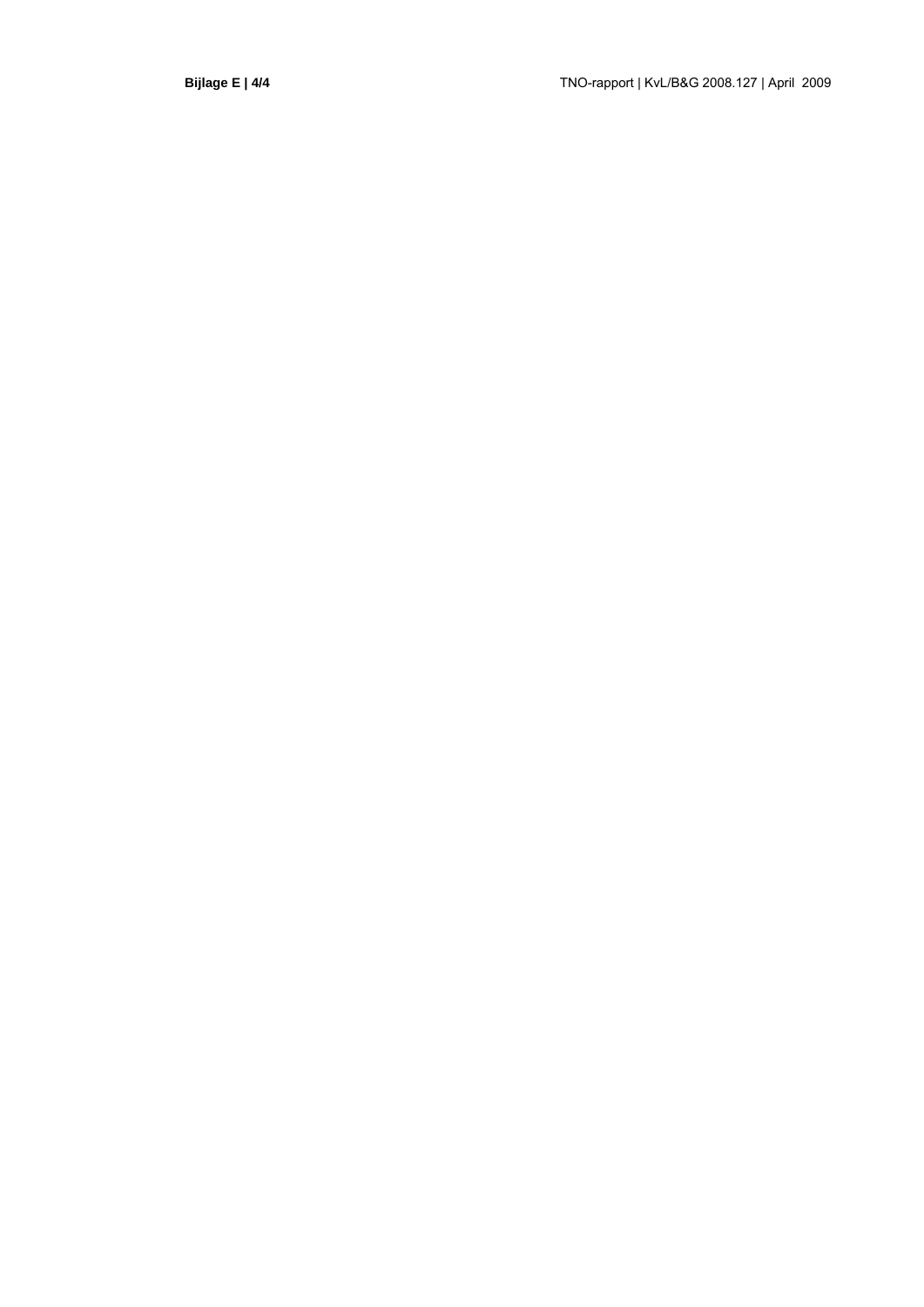# F Lijst sportartsen i.v.m. klinische ergometrie testen

| SMA                                          | Loopband<br>(max. snelheid, km/u) | Fietsergometrie<br>Wingate-test | Fietsergometrie<br>ECG-registratie | Fietsergometrie<br>Maximale weerstand (Watt) | Ergospirometrie/<br>Ademgasanalyse | Armergometrie | Melkzuuranalyse |
|----------------------------------------------|-----------------------------------|---------------------------------|------------------------------------|----------------------------------------------|------------------------------------|---------------|-----------------|
| <b>SMA Aalsmeer PACA</b>                     |                                   |                                 |                                    |                                              |                                    |               |                 |
| SMA Alkmaar en omstreken                     |                                   |                                 |                                    |                                              |                                    |               |                 |
| <b>SMA Flevoland</b>                         |                                   | nee                             | ja                                 | 900                                          | ja                                 | ja            |                 |
| SMA Amerongen                                | 25                                | ја                              | іа                                 | 1000                                         | ia                                 |               | ja              |
| <b>SMA Regio Amsterdam</b>                   |                                   |                                 |                                    |                                              |                                    |               |                 |
| SMA Olympia                                  | 25                                | ja                              | ja                                 | 1000                                         | ја                                 | ja            |                 |
| <b>SMC Papendal</b>                          | 35                                | ja                              | ia                                 | 1300                                         | ja                                 |               | ja              |
| SMA Valkenhuizen (Physique)                  | 35                                | nee                             | ia                                 | 600                                          | іа                                 |               | ja              |
| <b>SGA Meander Medisch Centrum</b>           | 24                                | nee                             | ja                                 | 1300                                         | ja                                 |               | ja              |
| SMA Sportgeneeskunde & Trainingsdiagnostiek  | 23                                | ја                              | ја                                 | 1500                                         | ја                                 |               | <u>ja</u>       |
| <b>SGA West-Brabant</b>                      | 40                                | ja                              | ja                                 | 1300                                         | ja                                 | ja            | ja              |
| Sportmedisch Centrum JBZ                     |                                   | nee                             | ја                                 | 600                                          |                                    |               |                 |
| <b>SMC Gelderse Vallei</b>                   | 30                                | ja                              | ja                                 | 1500                                         | ja                                 |               | ja              |
| <b>SMA Oost</b>                              | 20                                | ја                              | ja                                 | 1000                                         | ja                                 | ја            | ја              |
| TopSupport - Medisch Sportgezondheidscentrum | 23                                | ja                              | ia                                 | 1300                                         | ja                                 | ia            | ja              |
| SMA Midden-Rivierengebied                    |                                   | nee                             | ја                                 | 1000                                         | ја                                 |               |                 |
| <b>SMA Midden Holland</b>                    |                                   | nee                             | ia                                 | 1000                                         |                                    |               |                 |
| <b>SMA Noord</b>                             | 22                                | ја                              | nee                                | 1000                                         | ја                                 |               | ja              |
| Centrum voor Sportgeneeskunde                |                                   |                                 |                                    |                                              |                                    |               |                 |
| SMA Regio Haarlem                            |                                   | ја                              | ia                                 | 1000                                         |                                    |               | ja              |
| Sportgeneeskunde Friesland                   | 17                                | ja                              | ia                                 | 1000                                         |                                    |               | ja              |
| <b>SMA Elkerliek</b>                         |                                   |                                 |                                    |                                              |                                    |               |                 |
| <b>SMA Zonnestraal</b>                       |                                   |                                 |                                    |                                              |                                    |               |                 |
| SMA Hoorn                                    |                                   | nee                             | ја                                 | 600                                          |                                    |               | ја              |
| <b>SGA Rijnland Ziekenhuis</b>               | 21                                | nee                             | ja                                 | 1000                                         | ja                                 |               | ja              |
| SGA Medisch Centrum Haaglanden               | 22                                | ja                              | ja                                 | 1300                                         | ja                                 |               | ja              |
| <b>SMA Maastricht</b>                        | 28                                | nee                             | ja                                 | 600                                          |                                    |               | ja              |
| SGA Diaconessenhuis Meppel                   | 25                                | nee                             | іа                                 | 1000                                         |                                    |               | ja              |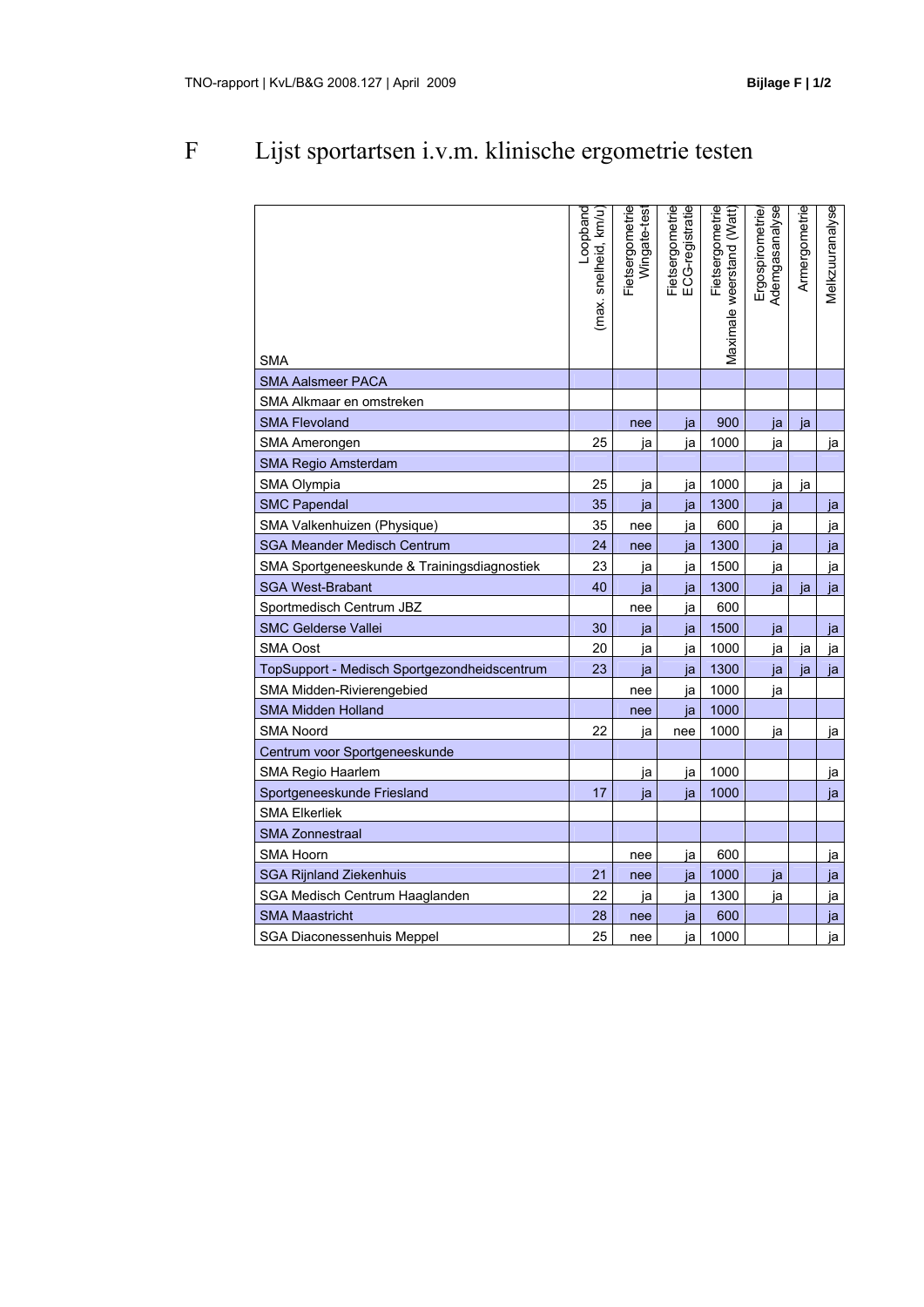| Bijlage F   2/2 |  |  |
|-----------------|--|--|
|-----------------|--|--|

| <b>SMA</b>                                          | Loopband<br>(max. snelheid, km/u) | Fietsergometrie<br>Wingate-test | Fietsergometrie<br>ECG-registratie | Fietsergometrie<br>Maximale weerstand (Watt) | Ergospirometrie/<br>Ademgasanalyse | Armergometrie | Melkzuuranalyse |
|-----------------------------------------------------|-----------------------------------|---------------------------------|------------------------------------|----------------------------------------------|------------------------------------|---------------|-----------------|
| <b>SMA Zeeland</b>                                  |                                   | nee                             | ja                                 | 900                                          | ja                                 |               |                 |
| Sanasport                                           |                                   | ja                              | ја                                 | 900                                          | ја                                 |               | <u>ja</u>       |
| <b>SMC Maartenskliniek</b>                          | 25                                | ja                              | ja                                 | 500                                          |                                    |               |                 |
| Sportmedische Praktijk Noordwijk                    |                                   | nee                             | іа                                 | 1000                                         |                                    |               |                 |
| <b>SMA de Veluwe</b>                                |                                   | nee                             | ja                                 | 900                                          | ja                                 |               |                 |
| <b>SGA Laurentius Ziekenhuis</b>                    |                                   | ја                              | ја                                 | 1000                                         | ја                                 |               | ја              |
| <b>SMA Rotterdam</b>                                | 30                                | ja                              | ia                                 | 1000                                         |                                    |               | ja              |
| Sportmedisch Centrum Nieuw Rotterdams Peil<br>(NRP) |                                   |                                 |                                    |                                              |                                    |               |                 |
| <b>SMA Den Haag</b>                                 |                                   |                                 |                                    |                                              |                                    |               |                 |
| <b>SGA Maaslandziekenhuis</b>                       |                                   |                                 |                                    |                                              |                                    |               |                 |
| <b>SMA Prosano</b>                                  |                                   |                                 |                                    |                                              |                                    |               |                 |
| <b>SMA Hart van Brabant</b>                         | 15                                | nee                             | іа                                 | 600                                          | ја                                 |               |                 |
| SMC Tilburg, locatie Willem II stadion              |                                   |                                 |                                    |                                              |                                    |               |                 |
| <b>SMA Utrecht</b>                                  | 20                                | nee                             | ја                                 | 600                                          |                                    |               |                 |
| <b>SGA UMC Utrecht</b>                              | 30                                | ja                              | ia                                 | 600                                          | ja                                 | ja            |                 |
| SMI Máxima Medisch Centrum                          |                                   |                                 |                                    |                                              |                                    |               |                 |
| <b>SMA Noord Limburg</b>                            |                                   | nee                             | ia                                 |                                              | ia                                 |               |                 |
| SMA-Vitaal                                          |                                   |                                 |                                    |                                              |                                    |               |                 |
| <b>SMA Toppoint</b>                                 | 25                                | nee                             | ia                                 | 900                                          | ja                                 |               |                 |
| SGA Zuwe Hofpoort Ziekenhuis                        | 25                                | nee                             | ia                                 | 999                                          | ١a                                 |               | ja              |
| <b>SMA Geerestein</b>                               |                                   |                                 |                                    |                                              |                                    |               |                 |
| SMA Zaanstreek/Waterland                            |                                   |                                 |                                    |                                              |                                    |               |                 |
| <b>SMA Zeist</b>                                    | 30                                | ja                              | ja                                 |                                              | ja                                 |               | ja              |
| Sportgeneeskunde ISALA Klinieken                    | 30                                | ja                              | ja                                 | 2000                                         | ja                                 |               | ja              |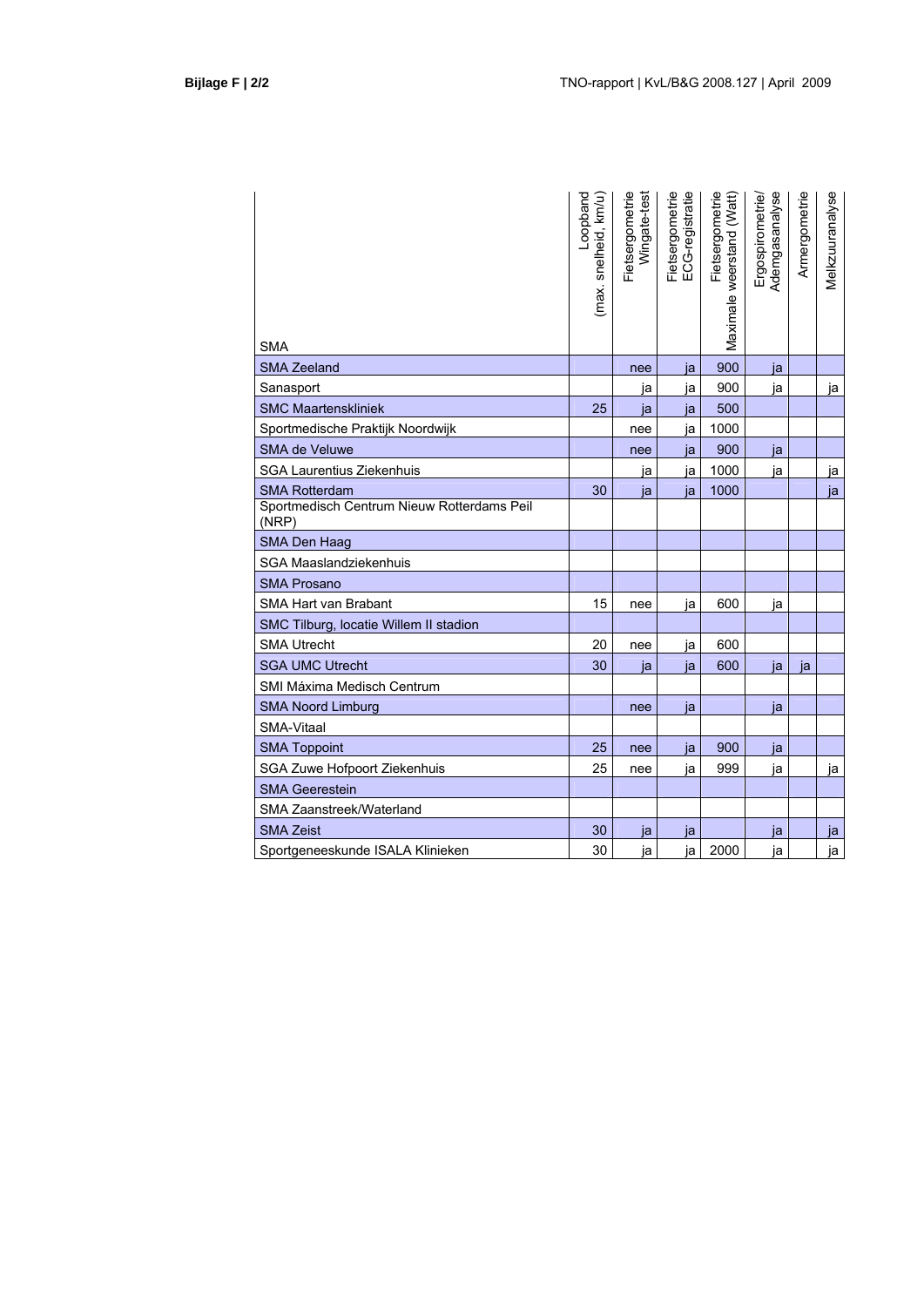## G Verslag expertmeeting patiëntprofielen dd 27 juni 2008

#### **Aanwezig:**

•Astmafonds: Marcel Bos (MB)

•HiB: Jan Benedictus (JB)

•KNGF: Jan Custers (JC)

•Nebas-NSG: Hans Leutscher (HL)

•NISB: Toine vd Wert (TW)

•NPI: Hans Bult (HB)

•VSG: Kelley Post (KP)

- •VWS: Maarten Koornneef (MK)
- •TNO: Tinus Jongert (TJ), Nico van Meeteren (NM), Janine Stubbe (JS), Ariette van Hespen

**JB:** het beweegaanbod voor patiënten binnen de regulier sportsetting is niet groot. Het kost al grote inspanning bij (vrijwilligers) van sportverenigingen om alles rond te krijgen: accommodatie, bestuur, begeleiding, vaak ontbreekt er een van deze factoren. Men is blij als alles rond is voor de gewone sporters en als er dan ook nog eens iets geregeld moet worden voor chronisch zieken dan lukt dat vaak niet meer.

**HL:** wel of niet met logenoten sporten is de eigen keus van de patiënt. Er lijkt weinig recreatief aanbod te zijn. Of misschien is het er wel maar weet men 't niet. Elke vereniging heeft chronisch zieken in 't ledenbestand, ook zonder dat men 't weet. Er is echter weinig specifiek aanbod voor deze groep.

**MK:** je kunt niet alles van verenigingen (vrijwilligers) eisen qua aanbod. NOC\*NSF streeft (met steun VWS) nu naar 3.000 sterke verenigingen (20% totale aanbod). Hieraan worden scherpe maar niet te veel eisen gesteld. Verenigingen moeten geholpen worden bij aanbod voor chronisch zieken. Subsidie voorwaarden zijn gerelateerd aan kwalitatieve aspecten: welke informatie en kwantitatieve aspecten: welke omvang. Bundeling van 10 belangrijkste chronische ziekten.

**HL:** VTV komt binnenkort met cijfers van 2006. 450 gemeentes vragen om informatie welk profiel moet blijvend in de zorg bewegen.

**TJ:** COPD diabetes weinig aanknopingspunten voor patiënten in vroege fase van deze ziektes bij regulier sportaanbod.

**MK:** de chronisch zieken zijn ook voor groot deel mensen met overgewicht. De sociale structuur van de sportvereniging is belangrijk. Veel van deze mensen met overgewicht hebben het gevoel bekeken te worden. Zeker in veel fitnesscentra. Een uurtje voor dikkerds kan helpen de drempels te verlagen.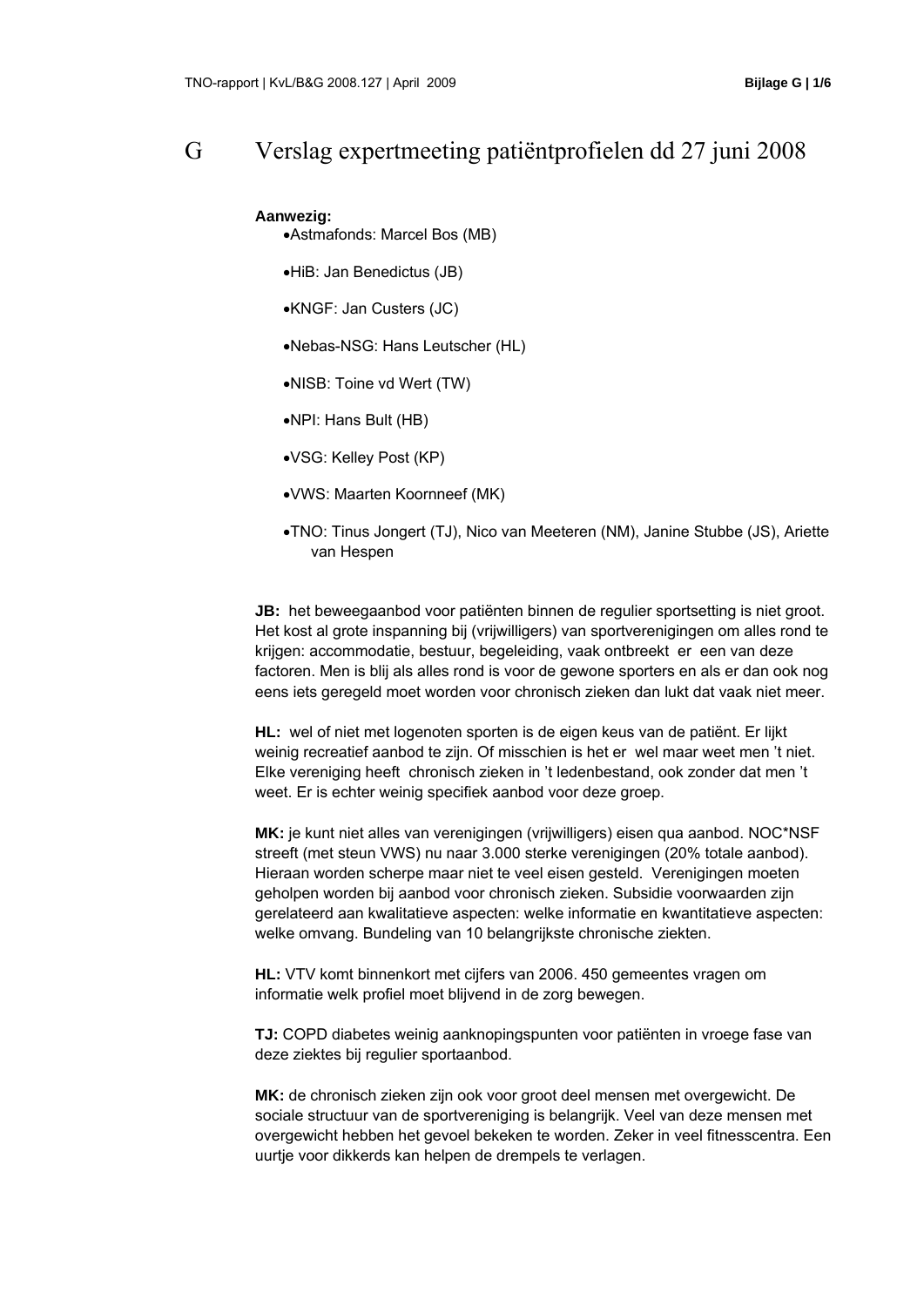**HL:** er zijn allerlei programma's voor mensen met overgewicht die redelijk succesvol zijn. Het gaat om het beklijven van gedrag.

**TJ:** er zijn nog geen beweegprogramma's op grote schaal beschikbaar die effectief zijn bij het bestrijden van overgewicht

**NM:** dat mensen niet bewegen, is dat genetisch bepaald? Er zijn hoog gespannen verwachtingen om alle chronisch zieken aan het bewegen te krijgen. Dat is spannend en uitdagend.

**JB:** het is lastig mensen te bereiken, marketeers nodig

**NM:** primaire /secundaire/tertiaire preventie, is het mogelijk om een predictief model samen te stellen, bijvoorbeeld met een laag/hoog risico groep?

**TJ:** minimale zorg voor mensen die minimale zorg nodig hebben en maximale zorg voor mensen die maximale begeleiding nodig hebben. Er is overlap en er zijn mensen die alles nodig hebben.

Cardiovasculaire screening: beweegdeel moet belangrijk deel daarvan zijn.

**MK:** bewegen verplicht in DBC. DBC's zijn niet overals hetzelfde in Nederland. Soms staat bewegen niet als therapeutisch middel (DBC diabetes). Dit is de rol van beroepsgroepen zelf. De beroepsgroep moet zelf zorgen dat bewegen in DBC komt (functionaris voor bewegen is vaak niet bekend met 't ziekenhuis en in verzekeringsland)

**ML:** bewegingsagoog nodig die zijn er nog weinig in ziekenhuizen. Ft en beweegagoog zijn complementair.

**TJ:** bewegen van uit zorg/wetenschap onvoldoende serieus genomen. Hart/diabetes: specialist en huisarts benadrukken belang van bewegen niet (COPD is uitzondering)

**NM:** agoog – ft ziekenhuis KNGF wetenschap (ZONMw) problemen kenbaar maken

**HL:** overeenkomst wetenschappelijke vereniging revalidatieartsen samen onderzoek en opleidingen bewgen en sporten structureel onderdeel van hele revalidatieprogramma maken.

**TJ:** ZONMw aanvraag voor beweegonderzoek is lastig zeker de hele trits tot en met implementatie vol te maken. Hierdoor worden nauwelijks bewezen effectieve beweegprogramma's geïmplementeerd

**MK:** Beweegkuur (vooral voor mensen met diabetes type 2 en/of overgewicht) zal via ZonMw onderzocht worden op kosteneffectiviteit. De lijn van de minister is dat er voor mensen in vroeg stadium van de ontwikkeling van een aandoening preventieve activiteiten in zorgpakket komen. In het kader van de beweegkuur ligt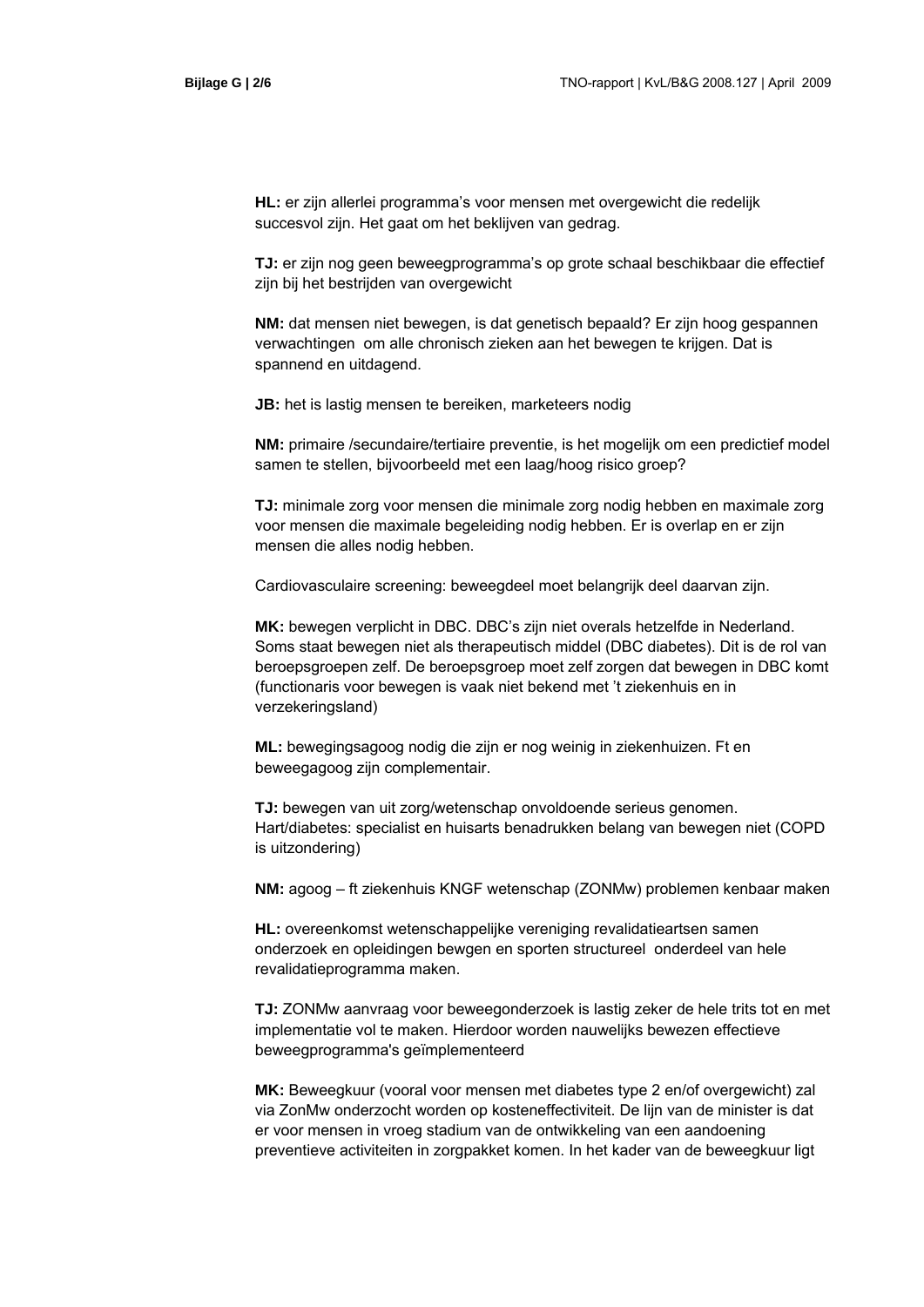de nadruk op nog-niet-ernstige patienten. Voor de zware categorie een meer tailor made aanpak noodzakelijk.

**MB: Bij** COPD staat gedragsveranderingsaanpak op de voorgrond, soc activiteiten meer dan bewegen. Meervoudige problematiek, zoals bij ouderen die geïsoleerd zijn moet je er anders naar kijken. Hierbij richten op sociale activiteiten gericht op participatie etc. Niet alleen bewegen maar ook de sociale context is belangrijk.

**NM:** thuis training, angst bewegen weg, functionele training (PdV) self full filling

**TJ:** dichter bij handelingspraktijk oudere chronisch zieken zitten, dicht bij huis beter dan bv Quadriceps apparaat

**HL:** actieve leefstijl, ook thuis vergt, gedragsverandering en dat is tijdrovende materie. Na aantal jaar afgeschaft omdat het tijdrovend en dus duur voor een functionaris is.

**JB:** Surinaamse sportleiders. Samen Amsterdam is een zelfzorg organisatie via de GGD die cultuurspecifiek bewegen aanbieden. Activiteiten zoals Bollywood dance, wandelen, salsa. Uiteindelijk wandelen meest succesvol. Dichtbij, met bekenden, is het meest belangrijk. Dit is een Intensief traject.

**HB:** dicht bij huis, snel naar huisarts bij exacerbaties

**TJ:** onderhoudsdosis bij COPD om belastbaarheid in stand te houden

**MK:** Een indeling in3 groepen wordt nu gehanteerd door VWS: naar gewone sportverenigingen, tussengroep, ernstige patiënten die steeds bewegen in de zorgsfeer.

**TJ:** er zijn groepen die eventueel wel naar gewone vereniging zouden kunnen maar het niet durven omdat het te competitief/prestatief is.

**MB:** oudere patiënten willen liever veilig sporten onder begeleiding dan zelf bij sportschool gaan sporten

**JB:** er is veel psychologische bewegingsangst: bv de achterste baan op de tennisvereniging voelt onveilig. Er is ook angst bij aanbieders om chronisch zieken te laten bewegen

**NM:** directe aanleiding angst daar moet men zich op richten (cognities?)

**TJ:** aangepast sporten moet uit de medische setting gehaald worden. Bv de astmagroep met fysiotherapeut die langzamerhand overgaat naar een gewone instructeur. Niet te snel doen.

**MK:** beweegkuur: transitie van belang/doorstroom. Niet iedereen die de kuur aangeboden krijgt neemt hem (angst?). Maarten verwacht van de Beweegkuur dat mensen met chronische aandoeningen van de zorg naar het reguliere sporten toe gaat. Dat zal niet vanzelf gaan. Het kan belangrijk om een groep mensen bij elkaar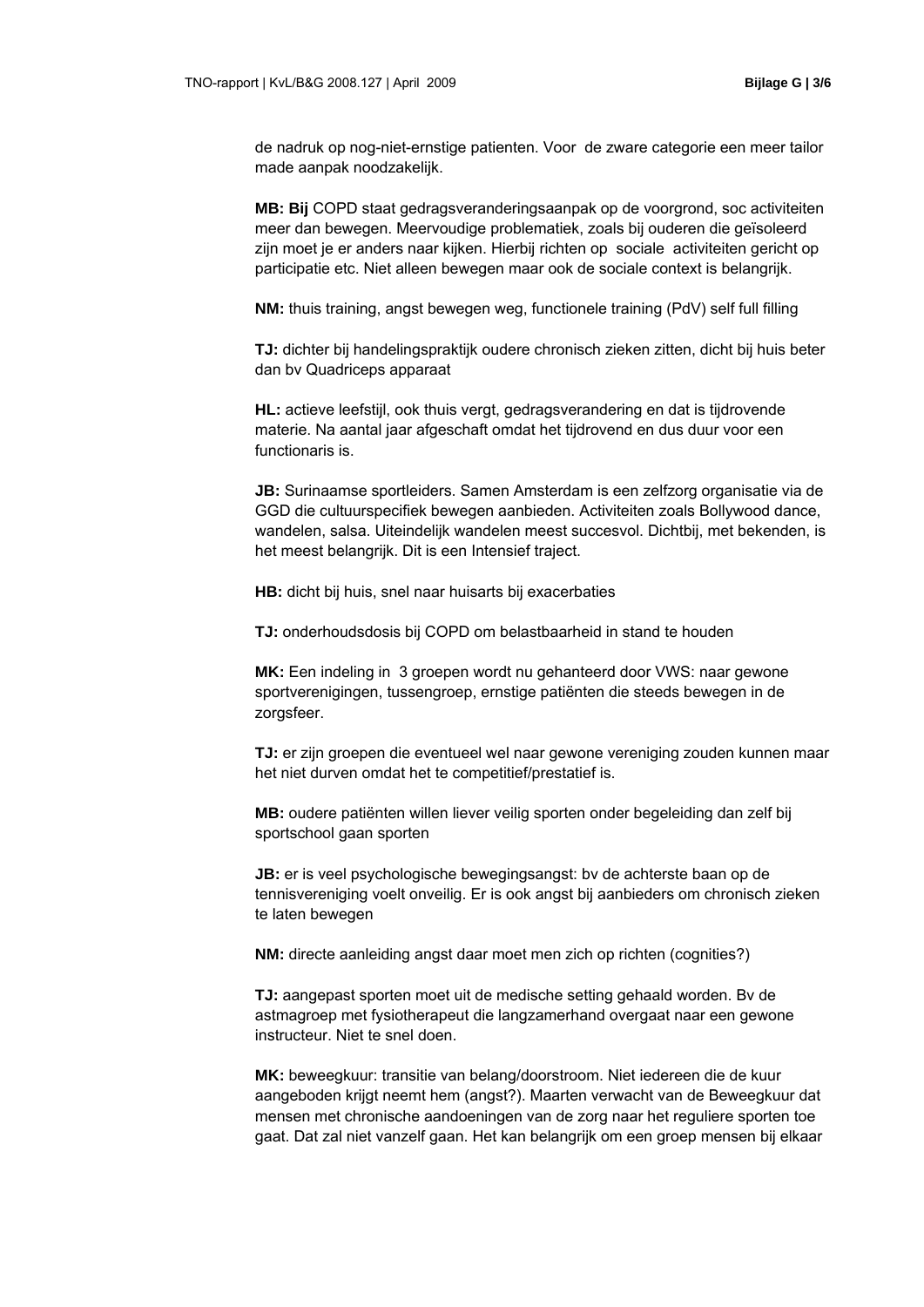te houden die bijvoorbeeld vanuit revalidatie naar het reguliere sporten over gaat omdat de deelnemers graat in dezelfde groep willen blijven bewegen.

Is er iets gepeild qua motivatie bij patiënten om te sporten? COPD zijn bereid om te bewegen mits er sprake is van goede voorlichting, praktische adviezen, zelfzorgvaardigheden, eigen bijdrage niet te hoog, dichtbij.

**NM:** wat maakt dat intentie tot gedrag overgaat tot dat gedrag? Hanteer hierbij goed modellen.

**ML:** participatie: gehandicapten sport (motivatie, intentie) opdracht VWS aan Mullier/NebasNSG

**JB:** patiënten categorieën: meer/minder kwetsbare patiënten. Het is belangrijk om aan zware categorieën (hartfalen) duidelijk te maken dat programma's veilig zijn.

**Bruin**: aanbod is aanbodgericht en niet vraaggericht. Wanneer gaat men wel bewegen, wat is er nodig in regulier aanbod om het passend te krijgen?

**NM:** de vraag is nog niet duidelijk genoeg om het aanbod te bepalen, je moet de vraag helder krijgen

**ML:** wat willen we met het beweegaanbod? gedragverandering en de beweegnorm halen?

**Bruin: c**hronisch zieken; je wilt dat de gezondheid en kwaliteit van leven verhoogd wordt de norm is van ondergeschikt belang.

**MK:** als je aanbod hebt en er veranderd niets op het gebied van bewegen dan heb je een probleem. Als er iets vooruitgang is dan is dat prima.

**ML:** meer bewegen maar niet de norm halen, ook stimuleren in ADL meer te bewegen

**MB:** weten we te weinig over vraag/aanbod?

**TW:** je moet een lokaal netwerk van aanbieders / verwijzers bouwen en deze aan elkaar verbinden. Fysiotherapeuten en praktijkondersteuners bekijken het aanbod in de wijk en maken een sociale kaart, zij creëren een netwerk. Voorbeelden hiervan zijn Elburg, Nijmegen (Radboud)

**TJ:** Hidde vd Ploeg onderzocht een actief doorverwijssysteem om mensen die in een revalidatieprogramma zitten aan het bewegen te krijgen. Dit programma had hoog rendement; het kost wel veel effort.

**ML:** revalidatie/sport/bewegen, ziekenhuis/huisarts praktijk moeten goed met elkaar verbonden worden

**TJ:** het lukt steeds beter de chronisch zieken aan het bewegen te krijgen. De inactieve met ernstige aandoeningen en veel klachten/symptomen zijn echter lastig.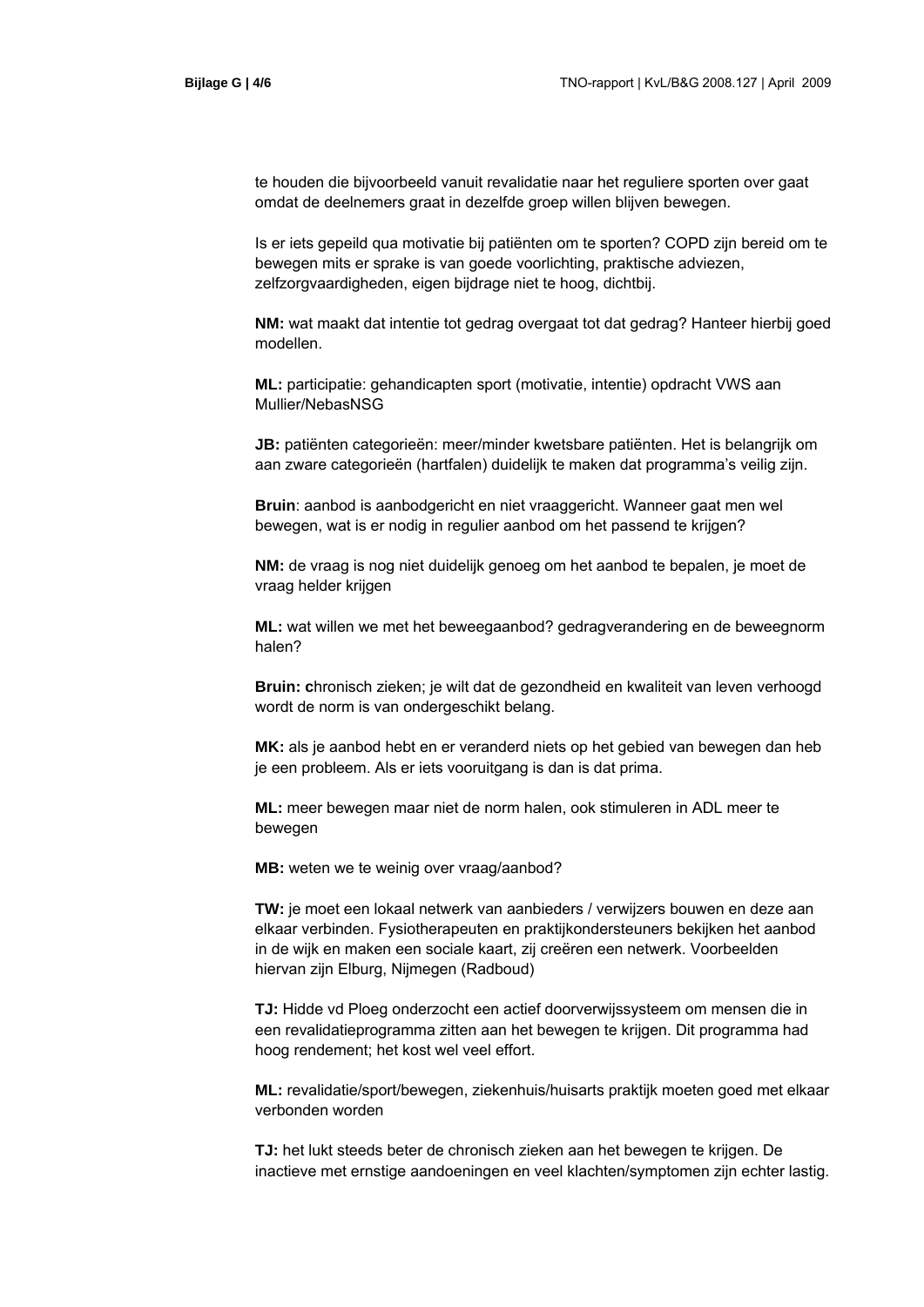Helaas wordt er momenteel nog gewacht tot er complicaties zijn en pas dan grijpt men in. Primaire preventie is erg belangrijk, je moet eerder ingrijpen. De vraag is alleen met welk middel bij welke groep?

**NM:** primaire preventie begint op jeugdige leeftijd. Je moet eigenlijk een predictief model ontwikkelen om risico op complicaties vast te stellen. De groep ernstig inactieve patiënten is dat een grote groep? Kleine conditietest past goed in predictie model.

**MK** RIVM zal in opdracht van VWS een groot bevolkingsonderzoek gaan doen, waarbij ook een lichamelijk onderzoek zal plaats vinden. Dat geeft een scherp beeld van de situatie in NL.

Conditie test werd vroeger veel gedaan maar nu echter niet meer. VWS gaat niet over de scholen en OCW is bezig met andere zaken. Via gymleraar kleine kans.

**TJ: Op** ROC's (via alliantie school en sport) wordt gewerkt aan de ontwikkeling en implementatie van een leefstijlscan dit gebeurt in het kader van de zogenaamde 'kerntaak 7' het vitaal burgerschap geheten. In deze kerntaak is het de bedoeling om de leerling zelf competenties bij te brengen om de eigen gezondheid en leefstijl in kaart te brengen en zelf gericht een actieplan op te stellen (ter verbetering). Zoiets zou voor de gehele bevolking handig zijn

**MK:** veel mensen zijn lui. We neigen naar dik worden, en we leven bovendien in een obesogene omgeving. Omgeving zowel fysiek als sociaal, maar ook financiële factoren spelen een sleutelrol.

**TJ:** casefinding is een groot probleem. Daarnaast is ook de effectiviteit van doorverwijzingsmethoden teleurstellend.

**MK:** maatwerk/vraaggericht van het aanbod: lukt dat voor populaties in plaats van voor individuele personen. Met andere woorden: kun je iets van 'confectie' creëren in het aanbod voor mensen die op een of andere wijze aangepast moeten sporten en niet zonder meer naar een van de bestaande 'reguliere' sportclubs kunnen?

**NM:** Een screening kan plaatsvinden volgens een stappenplan dat oploopt in complexiteit, in 1<sup>e</sup> instantie kan dit bij de mensen zelf liggen. In 2<sup>e</sup> instantie bij de zorgprofessionals. Je kan de huidige aanpak iets meer tailoren door de inzet van bijvoorbeeld 2/3 kleine testjes, bijvoorbeeld handknijpkracht, shuttle run/walk test.

**TJ: Er is op dit moment een long** list van criteria om patiënten in categorieën in te delen. hierover bestaat grove consensus over de opgenomen criteria. De vraag is hoe we deze moeten clusteren, het aantal items terug kunnen dringen en hoe we de lijst functioneel vorm kunnen geven.

**JC:** het is wel van belang om alle factoren in het oog te houden, zoals ook comorbiditeit. Start met een grof raamwerk waarin alle groepen passen an ga dat pas later tailoren en monitoren.